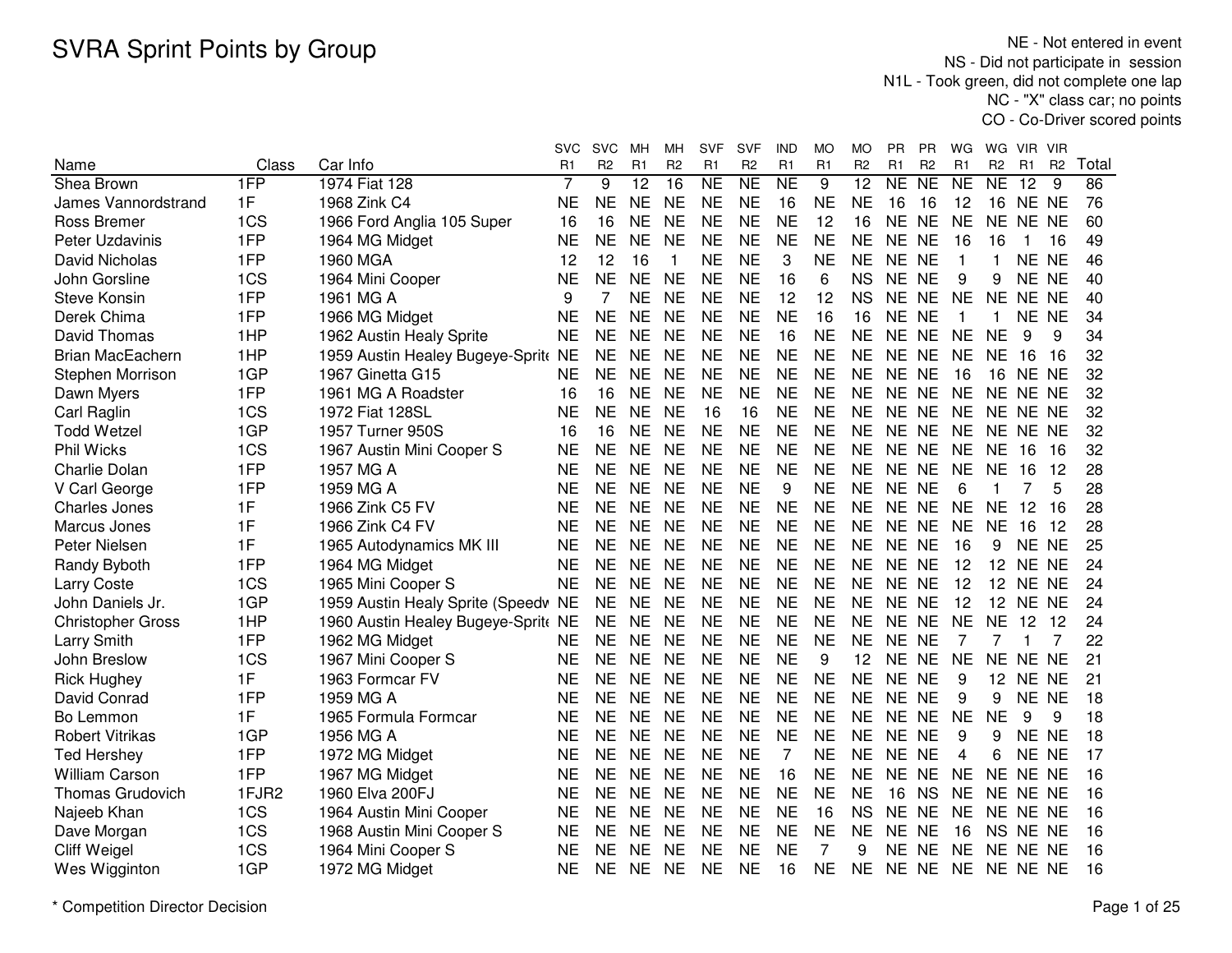NE - Not entered in event NS - Did not participate in session N1L - Took green, did not complete one lap NC - "X" class car; no pointsCO - Co-Driver scored points

|                             |       |                                  | svc            | <b>SVC</b>     | мн             | мн             | <b>SVF</b>             | SVF                 | <b>IND</b>     | МO              | MO                  | РR                  | ΡR             | WG              | WG             | VIR VIR        |                |                 |
|-----------------------------|-------|----------------------------------|----------------|----------------|----------------|----------------|------------------------|---------------------|----------------|-----------------|---------------------|---------------------|----------------|-----------------|----------------|----------------|----------------|-----------------|
| Name                        | Class | Car Info                         | R <sub>1</sub> | R <sub>2</sub> | R <sub>1</sub> | R <sub>2</sub> | R <sub>1</sub>         | R <sub>2</sub>      | R <sub>1</sub> | R <sub>1</sub>  | R <sub>2</sub>      | R <sub>1</sub>      | R <sub>2</sub> | R <sub>1</sub>  | R <sub>2</sub> | R1             | R <sub>2</sub> | Total           |
| <b>Tom Kent</b>             | 1FP   | 1967 MG Midget                   | <b>NE</b>      | N <sub>E</sub> | N <sub>E</sub> | NE             | $\overline{\text{NE}}$ | $\overline{\sf NE}$ | N <sub>E</sub> | $\overline{NE}$ | $\overline{\sf NE}$ | $\overline{\sf NE}$ | N <sub>E</sub> | $\overline{NE}$ | <b>NE</b>      | 9              | 6              | $\overline{15}$ |
| Erick Zanner                | 1FP   | 1973 MG Midget                   | <b>NE</b>      | <b>NE</b>      | <b>NE</b>      | <b>NE</b>      | <b>NE</b>              | <b>NE</b>           | <b>NE</b>      | 6               | 9                   | <b>NE</b>           | <b>NE</b>      | <b>NE</b>       |                | NE NE NE       |                | 15              |
| <b>Bob Toler</b>            | 1HP   | 1959 Austin-Healey Bugeye-Sprite | <b>NE</b>      | <b>NE</b>      | <b>NE</b>      | <b>NE</b>      | <b>NE</b>              | <b>NE</b>           | <b>NE</b>      | <b>NE</b>       | <b>NE</b>           | NE.                 | <b>NE</b>      | <b>NE</b>       | NE             | 7              | 7              | 14              |
| Thomas Baumgardner          | 1GP   | 1957 MG A Roadster               | <b>NE</b>      | <b>NE</b>      | <b>NE</b>      | <b>NE</b>      | <b>NE</b>              | <b>NE</b>           | 12             | <b>NE</b>       | <b>NE</b>           | <b>NE</b>           | <b>NE</b>      | <b>NE</b>       | <b>NE</b>      | NE NE          |                | 12              |
| Stan Mason                  | 1HP   | 1960 Austin Healey Sprite        | <b>NE</b>      | <b>NE</b>      | <b>NE</b>      | <b>NE</b>      | <b>NE</b>              | <b>NE</b>           | 12             | <b>NE</b>       | <b>NE</b>           | <b>NE</b>           | <b>NE</b>      | <b>NE</b>       | <b>NE</b>      | NE NE          |                | 12              |
| Diego Ribadeneira           | 1CS   | 1967 Austin Mini Cooper          | <b>NE</b>      | <b>NE</b>      | <b>NE</b>      | <b>NE</b>      | <b>NE</b>              | <b>NE</b>           | <b>NE</b>      | 5               | 6                   | <b>NE</b>           | <b>NE</b>      | <b>NE</b>       | <b>NE</b>      | NE NE          |                | 11              |
| Eric Russell                | 1FP   | 1961 MG A                        | <b>NE</b>      | <b>NE</b>      | <b>NE</b>      | <b>NE</b>      | <b>NE</b>              | <b>NE</b>           | <b>NE</b>      | <b>NE</b>       | <b>NE</b>           | <b>NE</b>           | <b>NE</b>      | $\mathbf 1$     |                | 5              | 4              | 11              |
| Robert MacKenzie            | 1GP   | 1962 Triumph Spitfire 4          | <b>NE</b>      | <b>NE</b>      | <b>NE</b>      | <b>NE</b>      | <b>NE</b>              | <b>NE</b>           | 9              | <b>NE</b>       | <b>NE</b>           |                     | NE NE          | NE              |                | NE NE NE       |                | 9               |
| Sarah Khan                  | 1CS   | 1966 Austin Mini Cooper          | <b>NE</b>      | <b>NE</b>      | <b>NE</b>      | <b>NE</b>      | <b>NE</b>              | <b>NE</b>           | <b>NE</b>      | $\mathbf{1}$    |                     |                     | NE NE          | <b>NE</b>       |                | NE NE NE       |                | 8               |
| David Anderson              | 1FP   | 1963 Sunbeam Alpine              | <b>NE</b>      | <b>NE</b>      | <b>NE</b>      | <b>NE</b>      | <b>NE</b>              | <b>NE</b>           | <b>NE</b>      | 7               | <b>NS</b>           | <b>NE</b>           | <b>NE</b>      | <b>NE</b>       | NE             | NE NE          |                | 7               |
| Dennis Gonzalez             | 1FP   | 1966 MG Midget                   | <b>NE</b>      | <b>NE</b>      | <b>NE</b>      | <b>NE</b>      | <b>NE</b>              | <b>NE</b>           | 1              | <b>NE</b>       | NF                  |                     | NE NE          |                 | 5.             | NE NE          |                | $\overline{7}$  |
| Paul Meis                   | 1F    | 1969 Zink C4 FV                  | <b>NE</b>      | <b>NE</b>      | <b>NE</b>      | <b>NE</b>      | <b>NE</b>              | <b>NE</b>           | <b>NE</b>      | <b>NE</b>       | <b>NE</b>           | <b>NE</b>           | <b>NE</b>      | <b>NE</b>       | <b>NE</b>      | $\overline{7}$ | <b>NS</b>      | 7               |
| Jim Holody                  | 1FP   | 1959 MG A Twin Cam               | <b>NE</b>      | <b>NE</b>      | <b>NE</b>      | <b>NE</b>      | <b>NE</b>              | <b>NE</b>           | <b>NE</b>      | <b>NE</b>       | <b>NE</b>           | <b>NE</b>           | <b>NE</b>      | 2               | 4              | NE NE          |                | 6               |
| John Jones                  | 1FP   | 1967 Austin Healey Sprite        | <b>NE</b>      | <b>NE</b>      | <b>NE</b>      | <b>NE</b>      | <b>NE</b>              | <b>NE</b>           | <b>NE</b>      | <b>NE</b>       | <b>NE</b>           | <b>NE</b>           | <b>NE</b>      | <b>NE</b>       | <b>NE</b>      | 6              | <b>NS</b>      | 6               |
| Doug Radix                  | 1FP   | 1955 Mercedes 190 SL             | <b>NE</b>      | <b>NE</b>      | <b>NE</b>      | <b>NE</b>      | <b>NE</b>              | <b>NE</b>           | 6              | <b>NE</b>       | <b>NE</b>           | <b>NE</b>           | NE             | <b>NE</b>       | <b>NE</b>      | NE NE          |                | 6               |
| George Shafer               | 1FP   | 1959 MG A                        | <b>NE</b>      | <b>NE</b>      | <b>NE</b>      | <b>NE</b>      | <b>NE</b>              | <b>NE</b>           | 1              | <b>NE</b>       | <b>NE</b>           | NE NE               |                | 5               | <b>NS</b>      | NE NE          |                | 6               |
| Jim Arnett                  | 1CS   | 1962 Austin Mini Cooper          | <b>NE</b>      | <b>NE</b>      | <b>NE</b>      | <b>NE</b>      | <b>NE</b>              | <b>NE</b>           | <b>NE</b>      | <b>NS</b>       | 5                   | <b>NE</b>           | <b>NE</b>      | <b>NE</b>       | <b>NE</b>      | NE NE          |                | 5               |
| Richard Rzepkowski          | 1FP   | 1971 MG Midget                   | <b>NE</b>      | <b>NE</b>      | <b>NE</b>      | <b>NE</b>      | <b>NE</b>              | <b>NE</b>           | 1              | <b>NE</b>       | <b>NE</b>           | <b>NE</b>           | <b>NE</b>      | 1               | 3              | NE NE          |                | 5               |
| Michael Silverman           | 1FP   | 1957 MG A Mk1                    | <b>NE</b>      | <b>NE</b>      | <b>NE</b>      | <b>NE</b>      | <b>NE</b>              | <b>NE</b>           | 5              | <b>NE</b>       | <b>NE</b>           |                     | NE NE          | <b>NE</b>       | <b>NE</b>      | NE NE          |                | 5               |
| Lou Marchant                | 1FP   | 1959 MG A                        | <b>NE</b>      | <b>NE</b>      | <b>NE</b>      | <b>NE</b>      | <b>NE</b>              | <b>NE</b>           | 4              | <b>NE</b>       | <b>NE</b>           |                     | NE NE          | <b>NE</b>       | <b>NE</b>      | NE NE          |                | 4               |
| <b>Storm Field</b>          | 1FP   | 1960 MG A Roadster               | <b>NE</b>      | <b>NE</b>      | <b>NE</b>      | <b>NE</b>      | <b>NE</b>              | <b>NE</b>           | <b>NE</b>      | <b>NE</b>       | <b>NE</b>           |                     | NE NE          | 3               | CO             | NE NE          |                | 3               |
| Dave Good                   | 1FP   | 1959 MG A                        | <b>NE</b>      | <b>NE</b>      | <b>NE</b>      | <b>NE</b>      | <b>NE</b>              | <b>NE</b>           | <b>NE</b>      | <b>NE</b>       | <b>NE</b>           | <b>NE</b>           | <b>NE</b>      | $\mathbf{1}$    | 2              | NE NE          |                | 3               |
| J. Richard Schnabel         | 1FP   | 1959 MG A                        | <b>NE</b>      | <b>NE</b>      | <b>NE</b>      | <b>NE</b>      | <b>NE</b>              | <b>NE</b>           | <b>NE</b>      | <b>NE</b>       | <b>NE</b>           |                     | NE NE          | <b>NE</b>       | <b>NE</b>      | <b>NS</b>      | 3              | 3               |
| Lino Baggio                 | 1FP   | 1956 MG A                        | <b>NE</b>      | <b>NE</b>      | <b>NE</b>      | <b>NE</b>      | <b>NE</b>              | <b>NE</b>           | <b>NE</b>      | <b>NE</b>       | <b>NE</b>           | NE NE               |                | $\mathbf 1$     | 1              | NE NE          |                | 2               |
| Mark Maehling               | 1FP   | 1969 Abarth Scorpione SS         | <b>NE</b>      | <b>NE</b>      | <b>NE</b>      | <b>NE</b>      | <b>NE</b>              | <b>NE</b>           | $\overline{c}$ | <b>NE</b>       | <b>NE</b>           |                     | NE NE          | <b>NE</b>       | <b>NE</b>      | NE NE          |                | 2               |
| <b>Robert Bork</b>          | 1FP   | 1962 MG A Sebring Special        | <b>NE</b>      | <b>NE</b>      | <b>NE</b>      | <b>NE</b>      | <b>NE</b>              | <b>NE</b>           | <b>NE</b>      | <b>NE</b>       | <b>NE</b>           |                     | NE NE          |                 |                | NS NE NE       |                |                 |
| <b>Robert Fairbanks</b>     | 1DS   | 1962 Austin Cooper               | <b>NE</b>      | <b>NE</b>      | <b>NE</b>      | <b>NE</b>      | <b>NE</b>              | <b>NE</b>           | 1              | <b>NE</b>       | <b>NE</b>           |                     | NE NE          | <b>NE</b>       | <b>NE</b>      | NE NE          |                |                 |
| Stan Heath                  | 1FP   | 1959 MG A                        | <b>NE</b>      | <b>NE</b>      | <b>NE</b>      | <b>NE</b>      | <b>NE</b>              | <b>NE</b>           | <b>NE</b>      | <b>NE</b>       | <b>NE</b>           |                     | NE NE          |                 |                | NS NE NE       |                |                 |
| <b>Christopher Newcomer</b> | 1FP   | 1962 Austin Healey Sprite        | <b>NE</b>      | <b>NE</b>      | <b>NE</b>      | <b>NE</b>      | <b>NE</b>              | <b>NE</b>           | 1              | <b>NE</b>       | <b>NE</b>           |                     | NE NE          | <b>NE</b>       | <b>NE</b>      | NE NE          |                |                 |
| <b>Butch O'Connor</b>       | 1FP   | 1959 MG A                        | <b>NE</b>      | <b>NE</b>      | <b>NE</b>      | <b>NE</b>      | <b>NE</b>              | <b>NE</b>           | <b>NE</b>      | <b>NE</b>       | <b>NE</b>           | <b>NE</b>           | <b>NE</b>      | -1              | <b>NS</b>      | NE NE          |                |                 |
| Joseph Puma                 | 1FP   | 1967 MG Midget                   | <b>NE</b>      | <b>NE</b>      | <b>NE</b>      | <b>NE</b>      | <b>NE</b>              | <b>NE</b>           | <b>NE</b>      | <b>NE</b>       | <b>NE</b>           | <b>NE</b>           | <b>NE</b>      |                 | <b>NS</b>      | NE NE          |                |                 |
| Jon Savage                  | 1FP   | 1960 MG A                        | <b>NE</b>      | <b>NE</b>      | <b>NE</b>      | <b>NE</b>      | <b>NE</b>              | <b>NE</b>           | <b>NE</b>      | <b>NE</b>       | <b>NE</b>           | <b>NE</b>           | <b>NE</b>      |                 | <b>NS</b>      | NE NE          |                |                 |
| <b>Steve Schultz</b>        | 1FP   | 1959 MG A                        | <b>NE</b>      | <b>NE</b>      | <b>NE</b>      | <b>NE</b>      | <b>NE</b>              | <b>NE</b>           | <b>NE</b>      | <b>NE</b>       | <b>NE</b>           | NE NE               |                |                 | <b>NS</b>      | NE NE          |                |                 |
| Jacob Shalit                | 1X    | 1962 Sabra Sport                 | <b>NE</b>      | <b>NE</b>      | <b>NE</b>      | <b>NE</b>      | <b>NE</b>              | <b>NE</b>           | <b>NC</b>      | <b>NC</b>       | <b>NC</b>           | NE.                 | <b>NE</b>      | <b>NE</b>       | <b>NE</b>      | NE NE          |                | 0               |
| Jeffrey Sienkiewicz         | 13EP  | 1959 MG A                        | <b>NE</b>      | <b>NE</b>      | <b>NE</b>      | <b>NE</b>      | <b>NE</b>              | <b>NE</b>           | <b>NE</b>      | <b>NE</b>       | <b>NE</b>           | NE                  | <b>NE</b>      | <b>NC</b>       | <b>NC</b>      | NE NE          |                | 0               |
| David Baughman              | 2CF   | 1976 Crossle Club Ford           | <b>NE</b>      | <b>NE</b>      | <b>NE</b>      | <b>NE</b>      | 7                      | 16                  | 16             | 12              | <b>NS</b>           | <b>NE</b>           | <b>NE</b>      | 16              | 16             | 6              | 5              | 94              |
| <b>Bruce Domeck</b>         | 2CF   | 1976 Lola T342                   | <b>NE</b>      | <b>NE</b>      | <b>NE</b>      | <b>NE</b>      | 16                     | 12                  | 4              | 16              | <b>NS</b>           | <b>NE</b>           | <b>NE</b>      | 12              | 9              | 4              | 4              | 77              |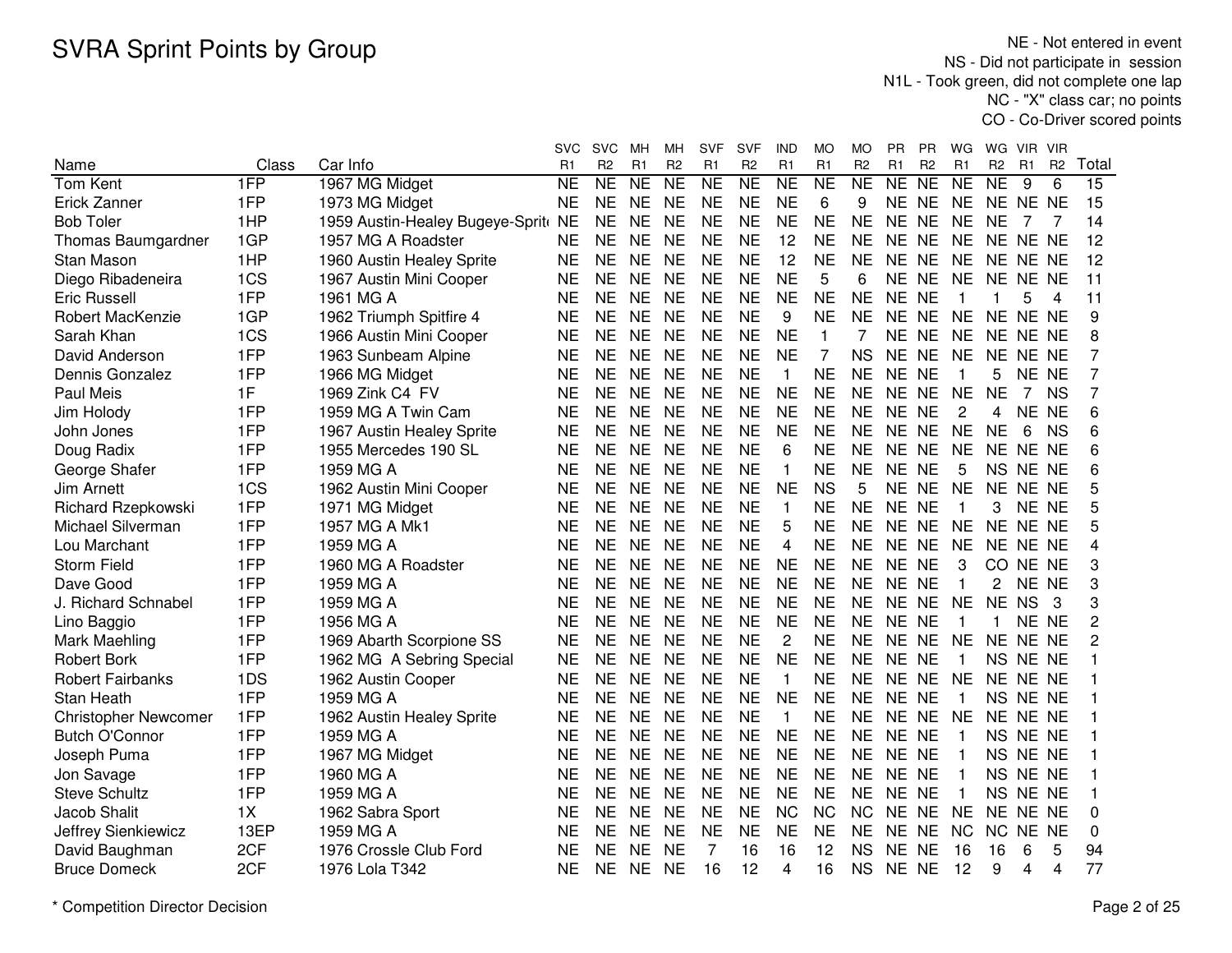NE - Not entered in event NS - Did not participate in session N1L - Took green, did not complete one lap NC - "X" class car; no pointsCO - Co-Driver scored points

|                         |       |                           | svc                 | <b>SVC</b>     | мн             | MН              | <b>SVF</b>      | <b>SVF</b>      | IND              | МO                  | MО             | PR        | PR             | WG        | WG             | VIR.            | <b>VIR</b>     |       |
|-------------------------|-------|---------------------------|---------------------|----------------|----------------|-----------------|-----------------|-----------------|------------------|---------------------|----------------|-----------|----------------|-----------|----------------|-----------------|----------------|-------|
| Name                    | Class | Car Info                  | R1                  | R <sub>2</sub> | R <sub>1</sub> | R <sub>2</sub>  | R <sub>1</sub>  | R <sub>2</sub>  | R <sub>1</sub>   | R <sub>1</sub>      | R <sub>2</sub> | R1        | R <sub>2</sub> | R1        | R <sub>2</sub> | R1              | R <sub>2</sub> | Total |
| <b>Travis Engen</b>     | 2FB   | 1970 Chevron B17b         | $\overline{\sf NE}$ | NE             | 16             | $\overline{16}$ | $\overline{16}$ | $\overline{12}$ | $\overline{16}$  | $\overline{\sf NE}$ | NE             | NE        | NE             | NE        |                | NE NE NE        |                | 76    |
| Ralph Salomon           | 2FJR2 | 1960 Elva 200FJ           | <b>NE</b>           | <b>NE</b>      | <b>NE</b>      | <b>NE</b>       | <b>NE</b>       | <b>NE</b>       | 9                | 16                  | 16             | NE NE     |                | 16        | 16             | NE NE           |                | 73    |
| <b>Bobby Brown</b>      | 2FB   | 1971 Brabham BT35         | <b>NE</b>           | <b>NE</b>      | <b>NE</b>      | <b>NE</b>       | <b>NE</b>       | <b>NE</b>       | 12               | <b>NE</b>           | <b>NE</b>      | NE NE     |                | 16        | 12             | 12              | 12             | 64    |
| James Moore             | 2CF   | 1973 Dulon MP17A          | <b>NE</b>           | <b>NE</b>      | <b>NE</b>      | <b>NE</b>       | 9               | 7               | 12               | 7                   | <b>NS</b>      | NE NE     |                | <b>NS</b> | 12             | 3               | 3              | 53    |
| Michael Spence          | 2FF   | 1972 Crossle 20F          | <b>NE</b>           | <b>NE</b>      | <b>NE</b>      | <b>NE</b>       | 9               | 9               | <b>NS</b>        | 12                  | <b>NS</b>      | NE NE     |                | 4         | 6              | 7               | 3              | 50    |
| Kurt Fischer            | 2FF   | 1970 Lola T200            | <b>NE</b>           | <b>NE</b>      | <b>NE</b>      | <b>NE</b>       | <b>NE</b>       | <b>NE</b>       | 9                | <b>NE</b>           | <b>NE</b>      | 16        | <b>NS</b>      | 12        | 12             | <b>NE</b>       | <b>NE</b>      | 49    |
| Lee Brahin              | 2FB   | 1971 Brabham BT35         | NE                  | <b>NE</b>      | <b>NE</b>      | <b>NE</b>       | <b>NE</b>       | <b>NE</b>       | 4                | <b>NE</b>           | <b>NE</b>      | NE NE     |                | 7         | 7              | 9               | 9              | 36    |
| Sharon Adelman          | 1FJR1 | 1963 Brabham BT6          | NE                  | <b>NE</b>      | <b>NE</b>      | <b>NE</b>       | <b>NE</b>       | <b>NE</b>       | <b>NE</b>        | <b>NE</b>           | <b>NE</b>      | NE NE     |                | <b>NE</b> | NE.            | 16              | -16            | 32    |
| Cecil Boyd Jr.          | 2CF   | 1980 Crossle Club Ford    | 16                  | 16             | <b>NE</b>      | <b>NE</b>       | <b>NE</b>       | <b>NE</b>       | <b>NS</b>        | <b>NE</b>           | <b>NE</b>      | NE NE     |                | <b>NE</b> |                | NE NE NE        |                | 32    |
| Arnold Carbaugh Jr      | 2FVS  | 1991 Protoform FV         | <b>NE</b>           | <b>NE</b>      | <b>NE</b>      | <b>NE</b>       | <b>NE</b>       | <b>NE</b>       | <b>NE</b>        | <b>NE</b>           | <b>NE</b>      | NE NE     |                | 16        |                | 16 NE NE        |                | 32    |
| Steve Grundahl          | 2FF   | 1970 Titan MK VI          | <b>NE</b>           | <b>NE</b>      | <b>NE</b>      | <b>NE</b>       | 16              | 16              | N <sub>1</sub> L | <b>NE</b>           | <b>NE</b>      | NE NE     |                | <b>NE</b> | NE NE NE       |                 |                | 32    |
| Dave Handy              | 2FB   | 1968 Brabham BT29         | <b>NE</b>           | <b>NE</b>      | <b>NE</b>      | <b>NE</b>       | <b>NE</b>       | <b>NE</b>       | <b>NE</b>        | <b>NE</b>           | <b>NE</b>      | NE NE     |                | <b>NE</b> | <b>NE</b>      | 16              | -16            | 32    |
| <b>Bradley Miller</b>   | 2PCF  | 1979 Crossle 35F          | <b>NE</b>           | <b>NE</b>      | <b>NE</b>      | <b>NE</b>       | <b>NE</b>       | <b>NE</b>       | <b>NE</b>        | <b>NE</b>           | <b>NE</b>      | NE NE     |                | <b>NE</b> | <b>NE</b>      | 16              | 16             | 32    |
| <b>Ben Sinnott</b>      | 2CF   | 1979 Crossle 32 FF        | <b>NE</b>           | <b>NE</b>      | <b>NE</b>      | <b>NE</b>       | <b>NE</b>       | <b>NE</b>       | <b>NE</b>        | <b>NE</b>           | <b>NE</b>      | NE NE     |                | <b>NE</b> | <b>NE</b>      | 16              | 16             | 32    |
| <b>Ben Sinnott</b>      | 2FF   | 1979 Crossle 32 FF        | NE                  | <b>NE</b>      | <b>NE</b>      | <b>NE</b>       | <b>NE</b>       | <b>NE</b>       | <b>NE</b>        | <b>NE</b>           | <b>NE</b>      | NE NE     |                | 16        | 16             | NE.             | <b>NE</b>      | 32    |
| Jim Steinmetz           | 2FF   | 1969 Merlyn 11A           | <b>NE</b>           | <b>NE</b>      | <b>NE</b>      | <b>NE</b>       | <b>NE</b>       | <b>NE</b>       | <b>NE</b>        | <b>NE</b>           | <b>NE</b>      | NE NE     |                | 7         | 9              | 6               | 9              | 31    |
| <b>Andrew Barron</b>    | 2FF   | 1969 Lotus 61             | <b>NE</b>           | <b>NE</b>      | <b>NE</b>      | <b>NE</b>       | <b>NE</b>       | <b>NE</b>       | 6                | <b>NE</b>           | <b>NE</b>      | NE NE     |                | <b>NE</b> | <b>NE</b>      | 9               | 16             | 31    |
| Joel Quadracci          | 2FB   | 1969 Brabham BT29         | <b>NE</b>           | <b>NE</b>      | <b>NE</b>      | <b>NE</b>       | 12              | 16              | <b>NE</b>        | <b>NE</b>           | <b>NE</b>      | NE NE     |                | <b>NE</b> |                | NE NE NE        |                | 28    |
| Art Hebert              | 2FJR1 | 1963 Lola Mk5A            | <b>NE</b>           | <b>NE</b>      | <b>NE</b>      | <b>NE</b>       | <b>NE</b>       | <b>NE</b>       | 16               | <b>NE</b>           | <b>NE</b>      | NE NE     |                | 5         | 6              | NE NE           |                | 27    |
| <b>Bruce Hamilton</b>   | 2FB   | 1970 Brabham BT 36        | <b>NE</b>           | <b>NE</b>      | <b>NE</b>      | <b>NE</b>       | <b>NE</b>       | <b>NE</b>       | <b>NE</b>        | <b>NE</b>           | <b>NE</b>      | NE NE     |                | 9         | 16             | NE NE           |                | 25    |
| David Allison           | 2FF   | 1969 Alexis MK15          | <b>NE</b>           | <b>NE</b>      | <b>NE</b>      | <b>NE</b>       | <b>NE</b>       | <b>NE</b>       | <b>NE</b>        | <b>NE</b>           | <b>NE</b>      | NE NE     |                | <b>NE</b> | <b>NE</b>      | 12              | 12             | 24    |
| <b>Scott Fairchild</b>  | 2CF   | 1978 Zink Z-10            | NE                  | <b>NE</b>      | <b>NE</b>      | <b>NE</b>       | <b>NE</b>       | <b>NE</b>       | <b>NE</b>        | <b>NE</b>           | <b>NE</b>      | NE NE     |                | <b>NE</b> | <b>NE</b>      | 12              | -12            | 24    |
| Phil Lamont             | 2FJ2  | 1960 Lotus 18             | NE                  | <b>NE</b>      | <b>NE</b>      | <b>NE</b>       | <b>NE</b>       | <b>NE</b>       | <b>NE</b>        | <b>NE</b>           | <b>NE</b>      | NE NE     |                | 12        |                | <b>12 NE NE</b> |                | 24    |
| <b>Bob Lamontagne</b>   | 2PCF  | 1984 Sparton Formula Ford | <b>NE</b>           | <b>NE</b>      | <b>NE</b>      | <b>NE</b>       | <b>NE</b>       | <b>NE</b>       | <b>NE</b>        | <b>NE</b>           | <b>NE</b>      | NE NE     |                | <b>NE</b> | <b>NE</b>      | 12              | - 12           | 24    |
| <b>Trevor Miller</b>    | 2FVS  | 1991 Womer EV3            | <b>NE</b>           | <b>NE</b>      | <b>NE</b>      | <b>NE</b>       | <b>NE</b>       | <b>NE</b>       | <b>NE</b>        | <b>NE</b>           | <b>NE</b>      | NE NE     |                | 12        |                | <b>12 NE NE</b> |                | 24    |
| Michael Popp            | 2FF   | 1972 Merlyn MK20          | <b>NE</b>           | <b>NE</b>      | <b>NE</b>      | <b>NE</b>       | 12              | 12              | <b>NE</b>        | <b>NE</b>           | <b>NE</b>      | NE NE     |                | <b>NE</b> |                | NE NE NE        |                | 24    |
| Joe Blacker             | 2FB   | 1969 Brabham BT29         | <b>NE</b>           | <b>NE</b>      | <b>NE</b>      | <b>NE</b>       | <b>NE</b>       | <b>NE</b>       | <b>NE</b>        | <b>NE</b>           | <b>NE</b>      | NE NE     |                | 12        | 9              | NE NE           |                | 21    |
| <b>Robert Burnside</b>  | 2CF   | 1979 Crossle 35F          | <b>NE</b>           | <b>NE</b>      | <b>NE</b>      | <b>NE</b>       | 12              | 9               | <b>NE</b>        | <b>NE</b>           | <b>NE</b>      | NE NE     |                | <b>NE</b> | NE NE          |                 | <b>NE</b>      | 21    |
| Ron Hornig              | 2FB   | 1971 Brabham BT35 yellow  | NE                  | <b>NE</b>      | <b>NE</b>      | <b>NE</b>       | <b>NE</b>       | <b>NE</b>       | 6                | <b>NE</b>           | <b>NE</b>      | NE NE     |                | <b>NE</b> | <b>NE</b>      | 7               | 7              | 20    |
| Douglas Meis            | 2CF   | 1974 Lola T340            | <b>NE</b>           | <b>NE</b>      | <b>NE</b>      | <b>NE</b>       | <b>NE</b>       | <b>NE</b>       | <b>NE</b>        | <b>NE</b>           | <b>NE</b>      | NE NE     |                | <b>NE</b> | <b>NE</b>      | 9               | 9              | 18    |
| <b>Rick Balsley</b>     | 2FB   | 1969 Brabham BT29         | <b>NE</b>           | <b>NE</b>      | <b>NE</b>      | <b>NE</b>       | 5               | 9               | 3                | <b>NE</b>           | <b>NE</b>      | NE NE     |                | <b>NE</b> | NE NE NE       |                 |                | 17    |
| <b>Robert Bodin</b>     | 2FJ   | 1960 Lotus Formula Jr     | 1                   | 16             | <b>NE</b>      | <b>NE</b>       | <b>NE</b>       | <b>NE</b>       | <b>NE</b>        | <b>NE</b>           | <b>NE</b>      | NE NE     |                | <b>NE</b> |                | NE NE NE        |                | 17    |
| <b>Garry Tapp</b>       | 2FF   | 1969 Winkleman WDF 1      | <b>NE</b>           | <b>NE</b>      | <b>NE</b>      | <b>NE</b>       | <b>NE</b>       | <b>NE</b>       | <b>NE</b>        | <b>NE</b>           | <b>NE</b>      | NE NE     |                | <b>NS</b> | 4              | 5               |                | 16    |
| Robert Bodin            | 2FJ2  | 1960 Lotus 18             | <b>NE</b>           | <b>NE</b>      | <b>NE</b>      | <b>NE</b>       | <b>NE</b>       | <b>NE</b>       | 16               | <b>NE</b>           | <b>NE</b>      | NE NE     |                | <b>NE</b> | NE NE NE       |                 |                | 16    |
| Les Bowers              | 2FF   | 1971 Hawke DL2a           | <b>NE</b>           | <b>NE</b>      | <b>NE</b>      | <b>NE</b>       | <b>NE</b>       | <b>NE</b>       | <b>NE</b>        | <b>NE</b>           | <b>NE</b>      | <b>NE</b> | <b>NE</b>      | <b>NE</b> | <b>NE</b>      | 16 NS           |                | 16    |
| Marc Giroux             | 2FB   | 1969 Brabham BT29         | <b>NE</b>           | <b>NE</b>      | <b>NE</b>      | <b>NE</b>       | 9               | N1L             | 7                | <b>NE</b>           | <b>NE</b>      | <b>NE</b> | <b>NE</b>      | <b>NE</b> |                | NE NE NE        |                | 16    |
| <b>Thomas Grudovich</b> | 2FB   | 1967 Brabham BT21         | <b>NE</b>           | <b>NE</b>      | <b>NE</b>      | <b>NE</b>       | <b>NE</b>       | <b>NE</b>       | <b>NE</b>        | <b>NE</b>           | <b>NE</b>      | 16        | <b>NS</b>      | <b>NE</b> | NE NE NE       |                 |                | 16    |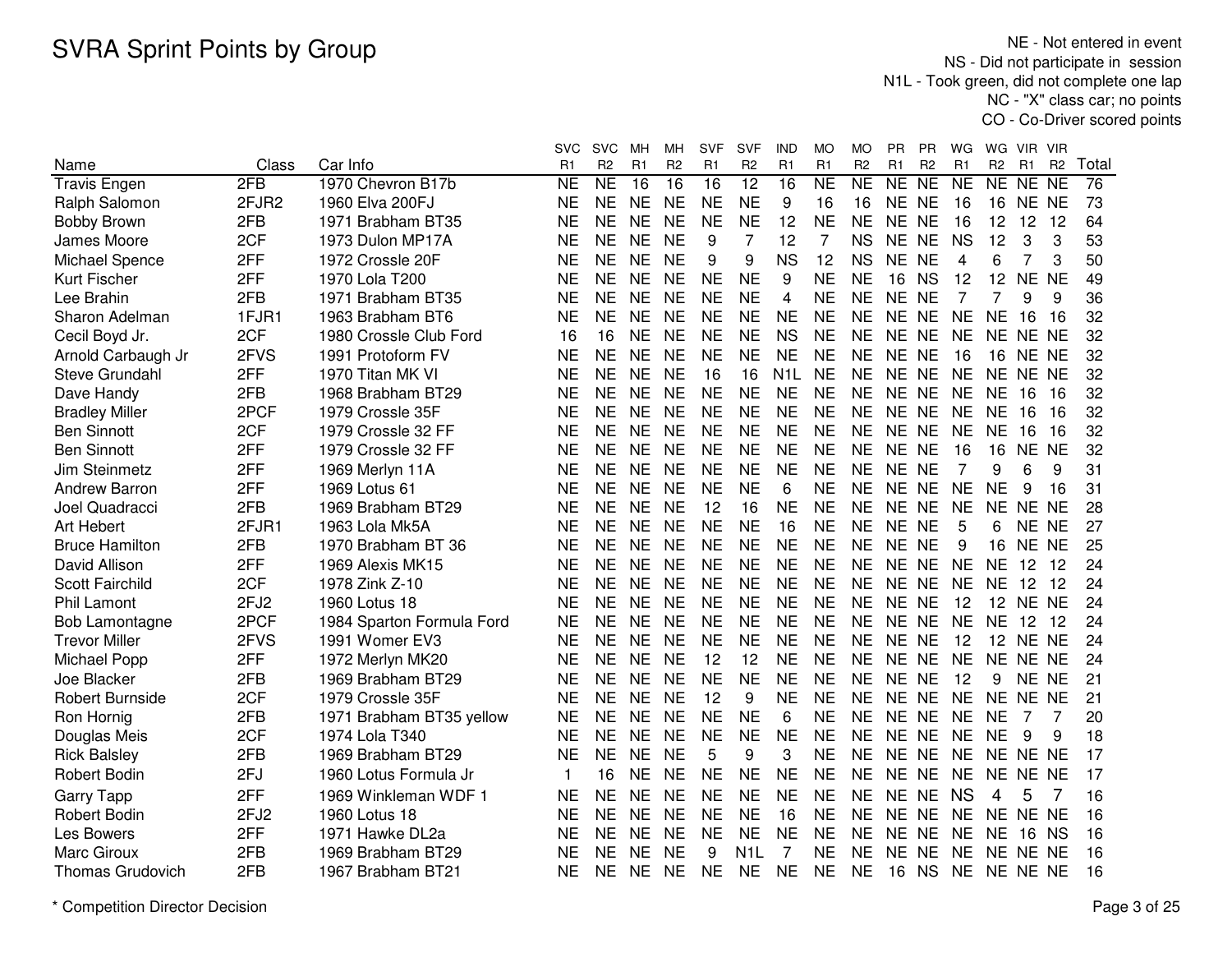NE - Not entered in event NS - Did not participate in session N1L - Took green, did not complete one lap NC - "X" class car; no pointsCO - Co-Driver scored points

|                         |       |                                   | svc            | <b>SVC</b>     | мн                  | MН             | <b>SVF</b>          | SVF            | IND                 | МO              | MO             | <b>PR</b>      | PR             | WG             | WG             | VIR.            | <b>VIR</b>      |       |
|-------------------------|-------|-----------------------------------|----------------|----------------|---------------------|----------------|---------------------|----------------|---------------------|-----------------|----------------|----------------|----------------|----------------|----------------|-----------------|-----------------|-------|
| Name                    | Class | Car Info                          | R <sub>1</sub> | R <sub>2</sub> | R1                  | R <sub>2</sub> | R <sub>1</sub>      | R <sub>2</sub> | R <sub>1</sub>      | R <sub>1</sub>  | R <sub>2</sub> | R <sub>1</sub> | R <sub>2</sub> | R <sub>1</sub> | R <sub>2</sub> | R1              | R <sub>2</sub>  | Total |
| Derek Jones             | 2FB   | 1970 Chevron B17                  | N <sub>1</sub> | 16             | $\overline{\sf NE}$ | NE             | $\overline{\sf NE}$ | NE             | $\overline{\sf NE}$ | $\overline{NE}$ | NE             | NE             | NE             | <b>NE</b>      | NE             | $\overline{NE}$ | $\overline{NE}$ | 16    |
| Ryan Lewis              | 2FF   | 1970 Caldwell Formula Ford        | <b>NE</b>      | <b>NE</b>      | <b>NE</b>           | <b>NE</b>      | <b>NE</b>           | <b>NE</b>      | 16                  | <b>NE</b>       | <b>NE</b>      | NE NE          |                | <b>NE</b>      | NE NE NE       |                 |                 | 16    |
| Stephen Morici          | 2FJRH | 1963 Cooper T-67                  | <b>NE</b>      | <b>NE</b>      | <b>NE</b>           | <b>NE</b>      | <b>NE</b>           | <b>NE</b>      | 16                  | <b>NE</b>       | <b>NE</b>      | NE NE          |                | <b>NE</b>      | NE NE NE       |                 |                 | 16    |
| <b>Bruce Revennaugh</b> | 2FJR2 | 1960 Lotus 18                     | <b>NE</b>      | <b>NE</b>      | <b>NE</b>           | <b>NE</b>      | <b>NE</b>           | <b>NE</b>      | 16                  | <b>NE</b>       | <b>NE</b>      | NE NE          |                | <b>NE</b>      | NE NE NE       |                 |                 | 16    |
| Sam Smith               | 2FF   | 1968 Alexis MK14/15               | <b>NE</b>      | <b>NE</b>      | <b>NE</b>           | <b>NE</b>      | <b>NE</b>           | <b>NE</b>      | <b>NE</b>           | 16              | <b>NS</b>      | NE NE          |                | <b>NE</b>      | <b>NE</b>      | NE NE           |                 | 16    |
| Ralph Zuponcic          | 2FF   | 1968 Alexis Mk14                  | <b>NE</b>      | <b>NE</b>      | <b>NE</b>           | <b>NE</b>      | <b>NE</b>           | <b>NE</b>      | $\mathbf{1}$        | <b>NE</b>       | <b>NE</b>      | NE NE          |                | 6              | $\overline{7}$ | NE NE           |                 | 14    |
| John Mihalich           | 2FF   | 1969 Lotus Type 61                | <b>NE</b>      | <b>NE</b>      | <b>NE</b>           | <b>NE</b>      | <b>NE</b>           | <b>NE</b>      | <b>NE</b>           | <b>NE</b>       | <b>NE</b>      | NE NE          |                | -1             | 3              | 3               | 6               | 13    |
| Dave Fairchild          | 2CF   | 1979 Zink Z-10                    | <b>NE</b>      | <b>NE</b>      | <b>NE</b>           | <b>NE</b>      | <b>NE</b>           | <b>NE</b>      | <b>NE</b>           | <b>NE</b>       | <b>NE</b>      | NE NE          |                | NE             | <b>NE</b>      | 7               | 6               | 13    |
| Wade Cunningham         | 2FF   | 1972 Titan Formula Ford           | <b>NE</b>      | <b>NE</b>      | <b>NE</b>           | <b>NE</b>      | <b>NE</b>           | <b>NE</b>      | 12                  | <b>NE</b>       | <b>NE</b>      | NE NE          |                | <b>NE</b>      | NE NE NE       |                 |                 | 12    |
| Robert Hoemke           | 2FJR1 | 1962 Cooper T59                   | <b>NE</b>      | <b>NE</b>      | <b>NE</b>           | <b>NE</b>      | <b>NE</b>           | <b>NE</b>      | 12                  | <b>NE</b>       | <b>NE</b>      | NE NE          |                | <b>NE</b>      | NE NE NE       |                 |                 | 12    |
| <b>James Yule</b>       | 2FJR2 | 1961 Cooper T-56                  | <b>NE</b>      | <b>NE</b>      | <b>NE</b>           | <b>NE</b>      | <b>NE</b>           | <b>NE</b>      | 12                  | <b>NE</b>       | <b>NE</b>      | NE NE          |                | <b>NE</b>      |                | NE NE NE        |                 | 12    |
| Michael Taradash        | 2FF   | 1971 Lotus 69FF                   | <b>NE</b>      | <b>NE</b>      | <b>NE</b>           | <b>NE</b>      | <b>NE</b>           | <b>NE</b>      | $\mathbf{1}$        | <b>NE</b>       | <b>NE</b>      | NE NE          |                | 9              | <b>NS</b>      | NE NE           |                 | 10    |
| Kevin Young             | 2FF   | 1971 Crossle 20F                  | <b>NE</b>      | <b>NE</b>      | <b>NE</b>           | <b>NE</b>      | <b>NE</b>           | <b>NE</b>      | <b>NE</b>           | <b>NE</b>       | <b>NE</b>      | NE NE          |                | 5              | 5              | NE NE           |                 | 10    |
| Mac Anderson            | 2CF   | 1979 Crossle F-35                 | <b>NE</b>      | <b>NE</b>      | <b>NE</b>           | <b>NE</b>      | <b>NE</b>           | <b>NE</b>      | 9                   | <b>NE</b>       | <b>NE</b>      | NE NE          |                | <b>NE</b>      | NE NE NE       |                 |                 | 9     |
| Jimmy Domingos          | 2FJR1 | 1962 Cooper Formula Junior        | <b>NE</b>      | <b>NE</b>      | <b>NE</b>           | <b>NE</b>      | <b>NE</b>           | <b>NE</b>      | 9                   | <b>NE</b>       | <b>NE</b>      | NE NE          |                | <b>NE</b>      | NE NE NE       |                 |                 | 9     |
| Jeffress Hailand        | 2FB   | 1971 Lotus 69                     | <b>NE</b>      | <b>NE</b>      | <b>NE</b>           | <b>NE</b>      | $\overline{7}$      | <b>NS</b>      | $\overline{2}$      | <b>NE</b>       | <b>NE</b>      | NE NE          |                | <b>NE</b>      | NE NE NE       |                 |                 | 9     |
| <b>Bob Lima</b>         | 2FB   | 1967 Brabham BT21                 | <b>NE</b>      | <b>NE</b>      | <b>NE</b>           | <b>NE</b>      | <b>NE</b>           | <b>NE</b>      | 9                   | <b>NE</b>       | <b>NE</b>      | NE NE          |                | <b>NE</b>      | NE NE NE       |                 |                 | 9     |
| <b>Scott Nettleship</b> | 2CF   | 1981 Crossle 45F                  | <b>NE</b>      | <b>NE</b>      | <b>NE</b>           | <b>NE</b>      | <b>NE</b>           | <b>NE</b>      | <b>NE</b>           | <b>NE</b>       | <b>NE</b>      | NE NE          |                | <b>NE</b>      | <b>NE</b>      | 2               | 7               | 9     |
| Michael Tanner          | 2CF   | 1979 Crossle 35F                  | <b>NE</b>      | <b>NE</b>      | <b>NE</b>           | <b>NE</b>      | <b>NE</b>           | <b>NE</b>      | <b>NE</b>           | 9               | <b>NS</b>      | NE NE          |                | <b>NE</b>      | NE NE NE       |                 |                 | 9     |
| Jane Tapp               | 2FF   | 1970 Merlyn MK 17                 | <b>NE</b>      | <b>NE</b>      | <b>NE</b>           | <b>NE</b>      | <b>NE</b>           | <b>NE</b>      | <b>NE</b>           | <b>NE</b>       | <b>NE</b>      | <b>NE</b>      | <b>NE</b>      | $\overline{1}$ | 2              | <b>NS</b>       | 5               | 8     |
| John Breidenbach        | 2FJR2 | 1960 Lotus 18                     | <b>NE</b>      | <b>NE</b>      | <b>NE</b>           | <b>NE</b>      | <b>NE</b>           | <b>NE</b>      | $\overline{7}$      | <b>NE</b>       | <b>NE</b>      | NE NE          |                | <b>NE</b>      | NE NE NE       |                 |                 | 7     |
| Roger Karnopp           | 2FF   | 1972 Titan MK6                    | <b>NE</b>      | <b>NE</b>      | <b>NE</b>           | <b>NE</b>      | <b>NE</b>           | <b>NE</b>      | 7                   | <b>NE</b>       | <b>NE</b>      | NE NE          |                | <b>NE</b>      | NE NE NE       |                 |                 | 7     |
| Ed Moore                | 2FJR1 | 1962 Cooper T59                   | NE             | <b>NE</b>      | <b>NE</b>           | <b>NE</b>      | <b>NE</b>           | <b>NE</b>      | $\overline{7}$      | <b>NE</b>       | <b>NE</b>      | NE NE          |                | <b>NE</b>      | NE NE NE       |                 |                 | 7     |
| <b>Charles Smith</b>    | 2CF   | 1981 Tiga FFA81                   | <b>NE</b>      | <b>NE</b>      | <b>NE</b>           | <b>NE</b>      | <b>NE</b>           | <b>NE</b>      | $\overline{7}$      | <b>NE</b>       | <b>NE</b>      | NE NE          |                | <b>NE</b>      | NE NE NE       |                 |                 | 7     |
| Porter Brownlee         | 2CF   | 1978 Royale RP-24                 | <b>NE</b>      | <b>NE</b>      | <b>NE</b>           | <b>NE</b>      | <b>NE</b>           | <b>NE</b>      | 6                   | <b>NE</b>       | <b>NE</b>      | NE NE          |                | <b>NE</b>      | NE NE NE       |                 |                 | 6     |
| Dan Chapman             | 2FJR2 | 1961 Cooper T56                   | <b>NE</b>      | <b>NE</b>      | <b>NE</b>           | <b>NE</b>      | <b>NE</b>           | <b>NE</b>      | 6                   | <b>NE</b>       | <b>NE</b>      | NE NE          |                | <b>NE</b>      | NE.            | NE NE           |                 | 6     |
| <b>Chris Forrer</b>     | 2CF   | 1978 Tiga Formula Ford            | <b>NE</b>      | <b>NE</b>      | <b>NE</b>           | <b>NE</b>      | <b>NE</b>           | <b>NE</b>      | <b>NE</b>           | <b>NE</b>       | <b>NE</b>      | <b>NE</b>      | <b>NE</b>      | <b>NE</b>      | <b>NE</b>      | 5               |                 | 6     |
| Claude Gagne            | 2FF   | 1972 Lotus 61M                    | <b>NE</b>      | <b>NE</b>      | <b>NE</b>           | <b>NE</b>      | <b>NE</b>           | <b>NE</b>      | <b>NE</b>           | <b>NE</b>       | <b>NE</b>      | <b>NE</b>      | <b>NE</b>      | <b>NE</b>      | <b>NE</b>      | 2               | 4               | 6     |
| Marvin Primack          | 2FB   | 1966 Brabham BT18                 | <b>NE</b>      | <b>NE</b>      | <b>NE</b>           | <b>NE</b>      | 6                   | <b>NS</b>      | <b>NE</b>           | <b>NE</b>       | <b>NE</b>      | NE NE          |                | <b>NE</b>      | NE NE NE       |                 |                 | 6     |
| Roy Walzer              | 2FJR1 | 1963 Cooper Formula Junior        | <b>NE</b>      | <b>NE</b>      | <b>NE</b>           | <b>NE</b>      | <b>NE</b>           | <b>NE</b>      | 6                   | <b>NE</b>       | <b>NE</b>      | NE NE          |                | <b>NE</b>      | NE NE NE       |                 |                 | 6     |
| Sharon Adelman          | 2FJR1 | 1963 Brabham BT6                  | <b>NE</b>      | <b>NE</b>      | <b>NE</b>           | <b>NE</b>      | <b>NE</b>           | <b>NE</b>      | 5                   | <b>NE</b>       | <b>NE</b>      | NE NE          |                | <b>NE</b>      | NE NE NE       |                 |                 | 5     |
| Jeffrey Anderson        | 2FB   | 1969 Brabham BT29                 | <b>NE</b>      | <b>NE</b>      | <b>NE</b>           | <b>NE</b>      | <b>NE</b>           | <b>NE</b>      | 5                   | <b>NE</b>       | <b>NE</b>      | NE NE          |                | <b>NE</b>      | NE NE NE       |                 |                 | 5     |
| <b>Charles Daniels</b>  | 2FF   | 1973 Crossle 32F                  | <b>NE</b>      | <b>NE</b>      | <b>NE</b>           | <b>NE</b>      | <b>NE</b>           | <b>NE</b>      | 5                   | <b>NE</b>       | <b>NE</b>      | NE NE          |                | <b>NE</b>      | NE NE NE       |                 |                 | 5     |
| <b>Robert McNeill</b>   | 2CF   | 1979 Royale RP26                  | <b>NE</b>      | <b>NE</b>      | <b>NE</b>           | <b>NE</b>      | <b>NE</b>           | <b>NE</b>      | 5                   | <b>NE</b>       | <b>NE</b>      | NE NE          |                | <b>NE</b>      | NE NE NE       |                 |                 | 5     |
| <b>Marvin Primack</b>   | 2FJR2 | 1960 Lotus 18                     | <b>NE</b>      | <b>NE</b>      | <b>NE</b>           | <b>NE</b>      | <b>NE</b>           | <b>NE</b>      | 5                   | <b>NE</b>       | <b>NE</b>      | NE NE          |                | <b>NE</b>      | NE NE NE       |                 |                 | 5     |
| <b>Brian Thomas</b>     | 2FF   | 1969 Lotus 51                     | <b>NE</b>      | <b>NE</b>      | <b>NE</b>           | <b>NE</b>      | <b>NE</b>           | <b>NE</b>      | <b>NE</b>           | <b>NE</b>       | <b>NE</b>      | NE NE          |                | <b>NE</b>      | <b>NE</b>      | 4               | <b>NS</b>       | 4     |
| <b>Karen Barry</b>      | 2FJR2 | 1960 BMC-Huffaker Formula Juni NE |                | <b>NE</b>      | <b>NE</b>           | <b>NE</b>      | <b>NE</b>           | <b>NE</b>      | 4                   | ΝE              | <b>NE</b>      | NE NE          |                | <b>NE</b>      | NE NE NE       |                 |                 | 4     |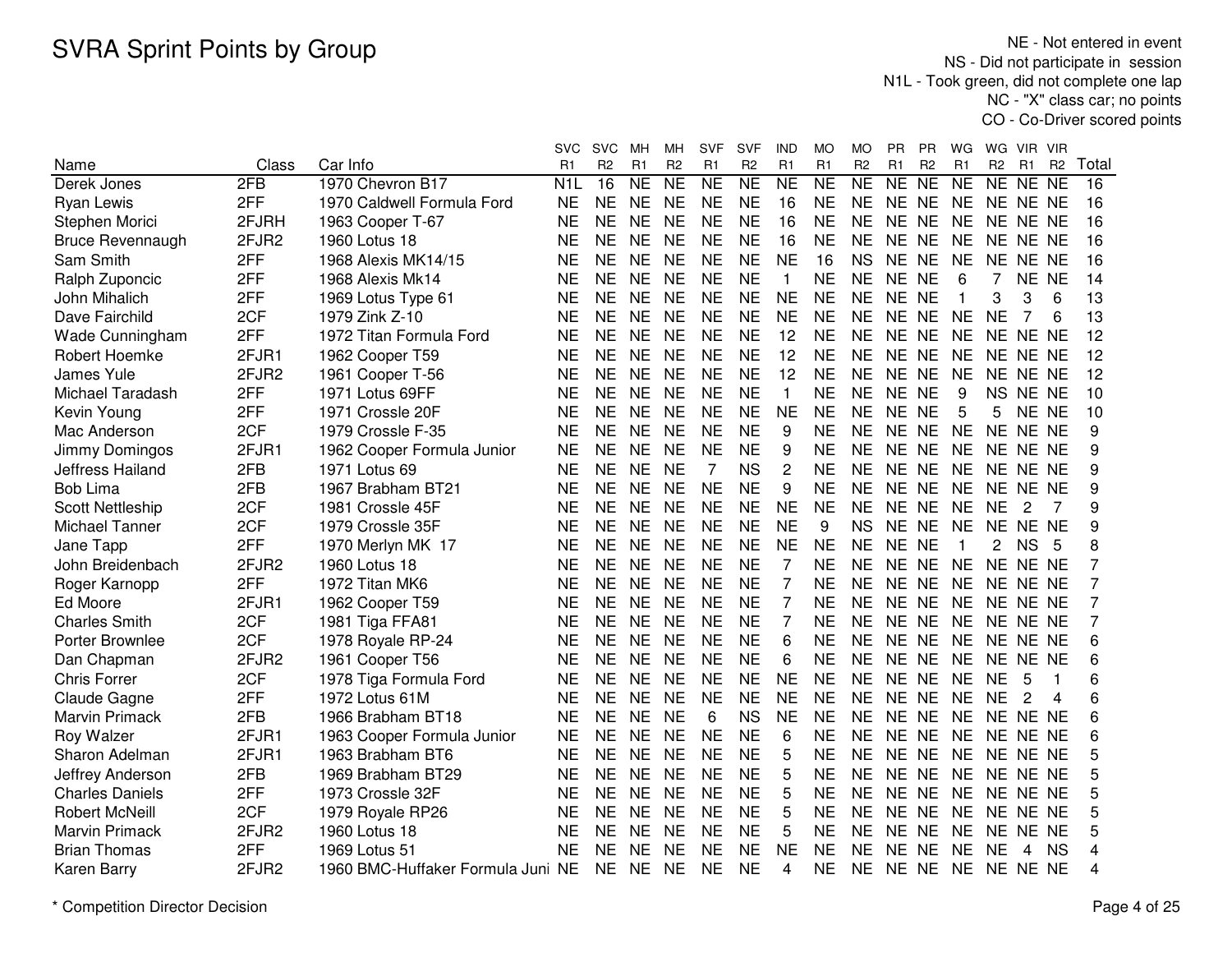NE - Not entered in event NS - Did not participate in session N1L - Took green, did not complete one lap NC - "X" class car; no pointsCO - Co-Driver scored points

|                               |       |                              | svc                 | <b>SVC</b>             | MН             | MН             | <b>SVF</b>     | SVF            | IND              | МO                  | МO             | PR.       | РR             | WG             | WG.            | VIR.            | -VIR           |          |
|-------------------------------|-------|------------------------------|---------------------|------------------------|----------------|----------------|----------------|----------------|------------------|---------------------|----------------|-----------|----------------|----------------|----------------|-----------------|----------------|----------|
| Name                          | Class | Car Info                     | R1                  | R <sub>2</sub>         | R <sub>1</sub> | R <sub>2</sub> | R <sub>1</sub> | R <sub>2</sub> | R <sub>1</sub>   | R1                  | R <sub>2</sub> | R1        | R <sub>2</sub> | R <sub>1</sub> | R <sub>2</sub> | R <sub>1</sub>  | R <sub>2</sub> | Total    |
| <b>Robert Burnside</b>        | 2FF   | 1970 Titan MK6               | $\overline{\sf NE}$ | $\overline{\text{NE}}$ | N <sub>E</sub> | NE             | NE             | NE             | $\overline{4}$   | $\overline{\sf NE}$ | NE             | NE        | N <sub>E</sub> | <b>NE</b>      | NE NE NE       |                 |                | 4        |
| Tom O'Grady                   | 2FJR1 | 1962 Cooper T59              | <b>NE</b>           | <b>NE</b>              | <b>NE</b>      | <b>NE</b>      | <b>NE</b>      | <b>NE</b>      | 4                | <b>NE</b>           | <b>NE</b>      | NE NE     |                | <b>NE</b>      | NE NE NE       |                 |                | 4        |
| James Sharp                   | 2FJR1 | 1961 Cooper T-56             | <b>NE</b>           | <b>NE</b>              | <b>NE</b>      | <b>NE</b>      | <b>NE</b>      | <b>NE</b>      | 3                | <b>NE</b>           | <b>NE</b>      | NE NE     |                | <b>NE</b>      | NE NE NE       |                 |                | 3        |
| Cliff Von Hoene               | 2FF   | 1970 Hawke DL2A              | <b>NE</b>           | <b>NE</b>              | <b>NE</b>      | <b>NE</b>      | <b>NE</b>      | <b>NE</b>      | 3                | <b>NE</b>           | <b>NE</b>      | NE NE     |                | <b>NE</b>      | NE NE NE       |                 |                | 3        |
| <b>Robert Will</b>            | 2FF   | 1972 Winklemann FF           | <b>NE</b>           | <b>NE</b>              | <b>NE</b>      | <b>NE</b>      | <b>NE</b>      | <b>NE</b>      | <b>NE</b>        | <b>NE</b>           | <b>NE</b>      | NE NE     |                | 3              | NS NE NE       |                 |                | 3        |
| Bill Branson Jr.              | 2FF   | 1972 Elden FF                | <b>NE</b>           | <b>NE</b>              | <b>NE</b>      | <b>NE</b>      | <b>NE</b>      | <b>NE</b>      | <b>NE</b>        | <b>NE</b>           | <b>NE</b>      | NE NE     |                | 2              | NS NE NE       |                 |                | 2        |
| Lawrence Reyburn              | 2FF   | 1971 Merlyn Mk20A            | <b>NE</b>           | <b>NE</b>              | <b>NE</b>      | <b>NE</b>      | <b>NE</b>      | <b>NE</b>      | 2                | <b>NE</b>           | <b>NE</b>      | NE NE     |                | <b>NE</b>      | NE NE NE       |                 |                | 2        |
| Leo Basile                    | 2FC   | 1965 Cooper T75              | <b>NE</b>           | <b>NE</b>              | <b>NE</b>      | <b>NE</b>      | <b>NE</b>      | <b>NE</b>      | <b>NE</b>        | <b>NE</b>           | <b>NE</b>      | NE NE     |                | $\overline{1}$ |                | NS NE NE        |                |          |
| <b>Nick Grewal</b>            | 2FJR1 | 1963 Lotus 27                | NE                  | <b>NE</b>              | <b>NE</b>      | <b>NE</b>      | <b>NE</b>      | <b>NE</b>      | 1                | <b>NE</b>           | <b>NE</b>      | NE NE     |                | NE             | NE NE NE       |                 |                |          |
| <b>Bob Hatle</b>              | 2FB   | 1972 Titan Formula B         | NE                  | NE                     | <b>NE</b>      | <b>NE</b>      | <b>NE</b>      | <b>NE</b>      | 1                | <b>NE</b>           | <b>NE</b>      | NE NE     |                | NE             | NE NE NE       |                 |                |          |
| Daniel Helman                 | 2FF   | 1972 Crossle 25              | <b>NE</b>           | <b>NE</b>              | <b>NE</b>      | <b>NE</b>      | <b>NE</b>      | <b>NE</b>      | $\mathbf{1}$     | <b>NE</b>           | <b>NE</b>      | NE NE     |                | <b>NE</b>      | NE NE NE       |                 |                |          |
| William Johnson               | 2CF   | 1972 Merlyn 21A              | <b>NE</b>           | <b>NE</b>              | <b>NE</b>      | <b>NE</b>      | <b>NE</b>      | <b>NE</b>      | $\mathbf{1}$     | <b>NE</b>           | <b>NE</b>      | NE NE     |                | <b>NE</b>      | NE NE NE       |                 |                |          |
| John Lewinger                 | 2FF   | 1971 Crossle 20F             | <b>NE</b>           | <b>NE</b>              | <b>NE</b>      | <b>NE</b>      | <b>NE</b>      | <b>NE</b>      | 1                | <b>NE</b>           | <b>NE</b>      | NE NE     |                | <b>NE</b>      | NE NE NE       |                 |                |          |
| David Mock                    | 2FF   | 1969 Merlyn MK11a            | <b>NE</b>           | <b>NE</b>              | <b>NE</b>      | <b>NE</b>      | <b>NE</b>      | <b>NE</b>      | $\mathbf{1}$     | <b>NE</b>           | <b>NE</b>      | NE NE     |                | <b>NE</b>      | NE NE NE       |                 |                |          |
| <b>Matthew Primack</b>        | 2FB   | 1969 Lotus 59/69             | <b>NE</b>           | <b>NE</b>              | <b>NE</b>      | <b>NE</b>      | $\mathbf{1}$   | <b>NS</b>      | <b>NE</b>        | <b>NE</b>           | <b>NE</b>      | NE NE     |                | <b>NE</b>      | NE NE NE       |                 |                |          |
| Marc Blanc                    | 2PCF  | 1980 Crossle 35F             | <b>NE</b>           | <b>NE</b>              | <b>NE</b>      | <b>NE</b>      | <b>NE</b>      | <b>NE</b>      | <b>NC</b>        | <b>NE</b>           | <b>NE</b>      | NE NE     |                | <b>NE</b>      | NE NE NE       |                 |                | 0        |
| Dan Cowdrey                   | 2PCF  | 1970 Titan MK6               | <b>NE</b>           | <b>NE</b>              | <b>NE</b>      | <b>NE</b>      | <b>NE</b>      | <b>NE</b>      | <b>NC</b>        | <b>NE</b>           | <b>NE</b>      | NE NE     |                | <b>NE</b>      | NE NE NE       |                 |                | $\Omega$ |
| Norm Cowdrey                  | 2PCF  | 1972 Crossle 172 CF          | <b>NE</b>           | <b>NE</b>              | <b>NE</b>      | <b>NE</b>      | <b>NE</b>      | <b>NE</b>      | <b>NC</b>        | <b>NE</b>           | <b>NE</b>      | NE NE     |                | <b>NE</b>      | NE NE NE       |                 |                | $\Omega$ |
| <b>Todd Strong</b>            | 2PCF  | 1974 Titan Mk9               | <b>NE</b>           | <b>NE</b>              | <b>NE</b>      | <b>NE</b>      | <b>NE</b>      | <b>NE</b>      | <b>NC</b>        | <b>NE</b>           | <b>NE</b>      | NE NE     |                | <b>NE</b>      | NE NE NE       |                 |                | 0        |
| Deane Tank                    | 2FF   | 1972 Titan MK 6              | <b>NE</b>           | <b>NE</b>              | <b>NE</b>      | <b>NE</b>      | <b>NE</b>      | <b>NE</b>      | N <sub>1</sub> L | <b>NE</b>           | <b>NE</b>      | NE NE     |                | <b>NE</b>      | NE NE NE       |                 |                | $\Omega$ |
| <b>Vic Skirmants</b>          | 3CP   | 1961 Porsche 356B Roadster   | 12                  | 3                      | <b>NE</b>      | <b>NE</b>      | <b>NE</b>      | <b>NE</b>      | 16               | 16                  | 16             | NE NE     |                | 9              | 7              | NE NE           |                | 79       |
| William Engle Sr.             | 3M    | 1990 SCCA Enterprises SRF    | <b>NE</b>           | <b>NE</b>              | <b>NE</b>      | <b>NE</b>      | <b>NE</b>      | <b>NE</b>      | 9                | 16                  | 16             | NE NE     |                | 16             | 16             | NE NE           |                | 73       |
| Sharon Adelman                | 3DP   | 1965 Turner MKIII            | 16                  | 12                     | <b>NE</b>      | <b>NE</b>      | <b>NE</b>      | <b>NE</b>      | <b>NE</b>        | 12                  | 12             | NE NE     |                | <b>NE</b>      | <b>NE</b>      | 9               | 7              | 68       |
| George C. Balbach             | 3CP   | 1961 Porsche 356             | 7                   | 7                      | <b>NE</b>      | <b>NE</b>      | 16             | 16             | 9                | <b>NE</b>           | <b>NE</b>      | NE NE     |                | 6              | 6              | NE NE           |                | 67       |
| <b>Richard Fisher</b>         | 3BS   | 1967 Datsun Bluebird 180 SSS | <b>NE</b>           | <b>NE</b>              | <b>NE</b>      | <b>NE</b>      | 16             | 16             | <b>NE</b>        | <b>NE</b>           | <b>NE</b>      | NE NE     |                | 16             | 16             | NE NE           |                | 64       |
| <b>Harry Gentry</b>           | 3CP   | 1964 Ginetta G4              | <b>NE</b>           | <b>NE</b>              | <b>NE</b>      | <b>NE</b>      | <b>NE</b>      | <b>NE</b>      | <b>NE</b>        | <b>NE</b>           | <b>NE</b>      | NE NE     |                | 16             | 16             | 16              | 12             | 60       |
| Goran Nyberg                  | 3EP   | 1965 Volvo P1800S            | <b>NE</b>           | <b>NE</b>              | <b>NE</b>      | <b>NE</b>      | <b>NE</b>      | <b>NE</b>      | 16               | <b>NE</b>           | <b>NE</b>      | NE NE     |                | 12             | 16             | CO <sub>2</sub> | 12             | 56       |
| John Schrecker                | 3CP   | 1964 Porsche 356             | 4                   | 9                      | <b>NE</b>      | <b>NE</b>      | <b>NE</b>      | <b>NE</b>      | 12               | 4                   | 12             | <b>NE</b> | <b>NE</b>      | 5              | 5              | NE NE           |                | 51       |
| Dawn Myers                    | 3EP   | 1961 MG A Roadster           | <b>NE</b>           | <b>NE</b>              | <b>NE</b>      | <b>NE</b>      | 16             | 16             | 7                | <b>NE</b>           | <b>NE</b>      | <b>NE</b> | <b>NE</b>      | 9              | 1              | NE NE           |                | 49       |
| <b>Melvin Andrews</b>         | 3DP   | 1970 Porsche 914/4           | <b>NS</b>           | 16                     | <b>NE</b>      | <b>NE</b>      | 16             | 16             | N <sub>1</sub> L | <b>NE</b>           | <b>NE</b>      | NE NE     |                | <b>NE</b>      | <b>NE</b>      | NE NE           |                | 48       |
| George F. Balbach             | 3CP   | 1960 Porsche 356             | 9                   | 12                     | <b>NE</b>      | <b>NE</b>      | 12             | 12             | 1                | <b>NE</b>           | <b>NE</b>      | NE NE     |                | <b>NE</b>      | NE NE NE       |                 |                | 46       |
| Michael Origer                | 3BS   | 1972 Datsun 510              | <b>NE</b>           | <b>NE</b>              | <b>NE</b>      | <b>NE</b>      | $\mathbf{1}$   | 12             | <b>NE</b>        | 16                  | 16             | NE NE     |                | <b>NE</b>      | NE NE NE       |                 |                | 45       |
| Dan O'Connor                  | 3EP   | 1959 Elva Courier            | <b>NE</b>           | <b>NE</b>              | <b>NE</b>      | <b>NE</b>      | <b>NE</b>      | <b>NE</b>      | 9                | 16                  | 16             | NE NE     |                | <b>NE</b>      | NE NE NE       |                 |                | 41       |
| <b>Richard D Starkweather</b> | 3DP   | 1972 MG B                    | <b>NE</b>           | <b>NE</b>              | <b>NE</b>      | <b>NE</b>      | <b>NE</b>      | <b>NE</b>      | <b>NE</b>        | <b>NE</b>           | <b>NE</b>      | NE NE     |                | 7              | 12             | 12              | 9              | 40       |
| David Huber                   | 3BS   | 1969 Datsun 510              | <b>NE</b>           | <b>NE</b>              | <b>NE</b>      | <b>NE</b>      | <b>NE</b>      | <b>NE</b>      | <b>NE</b>        | 12                  | 12             | NE NE     |                | <b>NE</b>      | <b>NE</b>      | 12              | <b>NS</b>      | 36       |
| Wil Painter                   | 3BS   | 1966 Alfa Romeo GTV          | <b>NE</b>           | <b>NE</b>              | <b>NE</b>      | <b>NE</b>      | <b>NE</b>      | <b>NE</b>      | 12               | 7                   | $\overline{7}$ | NE NE     |                | <b>NE</b>      | <b>NE</b>      | 9               | <b>NS</b>      | 35       |
| Michael Unger                 | 3CP   | 1967 Datsun 2000             | <b>NE</b>           | <b>NE</b>              | <b>NE</b>      | <b>NE</b>      | <b>NE</b>      | <b>NE</b>      | <b>NE</b>        | <b>NE</b>           | <b>NE</b>      | NE NE     |                | 7              | 9              | 9               | 9              | 34       |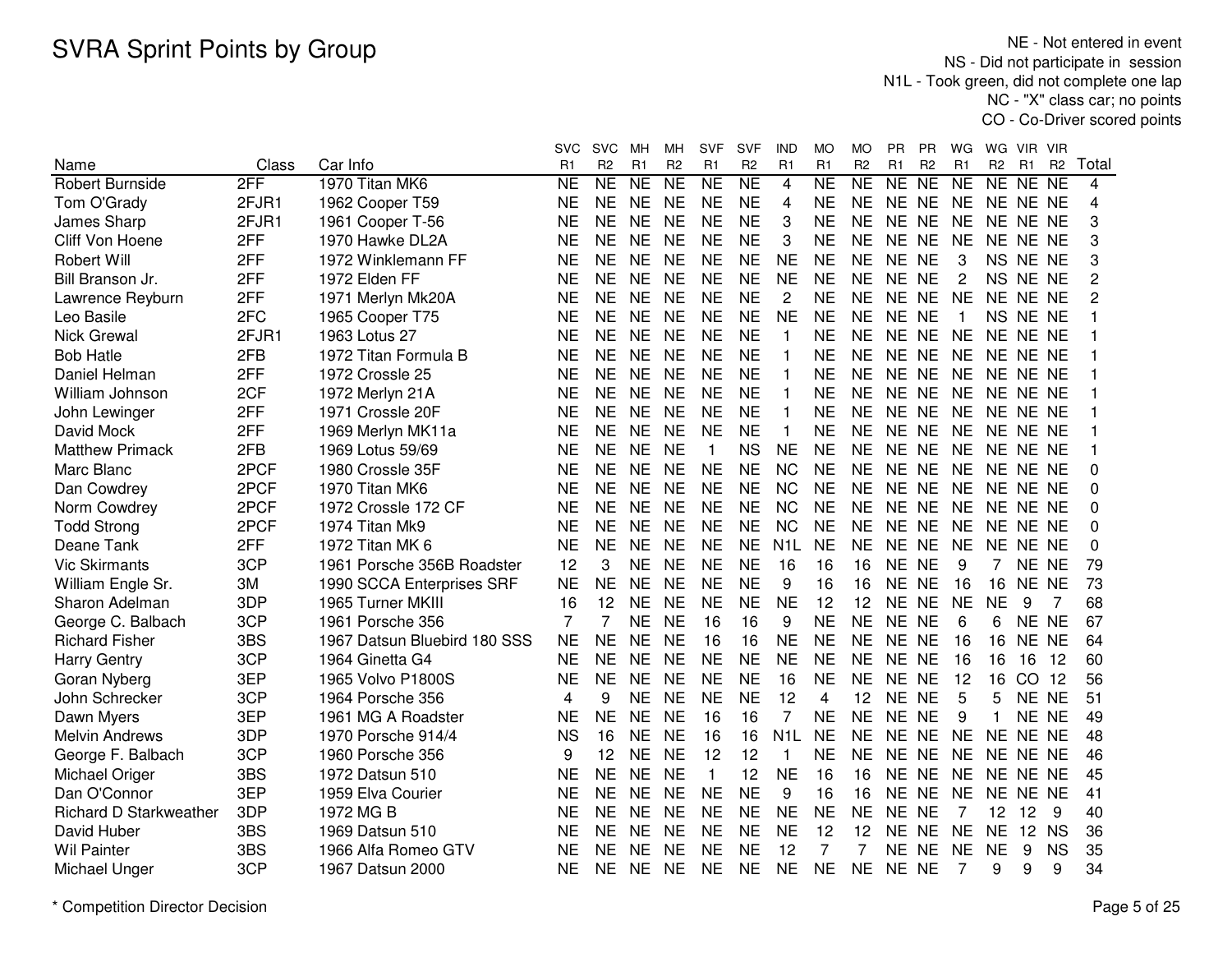NE - Not entered in event NS - Did not participate in session N1L - Took green, did not complete one lap NC - "X" class car; no pointsCO - Co-Driver scored points

|                       |       |                                    | svc                 | <b>SVC</b>     | MН             | MН              | SVF             | SVF             | IND       | МO             | МO             | PR.         | РR              | WG             | WG.             | VIR.            | <b>VIR</b>          |                 |
|-----------------------|-------|------------------------------------|---------------------|----------------|----------------|-----------------|-----------------|-----------------|-----------|----------------|----------------|-------------|-----------------|----------------|-----------------|-----------------|---------------------|-----------------|
| Name                  | Class | Car Info                           | R1                  | R <sub>2</sub> | R <sub>1</sub> | R <sub>2</sub>  | R <sub>1</sub>  | R <sub>2</sub>  | R1        | R <sub>1</sub> | R <sub>2</sub> | R1          | R <sub>2</sub>  | R <sub>1</sub> | R <sub>2</sub>  | R1              | R <sub>2</sub>      | Total           |
| Geoffrey Cecil        | 3EP   | 1972 Porsche 914/4                 | $\overline{\sf NE}$ | NE             | 16             | $\overline{16}$ | $\overline{NE}$ | $\overline{NE}$ | <b>NE</b> | N <sub>E</sub> | N <sub>E</sub> | NE          | $\overline{NE}$ | NE             | NE              | <b>NE</b>       | $\overline{\sf NE}$ | $\overline{32}$ |
| John Hasty            | 3EP   | 1959 Triumph TR3A                  | <b>NE</b>           | <b>NE</b>      | <b>NE</b>      | <b>NE</b>       | <b>NE</b>       | <b>NE</b>       | <b>NE</b> | 9              | 12             | NE NE       |                 | <b>NE</b>      | <b>NE</b>       | 4               | 7                   | 32              |
| <b>Bradley Miller</b> | 3M    | 1995 SCCA SRF                      | <b>NE</b>           | <b>NE</b>      | <b>NE</b>      | <b>NE</b>       | <b>NE</b>       | <b>NE</b>       | <b>NE</b> | <b>NE</b>      | <b>NE</b>      | NE NE       |                 | <b>NE</b>      | <b>NE</b>       | 16              | 16                  | 32              |
| <b>Steve Patti</b>    | 3DP   | 1961 Ginetta G4                    | <b>NE</b>           | <b>NE</b>      | <b>NE</b>      | <b>NE</b>       | <b>NE</b>       | <b>NE</b>       | <b>NE</b> | 16             | 16             | NE NE       |                 | <b>NE</b>      | NE NE           |                 | <b>NE</b>           | 32              |
| <b>Karen Perrin</b>   | 3BS   | 1969 Ford Escort MKI               | <b>NE</b>           | <b>NE</b>      | <b>NE</b>      | <b>NE</b>       | <b>NE</b>       | <b>NE</b>       | <b>NE</b> | <b>NE</b>      | <b>NE</b>      | NE NE       |                 | <b>NE</b>      | <b>NE</b>       | 16              | 16                  | 32              |
| Paul Swanson          | 3CP   | 1958 Porsche Speedster             | 16                  | 16             | <b>NE</b>      | <b>NE</b>       | <b>NE</b>       | <b>NE</b>       | <b>NE</b> | <b>NE</b>      | <b>NE</b>      | NE NE       |                 | <b>NE</b>      | <b>NE</b>       | <b>NE</b>       | <b>NE</b>           | 32              |
| <b>Charles Darrow</b> | 3EP   | 1967 Triumph Spitfire              | <b>NE</b>           | <b>NE</b>      | <b>NE</b>      | <b>NE</b>       | <b>NE</b>       | <b>NE</b>       | <b>NE</b> | <b>NE</b>      | <b>NE</b>      | 16          | <b>NS</b>       | 3              | 6               | 2               | 4                   | 31              |
| Allen Goode           | 3DP   | 1967 Triumph TR4A                  | <b>NE</b>           | <b>NE</b>      | <b>NE</b>      | <b>NE</b>       | <b>NE</b>       | <b>NE</b>       | 7         | <b>NE</b>      | <b>NE</b>      | NE NE       |                 | 4              | 6               |                 | 6                   | 30              |
| Ceasar Cone           | 3CP   | 1967 Alfa Romeo Duetto             | 5                   | 5              | <b>NE</b>      | <b>NE</b>       | <b>NE</b>       | <b>NE</b>       | <b>NE</b> | 9              | 9              | NE NE       |                 | NE             | NE NE NE        |                 |                     | 28              |
| David Gussack         | 3EP   | 1963 Triumph Spitfire              | <b>NE</b>           | <b>NE</b>      | <b>NE</b>      | <b>NE</b>       | <b>NE</b>       | <b>NE</b>       | <b>NE</b> | <b>NE</b>      | <b>NE</b>      | NE NE       |                 | <b>NE</b>      | <b>NE</b>       | 12              | - 16                | 28              |
| Denny Wilson          | 3CP   | 1962 Lotus Super 7                 | <b>NE</b>           | NE             | <b>NE</b>      | <b>NE</b>       | <b>NE</b>       | <b>NE</b>       | <b>NE</b> | <b>NE</b>      | <b>NE</b>      | NE NE       |                 | <b>NE</b>      | <b>NE</b>       | 12              | - 16                | 28              |
| Scott Fohrman         | 3DP   | 1964 MG B                          | <b>NE</b>           | <b>NE</b>      | <b>NE</b>      | <b>NE</b>       | <b>NE</b>       | <b>NE</b>       | <b>NE</b> | <b>NE</b>      | <b>NE</b>      | NE NE       |                 | 9              |                 | <b>16 NE NE</b> |                     | 25              |
| Ross Bremer           | 3BS   | 1968 Euro.Ford Escort MKI          | <b>NE</b>           | <b>NE</b>      | <b>NE</b>      | <b>NE</b>       | <b>NE</b>       | <b>NE</b>       | <b>NE</b> | <b>NE</b>      | <b>NE</b>      | NE NE       |                 | 12             |                 | 12 NE           | <b>NE</b>           | 24              |
| Gary Glojek           | 3EP   | 1970 Porsche 914/4                 | <b>NE</b>           | <b>NE</b>      | <b>NE</b>      | <b>NE</b>       | 12              | 12              | <b>NE</b> | <b>NE</b>      | <b>NE</b>      | NE NE       |                 | <b>NE</b>      | <b>NE</b>       | NE NE           |                     | 24              |
| Jim Perry             | 3DP   | 1962 Volvo P1800                   | <b>NE</b>           | <b>NE</b>      | <b>NE</b>      | <b>NE</b>       | 12              | 12              | <b>NE</b> | <b>NE</b>      | <b>NE</b>      | NE NE       |                 | <b>NE</b>      | NE.             | NE NE           |                     | 24              |
| <b>Bill Thumel</b>    | 3CP   | 1959 Elva Courier                  | <b>NE</b>           | <b>NE</b>      | <b>NE</b>      | <b>NE</b>       | <b>NE</b>       | <b>NE</b>       | <b>NE</b> | <b>NE</b>      | <b>NE</b>      | NE NE       |                 | 12             | 12              | NE NE           |                     | 24              |
| Jesse Darrow          | 3EP   | 1965 Triumph Spitfire              | <b>NE</b>           | <b>NE</b>      | <b>NE</b>      | <b>NE</b>       | <b>NE</b>       | <b>NE</b>       | <b>NE</b> | <b>NE</b>      | <b>NE</b>      | $\mathbf 1$ | <b>NS</b>       | 6              | 9               | 6               | <b>NS</b>           | 22              |
| <b>Cliff Murray</b>   | 3CP   | 1955 Porsche 356                   | <b>NE</b>           | <b>NE</b>      | <b>NE</b>      | <b>NE</b>       | <b>NE</b>       | <b>NE</b>       | <b>NE</b> | 7              | 7              | NE NE       |                 | 4              | 4               | <b>NE</b>       | <b>NE</b>           | 22              |
| Jim Fahey             | 3EP   | 1963 Turner MK 3                   | <b>NE</b>           | <b>NE</b>      | <b>NE</b>      | <b>NE</b>       | 9               | 7               | 5         | <b>NE</b>      | <b>NE</b>      | NE NE       |                 | <b>NE</b>      | <b>NE</b>       | <b>NE</b>       | <b>NE</b>           | 21              |
| Paul Gelpi            | 3EP   | 1964 MG B                          | <b>NE</b>           | <b>NE</b>      | <b>NE</b>      | <b>NE</b>       | <b>NE</b>       | <b>NE</b>       | <b>NE</b> | 12             | <b>NS</b>      | NE NE       |                 | 4              | 5               | NE.             | <b>NE</b>           | 21              |
| Michelle Gesse        | 3BS   | 1966 BMW 1600-2                    | <b>NE</b>           | <b>NE</b>      | <b>NE</b>      | <b>NE</b>       | 12              | 9               | <b>NE</b> | <b>NE</b>      | <b>NE</b>      | NE NE       |                 | <b>NE</b>      | <b>NE</b>       | NE NE           |                     | 21              |
| <b>Bob Eagleson</b>   | 3EP   | 1967 MG BGT                        | <b>NE</b>           | <b>NE</b>      | <b>NE</b>      | <b>NE</b>       | <b>NE</b>       | <b>NE</b>       | <b>NE</b> | <b>NE</b>      | <b>NE</b>      | NE NE       |                 | -7             | 12 <sup>7</sup> | NE NE           |                     | 19              |
| <b>Brian McKie</b>    | 3BS   | 1974 BMW 2002                      | <b>NE</b>           | <b>NE</b>      | <b>NE</b>      | <b>NE</b>       | <b>NE</b>       | <b>NE</b>       | <b>NE</b> | 9              | 9              | NE NE       |                 | -1             |                 | NS NE NE        |                     | 19              |
| Jeff Johnk            | 3CP   | 1959 Austin Healey 100/6           | <b>NE</b>           | <b>NE</b>      | <b>NE</b>      | <b>NE</b>       | 9               | 9               | <b>NE</b> | <b>NE</b>      | <b>NE</b>      | NE NE       |                 | <b>NE</b>      | NE NE NE        |                 |                     | 18              |
| Jeff Lumbard          | 3DP   | 1961 Austin Healey 3000 MK1        | NE                  | <b>NE</b>      | <b>NE</b>      | <b>NE</b>       | 9               | 9               | <b>NE</b> | <b>NE</b>      | <b>NE</b>      | NE NE       |                 | <b>NE</b>      |                 | NE NE NE        |                     | 18              |
| <b>Ben Prewitt</b>    | 3DP   | 1964 Austin Healey 3000            | <b>NE</b>           | NE             | <b>NE</b>      | <b>NE</b>       | <b>NE</b>       | <b>NE</b>       | <b>NE</b> | 9              | 9              | NE NE       |                 | <b>NE</b>      |                 | NE NE NE        |                     | 18              |
| Peter Ragonetti       | 3BS   | 1966 Alfa Romeo Giulia Sprint      | <b>NE</b>           | <b>NE</b>      | <b>NE</b>      | <b>NE</b>       | <b>NE</b>       | <b>NE</b>       | <b>NE</b> | <b>NE</b>      | <b>NE</b>      | NE NE       |                 | 9              | 9               | NE NE           |                     | 18              |
| Patrick Ryan          | 3EP   | 1967 Triumph Spitfire              | <b>NE</b>           | <b>NE</b>      | <b>NE</b>      | <b>NE</b>       | <b>NE</b>       | <b>NE</b>       | <b>NE</b> | <b>NE</b>      | <b>NE</b>      | NE NE       |                 | 16             | 1               | <b>NE</b>       | <b>NE</b>           | 17              |
| George Wright         | 3DP   | 1961 Triumph TR4                   | <b>NE</b>           | <b>NE</b>      | <b>NE</b>      | <b>NE</b>       | <b>NE</b>       | <b>NE</b>       | <b>NE</b> | <b>NE</b>      | <b>NE</b>      | NE NE       |                 | <b>NE</b>      | <b>NE</b>       | 5               | 12                  | 17              |
| Patrick Byrne         | 3BS   | 1958 Alfa Romeo Sprint Veloce F    | <b>NE</b>           | <b>NE</b>      | <b>NE</b>      | <b>NE</b>       | <b>NE</b>       | <b>NE</b>       | 16        | <b>NE</b>      | <b>NE</b>      | NE NE       |                 | <b>NE</b>      | <b>NE</b>       | NE NE           |                     | 16              |
| Logan Dernoshek       | 3DP   | 1966 Chevrolet Yenko Stinger Co NE |                     | <b>NE</b>      | <b>NE</b>      | <b>NE</b>       | <b>NE</b>       | <b>NE</b>       | 16        | <b>NE</b>      | <b>NE</b>      | NE NE       |                 | <b>NE</b>      | NE NE NE        |                 |                     | 16              |
| Peter Jankovskis      | 3M    | 1985 SCCA Enterprises SRF          | <b>NE</b>           | <b>NE</b>      | <b>NE</b>      | <b>NE</b>       | <b>NE</b>       | <b>NE</b>       | 16        | <b>NE</b>      | <b>NE</b>      | NE NE       |                 | <b>NE</b>      | NE NE NE        |                 |                     | 16              |
| <b>Richard Navin</b>  | 3DP   | 1968 MG B                          | <b>NE</b>           | <b>NE</b>      | <b>NE</b>      | <b>NE</b>       | <b>NE</b>       | <b>NE</b>       | <b>NE</b> | <b>NE</b>      | <b>NE</b>      | NE NE       |                 | 16             | NS NE NE        |                 |                     | 16              |
| Goran Nyberg          | 3DP   | 1962 GSM Dart                      | <b>NE</b>           | <b>NE</b>      | <b>NE</b>      | <b>NE</b>       | <b>NE</b>       | <b>NE</b>       | <b>NE</b> | <b>NE</b>      | <b>NE</b>      | NE NE       |                 | <b>NE</b>      | <b>NE</b>       |                 | 16 CO               | 16              |
| Dennis Olthoff        | 3DP   | 1962 GSM Dart                      | <b>NE</b>           | <b>NE</b>      | <b>NE</b>      | <b>NE</b>       | <b>NE</b>       | <b>NE</b>       | <b>NE</b> | <b>NE</b>      | <b>NE</b>      | NE NE       |                 | <b>NE</b>      | NE CO           |                 | 16                  | 16              |
| Dennis Olthoff        | 3EP   | 1965 Volvo P1800S                  | <b>NE</b>           | <b>NE</b>      | <b>NE</b>      | <b>NE</b>       | <b>NE</b>       | <b>NE</b>       | <b>NE</b> | <b>NE</b>      | <b>NE</b>      | NE NE       |                 | <b>NE</b>      | <b>NE</b>       | 16              | CO                  | 16              |
| Steven Piantieri      | 3EP   | 1960 Alfa Romeo Giulia Spyder      | 16                  | <b>NS</b>      | <b>NE</b>      | <b>NE</b>       | <b>NE</b>       | <b>NE</b>       | <b>NE</b> | <b>NE</b>      | <b>NE</b>      | NE NE       |                 | <b>NE</b>      | NE NE NE        |                 |                     | 16              |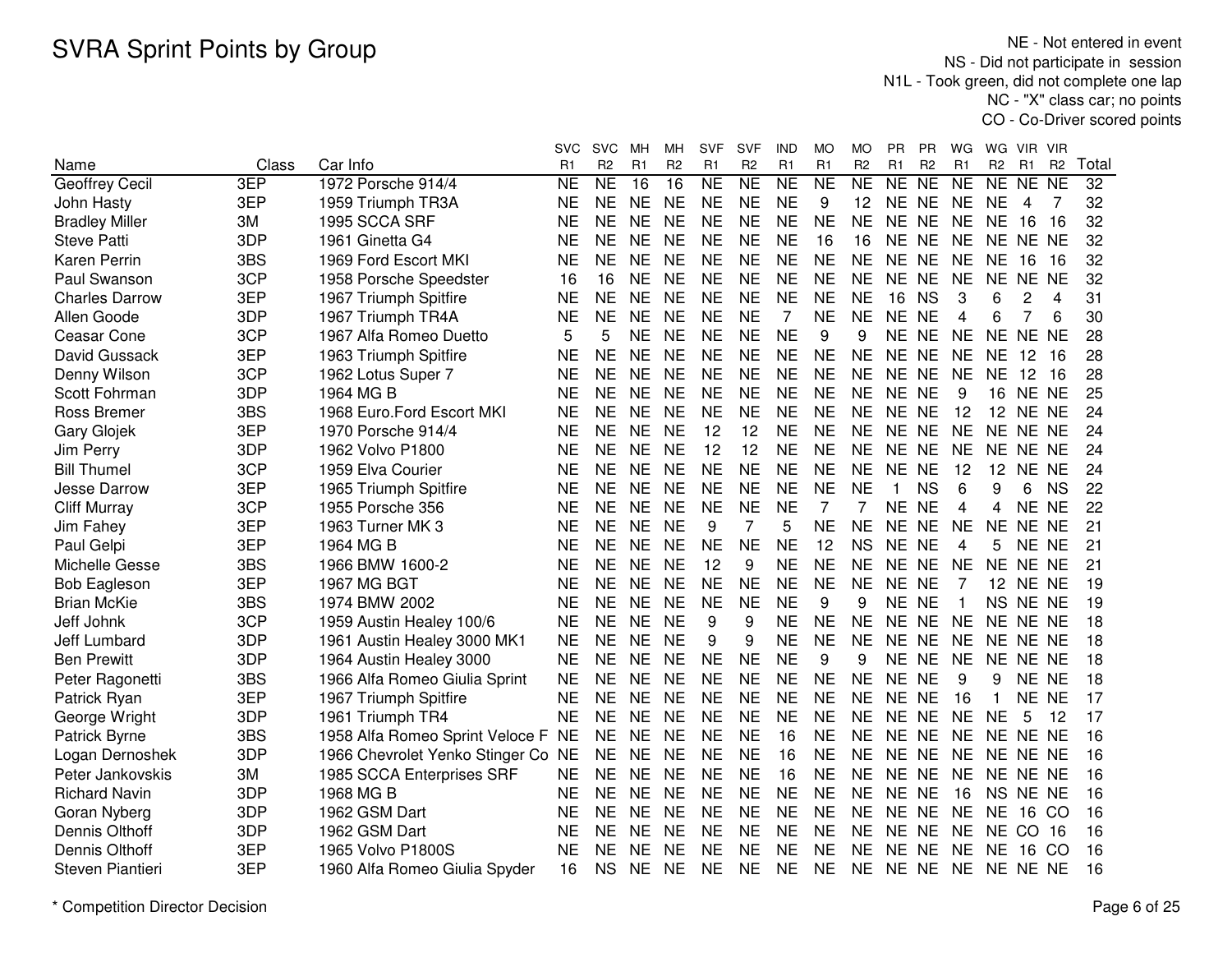NE - Not entered in event NS - Did not participate in session N1L - Took green, did not complete one lap NC - "X" class car; no pointsCO - Co-Driver scored points

|                         |       |                                    | svc            | SVC            | MН             | MН             | <b>SVF</b>     | SVF                 | IND       | МO                  | MO             | <b>PR</b>      | PR.            | WG             | WG.            | VIR.                | - VIR            |                 |
|-------------------------|-------|------------------------------------|----------------|----------------|----------------|----------------|----------------|---------------------|-----------|---------------------|----------------|----------------|----------------|----------------|----------------|---------------------|------------------|-----------------|
| Name                    | Class | Car Info                           | R <sub>1</sub> | R <sub>2</sub> | R <sub>1</sub> | R <sub>2</sub> | R <sub>1</sub> | R <sub>2</sub>      | R1        | R1                  | R <sub>2</sub> | R <sub>1</sub> | R <sub>2</sub> | R <sub>1</sub> | R <sub>2</sub> | R <sub>1</sub>      | R <sub>2</sub>   | Total           |
| <b>Phil Cooper</b>      | 3DP   | 1974 MG B                          | N <sub>E</sub> | NE             | <b>NE</b>      | NE             | N <sub>E</sub> | $\overline{\sf NE}$ | <b>NE</b> | $\overline{\sf NE}$ | <b>NE</b>      | NE             | N <sub>E</sub> | 6              | 9              | $\overline{\sf NE}$ | $\overline{NE}$  | $\overline{15}$ |
| Chip Van Sant           | 3EP   | 1962 Alfa Romeo Giulia Sprint      | <b>NE</b>      | <b>NE</b>      | <b>NE</b>      | <b>NE</b>      | <b>NE</b>      | <b>NE</b>           | <b>NE</b> | 6                   | 9              | <b>NE</b>      | <b>NE</b>      | <b>NE</b>      |                | NE NE NE            |                  | 15              |
| <b>Andrew Willms</b>    | 3EP   | 1961 Triumph TR3A                  | <b>NE</b>      | <b>NE</b>      | <b>NE</b>      | <b>NE</b>      | 6              | 9                   | <b>NE</b> | <b>NE</b>           | <b>NE</b>      | <b>NE</b>      | <b>NE</b>      | <b>NE</b>      | NE.            | NE NE               |                  | 15              |
| <b>Tom Davis</b>        | 3CP   | 1964 Elva Courier                  | <b>NE</b>      | <b>NE</b>      | <b>NE</b>      | <b>NE</b>      | <b>NE</b>      | <b>NE</b>           | 5         | 4                   | 5              | <b>NE</b>      | <b>NE</b>      | <b>NE</b>      |                | NE NE NE            |                  | 14              |
| <b>Greg Miller</b>      | 3CP   | 1962 Morgan 4/4                    | <b>NE</b>      | <b>NE</b>      | <b>NE</b>      | <b>NE</b>      | <b>NE</b>      | <b>NE</b>           | <b>NE</b> | <b>NE</b>           | <b>NE</b>      | <b>NE</b>      | <b>NE</b>      | <b>NE</b>      | <b>NE</b>      | 7                   | 7                | 14              |
| <b>Marty Sukey</b>      | 3EP   | 1964 Triumph Spitfire              | <b>NE</b>      | <b>NE</b>      | <b>NE</b>      | <b>NE</b>      | <b>NE</b>      | <b>NE</b>           | <b>NE</b> | 7                   | 7              | <b>NE</b>      | <b>NE</b>      | <b>NE</b>      |                | NE NE NE            |                  | 14              |
| Donald Herman           | 3CP   | 1969 Datsun 2000                   | <b>NE</b>      | <b>NE</b>      | <b>NE</b>      | <b>NE</b>      | 7              | 6                   | <b>NS</b> | <b>NE</b>           | <b>NE</b>      | NE NE          |                | <b>NE</b>      |                | NE NE NE            |                  | 13              |
| Charles Kates Jr.       | 3CP   | 1961 Lotus Super 7                 | <b>NE</b>      | <b>NE</b>      | <b>NE</b>      | <b>NE</b>      | <b>NE</b>      | <b>NE</b>           | <b>NE</b> | <b>NE</b>           | <b>NE</b>      | NE NE          |                | -1             |                | 5                   | 6                | 13              |
| Mark School             | 3EP   | 1971 Saab Sonett                   | <b>NE</b>      | <b>NE</b>      | <b>NE</b>      | <b>NE</b>      | 7              | 6                   | <b>NE</b> | <b>NE</b>           | <b>NE</b>      |                | NE NE          | <b>NE</b>      |                | NE NE NE            |                  | 13              |
| <b>Gary Allen</b>       | 3DP   | 1974 MG B                          | <b>NE</b>      | <b>NE</b>      | <b>NE</b>      | <b>NE</b>      | <b>NE</b>      | <b>NE</b>           | <b>NE</b> | <b>NE</b>           | <b>NE</b>      | NE NE          |                | 12             |                | NE NE NE            |                  | 12              |
| Owen Coon               | 3M    | 1994 SCCA Enterprises Spec Ra NE   |                | <b>NE</b>      | <b>NE</b>      | <b>NE</b>      | <b>NE</b>      | <b>NE</b>           | 12        | <b>NE</b>           | <b>NE</b>      | NE NE          |                | <b>NE</b>      | NE.            | NE NE               |                  | 12              |
| <b>Stirling Heath</b>   | 3EP   | 1971 MG BGT                        | <b>NE</b>      | <b>NE</b>      | <b>NE</b>      | <b>NE</b>      | <b>NE</b>      | <b>NE</b>           | <b>NE</b> | <b>NE</b>           | <b>NE</b>      | NE NE          |                | 5              | 7              |                     | NE NE            | 12              |
| <b>Anthony Hess</b>     | 3DP   | 1973 MG B                          | 1              | 9              | <b>NE</b>      | <b>NE</b>      | <b>NE</b>      | <b>NE</b>           | <b>NE</b> | <b>NE</b>           | <b>NE</b>      | <b>NE</b>      | <b>NE</b>      | 1              | 1              |                     | NE NE            | 12              |
| James Schardt           | 3DP   | 1966 Chevrolet Yenko Stinger Co NE |                | <b>NE</b>      | <b>NE</b>      | <b>NE</b>      | <b>NE</b>      | <b>NE</b>           | 12        | <b>NE</b>           | <b>NE</b>      | <b>NE</b>      | <b>NE</b>      | <b>NE</b>      | <b>NE</b>      | NE NE               |                  | 12              |
| Robert Wagner           | 3CP   | 1960 Austin Healey 3000            | <b>NE</b>      | <b>NE</b>      | <b>NE</b>      | <b>NE</b>      | 5              | 7                   | <b>NE</b> | <b>NE</b>           | <b>NE</b>      | NE NE          |                | <b>NE</b>      |                | NE NE NE            |                  | 12              |
| Erik Wood               | 3EP   | 1971 Alfa Romeo Spider             | <b>NE</b>      | <b>NE</b>      | <b>NE</b>      | <b>NE</b>      | <b>NE</b>      | <b>NE</b>           | 12        | <b>NE</b>           | <b>NE</b>      | NE NE          |                | <b>NE</b>      |                | NE NE NE            |                  | 12              |
| <b>Rick Gurolnick</b>   | 3CP   | 1960 Porsche 356 Roadster          | <b>NE</b>      | <b>NE</b>      | <b>NE</b>      | <b>NE</b>      | <b>NE</b>      | <b>NE</b>           | <b>NE</b> | 5                   | 6              | NE NE          |                | <b>NE</b>      |                | NE NE NE            |                  | 11              |
| Mike Moore              | 3DP   | 1962 Triumph TR4                   | <b>NE</b>      | <b>NE</b>      | <b>NE</b>      | <b>NE</b>      | <b>NE</b>      | <b>NE</b>           | <b>NE</b> | <b>NE</b>           | <b>NE</b>      | <b>NE</b>      | <b>NE</b>      | <b>NE</b>      | <b>NE</b>      | 6                   | 5                | 11              |
| Dan Powell              | 3CP   | 1961 Austin Healey 3000            | <b>NE</b>      | <b>NE</b>      | <b>NE</b>      | <b>NE</b>      | 6              | 5                   | <b>NE</b> | <b>NE</b>           | <b>NE</b>      | NE NE          |                | <b>NE</b>      |                | NE NE               | <b>NE</b>        | 11              |
| Jeffrey Schur           | 3CP   | 1962 Lotus Superseven              | <b>NE</b>      | <b>NE</b>      | <b>NE</b>      | <b>NE</b>      | <b>NE</b>      | <b>NE</b>           | <b>NE</b> | <b>NE</b>           | <b>NE</b>      | NE NE          |                | <b>NE</b>      | <b>NE</b>      | 6                   | 5                | 11              |
| John Styduhar           | 3EP   | 1962 Triumph TR3B                  | <b>NE</b>      | <b>NE</b>      | <b>NE</b>      | <b>NE</b>      | <b>NE</b>      | <b>NE</b>           | <b>NE</b> | <b>NE</b>           | <b>NE</b>      | NE NE          |                | <b>NE</b>      | <b>NE</b>      | 5                   | 6                | 11              |
| <b>Rick Bardsley</b>    | 3CP   | 1959 Porsche 356A                  | <b>NE</b>      | <b>NE</b>      | <b>NE</b>      | <b>NE</b>      | <b>NE</b>      | <b>NE</b>           | <b>NE</b> | 6                   | 1              | NE NE          |                | -1             | 2              | NE NE               |                  | 10              |
| Ceasar Cone             | 3EP   | 1967 Alfa Romeo Duetto             | <b>NE</b>      | <b>NE</b>      | <b>NE</b>      | <b>NE</b>      | <b>NE</b>      | <b>NE</b>           | <b>NE</b> | <b>NE</b>           | <b>NE</b>      | NE NE          |                | <b>NE</b>      | <b>NE</b>      |                     | 9                | 10              |
| <b>Edward Mettelman</b> | 3DP   | 1972 Porsche 914/4                 | <b>NE</b>      | <b>NE</b>      | <b>NE</b>      | <b>NE</b>      | <b>NE</b>      | <b>NE</b>           | <b>NE</b> | <b>NE</b>           | <b>NE</b>      | NE NE          |                | 3              | 7              | NE NE               |                  | 10              |
| Jay Thier               | 3EP   | 1964 Triumph Spitfire              | <b>NE</b>      | <b>NE</b>      | <b>NE</b>      | <b>NE</b>      | <b>NE</b>      | <b>NE</b>           | <b>NE</b> | <b>NE</b>           | <b>NE</b>      | NE NE          |                | <b>NE</b>      | <b>NE</b>      |                     | 3                | 10              |
| Leigh Derby             | 3EP   | 1968 Triumph Spitfire              | <b>NE</b>      | <b>NE</b>      | <b>NE</b>      | <b>NE</b>      | <b>NE</b>      | <b>NE</b>           | <b>NE</b> | <b>NE</b>           | <b>NE</b>      | NE NE          |                | <b>NE</b>      | <b>NE</b>      | 9                   | N <sub>1</sub> L | 9               |
| Don Heth                | 3BS   | 1966 Ford Cortina Lotus            | <b>NE</b>      | <b>NE</b>      | <b>NE</b>      | <b>NE</b>      | <b>NE</b>      | <b>NE</b>           | 9         | <b>NE</b>           | <b>NE</b>      | NE NE          |                | <b>NE</b>      | <b>NE</b>      | NE NE               |                  | 9               |
| Dale Oesterle           | 3DP   | 1962 Triumph Spitfire              | NE             | <b>NE</b>      | <b>NE</b>      | <b>NE</b>      | <b>NE</b>      | <b>NE</b>           | 9         | <b>NE</b>           | <b>NE</b>      | <b>NE</b>      | <b>NE</b>      | <b>NE</b>      | <b>NE</b>      | NE NE               |                  | 9               |
| <b>Richard Brown</b>    | 3DP   | 1967 Marcos GT                     | <b>NE</b>      | <b>NE</b>      | <b>NE</b>      | <b>NE</b>      | <b>NE</b>      | <b>NE</b>           | <b>NE</b> | <b>NE</b>           | <b>NE</b>      | <b>NE</b>      | <b>NE</b>      | 5              | 3              | <b>NE</b>           | <b>NE</b>        | 8               |
| Les Cannaday            | 318BS | 1971 Datsun 1200                   | <b>NE</b>      | <b>NE</b>      | <b>NE</b>      | <b>NE</b>      | <b>NE</b>      | <b>NE</b>           | <b>NE</b> | <b>NE</b>           | <b>NE</b>      | <b>NE</b>      | <b>NE</b>      | <b>NC</b>      | 8              | NE NE               |                  | 8               |
| Peter Dunn              | 3EP   | 1963 Morgan 4/4                    | <b>NE</b>      | <b>NE</b>      | <b>NE</b>      | <b>NE</b>      | <b>NE</b>      | <b>NE</b>           | <b>NE</b> | <b>NE</b>           | <b>NE</b>      | NE NE          |                | <b>NE</b>      | <b>NE</b>      | 3                   | 5                | 8               |
| Dale Erwin              | 3CP   | 1958 Porsche 356                   | $\overline{2}$ | 6              | <b>NE</b>      | <b>NE</b>      | <b>NE</b>      | <b>NE</b>           | <b>NS</b> | <b>NE</b>           | <b>NE</b>      | NE NE          |                | NE.            | <b>NE</b>      | NE.                 | <b>NE</b>        | 8               |
| <b>Robert Lasater</b>   | 3DP   | 1970 MG B GT                       | <b>NE</b>      | <b>NE</b>      | <b>NE</b>      | <b>NE</b>      | <b>NE</b>      | <b>NE</b>           | <b>NE</b> | <b>NE</b>           | <b>NE</b>      | NE NE          |                | <b>NE</b>      | <b>NE</b>      | 4                   | 4                | 8               |
| Dave LeBrun             | 3BS   | 1965 Alfa Romeo GTA                | <b>NE</b>      | <b>NE</b>      | <b>NE</b>      | <b>NE</b>      | <b>NE</b>      | <b>NE</b>           | <b>NE</b> | <b>NE</b>           | <b>NE</b>      | <b>NE</b>      | <b>NE</b>      | $\mathbf 1$    | 7              | NE NE               |                  | 8               |
| <b>Charles Safley</b>   | 3CP   | 1972 Alfa Romeo Spider             | <b>NE</b>      | <b>NE</b>      | <b>NE</b>      | <b>NE</b>      | <b>NE</b>      | <b>NE</b>           | 4         | <b>NS</b>           | 4              | NE NE          |                | <b>NE</b>      | <b>NE</b>      | <b>NE</b>           | <b>NE</b>        | 8               |
| David Burton            | 3CP   | 1964 Porsche 356C Coupe            | <b>NE</b>      | <b>NE</b>      | <b>NE</b>      | <b>NE</b>      | <b>NE</b>      | <b>NE</b>           | 7         | <b>NE</b>           | <b>NE</b>      | <b>NE</b>      | <b>NE</b>      | <b>NE</b>      | <b>NE</b>      | NE NE               |                  | 7               |
| Alan Costich            | 3EP   | 1968 MG B GT                       | <b>NE</b>      | <b>NE</b>      | <b>NE</b>      | <b>NE</b>      | <b>NE</b>      | <b>NE</b>           | 2         | <b>NE</b>           | <b>NE</b>      | NE NE          |                | -1             | 4              | NE NE               |                  | 7               |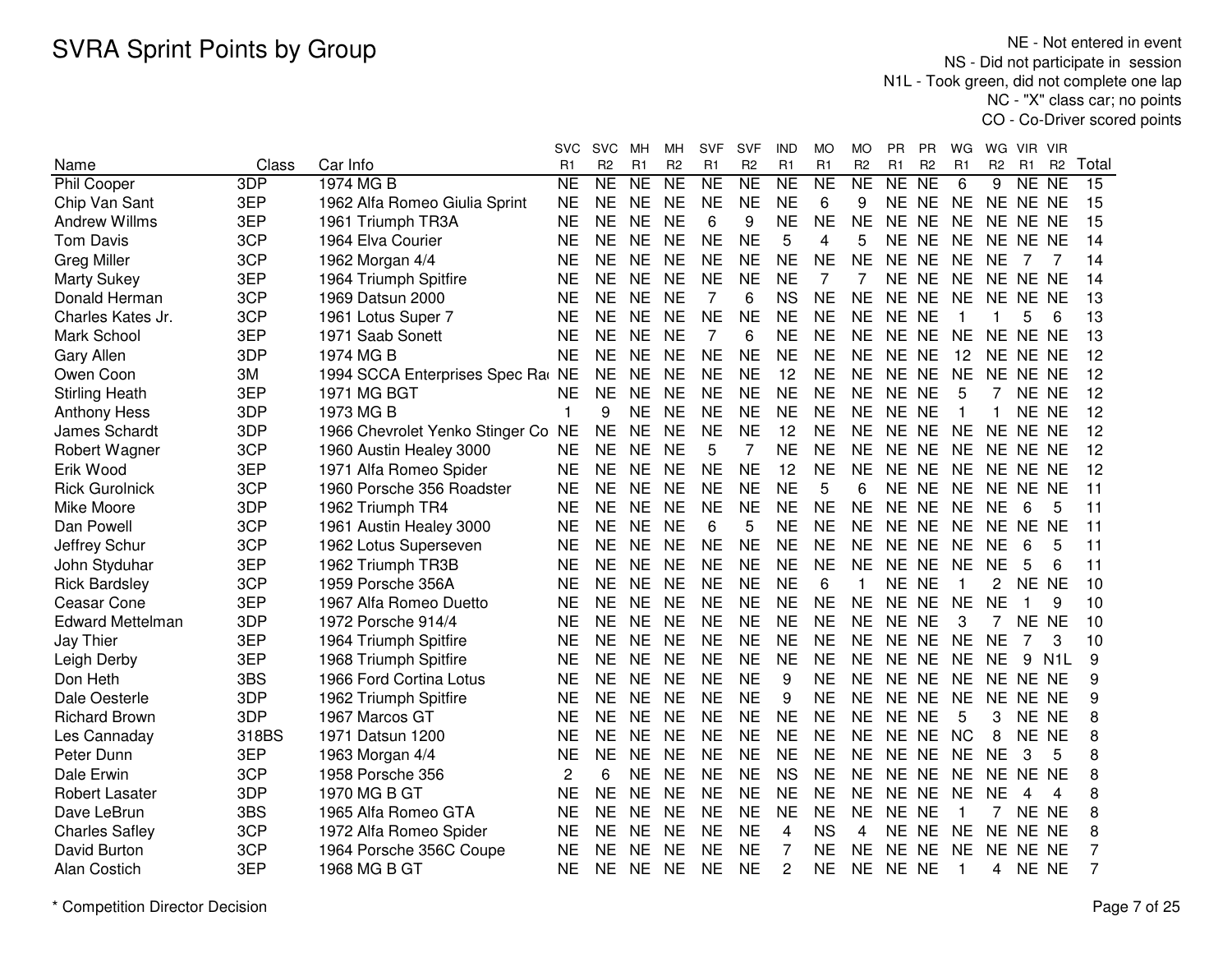NE - Not entered in event NS - Did not participate in session N1L - Took green, did not complete one lap NC - "X" class car; no pointsCO - Co-Driver scored points

|                         |             |                                    | <b>SVC</b>     | <b>SVC</b>     | MН                  | MН             | SVF             | <b>SVF</b>          | IND                 | <b>MO</b>           | МO             | <b>PR</b> | РR             | WG              | WG          | VIR            | - VIR     |                |
|-------------------------|-------------|------------------------------------|----------------|----------------|---------------------|----------------|-----------------|---------------------|---------------------|---------------------|----------------|-----------|----------------|-----------------|-------------|----------------|-----------|----------------|
| Name                    | Class       | Car Info                           | R <sub>1</sub> | R <sub>2</sub> | R1                  | R <sub>2</sub> | R1              | R <sub>2</sub>      | R1                  | R1                  | R <sub>2</sub> | R1        | R <sub>2</sub> | R1              | <b>R2</b>   | R <sub>1</sub> | <b>R2</b> | Total          |
| Dawn Fisher             | 3CP         | 1972 Lotus Super 7                 | 3              | $\overline{4}$ | $\overline{\sf NE}$ | <b>NE</b>      | $\overline{NE}$ | $\overline{\sf NE}$ | $\overline{\sf NE}$ | $\overline{\sf NE}$ | NE             | NE        | N <sub>E</sub> | $\overline{NE}$ | NE NE NE    |                |           | 7              |
| <b>Tim Baker</b>        | 3CP         | 1962 Porsche 356                   | 6              | <b>NS</b>      | <b>NE</b>           | <b>NE</b>      | <b>NE</b>       | <b>NE</b>           | <b>NS</b>           | <b>NE</b>           | <b>NE</b>      | NE NE     |                | <b>NE</b>       | NE NE NE    |                |           | 6              |
| Dave Foreman            | 3DP         | 1971 Porsche 914/4                 | <b>NE</b>      | <b>NE</b>      | <b>NE</b>           | <b>NE</b>      | <b>NE</b>       | <b>NE</b>           | 6                   | <b>NE</b>           | <b>NE</b>      | NE NE     |                | <b>NE</b>       | NE NE NE    |                |           | 6              |
| <b>Clark Lance</b>      | 3CP         | 1964 Lotus Elan                    | <b>NE</b>      | <b>NE</b>      | <b>NE</b>           | <b>NE</b>      | <b>NE</b>       | <b>NE</b>           | 6                   | <b>NE</b>           | <b>NE</b>      | NE NE     |                | <b>NE</b>       | NE NE NE    |                |           | 6              |
| <b>Greg Piehl</b>       | 3EP         | 1970 Triumph Spitfire MK3          | <b>NE</b>      | <b>NE</b>      | <b>NE</b>           | <b>NE</b>      | <b>NE</b>       | <b>NE</b>           | 6                   | <b>NE</b>           | <b>NE</b>      | NE NE     |                | <b>NE</b>       | NE NE NE    |                |           | 6              |
| Lee Poseidon            | 3BS         | 1971 Alfa Romeo GT Junior          | NE             | <b>NE</b>      | <b>NE</b>           | <b>NE</b>      | <b>NE</b>       | <b>NE</b>           | <b>NE</b>           | N1L                 | 6              |           | NE NE          | <b>NE</b>       | NE NE NE    |                |           | 6              |
| <b>Victor Schuster</b>  | 3DP         | 1962 Lotus Super 7                 | NE             | <b>NE</b>      | <b>NE</b>           | <b>NE</b>      | <b>NE</b>       | <b>NE</b>           | <b>NE</b>           | <b>NE</b>           | <b>NE</b>      | NE NE     |                | -1              | 5.          | NE NE          |           | 6              |
| Mike Zubko              | 3CP         | 1961 Porsche 356                   | ΝE             | <b>NE</b>      | <b>NE</b>           | <b>NE</b>      | <b>NE</b>       | <b>NE</b>           | <b>NE</b>           | <b>NE</b>           | <b>NE</b>      | NE NE     |                | 3               | 3           | NE NE          |           | 6              |
| Piers Gormly            | 3DP         | 1961 Morgan Plus 4                 | <b>NE</b>      | <b>NE</b>      | <b>NE</b>           | <b>NE</b>      | <b>NE</b>       | <b>NE</b>           | 5                   | <b>NE</b>           | <b>NE</b>      | NE NE     |                | <b>NE</b>       | NE NE NE    |                |           | 5              |
| <b>Kristine Lay</b>     | 3CP         | 1988 Alfa Romeo Spider             | <b>NE</b>      | <b>NE</b>      | <b>NE</b>           | <b>NE</b>      | <b>NE</b>       | <b>NE</b>           | <b>NE</b>           | 2                   | -1             | NE NE     |                | $\mathbf 1$     | 1.          | NE NE          |           | 5              |
| Doug Bruce              | 3EP         | 1959 Austin Healey Sprite          | <b>NE</b>      | <b>NE</b>      | <b>NE</b>           | <b>NE</b>      | <b>NE</b>       | <b>NE</b>           | 4                   | <b>NE</b>           | <b>NE</b>      | <b>NE</b> | <b>NE</b>      | <b>NE</b>       | NE NE NE    |                |           | 4              |
| Roy Crowninshield       | 3CP         | 1968 Alfa Romeo Duetto             | <b>NE</b>      | <b>NE</b>      | <b>NE</b>           | <b>NE</b>      | <b>NE</b>       | <b>NE</b>           | <b>NE</b>           | 3                   | 1              | <b>NE</b> | <b>NE</b>      | <b>NE</b>       | NE NE NE    |                |           | 4              |
| Stephen Hunter          | 3EP         | 1959 Porsche 356A                  | NE             | <b>NE</b>      | <b>NE</b>           | <b>NE</b>      | <b>NE</b>       | <b>NE</b>           | <b>NE</b>           | <b>NE</b>           | <b>NE</b>      | NE NE     |                | $\mathbf{1}$    | 3           | NE NE          |           | 4              |
| Frederick Joe Lightfoot | 3DP         | 1965 MG B                          | <b>NE</b>      | <b>NE</b>      | <b>NE</b>           | <b>NE</b>      | <b>NE</b>       | <b>NE</b>           | <b>NE</b>           | <b>NE</b>           | <b>NE</b>      | NE NE     |                | <b>NS</b>       | 4           | NE NE          |           | 4              |
| C. Lane Mally           | 3CP         | 1965 Porsche 356 Coupe             | <b>NE</b>      | <b>NE</b>      | <b>NE</b>           | <b>NE</b>      | <b>NE</b>       | <b>NE</b>           | $\overline{c}$      | <b>NE</b>           | <b>NE</b>      | NE NE     |                | $\mathbf 1$     | 1           | NE NE          |           | 4              |
| David Spiwak            | 3CP         | 1963 Triumph TR4                   | <b>NE</b>      | <b>NE</b>      | <b>NE</b>           | <b>NE</b>      | <b>NE</b>       | <b>NE</b>           | <b>NE</b>           | $\mathbf{1}$        | 3              |           | NE NE          | <b>NE</b>       | NE NE NE    |                |           | 4              |
| <b>Bob Storc</b>        | 3DP         | 1965 Chevrolet Yenko Stinger Co NE |                | <b>NE</b>      | <b>NE</b>           | <b>NE</b>      | <b>NE</b>       | <b>NE</b>           | $\overline{4}$      | <b>NE</b>           | <b>NE</b>      | NE NE     |                | <b>NE</b>       | NE NE NE    |                |           | 4              |
| <b>Andrew Byrnes</b>    | 3CP         | 1963 Elva Courier MKIII            | <b>NE</b>      | <b>NE</b>      | <b>NE</b>           | <b>NE</b>      | <b>NE</b>       | <b>NE</b>           | 3                   | <b>NE</b>           | <b>NE</b>      | NE NE     |                | <b>NE</b>       | NE NE NE    |                |           | 3              |
| John Hagen              | 3DP         | 1963 TVR Grantura                  | <b>NE</b>      | <b>NE</b>      | <b>NE</b>           | <b>NE</b>      | <b>NE</b>       | <b>NE</b>           | <b>NE</b>           | <b>NE</b>           | <b>NE</b>      | NE NE     |                | $\overline{c}$  | 1           | NE NE          |           | 3              |
| Nowell Korey            | 3DP         | 1963 MG B                          | NE             | <b>NE</b>      | <b>NE</b>           | <b>NE</b>      | <b>NE</b>       | <b>NE</b>           | <b>NE</b>           | <b>NE</b>           | <b>NE</b>      | NE NE     |                | $\mathbf{1}$    | 2           | NE NE          |           | 3              |
| <b>Tucker Madawick</b>  | 3EP         | 1959 Elva Courier                  | NE             | <b>NE</b>      | <b>NE</b>           | <b>NE</b>      | NE              | <b>NE</b>           | 3                   | <b>NE</b>           | NE.            | NE NE     |                | <b>NE</b>       | NE NE NE    |                |           |                |
| Daniel Rosenthal        | 3CP         | 1966 Sunbeam Tiger                 | NE             | NE.            | <b>NE</b>           | <b>NE</b>      | <b>NE</b>       | <b>NE</b>           | <b>NE</b>           | 1                   | 2              |           | NE NE          | <b>NE</b>       | NE NE NE    |                |           | 3              |
| Tim Sager               | 3CP         | 1978 Fiat 124                      | ΝE             | <b>NE</b>      | <b>NE</b>           | <b>NE</b>      | <b>NE</b>       | <b>NE</b>           | <b>NE</b>           | <b>NE</b>           | <b>NE</b>      | NE NE     |                | $\overline{2}$  | 1           | NE NE          |           | 3              |
| <b>Bill Tobin</b>       | 3CP         | 1970 Triumph TR6                   | <b>NE</b>      | <b>NE</b>      | <b>NE</b>           | <b>NE</b>      | <b>NE</b>       | <b>NE</b>           | 1                   | <b>NE</b>           | <b>NE</b>      | NE NE     |                | $\mathbf{1}$    | 1           | NE NE          |           | 3              |
| David Zavetsky          | 3DP         | 1961 Daimler/Jaguar SP250          | <b>NE</b>      | <b>NE</b>      | <b>NE</b>           | <b>NE</b>      | <b>NE</b>       | <b>NE</b>           | 3                   | <b>NE</b>           | <b>NE</b>      | NE NE     |                | <b>NE</b>       | <b>NE</b>   | NE NE          |           | 3              |
| Michael Zbarsky         | 3EP         | 1967 MG BGT                        | <b>NE</b>      | <b>NE</b>      | <b>NE</b>           | <b>NE</b>      | <b>NE</b>       | <b>NE</b>           | <b>NE</b>           | <b>NE</b>           | <b>NE</b>      | <b>NE</b> | <b>NE</b>      | 1               | 2           | NE NE          |           | 3              |
| Mark Craig              | 3CP         | 1972 Triumph Spitfire              | <b>NE</b>      | <b>NE</b>      | <b>NE</b>           | <b>NE</b>      | <b>NE</b>       | <b>NE</b>           | <b>NE</b>           | $\mathbf{1}$        | 1              | <b>NE</b> | <b>NE</b>      | <b>NE</b>       | NE NE NE    |                |           | 2              |
| Drew Cullen             | 3EP         | 1967 MG BGT                        | <b>NE</b>      | <b>NE</b>      | <b>NE</b>           | <b>NE</b>      | <b>NE</b>       | <b>NE</b>           | <b>NE</b>           | <b>NE</b>           | <b>NE</b>      | NE NE     |                | $\overline{2}$  | NS NE NE    |                |           | $\overline{c}$ |
| <b>Steve Konsin</b>     | 3DP         | 1964 MG B                          | <b>NE</b>      | <b>NE</b>      | <b>NE</b>           | <b>NE</b>      | <b>NE</b>       | <b>NE</b>           | <b>NE</b>           | <b>NE</b>           | <b>NE</b>      | <b>NE</b> | <b>NE</b>      | $\mathbf{1}$    | 1           | NE NE          |           | $\overline{c}$ |
| Mark Heinzelman         | 3DP         | 1973 Porsche 914/4                 | <b>NE</b>      | <b>NE</b>      | <b>NE</b>           | <b>NE</b>      | <b>NE</b>       | <b>NE</b>           | <b>NE</b>           | <b>NE</b>           | <b>NE</b>      | NE NE     |                | $\mathbf{1}$    | NS NE NE    |                |           | 1              |
| Joe Huffaker            | 3CP         | 1972 Jensen Healey                 | <b>NE</b>      | <b>NE</b>      | <b>NE</b>           | <b>NE</b>      | <b>NE</b>       | <b>NE</b>           | <b>NE</b>           | 1                   | <b>NS</b>      | NE NE     |                | <b>NE</b>       | NE NE NE    |                |           |                |
| Jonathan Lane           | 3DP         | 1966 MG B                          | <b>NE</b>      | <b>NE</b>      | <b>NE</b>           | <b>NE</b>      | <b>NE</b>       | <b>NE</b>           | <b>NE</b>           | <b>NE</b>           | <b>NE</b>      | NE NE     |                | <b>NS</b>       | $\mathbf 1$ | NE NE          |           |                |
| <b>Burt Levy</b>        | 3CP         | 1960 Porsche 356B Coupe            | <b>NE</b>      | <b>NE</b>      | <b>NE</b>           | <b>NE</b>      | <b>NE</b>       | <b>NE</b>           | 1                   | <b>NE</b>           | <b>NE</b>      | NE NE     |                | <b>NE</b>       | NE NE NE    |                |           | 1              |
| Kevin Michael           | 3CP         | 1960 Elva Courier                  | <b>NE</b>      | <b>NE</b>      | <b>NE</b>           | <b>NE</b>      | <b>NE</b>       | <b>NE</b>           | <b>NE</b>           | $\mathbf{1}$        | <b>NS</b>      | NE NE     |                | <b>NE</b>       | NE NE NE    |                |           |                |
| <b>Patrick Starr</b>    | 3DP         | 1958 Morgan Plus 4                 | <b>NE</b>      | <b>NE</b>      | <b>NE</b>           | <b>NE</b>      | <b>NE</b>       | <b>NE</b>           | <b>NE</b>           | <b>NE</b>           | <b>NE</b>      | NE NE     |                | -1              | NS NE NE    |                |           |                |
| Ken Williamson          | 3CP         | 1963 Elva Courier Cpe              | ΝE             | <b>NE</b>      | <b>NE</b>           | <b>NE</b>      | <b>NE</b>       | <b>NE</b>           | <b>NE</b>           | <b>NE</b>           | <b>NE</b>      | <b>NE</b> | <b>NE</b>      |                 | NE NE NE    |                |           |                |
| <b>Hal Nichols</b>      | <b>38RS</b> | 1971 Alfa Romeo GTV                | ΝE             | <b>NE</b>      | <b>NE</b>           | <b>NE</b>      | <b>NE</b>       | <b>NE</b>           | <b>NE</b>           | <b>NS</b>           | <b>NC</b>      | NE NE     |                | <b>NE</b>       | NE NE NE    |                |           | $\Omega$       |
|                         |             |                                    |                |                |                     |                |                 |                     |                     |                     |                |           |                |                 |             |                |           |                |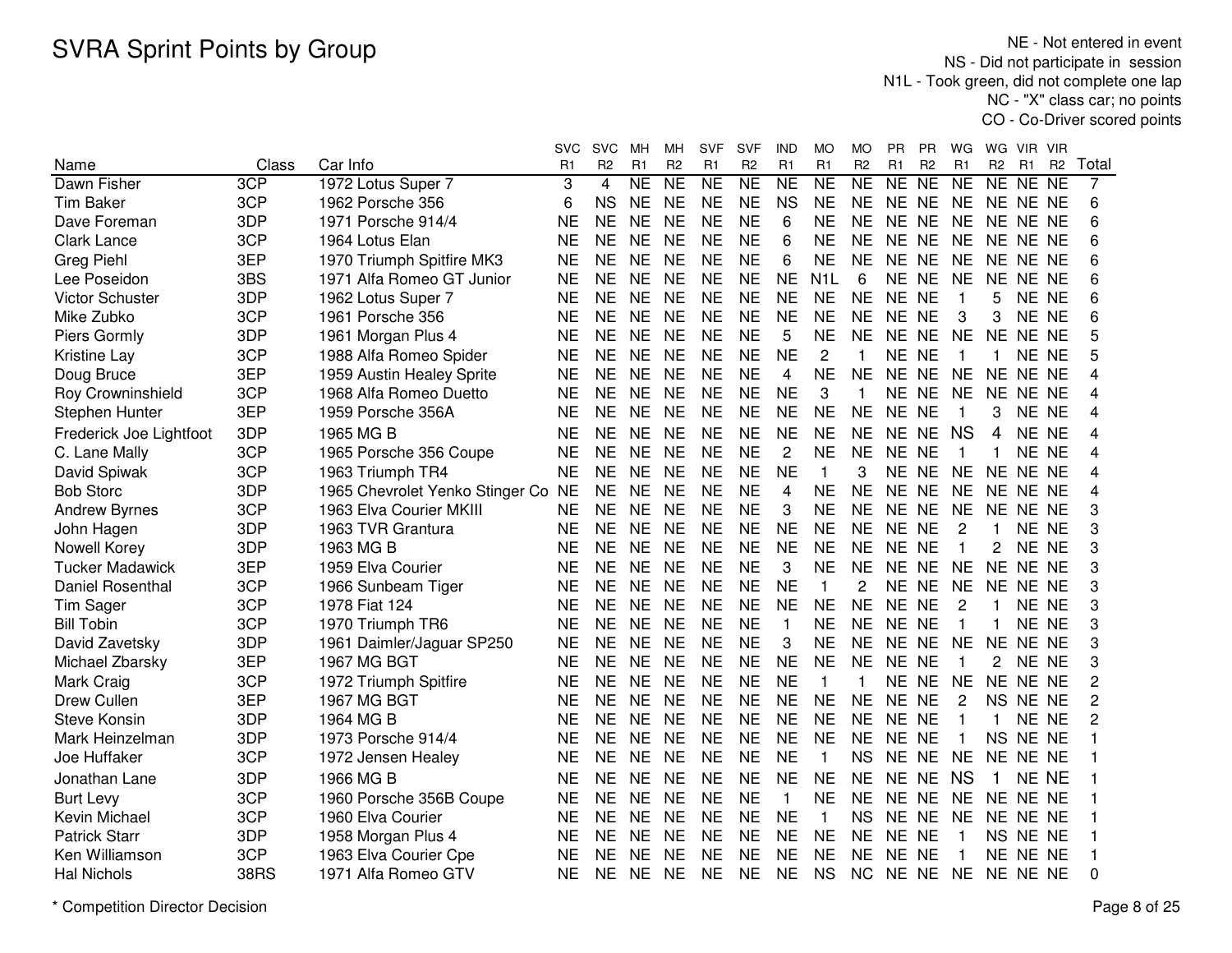NE - Not entered in event NS - Did not participate in session N1L - Took green, did not complete one lap NC - "X" class car; no pointsCO - Co-Driver scored points

|                          |        |                                    | <b>SVC</b> | <b>SVC</b>     | MН              | мн             | <b>SVF</b>     | SVF                 | IND             | MO                     | МO             | PR        | РR             | WG                              | WG        | VIR.            | -VIR           |          |
|--------------------------|--------|------------------------------------|------------|----------------|-----------------|----------------|----------------|---------------------|-----------------|------------------------|----------------|-----------|----------------|---------------------------------|-----------|-----------------|----------------|----------|
| Name                     | Class  | Car Info                           | R1         | R <sub>2</sub> | R1              | R <sub>2</sub> | R <sub>1</sub> | R <sub>2</sub>      | R1              | R1                     | R <sub>2</sub> | R1        | R <sub>2</sub> | R1                              | <b>R2</b> | R1              | R <sub>2</sub> | Total    |
| John Parker              | 3EP    | 1967 Volvo 1800S                   | <b>NE</b>  | NE             | $\overline{NE}$ | N <sub>E</sub> | <b>NE</b>      | $\overline{\sf NE}$ | $\overline{NE}$ | $\overline{\text{NE}}$ | NE             | NE        | <b>NE</b>      | N <sub>1</sub> L N <sub>S</sub> |           | NE NE           |                | $\Omega$ |
| Sean Ryan                | 31FP   | 1966 Triumph Spitfire              | <b>NE</b>  | <b>NE</b>      | <b>NE</b>       | <b>NE</b>      | <b>NE</b>      | <b>NE</b>           | <b>NE</b>       | <b>NE</b>              | <b>NE</b>      | NE NE     |                | <b>NC</b>                       | NS NE NE  |                 |                | 0        |
| <b>Brian Schirano</b>    | 38DP   | 1969 Triumph GT6+                  | <b>NE</b>  | <b>NE</b>      | <b>NE</b>       | <b>NE</b>      | <b>NE</b>      | <b>NE</b>           | <b>NE</b>       | <b>NE</b>              | <b>NE</b>      | NE NE     |                | <b>NC</b>                       | NC.       | NE NE           |                | $\Omega$ |
| Chris Thompson           | 38BP   | 1963 GSM Dart                      | <b>NE</b>  | <b>NE</b>      | <b>NE</b>       | <b>NE</b>      | <b>NE</b>      | <b>NE</b>           | <b>NE</b>       | <b>NC</b>              | <b>NC</b>      | NE NE     |                | <b>NE</b>                       | NE NE NE  |                 |                | 0        |
| <b>Bill Treffert</b>     | 4AP    | 1960 Chevrolet Corvette            | 16         | 16             | <b>NE</b>       | <b>NE</b>      | 16             | <b>NS</b>           | 12              | <b>NE</b>              | <b>NE</b>      | NE NE     |                | 16                              | 16        | NE NE           |                | 92       |
| <b>Glenn Stephens</b>    | 4FM    | 1956 Lotus XI LeMans               | <b>NE</b>  | <b>NE</b>      | <b>NE</b>       | <b>NE</b>      | <b>NE</b>      | <b>NE</b>           | 9               | <b>NE</b>              | <b>NE</b>      | NE NE     |                | 12                              | 12        |                 | 16 N1L         | 49       |
| Patrick Bean             | 4BP    | 1959 Astin Martin DB4              | 16         | 16             | <b>NE</b>       | <b>NE</b>      | <b>NE</b>      | <b>NE</b>           | 16              | <b>NE</b>              | <b>NE</b>      | NE NE     |                | <b>NE</b>                       | NE NE NE  |                 |                | 48       |
| Max Heilman              | 4AP    | 1958 Jaguar XK150                  | <b>NE</b>  | <b>NE</b>      | <b>NE</b>       | <b>NE</b>      | <b>NE</b>      | <b>NE</b>           | 16              | 16                     | 16             | NE NE     |                | <b>NE</b>                       | NE NE NE  |                 |                | 48       |
| <b>Bill Schwacke</b>     | 4BP    | 1955 Chevrolet Corvette            | <b>NE</b>  | <b>NE</b>      | <b>NE</b>       | <b>NE</b>      | <b>NE</b>      | <b>NE</b>           | <b>NE</b>       | <b>NE</b>              | <b>NE</b>      | 16        | <b>NS</b>      | 16                              |           | <b>16 NE NE</b> |                | 48       |
| L. Jack Ruscilli         | 4CM    | 1959 Jaguar Costin                 | 12         | 16             | 1               | <b>NS</b>      | <b>NE</b>      | <b>NE</b>           | <b>NE</b>       | $\mathbf{1}$           | 16             | NE NE     |                | <b>NE</b>                       | NE NE NE  |                 |                | 46       |
| David Neidell            | 4CM    | 1959 Kellison J-5                  | <b>NE</b>  | <b>NE</b>      | 16              | 16             | <b>NE</b>      | <b>NE</b>           | 1               | <b>NE</b>              | <b>NE</b>      | NE NE     |                | 12                              | NS NE NE  |                 |                | 45       |
| Frank Morelli            | 4AP    | 1961 Chevrolet Corvette            | <b>NE</b>  | <b>NE</b>      | <b>NE</b>       | <b>NE</b>      | <b>NE</b>      | <b>NE</b>           | 9               | <b>NE</b>              | <b>NE</b>      | NE NE     |                | 9                               | 16        | NE NE           |                | 34       |
| John Higgins             | 4DM    | 1959 Porsche 718RSK                | 1          | 16             | <b>NE</b>       | <b>NE</b>      | <b>NE</b>      | <b>NE</b>           | <b>NS</b>       | 16                     | <b>NS</b>      | <b>NE</b> | <b>NE</b>      | <b>NE</b>                       | NE NE NE  |                 |                | 33       |
| <b>Gary Emery</b>        | 4DM    | 1957 Arnold Special                | <b>NE</b>  | <b>NE</b>      | <b>NE</b>       | <b>NE</b>      | <b>NE</b>      | <b>NE</b>           | <b>NE</b>       | <b>NE</b>              | <b>NE</b>      | NE NE     |                | 16                              | 16        | NE NE           |                | 32       |
| Erickson Shirley         | 4BM-GM | 1959 Lister Costin                 | <b>NE</b>  | <b>NE</b>      | <b>NE</b>       | <b>NE</b>      | <b>NE</b>      | <b>NE</b>           | <b>NE</b>       | <b>NE</b>              | <b>NE</b>      | NE NE     |                | 16                              | 16        | NE NE           |                | 32       |
| <b>Todd Stuckart</b>     | 4BM    | 1956 Chevrolet Corvette Roadste NE |            | <b>NE</b>      | <b>NE</b>       | <b>NE</b>      | 16             | 16                  | <b>NE</b>       | <b>NE</b>              | <b>NE</b>      | NE NE     |                | <b>NE</b>                       | NE NE NE  |                 |                | 32       |
| <b>Terrence Watson</b>   | 4CM    | 1958 Devin Chevrolet               | <b>NE</b>  | <b>NE</b>      | <b>NE</b>       | <b>NE</b>      | <b>NE</b>      | <b>NE</b>           | <b>NE</b>       | <b>NE</b>              | <b>NE</b>      | NE NE     |                | 16                              | 16        | NE NE           |                | 32       |
| Herb Wetanson            | 4FM    | 1960 Lola MKI A                    | <b>NE</b>  | <b>NE</b>      | <b>NE</b>       | <b>NE</b>      | <b>NE</b>      | <b>NE</b>           | <b>NE</b>       | <b>NE</b>              | <b>NE</b>      | NE NE     |                | 16                              | 16        | NE NE           |                | 32       |
| Randy Williams           | 4AP-R  | 1966 Jaguar ERA XKE-R              | <b>NE</b>  | <b>NE</b>      | <b>NE</b>       | <b>NE</b>      | <b>NE</b>      | <b>NE</b>           | <b>NE</b>       | <b>NE</b>              | <b>NE</b>      | NE NE     |                | 16                              | 16        | NE NE           |                | 32       |
| Gary Hagopian            | 4CM    | 1963 Jaguar XKE Coupe              | 16         | 12             | <b>NE</b>       | <b>NE</b>      | <b>NE</b>      | <b>NE</b>           | <b>NE</b>       | <b>NE</b>              | <b>NE</b>      | NE NE     |                | <b>NE</b>                       | NE NE NE  |                 |                | 28       |
| <b>Richard Milburn</b>   | 4AP    | 1966 Jaguar XKE                    | <b>NE</b>  | <b>NE</b>      | <b>NE</b>       | <b>NE</b>      | <b>NE</b>      | <b>NE</b>           | 1               | 12                     | 12             | NE NE     |                | <b>NE</b>                       |           | NE NE NE        |                | 25       |
| <b>Bob Wechsler</b>      | 4AP    | 1957 Chevrolet Corvette            | <b>NE</b>  | <b>NE</b>      | <b>NE</b>       | <b>NE</b>      | <b>NE</b>      | <b>NE</b>           | <b>NE</b>       | <b>NE</b>              | <b>NE</b>      | NE NE     |                | 12                              |           | <b>12 NE NE</b> |                | 24       |
| Thor Johnson             | 4FM    | 1959 Lotus 17                      | <b>NE</b>  | <b>NE</b>      | <b>NE</b>       | <b>NE</b>      | <b>NE</b>      | <b>NE</b>           | <b>NE</b>       | <b>NE</b>              | <b>NE</b>      | NE NE     |                | 9                               | 9         | NE NE           |                | 18       |
| Tom Ragonetti            | 4FM    | 1956 Alfa Romeo Special            | <b>NE</b>  | <b>NE</b>      | <b>NE</b>       | <b>NE</b>      | <b>NE</b>      | <b>NE</b>           | <b>NE</b>       | 16                     |                | NE NE     |                | <b>NE</b>                       | NE NE NE  |                 |                | 17       |
| <b>Thomas Grudovich</b>  | 4FM    | 1960 Lola MKI                      | <b>NE</b>  | <b>NE</b>      | <b>NE</b>       | <b>NE</b>      | <b>NE</b>      | <b>NE</b>           | 16              | <b>NE</b>              | <b>NE</b>      | <b>NE</b> | <b>NE</b>      | <b>NE</b>                       | NE NE NE  |                 |                | 16       |
| <b>Chuck Pitt</b>        | 4FM    | 1964 Elva Mk7                      | <b>NE</b>  | <b>NE</b>      | <b>NE</b>       | <b>NE</b>      | <b>NE</b>      | <b>NE</b>           | <b>NE</b>       | <b>NE</b>              | <b>NE</b>      | 16        | <b>NS</b>      | <b>NE</b>                       | NE NE NE  |                 |                | 16       |
| Don Tevini               | 4EM    | 1959 Porsche DevinD                | <b>NE</b>  | <b>NE</b>      | <b>NE</b>       | <b>NE</b>      | <b>NE</b>      | <b>NE</b>           | 16              | <b>NE</b>              | <b>NE</b>      | <b>NE</b> | <b>NE</b>      | <b>NE</b>                       | NE NE NE  |                 |                | 16       |
| <b>Thomas Frankowski</b> | 4BM    | 1960 Chevrolet Corvette Roadste NE |            | <b>NE</b>      | <b>NE</b>       | <b>NE</b>      | 12             | N <sub>1</sub> L    | <b>NE</b>       | <b>NE</b>              | <b>NE</b>      | <b>NE</b> | <b>NE</b>      | <b>NE</b>                       | NE NE NE  |                 |                | 12       |
| <b>Brian MacEachern</b>  | 4FM    | 1956 Lotus XI                      | <b>NE</b>  | <b>NE</b>      | <b>NE</b>       | <b>NE</b>      | <b>NE</b>      | <b>NE</b>           | 12              | <b>NE</b>              | <b>NE</b>      | <b>NE</b> | <b>NE</b>      | <b>NE</b>                       | NE NE NE  |                 |                | 12       |
| <b>Jeff Norris</b>       | 4FM    | 1962 Lola Mk1                      | <b>NE</b>  | <b>NE</b>      | <b>NE</b>       | <b>NE</b>      | <b>NE</b>      | <b>NE</b>           | 7               | <b>NE</b>              | <b>NE</b>      | NE NE     |                | <b>NE</b>                       | NE NE NE  |                 |                | 7        |
| <b>Michael Oritt</b>     | 4FM    | 1959 Elva MK IV                    | 1          | <b>NS</b>      | <b>NE</b>       | <b>NE</b>      | <b>NE</b>      | <b>NE</b>           | <b>NE</b>       | <b>NE</b>              | <b>NE</b>      | NE NE     |                | <b>NE</b>                       | NE NE NE  |                 |                |          |
| <b>Tony Parella</b>      | 4BP    | 1958 Chevrolet Corvette Roadste NE |            | <b>NE</b>      | <b>NE</b>       | <b>NE</b>      | <b>NE</b>      | <b>NE</b>           | <b>NE</b>       | <b>NE</b>              | <b>NE</b>      | NE NE     |                | <b>NS</b>                       | 1         | NE NE           |                |          |
| <b>Daniel Ruehs</b>      | 4BP    | 1959 Chevrolet Corvette            | <b>NE</b>  | <b>NE</b>      | <b>NE</b>       | <b>NE</b>      | <b>NE</b>      | <b>NE</b>           | $\mathbf{1}$    | <b>NE</b>              | <b>NE</b>      | NE NE     |                | <b>NE</b>                       | NE NE NE  |                 |                | 1        |
| James Roth               | 45FM   | 1962 Lotus 23B                     | <b>NE</b>  | <b>NE</b>      | <b>NE</b>       | <b>NE</b>      | <b>NE</b>      | <b>NE</b>           | <b>NE</b>       | <b>NE</b>              | <b>NE</b>      | NE NE     |                | <b>NC</b>                       | <b>NC</b> | NE NE           |                | $\Omega$ |
| <b>Travis Engen</b>      | 5FM    | 1962 Lotus 23B                     | 12         | 16             | 16              | 16             | 16             | 16                  | 12              | <b>NE</b>              | <b>NE</b>      | NE NE     |                | <b>NE</b>                       | NE NE NE  |                 |                | 104      |
| Ken Mennella             | 5GTR   | 1963 Chevrolet Corvette GSRep      | <b>NE</b>  | <b>NE</b>      | <b>NE</b>       | <b>NE</b>      | <b>NE</b>      | <b>NE</b>           | 16              | 16                     | <b>NS</b>      | 16        | <b>NS</b>      | 16                              | 16        | 12 NS           |                | 92       |
| Doc Bundy                | 5FM    | 1964 Lotus 23B                     | <b>NE</b>  | <b>NE</b>      | <b>NE</b>       | <b>NE</b>      | <b>NE</b>      | <b>NE</b>           | 16              | 16                     | 16             | NE NE     |                | 16                              | 16        | NE NE           |                | 80       |
|                          |        |                                    |            |                |                 |                |                |                     |                 |                        |                |           |                |                                 |           |                 |                |          |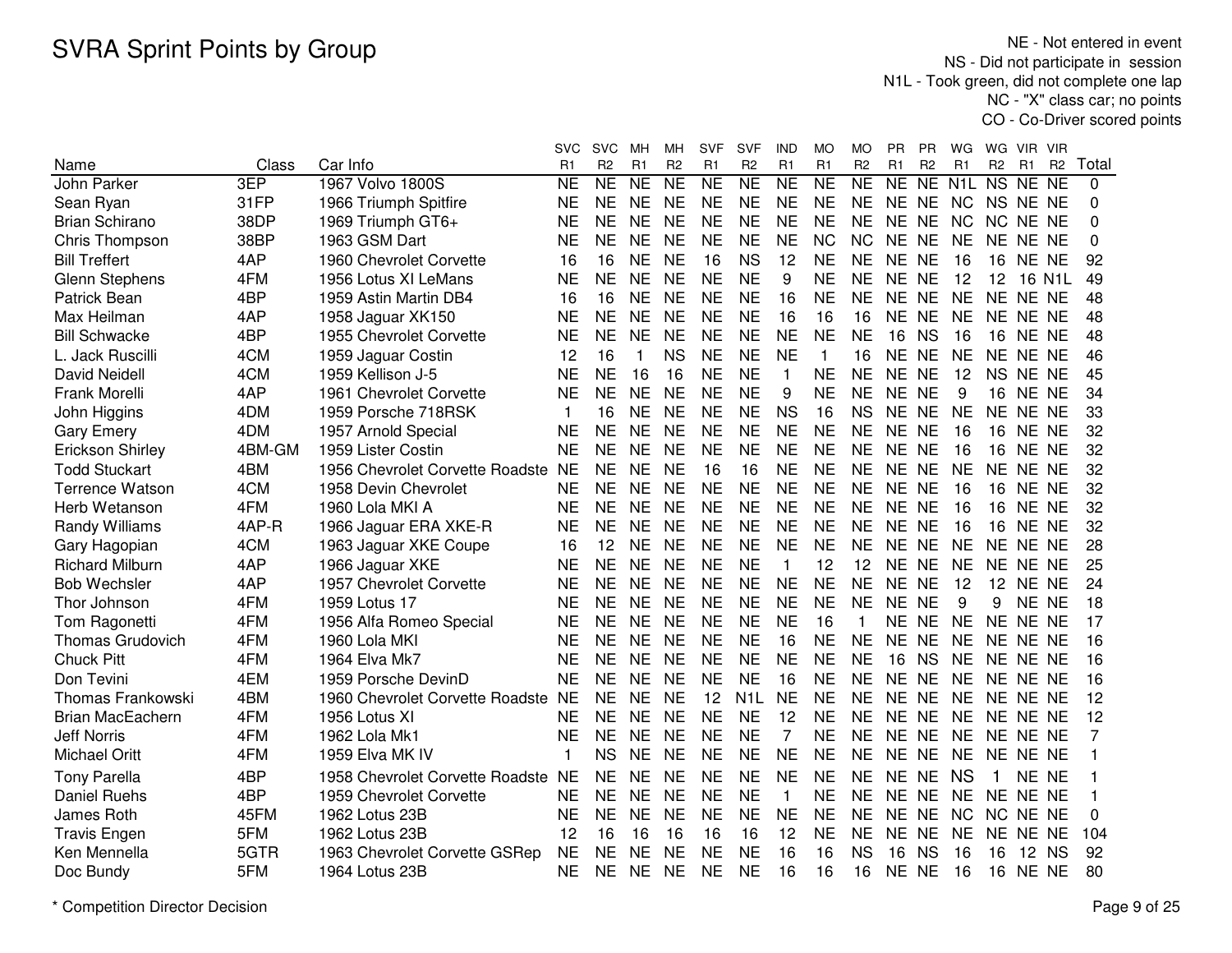NE - Not entered in event NS - Did not participate in session N1L - Took green, did not complete one lap NC - "X" class car; no pointsCO - Co-Driver scored points

|                       |       |                                 | svc       | <b>SVC</b>     | MН        | MН             | SVF            | SVF            | IND            | MO        | МO             | PR        | PR             | WG             | WG.            | VIR.            | <b>VIR</b>     |       |
|-----------------------|-------|---------------------------------|-----------|----------------|-----------|----------------|----------------|----------------|----------------|-----------|----------------|-----------|----------------|----------------|----------------|-----------------|----------------|-------|
| Name                  | Class | Car Info                        | R1        | R <sub>2</sub> | R1        | R <sub>2</sub> | R <sub>1</sub> | R <sub>2</sub> | R <sub>1</sub> | R1        | R <sub>2</sub> | R1        | R <sub>2</sub> | R <sub>1</sub> | R <sub>2</sub> | R <sub>1</sub>  | R <sub>2</sub> | Total |
| Mac McCombs           | 5GTR  | 1968 Superpformance GT40R       | <b>NE</b> | <b>NE</b>      | <b>NE</b> | NE             | NE             | NE             | 12             | <b>NE</b> | NE             | <b>NE</b> | $N_{E}$        | 12             | 12             | 16              | 16             | 68    |
| James Cullen          | 5ASR  | 1968 Lola T70 MK 3B             | 16        | 16             | <b>NE</b> | <b>NE</b>      | 16             | 16             | <b>NS</b>      | <b>NE</b> | <b>NE</b>      | NE NE     |                | $\overline{1}$ | NS NE          |                 | <b>NE</b>      | 65    |
| <b>Hobart Buppert</b> | 5ASR  | 1969 Lola T70 MKIII             | $\star$   | <b>NS</b>      | <b>NE</b> | <b>NE</b>      | <b>NE</b>      | <b>NE</b>      | 16             | <b>NE</b> | <b>NE</b>      | NE NE     |                | 12             | 12             | 12              | 12             | 64    |
| <b>Bill Thumel</b>    | 5ASR  | 1968 Lola T70 coupe             | <b>NE</b> | <b>NE</b>      | <b>NE</b> | <b>NE</b>      | <b>NE</b>      | <b>NE</b>      | <b>NE</b>      | <b>NE</b> | <b>NE</b>      | NE NE     |                | 16             | 16             | 16              | 16             | 64    |
| <b>Brian Garcia</b>   | 5GT   | 1965 BTM Cheetah Roadster       | <b>NE</b> | <b>NE</b>      | <b>NE</b> | <b>NE</b>      | 16             | 16             | 16             | <b>NE</b> | <b>NE</b>      | NE NE     |                | <b>NE</b>      | <b>NE</b>      | NE NE           |                | 48    |
| <b>Melvin Andrews</b> | 5GTR  | 1964 Porsche 904R               | 16        | 16             | <b>NE</b> | <b>NE</b>      | 12             | <b>NS</b>      | NE             | <b>NE</b> | NE.            | NE NE     |                | <b>NE</b>      | NE NE NE       |                 |                | 44    |
| Paul Gelpi            | 5BSR  | 1962 Bobsy SR2/3                | <b>NE</b> | <b>NE</b>      | <b>NE</b> | <b>NE</b>      | <b>NE</b>      | <b>NE</b>      | 5              | 12        | <b>NS</b>      | NE NE     |                | 12             |                | <b>12 NE NE</b> |                | 41    |
| <b>Bob Tkacik</b>     | 5ASR  | 1965 Lotus 30                   | NE        | <b>NE</b>      | <b>NE</b> | <b>NE</b>      | <b>NE</b>      | <b>NE</b>      | 6              | <b>NE</b> | NE.            | NE NE     |                | 16             |                | <b>16 NE NE</b> |                | 38    |
| Graham Adelman        | 5FM   | 1962 Lotus 23B                  | 16        | 1              | <b>NE</b> | <b>NE</b>      | <b>NE</b>      | <b>NE</b>      | 7              | 12        |                | N1L NE NE |                | <b>NE</b>      | NE NE NE       |                 |                | 36    |
| Harry McPherson       | 5GTR  | 1968 Ford GT40 MK1              | <b>NE</b> | <b>NE</b>      | <b>NE</b> | <b>NE</b>      | 16             | 16             | <b>NE</b>      | <b>NE</b> | NE.            | NE NE     |                | <b>NE</b>      | NE NE NE       |                 |                | 32    |
| <b>Philippe Reyns</b> | 5BSR  | 1971 Lola T212                  | <b>NE</b> | <b>NE</b>      | <b>NE</b> | <b>NE</b>      | 16             | 16             | <b>NE</b>      | <b>NE</b> | <b>NE</b>      | NE NE     |                | <b>NE</b>      | NE NE NE       |                 |                | 32    |
| David Jacobs          | 5ASR  | 1966 Lola T70 MKII              | <b>NE</b> | <b>NE</b>      | <b>NE</b> | <b>NE</b>      | <b>NE</b>      | <b>NE</b>      | $\mathbf{1}$   | 12        | 16             | NE NE     |                | <b>NE</b>      | NE NE NE       |                 |                | 29    |
| Michael Kaleel        | 5FM   | 1964 Lotus 23B                  | <b>NE</b> | <b>NE</b>      | <b>NE</b> | <b>NE</b>      | <b>NE</b>      | <b>NE</b>      | 5              | <b>NE</b> | <b>NE</b>      | NE NE     |                | 12             | 12             | NE NE           |                | 29    |
| David Putz            | 5BSR  | 1971 Royale RP4A                | <b>NE</b> | <b>NE</b>      | <b>NE</b> | <b>NE</b>      | 12             | 9              | 7              | <b>NE</b> | <b>NE</b>      | NE NE     |                | <b>NE</b>      | NE NE NE       |                 |                | 28    |
| Lilo Zicron           | 5ASR  | 1967 Lola T70                   | <b>NE</b> | <b>NE</b>      | <b>NE</b> | <b>NE</b>      | <b>NE</b>      | <b>NE</b>      | $\overline{7}$ | 9         | 12             | NE NE     |                | <b>NE</b>      | NE NE NE       |                 |                | 28    |
| Tom Shelton           | 5ASR  | 1965 Lola T70                   | <b>NE</b> | <b>NE</b>      | <b>NE</b> | <b>NE</b>      | <b>NE</b>      | <b>NE</b>      | <b>NE</b>      | 16        | <b>NS</b>      | NE NE     |                | <b>NE</b>      | <b>NE</b>      | 9               | <b>NS</b>      | 25    |
| <b>Rick Balsley</b>   | 5FM   | 1962 Lotus 23B                  | <b>NE</b> | <b>NE</b>      | <b>NE</b> | <b>NE</b>      | 12             | 12             | <b>NS</b>      | <b>NE</b> | <b>NE</b>      | NE NE     |                | <b>NE</b>      | NE NE NE       |                 |                | 24    |
| <b>Mitchell Eitel</b> | 5FM   | 1964 Elva MK7S                  | 9         | 12             | <b>NE</b> | <b>NE</b>      | <b>NE</b>      | <b>NE</b>      | <b>NE</b>      | <b>NE</b> | <b>NE</b>      | NE NE     |                | <b>NE</b>      | NE NE NE       |                 |                | 21    |
| <b>Gary Harrison</b>  | 5FM   | 1962 Lotus 23B                  | <b>NE</b> | <b>NE</b>      | <b>NE</b> | <b>NE</b>      | <b>NE</b>      | <b>NE</b>      | <b>NE</b>      | 9         | 12             | NE NE     |                | <b>NE</b>      | NE NE NE       |                 |                | 21    |
| Sandra McNeil         | 5FM   | 1963 Lotus 23B                  | <b>NE</b> | <b>NE</b>      | <b>NE</b> | <b>NE</b>      | <b>NE</b>      | <b>NE</b>      | <b>NE</b>      | <b>NE</b> | <b>NE</b>      | NE NE     |                | 9              | 9              | NE NE           |                | 18    |
| <b>Terry Hefty</b>    | 5BSR  | 1963 Elva Mk7S                  | ΝE        | <b>NE</b>      | <b>NE</b> | <b>NE</b>      | <b>NE</b>      | <b>NE</b>      | <b>NE</b>      | 16        | <b>NS</b>      | NE NE     |                | <b>NE</b>      | NE NE NE       |                 |                | 16    |
| John Weinberger       | 5BSR  | 1965 Lotus 23C                  | <b>NE</b> | <b>NE</b>      | <b>NE</b> | <b>NE</b>      | <b>NE</b>      | <b>NE</b>      | 16             | <b>NE</b> | NE.            | NE NE     |                | <b>NE</b>      | NE NE NE       |                 |                | 16    |
| Walo Bertschinger     | 5GT   | 1966 Chevrolet Corvette Grand S | <b>NE</b> | NE.            | <b>NE</b> | <b>NE</b>      | <b>NE</b>      | <b>NE</b>      | 12             | <b>NE</b> | ΝE             | NE NE     |                | NE             | NE NE NE       |                 |                | 12    |
| <b>Howard Cherry</b>  | 5ASR  | 1966 Porsche 910                | 12        | <b>NS</b>      | <b>NE</b> | <b>NE</b>      | <b>NE</b>      | <b>NE</b>      | <b>NS</b>      | <b>NE</b> | <b>NE</b>      | NE NE     |                | <b>NE</b>      | NE NE NE       |                 |                | 12    |
| Dan Cowdrey           | 5ASR  | 1966 Lola T70 Mark II           | <b>NE</b> | <b>NE</b>      | <b>NE</b> | <b>NE</b>      | <b>NE</b>      | <b>NE</b>      | 12             | <b>NE</b> | <b>NE</b>      | NE NE     |                | <b>NE</b>      | NE NE NE       |                 |                | 12    |
| Ralph Thomas          | 5BSR  | 1978 Mallock Mk 17              | <b>NE</b> | <b>NE</b>      | <b>NE</b> | <b>NE</b>      | <b>NE</b>      | <b>NE</b>      | 12             | <b>NE</b> | <b>NE</b>      | NE NE     |                | <b>NE</b>      | NE NE NE       |                 |                | 12    |
| Michael Zappa         | 5GTR  | 1966 Ford GT40R                 | NE        | <b>NE</b>      | <b>NE</b> | <b>NE</b>      | <b>NE</b>      | <b>NE</b>      | <b>NE</b>      | 12        | <b>NS</b>      | NE NE     |                | <b>NE</b>      | NE NE NE       |                 |                | 12    |
| <b>Robert Boller</b>  | 5FM   | 1963 Lotus 23B                  | 1         | <b>NS</b>      | <b>NE</b> | <b>NE</b>      | <b>NE</b>      | <b>NS</b>      | 9              | <b>NE</b> | <b>NE</b>      | NE NE     |                | <b>NE</b>      | NE NE NE       |                 |                | 10    |
| A.C. D'Augustine      | 5ASR  | 1965 Genie MK-10B               | <b>NE</b> | <b>NE</b>      | <b>NE</b> | <b>NE</b>      | <b>NE</b>      | <b>NE</b>      | 9              | <b>NE</b> | <b>NE</b>      | NE NE     |                | <b>NE</b>      | NE NE NE       |                 |                | 9     |
| Jay Iliohan           | 5ASR  | 1968 Alfa Romeo T33/2 Daytona   | <b>NE</b> | <b>NE</b>      | <b>NE</b> | <b>NE</b>      | <b>NE</b>      | <b>NE</b>      | <b>NE</b>      | <b>NE</b> | <b>NE</b>      | NE NE     |                | <b>NS</b>      | 9              | NE NE           |                | 9     |
| Roy Walzer            | 5FM   | 1963 Lotus 23B                  | <b>NE</b> | <b>NE</b>      | <b>NE</b> | <b>NE</b>      | <b>NE</b>      | <b>NE</b>      | 9              | <b>NE</b> | <b>NE</b>      | NE NE     |                | <b>NE</b>      | NE NE NE       |                 |                | 9     |
| Paul Joyaux           | 5BSR  | 1963 Crossle C5S                | <b>NE</b> | <b>NE</b>      | <b>NE</b> | <b>NE</b>      | <b>NE</b>      | <b>NE</b>      | 6              | <b>NE</b> | <b>NE</b>      | NE NE     |                | <b>NE</b>      | NE NE NE       |                 |                | 6     |
| <b>Bill Luken</b>     | 5FM   | 1963 Lotus 23B                  | <b>NE</b> | <b>NE</b>      | <b>NE</b> | <b>NE</b>      | <b>NE</b>      | <b>NE</b>      | 6              | <b>NE</b> | <b>NE</b>      | NE NE     |                | <b>NE</b>      | NE NE NE       |                 |                | 6     |
| L. Jack Ruscilli      | 5ASR  | 1964 Cooper Monaco              | <b>NE</b> | <b>NE</b>      | <b>NE</b> | <b>NE</b>      | <b>NE</b>      | <b>NE</b>      | 5              | <b>NE</b> | <b>NE</b>      | NE NE     |                | <b>NE</b>      | NE NE NE       |                 |                | 5     |
| <b>Vincent Dean</b>   | 5ASR  | 1961 Lotus 19B - Buick          | <b>NE</b> | <b>NE</b>      | <b>NE</b> | <b>NE</b>      | <b>NE</b>      | <b>NE</b>      | 4              | <b>NE</b> | <b>NE</b>      | NE NE     |                | <b>NE</b>      | NE NE NE       |                 |                | 4     |
| Daren Mann            | 5FM   | 1962 Lotus 23B                  | <b>NE</b> | <b>NE</b>      | <b>NE</b> | <b>NE</b>      | <b>NE</b>      | <b>NE</b>      | 4              | <b>NE</b> | <b>NE</b>      | NE NE     |                | <b>NE</b>      | NE NE NE       |                 |                | 4     |
| <b>Fred Burke</b>     | 5ASR  | 1962 Cooper Monaco-Ferrari      | <b>NE</b> | <b>NE</b>      | <b>NE</b> | <b>NE</b>      | <b>NE</b>      | <b>NE</b>      | 3              | <b>NE</b> | <b>NE</b>      | NE NE     |                | <b>NE</b>      | NE NE NE       |                 |                | 3     |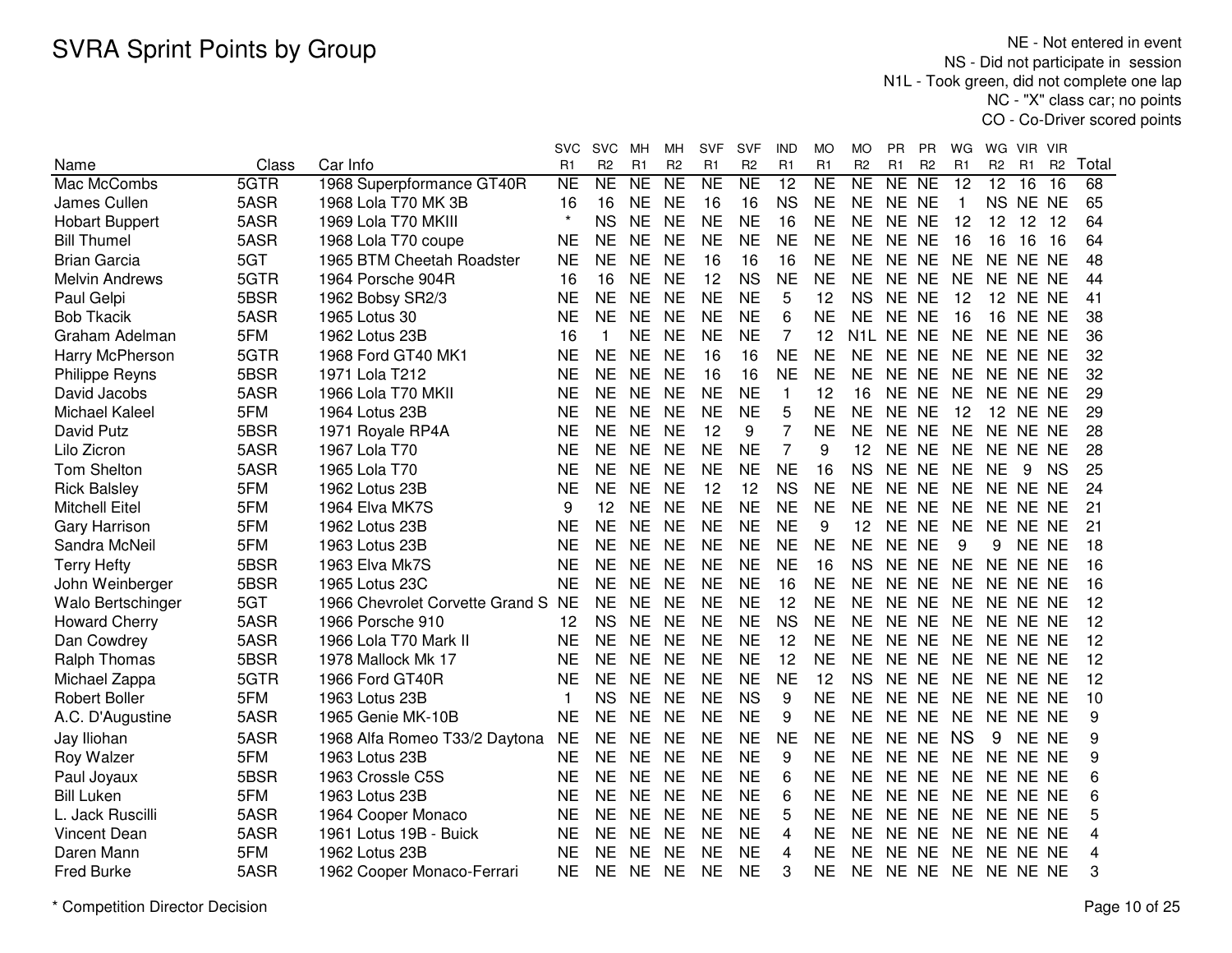NE - Not entered in event NS - Did not participate in session N1L - Took green, did not complete one lap NC - "X" class car; no pointsCO - Co-Driver scored points

|                        |       |                                 | svc            | SVC            | MН             | мн             | <b>SVF</b>          | SVF            | IND            | МO                  | MO             | PR.       | <b>PR</b>      | WG                      | WG             | VIR.            | <b>VIR</b>      |                |
|------------------------|-------|---------------------------------|----------------|----------------|----------------|----------------|---------------------|----------------|----------------|---------------------|----------------|-----------|----------------|-------------------------|----------------|-----------------|-----------------|----------------|
| Name                   | Class | Car Info                        | R1             | R <sub>2</sub> | R <sub>1</sub> | R <sub>2</sub> | R <sub>1</sub>      | R <sub>2</sub> | R1             | R1                  | R <sub>2</sub> | R1        | R <sub>2</sub> | R <sub>1</sub>          | R <sub>2</sub> | R <sub>1</sub>  | R <sub>2</sub>  | Total          |
| Lee Lydick             | 5FM   | 1963 Merlyn MK 6A               | N <sub>E</sub> | NE             | <b>NE</b>      | <b>NE</b>      | $\overline{\sf NE}$ | N <sub>E</sub> | 3              | $\overline{\sf NE}$ | NE             | NE        | NE             | N <sub>E</sub>          | NE NE          |                 | $\overline{NE}$ | 3              |
| Robert Bodin           | 5ASR  | 1962 Lotus 19 - Climax          | <b>NE</b>      | <b>NE</b>      | <b>NE</b>      | <b>NE</b>      | <b>NE</b>           | <b>NE</b>      | $\overline{2}$ | <b>NE</b>           | <b>NE</b>      | NE NE     |                | <b>NE</b>               | NE NE NE       |                 |                 | $\overline{c}$ |
| Shannon Ivey           | 6TA   | 1967 Chevrolet Camaro SS        | 9              | 7              | 16             | 16             | 5                   | 6              | 12             | 16                  | 16             | 9         | <b>NS</b>      | 9                       | 9              | 12              | 12              | 154            |
| <b>Curt Vogt</b>       | 6TA   | 1970 Ford Mustang Boss 302      | <b>NE</b>      | <b>NE</b>      | <b>NE</b>      | <b>NE</b>      | 16                  | 16             | 16             | <b>NE</b>           | <b>NE</b>      | 16        | 16             | 16                      | 16             | <b>NE</b>       | <b>NE</b>       | 112            |
| <b>Todd Treffert</b>   | 6GTU  | 1973 Porsche 911                | 16             | 12             | <b>NE</b>      | <b>NE</b>      | 12                  | 12             | 12             | <b>NE</b>           | <b>NE</b>      | NE NE     |                | 16                      | 12             |                 | NE NE           | 92             |
| <b>Frank Beck</b>      | 6GTU  | 1972 Porsche 914/6              | <b>NE</b>      | <b>NE</b>      | <b>NE</b>      | <b>NE</b>      | 16                  | 16             | 16             | <b>NE</b>           | <b>NE</b>      | NE NE     |                | $\mathbf{1}$            | 16             |                 | NE NE           | 65             |
| <b>William Foster</b>  | 6MP   | 1995 Ford Mustang               | 12             | 16             | <b>NE</b>      | <b>NE</b>      | <b>NE</b>           | <b>NE</b>      | <b>NE</b>      | 16                  | 16             | NE NE     |                | <b>NE</b>               | NE NE NE       |                 |                 | 60             |
| W. Dickson Rathbone    | 6AS   | 1966 Ford Mustang Fastback      | 12             | 16             | <b>NE</b>      | <b>NE</b>      | <b>NE</b>           | <b>NE</b>      | 7              | <b>NE</b>           | <b>NE</b>      | NE NE     |                | 7                       |                | <b>12 NE NE</b> |                 | 54             |
| <b>Claude Malette</b>  | 6AS   | 1966 Shelby GT350               | 16             | 12             | <b>NE</b>      | <b>NE</b>      | 12                  | 12             | <b>NE</b>      | <b>NE</b>           | <b>NE</b>      | NE NE     |                | <b>NE</b>               | NE NE NE       |                 |                 | 52             |
| Harry McPherson        | 6MP   | 1995 Ford Mustang Cobra         | <b>NE</b>      | <b>NE</b>      | <b>NE</b>      | <b>NE</b>      | <b>NE</b>           | <b>NE</b>      | <b>NE</b>      | <b>NE</b>           | <b>NE</b>      | NE NE     |                | 12                      | 16             | $12 \quad 12$   |                 | 52             |
| Alan Friedman          | 6GTO  | 1973 Porsche 911 RSR            | <b>NE</b>      | <b>NE</b>      | <b>NE</b>      | <b>NE</b>      | <b>NE</b>           | <b>NE</b>      | <b>NE</b>      | 16                  | <b>NS</b>      | NE NE     |                | <b>NE</b>               | <b>NE</b>      | 16              | 16              | 48             |
| Scott Hackenson        | 6AS   | 1967 Ford Mustang               | <b>NE</b>      | <b>NE</b>      | <b>NE</b>      | <b>NE</b>      | 16                  | 16             | 16             | <b>NE</b>           | <b>NE</b>      | NE NE     |                | <b>NE</b>               | NE NE NE       |                 |                 | 48             |
| Peter Klutt            | 6BP   | 1969 Chevrolet Corvette         | <b>NE</b>      | <b>NE</b>      | <b>NE</b>      | <b>NE</b>      | <b>NE</b>           | <b>NE</b>      | 16             | <b>NE</b>           | <b>NE</b>      | NE NE     |                | 16                      | 16             | NE NE           |                 | 48             |
| John Cloud             | 6MP   | 1998 Ford Mustang Cobra         | <b>NE</b>      | <b>NE</b>      | <b>NE</b>      | <b>NE</b>      | <b>NE</b>           | <b>NE</b>      | 12             | $\mathbf{1}$        | <b>NS</b>      | NE NE     |                | <b>NE</b>               | <b>NE</b>      | 16              | 16              | 45             |
| <b>Gary Moore</b>      | 6AS   | 1965 Ford Mustang GT350         | <b>NE</b>      | <b>NE</b>      | <b>NE</b>      | <b>NE</b>      | <b>NE</b>           | <b>NE</b>      | 12             | <b>NE</b>           | <b>NE</b>      | 1         | <b>NS</b>      | 16                      | 16             | NE.             | <b>NE</b>       | 45             |
| <b>David Neidell</b>   | 6BP   | 1968 Chevrolet Corvette         | 9              | 16             | <b>NS</b>      | 16             | <b>NE</b>           | <b>NE</b>      | <b>NE</b>      | <b>NE</b>           | <b>NE</b>      | NE NE     |                | $\overline{\mathbf{4}}$ | NS NE          |                 | <b>NE</b>       | 45             |
| Alan Sevadjian         | 6AP   | 1969 Chevrolet Corvette Roadste | 16             | 16             | <b>NE</b>      | <b>NE</b>      | <b>NE</b>           | <b>NE</b>      | 12             | <b>NE</b>           | <b>NE</b>      | NE NE     |                | <b>NE</b>               | <b>NE</b>      | <b>NE</b>       | <b>NE</b>       | 44             |
| <b>Charles Bentley</b> | 6TA   | 1967 Chevrolet Camaro Z28       | <b>NE</b>      | <b>NE</b>      | <b>NE</b>      | <b>NE</b>      | $\mathbf{1}$        | 9              | $\overline{7}$ | <b>NE</b>           | <b>NE</b>      | NE NE     |                | 12                      | 12             | <b>NE</b>       | <b>NE</b>       | 41             |
| Jeff McKain            | 6AS   | 1966 Ford Mustang               | 9              | <b>NS</b>      | <b>NE</b>      | <b>NE</b>      | <b>NE</b>           | <b>NE</b>      | <b>NE</b>      | <b>NE</b>           | <b>NE</b>      | NE NE     |                | <b>NE</b>               | <b>NE</b>      | 16              | 16              | 41             |
| Michael Defenbau       | 6GTO  | 1973 Porsche 911 RSR            | 12             | 12             | <b>NE</b>      | <b>NE</b>      | <b>NE</b>           | <b>NE</b>      | 16             | <b>NE</b>           | <b>NE</b>      | NE NE     |                | <b>NE</b>               | NE NE NE       |                 |                 | 40             |
| Don Soenen             | 6MP   | 1994 Ford Mustang Cobra Motorc  | 16             | 12             | <b>NE</b>      | <b>NE</b>      | <b>NE</b>           | <b>NE</b>      | <b>NS</b>      | 12                  | <b>NS</b>      | NE NE     |                | <b>NE</b>               | NE NE NE       |                 |                 | 40             |
| Andre Ahrle            | 6AP   | 1965 Cobra CompR                | <b>NE</b>      | <b>NE</b>      | <b>NE</b>      | <b>NE</b>      | 0                   | 5              | <b>NS</b>      | <b>NE</b>           | <b>NE</b>      | NE NE     |                | 16                      |                | <b>16 NE NE</b> |                 | 37             |
| Colby Hillman          | 6AP   | 1969 Chevrolet Corvette         | NE             | <b>NE</b>      | <b>NE</b>      | <b>NE</b>      | <b>NE</b>           | <b>NE</b>      | 3              | 16                  | 16             | NE NE     |                | <b>NE</b>               | NE NE NE       |                 |                 | 35             |
| Jody O'Donnell         | 6AP   | 1969 Chevrolet Corvette         | 7              | 12             | <b>NE</b>      | <b>NE</b>      | <b>NE</b>           | <b>NE</b>      | 16             | <b>NE</b>           | <b>NE</b>      | NE NE     |                | <b>NE</b>               | NE NE NE       |                 |                 | 35             |
| <b>Richard Lind</b>    | 6TA   | 1969 Chevrolet Camaro Z28       | $\overline{7}$ | 9              | <b>NE</b>      | <b>NE</b>      | 9                   | <b>NS</b>      | 9              | <b>NE</b>           | <b>NE</b>      | NE NE     |                | <b>NE</b>               | NE NE NE       |                 |                 | 34             |
| <b>Rick Mooney</b>     | 6AP   | 1968 Chevrolet Corvette Roadste | <b>NE</b>      | <b>NE</b>      | <b>NE</b>      | <b>NE</b>      | 12                  | 16             | 6              | <b>NE</b>           | <b>NE</b>      | NE NE     |                | <b>NE</b>               | NE.            | NE.             | <b>NE</b>       | 34             |
| Cliff Ryan             | 6AS   | 1965 Ford Mustang               | <b>NE</b>      | <b>NE</b>      | <b>NE</b>      | <b>NE</b>      | 9                   | 9              | <b>NE</b>      | <b>NE</b>           | <b>NE</b>      | <b>NE</b> | <b>NE</b>      | 9                       | 7              |                 | NE NE           | 34             |
| Michael Donohue        | 6BP   | 1963 Chevrolet Corvette Roadste | <b>NE</b>      | <b>NE</b>      | <b>NE</b>      | <b>NE</b>      | <b>NE</b>           | <b>NE</b>      | 12             | <b>NE</b>           | <b>NE</b>      | NE NE     |                | 9                       | 12             | <b>NE</b>       | <b>NE</b>       | 33             |
| Sean Ryan              | 6TA   | 1971 Chevrolet Camaro           | <b>NE</b>      | <b>NE</b>      | <b>NE</b>      | <b>NE</b>      | <b>NE</b>           | <b>NE</b>      | $\mathbf{1}$   | <b>NE</b>           | <b>NE</b>      | NE NE     |                | <b>NE</b>               | <b>NE</b>      | 16              | 16              | 33             |
| Leslie Gonda           | 6GTU  | 1973 MG B GT-V8                 | <b>NE</b>      | <b>NE</b>      | <b>NE</b>      | <b>NE</b>      | <b>NE</b>           | <b>NE</b>      | <b>NE</b>      | <b>NE</b>           | <b>NE</b>      | NE NE     |                | <b>NE</b>               | <b>NE</b>      | 16              | 16              | 32             |
| <b>Frank Marcum</b>    | 6BP   | 1967 Ford Mustang               | <b>NE</b>      | <b>NE</b>      | <b>NE</b>      | <b>NE</b>      | <b>NE</b>           | <b>NE</b>      | <b>NE</b>      | 9                   | <b>NS</b>      | <b>NE</b> | <b>NE</b>      | $\mathbf{1}$            |                | 9               | 12              | 32             |
| John McCormick         | 6BP   | 1985 Ford Cobra IV              | <b>NE</b>      | <b>NE</b>      | <b>NE</b>      | <b>NE</b>      | 12                  | 16             | <b>NE</b>      | <b>NE</b>           | <b>NE</b>      | NE NE     |                | 3                       | 1              | <b>NE</b>       | <b>NE</b>       | 32             |
| <b>Fritz Seidel</b>    | 6GTO  | 1973 Porsche 911 IROC-RSR       | 16             | 16             | <b>NE</b>      | <b>NE</b>      | <b>NE</b>           | <b>NE</b>      | <b>NE</b>      | <b>NE</b>           | <b>NE</b>      | NE NE     |                | <b>NE</b>               | <b>NE</b>      | <b>NE</b>       | <b>NE</b>       | 32             |
| Leo Voyazides          | 6TA   | 1970 Ford Boss 302              | 16             | 16             | <b>NE</b>      | <b>NE</b>      | <b>NE</b>           | <b>NE</b>      | <b>NE</b>      | <b>NE</b>           | <b>NE</b>      | NE NE     |                | <b>NE</b>               | <b>NE</b>      | <b>NE</b>       | <b>NE</b>       | 32             |
| Clair Schwendeman      | 6AP   | 1968 Chevrolet Corvette         | 6              | $\overline{7}$ | <b>NE</b>      | <b>NE</b>      | <b>NE</b>           | <b>NE</b>      | $\overline{7}$ | <b>NE</b>           | <b>NE</b>      | NE NE     |                | 4                       | 7              |                 | NE NE           | 31             |
| Dan McChesney          | 6GTU  | 1973 Porsche 911 RS             | <b>NE</b>      | <b>NE</b>      | <b>NE</b>      | <b>NE</b>      | <b>NE</b>           | <b>NE</b>      | <b>NE</b>      | <b>NE</b>           | <b>NE</b>      | NE NE     |                | 12                      | 6              |                 | 12 NE           | 30             |
| James Bradley          | 6TA   | 1967 Chevrolet Camaro           | <b>NE</b>      | <b>NE</b>      | <b>NE</b>      | <b>NE</b>      | 12                  | 12             | 5              | ΝE                  | <b>NE</b>      | NE NE     |                | <b>NE</b>               | NE NE NE       |                 |                 | 29             |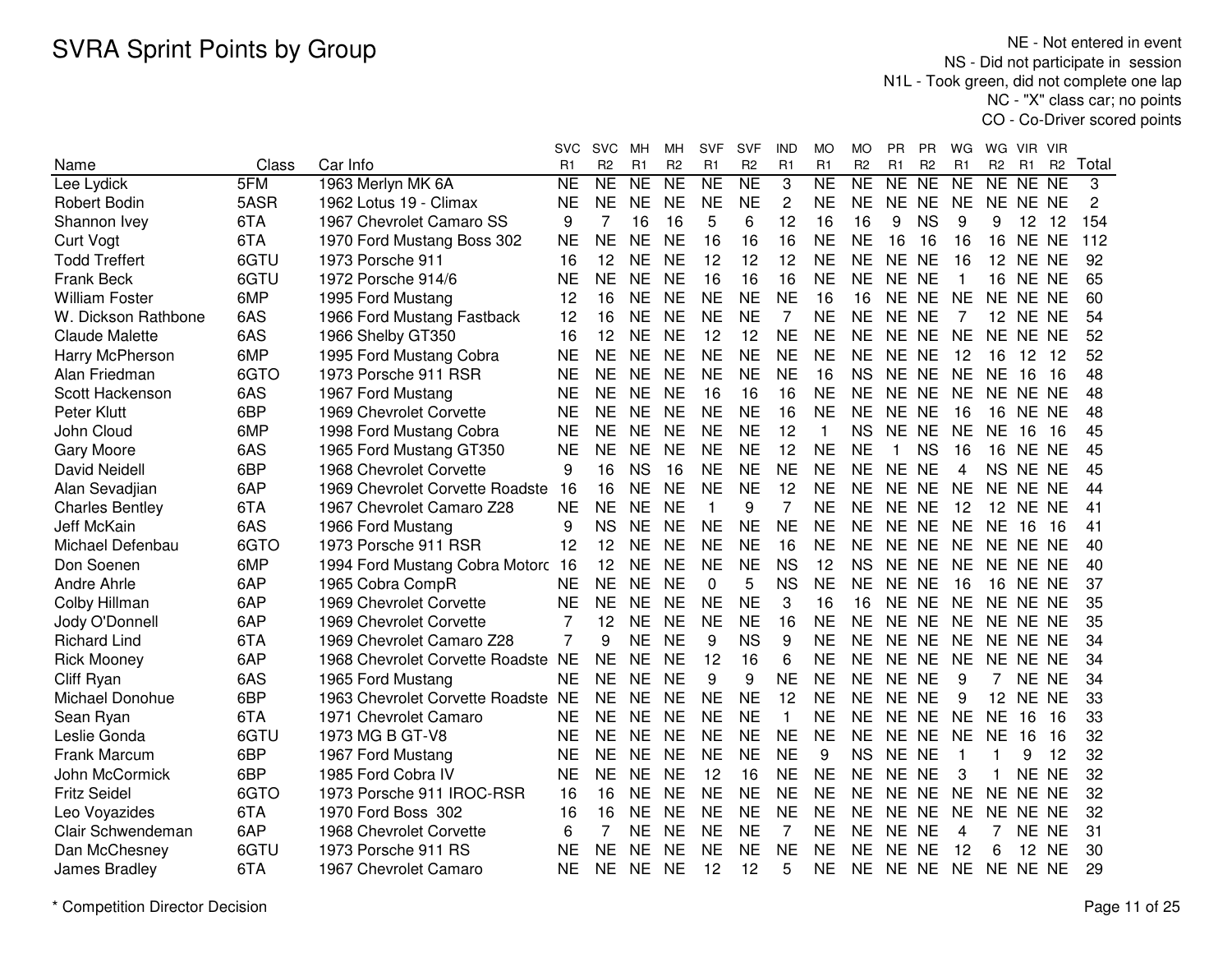NE - Not entered in event NS - Did not participate in session N1L - Took green, did not complete one lap NC - "X" class car; no pointsCO - Co-Driver scored points

|                         |                  |                                    | svc                 | <b>SVC</b>             | мн             | MН             | <b>SVF</b>     | <b>SVF</b>     | IND             | МO                  | MО             | PR        | PR             | WG             | WG             | VIR.            | VIR            |                 |
|-------------------------|------------------|------------------------------------|---------------------|------------------------|----------------|----------------|----------------|----------------|-----------------|---------------------|----------------|-----------|----------------|----------------|----------------|-----------------|----------------|-----------------|
| Name                    | Class            | Car Info                           | R1                  | R <sub>2</sub>         | R1             | R <sub>2</sub> | R <sub>1</sub> | R <sub>2</sub> | R1              | R1                  | R <sub>2</sub> | R1        | R <sub>2</sub> | R <sub>1</sub> | R <sub>2</sub> | R1              | R <sub>2</sub> | Total           |
| <b>Richard Cloutier</b> | 6GT <sub>2</sub> | 1965 Ford Mustang                  | $\overline{\sf NE}$ | $\overline{\text{NE}}$ | N <sub>E</sub> | NE             | N <sub>E</sub> | NE             | $\overline{16}$ | $\overline{\sf NE}$ | NE             | NE        | NE             | 12             | NS             | NE NE           |                | $\overline{28}$ |
| <b>Tom Entsminger</b>   | 6GTU             | 1974 Datsun 240Z                   | 12                  | 16                     | <b>NE</b>      | <b>NE</b>      | <b>NE</b>      | <b>NE</b>      | <b>NE</b>       | <b>NE</b>           | <b>NE</b>      | <b>NE</b> | <b>NE</b>      | <b>NE</b>      |                | NE NE NE        |                | 28              |
| <b>Charles Gladle</b>   | 6GTO             | 1970 Porsche 914/6                 | <b>NE</b>           | <b>NE</b>              | <b>NE</b>      | <b>NE</b>      | <b>NE</b>      | <b>NE</b>      | <b>NE</b>       | <b>NE</b>           | <b>NE</b>      | 1         | 16             | 6              | 5              | NE NE           |                | 28              |
| Kermit Upton            | 6MP              | 1988 BMW M3                        | <b>NE</b>           | <b>NE</b>              | <b>NE</b>      | <b>NE</b>      | <b>NE</b>      | <b>NE</b>      | <b>NE</b>       | <b>NE</b>           | <b>NE</b>      | NE NE     |                | 16             | 12             | NE NE           |                | 28              |
| Hans Warner             | 6GTO             | 1970 Porsche 911 RSR               | <b>NE</b>           | <b>NE</b>              | <b>NE</b>      | <b>NE</b>      | <b>NE</b>      | <b>NE</b>      | <b>NE</b>       | <b>NE</b>           | <b>NE</b>      | NE NE     |                | 12             | 16             | NE NE           |                | 28              |
| Steve Grundahl          | 6GTU             | 1972 Porsche 911                   | <b>NE</b>           | <b>NE</b>              | <b>NE</b>      | <b>NE</b>      | 9              | 9              | 9               | <b>NE</b>           | <b>NE</b>      | NE NE     |                | <b>NE</b>      |                | NE NE NE        |                | 27              |
| Larry Ligas             | 6AP              | 1961 Jaguar XKE                    | 12                  | 9                      | <b>NE</b>      | <b>NE</b>      | <b>NE</b>      | <b>NE</b>      | 4               | <b>NE</b>           | <b>NE</b>      | NE NE     |                | -1             |                | NS NE NE        |                | 26              |
| <b>Tony Parella</b>     | 6BP              | 1972 Chevrolet Corvette            | 12                  | 6                      | <b>NS</b>      | <b>NS</b>      | <b>NE</b>      | <b>NE</b>      | <b>NS</b>       | <b>NS</b>           | <b>NS</b>      | NE NE     |                | <b>NS</b>      | <b>NS</b>      | 7               | <b>NS</b>      | 25              |
| <b>David Roberts</b>    | 6TA              | 1969 Chevrolet Camaro              | 12                  | 12                     | <b>NE</b>      | <b>NE</b>      | <b>NE</b>      | <b>NE</b>      | $\mathbf{1}$    | <b>NE</b>           | <b>NE</b>      | NE NE     |                | <b>NE</b>      | NE NE NE       |                 |                | 25              |
| <b>Peter Baselice</b>   | 6TA              | 1970 Ford Boss 302                 | <b>NE</b>           | <b>NE</b>              | <b>NE</b>      | <b>NE</b>      | <b>NE</b>      | <b>NE</b>      | <b>NE</b>       | <b>NE</b>           | <b>NE</b>      | 12        | 12             | <b>NE</b>      |                | NE NE NE        |                | 24              |
| Don Henry               | 6AP              | 1969 Chevrolet Corvette Roadste    | <b>NE</b>           | <b>NE</b>              | <b>NE</b>      | <b>NE</b>      | <b>NE</b>      | <b>NE</b>      | <b>NE</b>       | 12                  | <b>NS</b>      | NE NE     |                | 5              | 6              | NE NE           |                | 23              |
| David Hutchings         | 6GTU             | 1972 Porsche 911                   | <b>NE</b>           | <b>NE</b>              | <b>NE</b>      | <b>NE</b>      | <b>NE</b>      | <b>NE</b>      | $\overline{7}$  | <b>NE</b>           | <b>NE</b>      | NE NE     |                | 9              | 7              | NE NE           |                | 23              |
| Ron Ramsey              | 6BP              | 1965 Chevrolet Corvette            | 16                  | 7                      | <b>NE</b>      | <b>NE</b>      | <b>NE</b>      | <b>NE</b>      | <b>NS</b>       | <b>NE</b>           | <b>NE</b>      | NE NE     |                | <b>NE</b>      | <b>NE</b>      | NE NE           |                | 23              |
| <b>Bill Keith</b>       | 6GTO             | 1973 Porsche 911 RSR               | <b>NE</b>           | <b>NE</b>              | <b>NE</b>      | <b>NE</b>      | <b>NE</b>      | <b>NE</b>      | <b>NE</b>       | <b>NE</b>           | <b>NE</b>      | <b>NE</b> | <b>NE</b>      | 16             | 6              | NE NE           |                | 22              |
| <b>Brian Kennedy</b>    | 6BP              | 1966 Shelby GT350                  | <b>NE</b>           | <b>NE</b>              | <b>NE</b>      | <b>NE</b>      | 16             | 6              | <b>NE</b>       | <b>NE</b>           | <b>NE</b>      | NE NE     |                | <b>NE</b>      | NE NE NE       |                 |                | 22              |
| Jack Busch              | 6BP              | 1967 Jaguar XKE                    | <b>NE</b>           | <b>NE</b>              | <b>NE</b>      | <b>NE</b>      | <b>NE</b>      | <b>NE</b>      | <b>NE</b>       | <b>NE</b>           | <b>NE</b>      | NE NE     |                | 12             | 9              | NE NE           |                | 21              |
| <b>William Deary</b>    | 6BP              | 1966 Shelby GT350                  | <b>NE</b>           | <b>NE</b>              | <b>NE</b>      | <b>NE</b>      | 9              | 12             | <b>NE</b>       | <b>NE</b>           | <b>NE</b>      | NE NE     |                | <b>NE</b>      | NE.            | NE NE           |                | 21              |
| Keith Dunbar            | 6AP              | 1962 Jaguar E Type                 | <b>NE</b>           | <b>NE</b>              | <b>NE</b>      | <b>NE</b>      | <b>NE</b>      | <b>NE</b>      | <b>NE</b>       | <b>NE</b>           | <b>NE</b>      | NE NE     |                | 12             | 9              | NE NE           |                | 21              |
| Merle Henry             | 6AP              | 1967 Chevrolet Corvette            | <b>NE</b>           | <b>NE</b>              | <b>NE</b>      | <b>NE</b>      | <b>NE</b>      | <b>NE</b>      | <b>NE</b>       | 9                   | <b>NS</b>      | NE NE     |                | 7              | 5              | NE NE           |                | 21              |
| Olga Reindlova          | 6GTO             | 1969 Porsche 911 RSR               | <b>NE</b>           | <b>NE</b>              | <b>NE</b>      | <b>NE</b>      | <b>NE</b>      | <b>NE</b>      | <b>NE</b>       | <b>NE</b>           | <b>NE</b>      | NE NE     |                | 9              | 12             | NE NE           |                | 21              |
| Randy Williams          | 6AP              | 1962 Jaguar XKE                    | <b>NE</b>           | <b>NE</b>              | <b>NE</b>      | <b>NE</b>      | <b>NE</b>      | <b>NE</b>      | <b>NE</b>       | <b>NE</b>           | <b>NE</b>      | NE NE     |                | 9              |                | <b>12 NE NE</b> |                | 21              |
| Ray Mulacek             | 6AP              | 1966 Chevrolet Corvette            | <b>NE</b>           | <b>NE</b>              | <b>NE</b>      | <b>NE</b>      | 16             | 4              | <b>NE</b>       | <b>NE</b>           | <b>NE</b>      | NE NE     |                | <b>NE</b>      |                | NE NE NE        |                | 20              |
| Michael Origer          | 6BP              | 1969 Chevrolet Corvette            | <b>NE</b>           | <b>NE</b>              | <b>NE</b>      | <b>NE</b>      | <b>NE</b>      | <b>NE</b>      | <b>NE</b>       | 12                  | <b>NS</b>      | NE NE     |                | 7              | 1.             | NE NE           |                | 20              |
| <b>Terry Lippincott</b> | 6BP              | 1963 Jaguar XKE                    | 7                   | 12                     | <b>NE</b>      | <b>NE</b>      | <b>NE</b>      | <b>NE</b>      | <b>NE</b>       | <b>NE</b>           | <b>NE</b>      | NE NE     |                | <b>NE</b>      | NE NE NE       |                 |                | 19              |
| Alex Heckert            | 6BP              | 1966 Chevrolet Corvette            | 6                   | 9                      | <b>NE</b>      | <b>NE</b>      | <b>NE</b>      | <b>NE</b>      | 1               | <b>NE</b>           | <b>NE</b>      | NE NE     |                |                |                | NE NE           |                | 18              |
| Michael Kehoe           | 6AP              | 1972 Chevrolet Corvette Roadste    | <b>NE</b>           | <b>NE</b>              | <b>NE</b>      | <b>NE</b>      | 6              | 12             | <b>NE</b>       | <b>NE</b>           | <b>NE</b>      | NE NE     |                | <b>NE</b>      | NE NE NE       |                 |                | 18              |
| <b>Travis Pfrang</b>    | 6AP              | 1969 Chevrolet Corvette Roadste NE |                     | <b>NE</b>              | <b>NE</b>      | <b>NE</b>      | 9              | 9              | <b>NE</b>       | <b>NE</b>           | <b>NE</b>      | NE NE     |                | <b>NE</b>      | NE NE NE       |                 |                | 18              |
| <b>Curt Vogt</b>        | 6MP              | 2001 Ford Mustang GT               | 9                   | 9                      | <b>NE</b>      | <b>NE</b>      | <b>NE</b>      | <b>NE</b>      | <b>NE</b>       | <b>NE</b>           | <b>NE</b>      | NE NE     |                | <b>NE</b>      | NE NE NE       |                 |                | 18              |
| Debbie Cloud            | 6MP              | 1995 Ford Mustang Cobra            | 1                   |                        | <b>NE</b>      | <b>NE</b>      | <b>NE</b>      | <b>NE</b>      | <b>NS</b>       | 9                   | <b>NS</b>      | <b>NE</b> | <b>NE</b>      | <b>NE</b>      | NE NS NS       |                 |                | 17              |
| David Bearden           | 6GTU             | 1972 Porsche 911 RS                | <b>NE</b>           | <b>NE</b>              | <b>NE</b>      | <b>NE</b>      | <b>NE</b>      | <b>NE</b>      | <b>NE</b>       | 16                  | <b>NE</b>      | <b>NE</b> | <b>NE</b>      | <b>NE</b>      | NE NE NE       |                 |                | 16              |
| Marty Beaulieu          | 6TA              | 1968 Mercury Cougar                | 6                   | <b>NS</b>              | <b>NE</b>      | <b>NE</b>      | 6              | 4              | <b>NE</b>       | <b>NE</b>           | <b>NE</b>      | NE        | <b>NE</b>      | <b>NE</b>      |                | NE NE NE        |                | 16              |
| Alan Davison            | 6MP              | 2000 Panoz GTS                     | <b>NE</b>           | <b>NE</b>              | <b>NE</b>      | <b>NE</b>      | <b>NE</b>      | <b>NE</b>      | 16              | <b>NE</b>           | <b>NE</b>      | <b>NE</b> | <b>NE</b>      | <b>NE</b>      | <b>NE</b>      | NE NE           |                | 16              |
| Douglas Kurtin          | 6GTO             | 1972 Porsche 911 RS                | <b>NE</b>           | <b>NE</b>              | <b>NE</b>      | <b>NE</b>      | <b>NE</b>      | <b>NE</b>      | <b>NE</b>       | <b>NE</b>           | <b>NE</b>      | NE NE     |                | $\overline{7}$ | 9              | NE NE           |                | 16              |
| J.B. Mattison           | 6BP              | 1969 Chevrolet Corvette            | <b>NE</b>           | <b>NE</b>              | <b>NE</b>      | <b>NE</b>      | <b>NE</b>      | <b>NE</b>      | <b>NE</b>       | 16                  | <b>NS</b>      | NE NE     |                | <b>NE</b>      |                | NE NE NE        |                | 16              |
| <b>Laurie Sellers</b>   | 6MP              | 2001 Ford Mustang GT               | <b>NE</b>           | <b>NE</b>              | <b>NE</b>      | <b>NE</b>      | 16             | <b>NE</b>      | <b>NE</b>       | <b>NE</b>           | <b>NE</b>      | NE NE     |                | <b>NE</b>      |                | NE NE NE        |                | 16              |
| Mayo Smith              | 6GTU             | 1972 Porsche 911RS                 | <b>NE</b>           | <b>NE</b>              | <b>NE</b>      | <b>NE</b>      | <b>NE</b>      | <b>NE</b>      | <b>NE</b>       | <b>NE</b>           | <b>NE</b>      | <b>NE</b> | <b>NE</b>      | 7              | 9              | NE NE           |                | 16              |
| Jerry Groose            | 6BP              | 1963 Chevrolet Corvette            | NE                  | <b>NE</b>              | <b>NE</b>      | <b>NE</b>      | 6              | 9              | <b>NS</b>       | <b>NE</b>           | <b>NE</b>      | NE NE     |                | <b>NE</b>      | NE NE NE       |                 |                | 15              |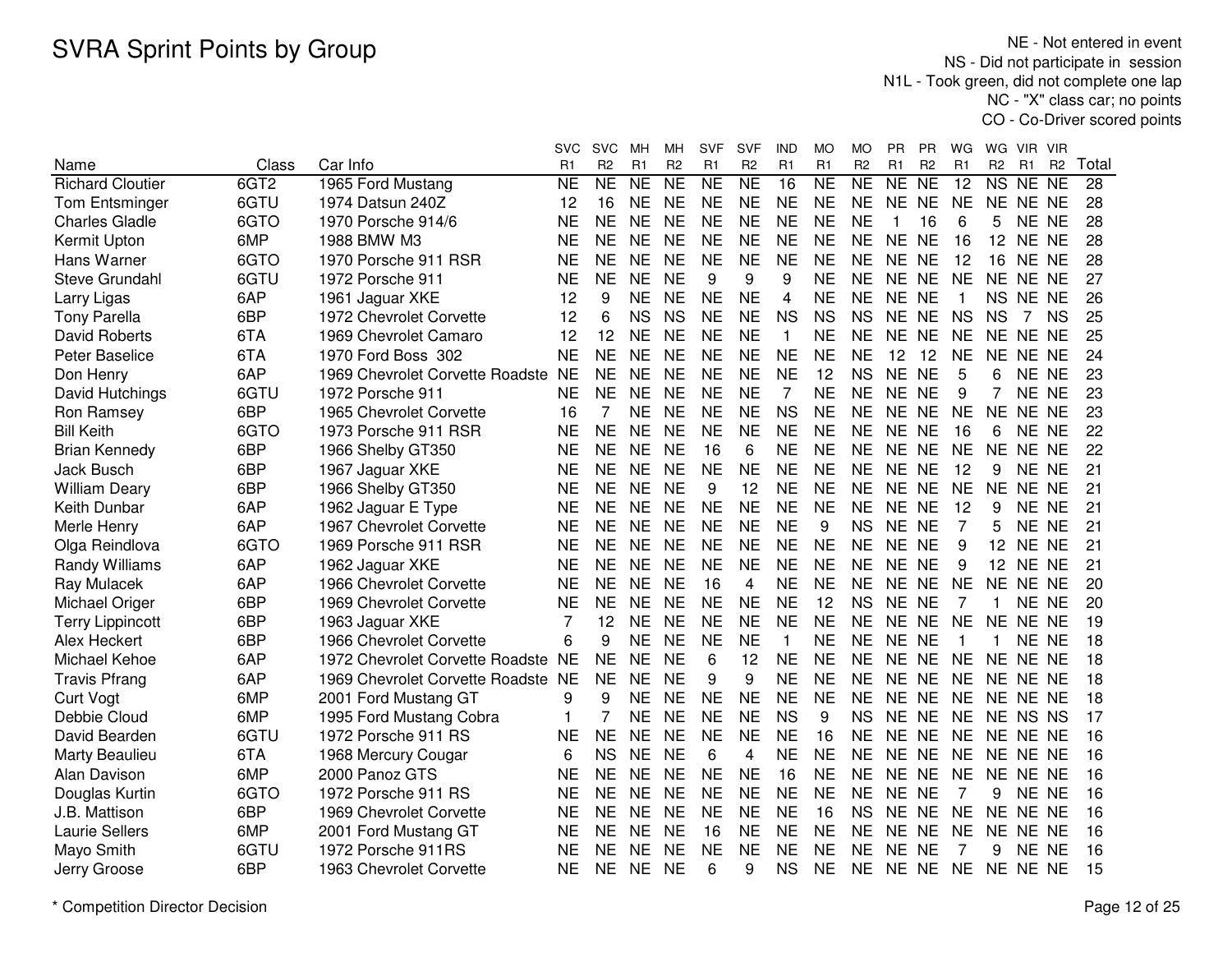NE - Not entered in event NS - Did not participate in session N1L - Took green, did not complete one lap NC - "X" class car; no pointsCO - Co-Driver scored points

|                          |       |                                    | svc       | <b>SVC</b>          | MН             | MН             | SVF             | SVF                 | IND                 | <b>MO</b>           | МO             | PR    | РR             | WG             | WG             | VIR.                | <b>VIR</b>     |       |
|--------------------------|-------|------------------------------------|-----------|---------------------|----------------|----------------|-----------------|---------------------|---------------------|---------------------|----------------|-------|----------------|----------------|----------------|---------------------|----------------|-------|
| Name                     | Class | Car Info                           | R1        | R <sub>2</sub>      | R1             | R <sub>2</sub> | R1              | R <sub>2</sub>      | R1                  | R1                  | R <sub>2</sub> | R1    | R <sub>2</sub> | R1             | R <sub>2</sub> | R <sub>1</sub>      | R <sub>2</sub> | Total |
| Anthony Dellavecchia     | 6TA   | 1967 Chevrolet Camaro              | <b>NE</b> | $\overline{\sf NE}$ | N <sub>E</sub> | NE             | $\overline{NE}$ | $\overline{\sf NE}$ | $\overline{\sf NE}$ | $\overline{\sf NE}$ | NE             | NE    | N <sub>E</sub> | 7              | 7              | $\overline{\sf NE}$ | <b>NE</b>      | 14    |
| Scott Graham             | 6TA   | 1969 Pontiac Firebird              | <b>NE</b> | <b>NE</b>           | <b>NE</b>      | <b>NE</b>      | 7               | 7                   | <b>NS</b>           | <b>NE</b>           | <b>NE</b>      | NE NE |                | <b>NE</b>      | <b>NE</b>      | NE NE               |                | 14    |
| <b>James Heck</b>        | 6BP   | 1964 Chevrolet Corvette            | <b>NE</b> | <b>NE</b>           | <b>NE</b>      | <b>NE</b>      | <b>NE</b>       | <b>NE</b>           | 9                   | <b>NE</b>           | <b>NE</b>      | NE NE |                | $\mathbf{1}$   | 4              | <b>NE</b>           | <b>NE</b>      | 14    |
| Samuel LeComte           | 6AP   | 1967 Chevrolet Corvette            | 9         | <b>NS</b>           | <b>NE</b>      | <b>NE</b>      | <b>NE</b>       | <b>NE</b>           | 5                   | <b>NE</b>           | <b>NE</b>      | NE NE |                | <b>NE</b>      | <b>NE</b>      | NE NE               |                | 14    |
| Michael Moss             | 6BP   | 1965 Chevrolet Corvette Roadste NE |           | <b>NE</b>           | <b>NE</b>      | <b>NE</b>      | <b>NE</b>       | <b>NE</b>           | <b>NE</b>           | <b>NE</b>           | <b>NE</b>      | NE NE |                | 6              | $\overline{7}$ | NE NE               |                | 13    |
| <b>Thomas Purdy</b>      | 6AP   | 1966 Chevrolet Corvette Roadste NE |           | <b>NE</b>           | <b>NE</b>      | <b>NE</b>      | $\overline{7}$  | 6                   | <b>NE</b>           | <b>NE</b>           | <b>NE</b>      | NE NE |                | <b>NE</b>      | NE NE NE       |                     |                | 13    |
| <b>Richard Blaha</b>     | 6AP   | 1969 Chevrolet Corvette Roadste NE |           | <b>NE</b>           | <b>NE</b>      | <b>NE</b>      | 5               | 7                   |                     | <b>NE</b>           | <b>NE</b>      | NE NE |                | <b>NE</b>      |                | NE NE NE            |                | 12    |
| <b>John DeSantis</b>     | 6AS   | 1965 Ford Mustang                  | <b>NE</b> | <b>NE</b>           | <b>NE</b>      | <b>NE</b>      | <b>NE</b>       | <b>NE</b>           | <b>NE</b>           | <b>NE</b>           | NE.            | NE NE |                | 6              | 6              | NE NE               |                | 12    |
| <b>Brian Dolan</b>       | 6BP   | 1966 Ford Mustang GT350            | <b>NE</b> | <b>NE</b>           | <b>NE</b>      | <b>NE</b>      | <b>NE</b>       | <b>NE</b>           | <b>NE</b>           | <b>NE</b>           | <b>NE</b>      | NE NE |                | <b>NE</b>      | <b>NE</b>      | 12 NS               |                | 12    |
| Peter Maehling           | 6GTO  | 1972 Porsche 911RSR                | <b>NE</b> | <b>NE</b>           | <b>NE</b>      | <b>NE</b>      | <b>NE</b>       | <b>NE</b>           | 12                  | <b>NE</b>           | <b>NE</b>      | NE NE |                | <b>NE</b>      | <b>NE</b>      | NE NE               |                | 12    |
| Mike Schaefer            | 6BP   | 1966 Ford Shelby Mustang           | <b>NE</b> | <b>NE</b>           | <b>NE</b>      | <b>NE</b>      | 5               | $\overline{7}$      | <b>NE</b>           | <b>NE</b>           | <b>NE</b>      | NE NE |                | <b>NE</b>      | NE NE NE       |                     |                | 12    |
| Sam Viviano              | 6TA   | 1969 Chevrolet Camaro              | <b>NE</b> | <b>NE</b>           | <b>NE</b>      | <b>NE</b>      | <b>NE</b>       | <b>NE</b>           | <b>NE</b>           | <b>NE</b>           | <b>NE</b>      | NE NE |                | 6              | 6              | NE NE               |                | 12    |
| John Bechtol             | 6GTU  | 1972 Porsche 914/6                 | <b>NE</b> | <b>NE</b>           | <b>NE</b>      | <b>NE</b>      | <b>NE</b>       | <b>NE</b>           | 4                   | <b>NE</b>           | <b>NE</b>      | NE NE |                | <b>NE</b>      | <b>NE</b>      | $\overline{7}$      | <b>NS</b>      | 11    |
| <b>James Glass</b>       | 6BP   | 1965 Chevrolet Corvette Roadste NE |           | <b>NE</b>           | <b>NE</b>      | <b>NE</b>      | <b>NE</b>       | <b>NE</b>           | 3                   | <b>NE</b>           | <b>NE</b>      | NE NE |                | $\overline{c}$ | 5              | <b>NE</b>           | <b>NE</b>      | 10    |
| <b>Robert Caudle</b>     | 6AP   | 1971 Chevrolet Corvette Roadste NE |           | <b>NE</b>           | <b>NE</b>      | <b>NE</b>      | <b>NE</b>       | <b>NE</b>           | 9                   | <b>NE</b>           | <b>NE</b>      | NE NE |                | <b>NE</b>      | NE NE NE       |                     |                | 9     |
| Jack Dunlap              | 6GTO  | 1976 Porsche 911 targa             | <b>NE</b> | <b>NE</b>           | <b>NE</b>      | <b>NE</b>      | <b>NE</b>       | <b>NE</b>           | 9                   | <b>NE</b>           | <b>NE</b>      | NE NE |                | <b>NE</b>      | NE NE NE       |                     |                | 9     |
| Jim Gallaugher           | 6AS   | 1965 Ford Mustang                  | <b>NE</b> | <b>NE</b>           | <b>NE</b>      | <b>NE</b>      | <b>NE</b>       | <b>NE</b>           | 9                   | <b>NE</b>           | <b>NE</b>      | NE NE |                | <b>NE</b>      | NE NE NE       |                     |                | 9     |
| <b>Charles Harris</b>    | 6GTO  | 1973 Porsche RSR                   | 9         | <b>NS</b>           | <b>NE</b>      | <b>NE</b>      | <b>NE</b>       | <b>NE</b>           | <b>NS</b>           | <b>NE</b>           | <b>NE</b>      | NE NE |                | <b>NE</b>      | NE NE NE       |                     |                | 9     |
| <b>Allen Mitchell</b>    | 6GTU  | 1971 Datsun 240Z                   | <b>NE</b> | <b>NE</b>           | <b>NE</b>      | <b>NE</b>      | <b>NE</b>       | <b>NE</b>           | <b>NE</b>           | <b>NE</b>           | NE.            | NE NE |                | <b>NE</b>      | <b>NE</b>      | 9                   | <b>NS</b>      | 9     |
| Craig Olson              | 6TA   | 1970 Ford Mustang Boss             | <b>NE</b> | <b>NE</b>           | <b>NE</b>      | <b>NE</b>      | 4               | 5                   | <b>NE</b>           | <b>NE</b>           | <b>NE</b>      | NE NE |                | <b>NE</b>      |                | NE NE NE            |                | 9     |
| <b>Tom Shelton</b>       | 6AS   | 1966 Shelby GT350                  | NE        | <b>NE</b>           | <b>NE</b>      | <b>NE</b>      | <b>NE</b>       | <b>NE</b>           | <b>NE</b>           | <b>NE</b>           | <b>NE</b>      | NE NE |                | <b>NS</b>      | 9              |                     | NE NE          | 9     |
| Kim Walker               | 6AP   | 1969 Chevrolet Corvette            | <b>NE</b> | NE.                 | <b>NE</b>      | <b>NE</b>      | <b>NE</b>       | <b>NE</b>           | <b>NE</b>           | <b>NE</b>           | NE.            | NE NE |                | 6              | 3              | NE NE               |                | 9     |
| Del Bruce                | 6AP   | 1971 Chevrolet Corvette Roadste    | <b>NE</b> | <b>NE</b>           | <b>NE</b>      | <b>NE</b>      | <b>NE</b>       | <b>NE</b>           | <b>NE</b>           | <b>NE</b>           | <b>NE</b>      | NE NE |                | 3              | 4              | <b>NE</b>           | <b>NE</b>      | 7     |
| John Fridirici           | 6BP   | 1966 Shelby GT350                  | <b>NE</b> | <b>NE</b>           | <b>NE</b>      | <b>NE</b>      | 7               | <b>NS</b>           | <b>NE</b>           | <b>NE</b>           | <b>NE</b>      | NE NE |                | <b>NE</b>      | NE             | <b>NE</b>           | <b>NE</b>      | 7     |
| John McKenna             | 6BP   | 1963 Shelby 289 Cobra              | <b>NE</b> | <b>NE</b>           | <b>NE</b>      | <b>NE</b>      | <b>NE</b>       | <b>NE</b>           | 7                   | <b>NE</b>           | <b>NE</b>      | NE NE |                | <b>NE</b>      | NE.            | NE NE               |                | 7     |
| David Rose               | 6GTO  | 1982 Porsche 911                   | <b>NE</b> | <b>NE</b>           | <b>NE</b>      | <b>NE</b>      | <b>NE</b>       | <b>NE</b>           | <b>NE</b>           | <b>NE</b>           | <b>NE</b>      | NE NE |                | <b>NS</b>      | 7              | NE NE               |                | 7     |
| <b>Scott Blackett</b>    | 6TA   | 1967 Chevrolet Camaro              | <b>NE</b> | <b>NE</b>           | <b>NE</b>      | <b>NE</b>      | <b>NE</b>       | <b>NE</b>           | 6                   | <b>NE</b>           | <b>NE</b>      | NE NE |                | <b>NE</b>      | <b>NE</b>      | NE NE               |                | 6     |
| Jim Caudle               | 6BP   | 1969 Chevrolet Corvette            | <b>NE</b> | <b>NE</b>           | <b>NE</b>      | <b>NE</b>      | <b>NE</b>       | <b>NE</b>           | 6                   | <b>NE</b>           | <b>NE</b>      | NE NE |                | <b>NE</b>      | NE NE NE       |                     |                | 6     |
| John Forbes              | 6GTU  | 1970 Porsche 914-6                 | <b>NE</b> | <b>NE</b>           | <b>NE</b>      | <b>NE</b>      | <b>NE</b>       | <b>NE</b>           | 6                   | <b>NE</b>           | <b>NE</b>      | NE NE |                | <b>NE</b>      | NE NE NE       |                     |                | 6     |
| <b>Richard Payne</b>     | 6AP   | 1970 Chevrolet Corvette Roadste NE |           | <b>NE</b>           | <b>NE</b>      | <b>NE</b>      | <b>NE</b>       | <b>NE</b>           | $\overline{c}$      | <b>NE</b>           | <b>NE</b>      | NE NE |                | $\overline{2}$ | 2              | NE NE               |                | 6     |
| James Rogerson           | 6AS   | 1965 Ford Mustang                  | <b>NE</b> | <b>NE</b>           | <b>NE</b>      | <b>NE</b>      | <b>NE</b>       | <b>NE</b>           | 6                   | <b>NE</b>           | <b>NE</b>      | NE NE |                | <b>NE</b>      | NE NE NE       |                     |                | 6     |
| <b>Michael Eberhardt</b> | 6GTU  | 1972 Porsche 911                   | <b>NE</b> | <b>NE</b>           | <b>NE</b>      | <b>NE</b>      | <b>NE</b>       | <b>NE</b>           | 5                   | <b>NE</b>           | <b>NE</b>      | NE NE |                | <b>NE</b>      | NE NE          |                     | <b>NE</b>      | 5     |
| <b>Bill Feaster</b>      | 6AS   | 1964 Ford Falcon                   | <b>NE</b> | <b>NE</b>           | <b>NE</b>      | <b>NE</b>      | <b>NE</b>       | <b>NE</b>           | 5                   | <b>NE</b>           | <b>NE</b>      | NE NE |                | <b>NE</b>      | NE NE NE       |                     |                | 5     |
| <b>Stephen Seitz</b>     | 6BP   | 1965 Ford Mustang                  | <b>NE</b> | <b>NE</b>           | <b>NE</b>      | <b>NE</b>      | <b>NE</b>       | <b>NE</b>           | 5                   | <b>NE</b>           | <b>NE</b>      | NE NE |                | <b>NE</b>      | NE NE NE       |                     |                | 5     |
| <b>Charles Jones</b>     | 6TA   | 1969 Ford Mustang Boss             | <b>NE</b> | <b>NE</b>           | <b>NE</b>      | <b>NE</b>      | <b>NE</b>       | <b>NE</b>           | 4                   | <b>NE</b>           | <b>NE</b>      | NE NE |                | <b>NE</b>      |                | NE NE NE            |                | 4     |
| Dale Koch                | 6BP   | 1968 Chevrolet Corvette Roadste NE |           | NE.                 | <b>NE</b>      | <b>NE</b>      | <b>NE</b>       | NF                  | 4                   | <b>NE</b>           | NE             | NE NE |                | <b>NE</b>      |                | NE NE NE            |                | 4     |
| Mark Rife                | 6BP   | 1969 Chevrolet Corvette Roadste NE |           | <b>NE</b>           | <b>NE</b>      | <b>NE</b>      | <b>NE</b>       | <b>NE</b>           | <b>NE</b>           | <b>NE</b>           | <b>NE</b>      | NE NE |                | -1             | 3              | NE NE               |                | 4     |
|                          |       |                                    |           |                     |                |                |                 |                     |                     |                     |                |       |                |                |                |                     |                |       |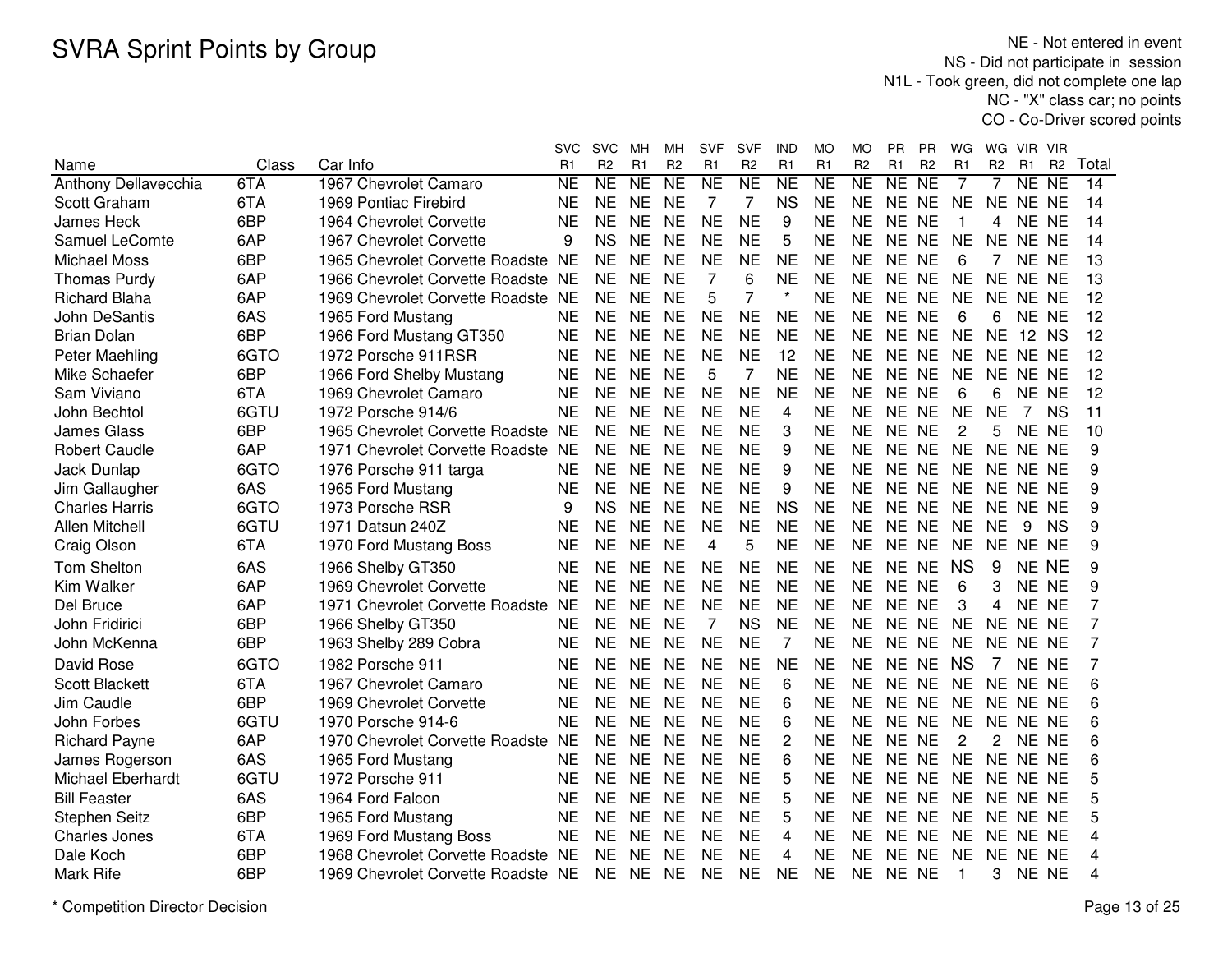NE - Not entered in event NS - Did not participate in session N1L - Took green, did not complete one lap NC - "X" class car; no pointsCO - Co-Driver scored points

|                          |                  |                                    | svc       | <b>SVC</b>     | MН             | MH.            | <b>SVF</b>     | <b>SVF</b>             | IND              | МO                  | MO             | PR             | <b>PR</b>                | WG             | WG             | VIR.                | <b>VIR</b>          |                |
|--------------------------|------------------|------------------------------------|-----------|----------------|----------------|----------------|----------------|------------------------|------------------|---------------------|----------------|----------------|--------------------------|----------------|----------------|---------------------|---------------------|----------------|
| Name                     | Class            | Car Info                           | R1        | R <sub>2</sub> | R <sub>1</sub> | R <sub>2</sub> | R <sub>1</sub> | R <sub>2</sub>         | R <sub>1</sub>   | R <sub>1</sub>      | R <sub>2</sub> | R <sub>1</sub> | R <sub>2</sub>           | R <sub>1</sub> | R <sub>2</sub> | R <sub>1</sub>      | R <sub>2</sub>      | Total          |
| <b>Bill Bogner</b>       | 6AP              | 1966 Chevrolet Corvette Roadste NE |           | NE             | <b>NE</b>      | NE             | <b>NE</b>      | $\overline{\text{NE}}$ | $\mathbf{1}$     | $\overline{\sf NE}$ | N <sub>E</sub> | NE             | $\overline{\mathsf{NE}}$ | $\overline{1}$ | 1              | $\overline{\sf NE}$ | $\overline{\sf NE}$ | 3              |
| <b>Walter Brown</b>      | 6TA              | 1970 Chevrolet Camaro              | <b>NE</b> | <b>NE</b>      | <b>NE</b>      | <b>NE</b>      | <b>NE</b>      | <b>NE</b>              | 3                | <b>NE</b>           | <b>NE</b>      | NE NE          |                          | <b>NE</b>      | <b>NE</b>      | NE NE               |                     | 3              |
| John Cropper             | 6BP              | 1965 Shelby GT350                  | <b>NE</b> | <b>NE</b>      | <b>NE</b>      | <b>NE</b>      | <b>NE</b>      | <b>NE</b>              | <b>NE</b>        | <b>NE</b>           | <b>NE</b>      | NE NE          |                          | $\mathbf{1}$   | 2              | NE NE               |                     | 3              |
| John Crusoe              | 6GTU             | 1970 Porsche 914/6                 | <b>NE</b> | <b>NE</b>      | <b>NE</b>      | <b>NE</b>      | <b>NE</b>      | <b>NE</b>              | 3                | <b>NE</b>           | <b>NE</b>      | NE NE          |                          | <b>NE</b>      | NE NE NE       |                     |                     | 3              |
| Erich Bollman            | 6TA              | 1969 Ford Mustang Boss             | <b>NE</b> | <b>NE</b>      | <b>NE</b>      | <b>NE</b>      | <b>NE</b>      | <b>NE</b>              | $\overline{2}$   | <b>NE</b>           | <b>NE</b>      | NE NE          |                          | <b>NE</b>      | <b>NE</b>      | NE NE               |                     | 2              |
| Chris Fennell            | 6BP              | 1965 Chevrolet Corvette            | <b>NE</b> | <b>NE</b>      | <b>NE</b>      | <b>NE</b>      | <b>NE</b>      | <b>NE</b>              | <b>NE</b>        | <b>NE</b>           | <b>NE</b>      | NE NE          |                          | $\mathbf{1}$   | $\mathbf 1$    | NE NE               |                     | $\overline{c}$ |
| Mark Larson              | 6BP              | 1965 Ford Mustang                  | <b>NE</b> | <b>NE</b>      | <b>NE</b>      | <b>NE</b>      | <b>NE</b>      | <b>NE</b>              | <b>NE</b>        | <b>NE</b>           | <b>NE</b>      | NE NE          |                          | -1             | $\mathbf 1$    | NE NE               |                     | $\overline{c}$ |
| <b>Chris MacAllister</b> | 6BP              | 1964 Cobra FIA 289                 | <b>NE</b> | <b>NE</b>      | <b>NE</b>      | <b>NE</b>      | <b>NE</b>      | <b>NE</b>              | $\overline{2}$   | <b>NE</b>           | <b>NE</b>      | NE NE          |                          | <b>NE</b>      | NE NE NE       |                     |                     | 2              |
| <b>Addison Brown</b>     | 6TA              | 1968 Camaro RS/SS                  | <b>NE</b> | <b>NE</b>      | <b>NE</b>      | <b>NE</b>      | <b>NE</b>      | <b>NE</b>              | $\mathbf 1$      | <b>NE</b>           | <b>NE</b>      | NE NE          |                          | <b>NE</b>      |                | NE NE NE            |                     |                |
| Don Dimitriadis          | 6TA              | 1967 Ford Mustang T/A              | <b>NE</b> | <b>NE</b>      | <b>NE</b>      | <b>NE</b>      | 1              | <b>NS</b>              | <b>NE</b>        | <b>NE</b>           | NE.            | NE NE          |                          | NE             | NE NE NE       |                     |                     |                |
| <b>Jeffrey Garrett</b>   | 6TA              | 1967 Ford Mustang                  | <b>NE</b> | <b>NE</b>      | <b>NE</b>      | <b>NE</b>      | <b>NE</b>      | <b>NE</b>              | $\mathbf{1}$     | <b>NE</b>           | <b>NE</b>      | NE NE          |                          | <b>NE</b>      | NE NE NE       |                     |                     |                |
| Doug Karon               | 6TA              | 1967 Chevrolet Camaro              | <b>NE</b> | <b>NE</b>      | <b>NE</b>      | <b>NE</b>      | <b>NE</b>      | <b>NE</b>              | 1                | <b>NE</b>           | <b>NE</b>      | NE NE          |                          | <b>NE</b>      | NE NE NE       |                     |                     |                |
| <b>Frank Lewis</b>       | 6MP              | 1997 Panoz RA                      | <b>NE</b> | <b>NE</b>      | <b>NE</b>      | <b>NE</b>      | <b>NE</b>      | <b>NE</b>              | $\mathbf{1}$     | <b>NE</b>           | <b>NE</b>      | NE NE          |                          | <b>NE</b>      | NE NE NE       |                     |                     |                |
| <b>Woody Smith</b>       | 6AP              | 1970 Chevrolet Corvette Roadste    | <b>NE</b> | <b>NE</b>      | <b>NE</b>      | <b>NE</b>      | <b>NE</b>      | <b>NE</b>              | $\mathbf{1}$     | <b>NE</b>           | <b>NE</b>      | NE NE          |                          | <b>NE</b>      | NE NE NE       |                     |                     |                |
| James Worth              | 6TA              | 1969 Ford Mustang Boss 302         | <b>NE</b> | <b>NE</b>      | <b>NE</b>      | <b>NE</b>      | <b>NE</b>      | <b>NE</b>              | $\mathbf{1}$     | <b>NE</b>           | <b>NE</b>      | NE NE          |                          | <b>NE</b>      | NE NE NE       |                     |                     |                |
| <b>Andrew Atkins</b>     | 610GT1           | 1987 Ford Mustang                  | <b>NE</b> | <b>NE</b>      | <b>NE</b>      | <b>NE</b>      | <b>NE</b>      | <b>NE</b>              | <b>NE</b>        | <b>NE</b>           | <b>NE</b>      | NE NE          |                          | <b>NC</b>      | NC NE NE       |                     |                     | 0              |
| Scott Heider             | 610TA            | 1970 Ford Mustang                  | <b>NE</b> | <b>NE</b>      | <b>NE</b>      | <b>NE</b>      | <b>NE</b>      | <b>NE</b>              | <b>NE</b>        | <b>NC</b>           | <b>NS</b>      | NE NE          |                          | <b>NE</b>      | NE NE NE       |                     |                     | 0              |
| Mark Hilderbrand         | 6AP              | 1972 Chevrolet Corvette            | <b>NE</b> | <b>NE</b>      | <b>NE</b>      | <b>NE</b>      | <b>NE</b>      | <b>NE</b>              | N <sub>1</sub> L | <b>NE</b>           | <b>NE</b>      | NE NE          |                          | <b>NE</b>      | NE NE NE       |                     |                     | 0              |
| <b>Ben Peotter</b>       | 610TA            | 1970 Ford Mustang                  | <b>NE</b> | <b>NE</b>      | <b>NE</b>      | <b>NE</b>      | <b>NE</b>      | <b>NE</b>              | <b>NE</b>        | <b>NC</b>           | <b>NS</b>      | NE NE          |                          | <b>NE</b>      | NE NE NE       |                     |                     | 0              |
| Paul Westberg            | 6MP              | 2001 Panoz GT2                     | <b>NE</b> | <b>NE</b>      | <b>NE</b>      | <b>NE</b>      | <b>NE</b>      | <b>NE</b>              | N <sub>1</sub> L | <b>NE</b>           | <b>NE</b>      | NE NE          |                          | <b>NE</b>      | NE NE NE       |                     |                     | $\Omega$       |
| L. Jack Ruscilli         | 7CSR             | 1986 Ralt RT5                      | 16        | 16             | 16             | 16             | <b>NE</b>      | <b>NE</b>              | 16               | 16                  | 16             | NE NE          |                          | <b>NE</b>      | NE NE NE       |                     |                     | 112            |
| <b>Tim Roberts</b>       | 7ASR             | 2007 Lola B07/90                   | 16        | 16             | 16             | 16             | 12             | 16                     | <b>NE</b>        | <b>NE</b>           | <b>NE</b>      | NE NE          |                          | <b>NE</b>      | NE NE NE       |                     |                     | 92             |
| Jim Lenehan              | 7VS <sub>2</sub> | 1982 Swift DB2                     | 16        | 16             | <b>NE</b>      | <b>NE</b>      | <b>NE</b>      | <b>NE</b>              | 16               | <b>NE</b>           | <b>NE</b>      | NE NE          |                          | <b>NE</b>      | <b>NE</b>      | 12                  | 6                   | 66             |
| <b>Ben Sinnott</b>       | <b>7S2</b>       | 1991 Lola T9190                    | NE        | <b>NE</b>      | <b>NE</b>      | <b>NE</b>      | <b>NE</b>      | <b>NE</b>              | <b>NE</b>        | <b>NE</b>           | <b>NE</b>      | NE NE          |                          | 16             | 16             | 16                  | 16                  | 64             |
| Mark Coombs              | <b>7S2</b>       | 1990 Lola T90/90                   | <b>NE</b> | <b>NE</b>      | <b>NE</b>      | <b>NE</b>      | 16             | 12                     | <b>NE</b>        | 1                   | 12             | NE NE          |                          | <b>NE</b>      | <b>NE</b>      | 9                   | 12                  | 62             |
| John F Boxhorn           | 7HS2             | 1984 Tiga SC84                     | 9         | 12             | <b>NE</b>      | <b>NE</b>      | $\mathbf{1}$   | 16                     | 9                | <b>NE</b>           | <b>NE</b>      | NE NE          |                          | <b>NE</b>      | <b>NE</b>      | 12                  |                     | 60             |
| John Kramer              | 7VS <sub>2</sub> | 1985 Swift DB2                     | <b>NE</b> | <b>NE</b>      | <b>NE</b>      | <b>NE</b>      | 16             | 12                     | <b>NE</b>        | 16                  | 16             | NE NE          |                          | <b>NE</b>      | NE NE NE       |                     |                     | 60             |
| Owen Adelman             | <b>7S2</b>       | 1999 Carbir CS2                    | <b>NE</b> | <b>NE</b>      | <b>NE</b>      | <b>NE</b>      | <b>NE</b>      | <b>NE</b>              | 12               | 12                  | 16             | <b>NE</b>      | <b>NE</b>                | <b>NE</b>      | <b>NE</b>      | 12                  | 1                   | 53             |
| Dave Handy               | 7VS <sub>2</sub> | 1985 Swift DB2                     | <b>NE</b> | <b>NE</b>      | <b>NE</b>      | <b>NE</b>      | <b>NE</b>      | <b>NE</b>              | <b>NE</b>        | 9                   | 12             | <b>NE</b>      | <b>NE</b>                | <b>NE</b>      | <b>NE</b>      | 16                  | 16                  | 53             |
| <b>Howard Katz</b>       | 7BSR             | 1975 Toj 205C                      | 16        | 16             | <b>NE</b>      | <b>NE</b>      | <b>NE</b>      | <b>NE</b>              | 12               | <b>NE</b>           | <b>NE</b>      | NE NE          |                          | 9              |                | NS NE NE            |                     | 53             |
| <b>Richard Carlino</b>   | 7BSR             | 1977 Chevron B36                   | 12        | 12             | 12             | 12             | <b>NE</b>      | <b>NE</b>              | <b>NS</b>        | <b>NE</b>           | <b>NE</b>      | NE NE          |                          | <b>NE</b>      | <b>NE</b>      | NE NE               |                     | 48             |
| Peter Krause             | 7HS2             | 1984 Tiga SC84                     | <b>NE</b> | <b>NE</b>      | <b>NE</b>      | <b>NE</b>      | <b>NE</b>      | <b>NE</b>              | 16               | <b>NE</b>           | <b>NE</b>      | NE NE          |                          | <b>NE</b>      | <b>NE</b>      | 16                  | 16                  | 48             |
| <b>Steven Durst</b>      | 7ASR             | 2003 Mazda CSR                     | 12        | <b>NS</b>      | <b>NE</b>      | <b>NE</b>      | <b>NE</b>      | <b>NE</b>              | <b>NE</b>        | <b>NE</b>           | <b>NE</b>      | NE NE          |                          | 9              | 9              | 16                  | <b>NS</b>           | 46             |
| Dominick Incantalupo     | 7BSR             | 1973 Chevron B23                   | <b>NE</b> | <b>NE</b>      | 16             | 16             | <b>NE</b>      | <b>NE</b>              | 3                | <b>NE</b>           | <b>NE</b>      | NE NE          |                          | $\mathbf{1}$   | 7              | <b>NE</b>           | <b>NE</b>           | 43             |
| <b>Claude Malette</b>    | <b>7S2</b>       | 1990 Lola T90/91                   | 16        | 16             | <b>NE</b>      | <b>NE</b>      | <b>NE</b>      | <b>NE</b>              | <b>NE</b>        | <b>NE</b>           | <b>NE</b>      | NE NE          |                          | <b>NE</b>      | <b>NE</b>      | 4                   | 7                   | 43             |
| Mark Congleton           | 7VS <sub>2</sub> | 1985 Lola T598                     | <b>NE</b> | <b>NE</b>      | <b>NE</b>      | <b>NE</b>      | 6              | 5                      | 12               | 12                  | 7              | NE NE          |                          | <b>NE</b>      |                | NE NE NE            |                     | 42             |
| Josh Boller              | 7BSR             | 1976 Chevron B36                   | <b>NE</b> | <b>NE</b>      | <b>NE</b>      | <b>NE</b>      | 16             | 16                     | 6                | <b>NE</b>           | <b>NE</b>      | NE NE          |                          | <b>NE</b>      | NE NE NE       |                     |                     | 38             |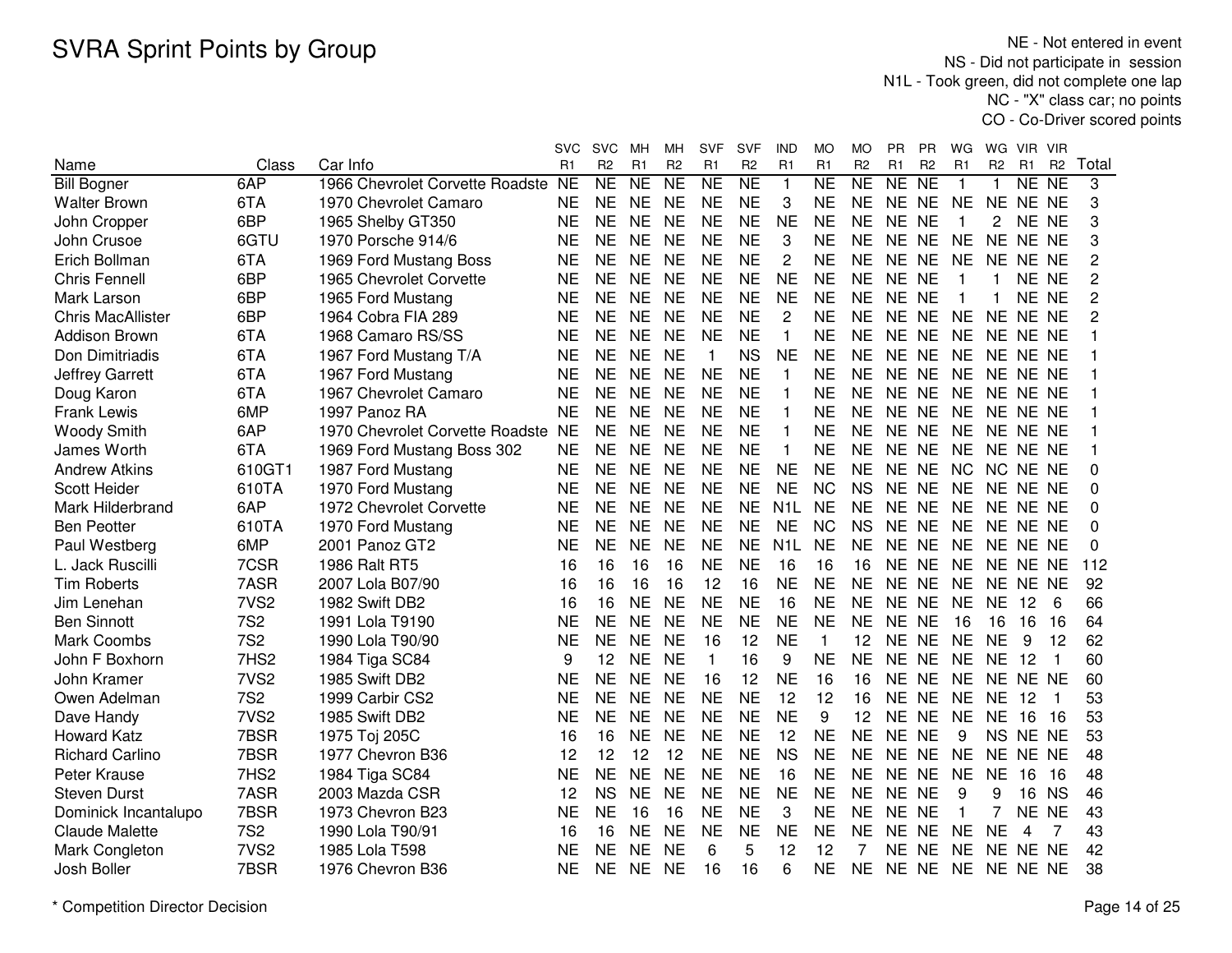NE - Not entered in event NS - Did not participate in session N1L - Took green, did not complete one lap NC - "X" class car; no pointsCO - Co-Driver scored points

|                          |                  |                              | svc          | <b>SVC</b>          | мн             | MН             | <b>SVF</b>     | SVF            | IND            | МO             | МO                  | РR        | <b>PR</b>      | WG        | WG              | VIR.            | - VIR          |       |
|--------------------------|------------------|------------------------------|--------------|---------------------|----------------|----------------|----------------|----------------|----------------|----------------|---------------------|-----------|----------------|-----------|-----------------|-----------------|----------------|-------|
| Name                     | Class            | Car Info                     | R1           | R <sub>2</sub>      | R <sub>1</sub> | R <sub>2</sub> | R <sub>1</sub> | R <sub>2</sub> | R <sub>1</sub> | R <sub>1</sub> | R <sub>2</sub>      | R1        | R <sub>2</sub> | R1        | R <sub>2</sub>  | R <sub>1</sub>  | R <sub>2</sub> | Total |
| <b>Michael Bautz</b>     | 7S <sub>2</sub>  | 1990 Lola T90/90             | <b>NE</b>    | $\overline{\sf NE}$ | <b>NE</b>      | <b>NE</b>      | 12             | 16             | $\overline{7}$ | <b>NE</b>      | $\overline{\sf NE}$ | NE        | <b>NE</b>      | <b>NE</b> | <b>NE</b>       | NE              | <b>NE</b>      | 35    |
| <b>Tomas LaCosta</b>     | 7HS2             | 1978 Lola T492               | <b>NE</b>    | <b>NE</b>           | 16             | 16             | <b>NE</b>      | <b>NE</b>      | <b>NE</b>      | <b>NE</b>      | <b>NE</b>           | NE NE     |                | <b>NE</b> | <b>NE</b>       | 1               | -1             | 34    |
| Josh Boller              | 7HS2             | 1981 Tiga S2000              | 16           | 16                  | <b>NE</b>      | <b>NE</b>      | <b>NE</b>      | <b>NE</b>      | <b>NE</b>      | <b>NE</b>      | <b>NE</b>           | NE.       | <b>NE</b>      | <b>NE</b> | NE.             | NE NE           |                | 32    |
| <b>Robert DeVincenzi</b> | 7HS2             | 1984 March Apache            | <b>NE</b>    | <b>NE</b>           | <b>NE</b>      | <b>NE</b>      | <b>NE</b>      | <b>NE</b>      | <b>NE</b>      | 16             | 16                  | <b>NE</b> | <b>NE</b>      | <b>NE</b> | <b>NE</b>       | NE NE           |                | 32    |
| Randy Johnson            | 7BSR             | 1975 Lola 296                | <b>NE</b>    | <b>NE</b>           | <b>NE</b>      | <b>NE</b>      | <b>NE</b>      | <b>NE</b>      | <b>NE</b>      | <b>NE</b>      | <b>NE</b>           | <b>NE</b> | <b>NE</b>      | 16        | 16              | NE NE           |                | 32    |
| <b>Fred Knoll</b>        | 7VS <sub>2</sub> | 1981 Lola T596               | <b>NE</b>    | <b>NE</b>           | <b>NE</b>      | <b>NE</b>      | <b>NE</b>      | <b>NE</b>      | <b>NE</b>      | <b>NE</b>      | <b>NE</b>           | NE NE     |                | 16        | 16              | NE NE           |                | 32    |
| Mark Scharnow            | 7VS <sub>2</sub> | 1985 Swift DB 2 S2000        | <b>NE</b>    | <b>NE</b>           | 16             | 16             | <b>NE</b>      | <b>NE</b>      | <b>NE</b>      | <b>NE</b>      | <b>NE</b>           | NE NE     |                | <b>NE</b> |                 | NE NE NE        |                | 32    |
| Pete Padley              | 7HS2             | 1986 March-Apache S-2000     | 12           | 9                   | <b>NE</b>      | <b>NE</b>      | <b>NE</b>      | <b>NE</b>      | <b>NE</b>      | <b>NE</b>      | <b>NE</b>           | NE NE     |                | <b>NE</b> | <b>NE</b>       | 9               | <b>NS</b>      | 30    |
| Dudley Cunningham        | 7ASR             | 1975 Toj SC205               | <b>NE</b>    | <b>NE</b>           | <b>NE</b>      | <b>NE</b>      | <b>NE</b>      | <b>NE</b>      | 4              | <b>NE</b>      | <b>NE</b>           | NE NE     |                | 12        |                 | <b>12 NE NE</b> |                | 28    |
| Tom Lehmkuhl             | <b>7S2</b>       | 2002 Carbir CS2              | <b>NE</b>    | <b>NE</b>           | <b>NE</b>      | <b>NE</b>      | 9              | 9              | 9              | 1              | <b>NS</b>           | NE NE     |                | <b>NE</b> |                 | NE NE NE        |                | 28    |
| <b>Fritz Seidel</b>      | 7VS <sub>2</sub> | 1987 Swift DB2               | <b>NE</b>    | <b>NE</b>           | <b>NE</b>      | <b>NE</b>      | 12             | 16             | <b>NE</b>      | <b>NE</b>      | <b>NE</b>           | NE        | <b>NE</b>      | <b>NE</b> | <b>NE</b>       | NE NE           |                | 28    |
| Joseph Moran             | <b>7S2</b>       | 1998 Carbir CS2              | <b>NE</b>    | <b>NE</b>           | <b>NE</b>      | <b>NE</b>      | <b>NE</b>      | <b>NE</b>      | <b>NE</b>      | $\overline{7}$ | <b>NS</b>           | <b>NE</b> | <b>NE</b>      | <b>NE</b> | 9               | 5               | 6              | 27    |
| Chip Halverson           | 7BSR             | 1976 Chevron B36             | 9            | 9                   | <b>NE</b>      | <b>NE</b>      | $\overline{7}$ | <b>NS</b>      | $\mathbf{1}$   | <b>NE</b>      | <b>NE</b>           | <b>NE</b> | <b>NE</b>      | <b>NE</b> |                 | NE NC           | <b>NS</b>      | 26    |
| <b>Bill Abel</b>         | 7ASR             | 1990 Dodge Shelby Can-Am     | <b>NE</b>    | <b>NE</b>           | <b>NE</b>      | <b>NE</b>      | 16             | <b>NS</b>      | 9              | <b>NE</b>      | <b>NE</b>           | NE NE     |                | <b>NE</b> | NE NE NE        |                 |                | 25    |
| Keith Frieser            | 7BSR             | 1972 Lola T290               | <b>NE</b>    | <b>NE</b>           | <b>NE</b>      | <b>NE</b>      | <b>NE</b>      | <b>NE</b>      | 9              | 16             | <b>NS</b>           | <b>NE</b> | <b>NE</b>      | <b>NE</b> |                 | NE NE NE        |                | 25    |
| Derek Jones              | 7BSR             | 1971 Chevron B19             | $\mathbf{1}$ | <b>NS</b>           | <b>NE</b>      | <b>NE</b>      | <b>NE</b>      | <b>NE</b>      | <b>NE</b>      | <b>NE</b>      | <b>NE</b>           | <b>NE</b> | <b>NE</b>      | 12        | 12 <sup>2</sup> | NE NE           |                | 25    |
| <b>Robert Sherwood</b>   | <b>7S2</b>       | 2002 Carbir CS2              | <b>NE</b>    | <b>NE</b>           | <b>NE</b>      | <b>NE</b>      | <b>NE</b>      | <b>NE</b>      | <b>NE</b>      | 16             | 9                   | <b>NE</b> | <b>NE</b>      | <b>NE</b> | <b>NE</b>       | NE NE           |                | 25    |
| Mark Brannon             | <b>7S2</b>       | 1989 Swift DB5               | <b>NE</b>    | <b>NE</b>           | <b>NE</b>      | <b>NE</b>      | <b>NE</b>      | <b>NE</b>      | <b>NE</b>      | <b>NE</b>      | <b>NE</b>           | <b>NE</b> | <b>NE</b>      | 12        | 12 <sup>2</sup> | NE NE           |                | 24    |
| Henry Payne IV           | 7VS <sub>2</sub> | 1985 Lola T596               | <b>NE</b>    | <b>NE</b>           | <b>NE</b>      | <b>NE</b>      | <b>NE</b>      | <b>NE</b>      | 9              | 4              | 1                   | NE NE     |                | <b>NE</b> | <b>NE</b>       | 1               | 9              | 24    |
| <b>Ed Swart</b>          | 7ASR             | 1968 McLaren M6B             | <b>NE</b>    | <b>NE</b>           | <b>NE</b>      | <b>NE</b>      | <b>NE</b>      | <b>NE</b>      | 6              | 16             | 1                   | NE NE     |                | <b>NE</b> | NE.             | NE NE           |                | 23    |
| <b>Rick Bell</b>         | 7ASR             | 1979 Lola Prophet 333 Can Am | <b>NE</b>    | <b>NE</b>           | <b>NE</b>      | <b>NE</b>      | <b>NE</b>      | <b>NE</b>      | NE             | <b>NE</b>      | <b>NE</b>           | NE NE     |                | 16        | 6               | NE NE           |                | 22    |
| Kenne Bristol            | 7ASR             | 2007 Lola B07 90             | $\mathbf 1$  | 12                  | <b>NE</b>      | <b>NE</b>      | 9              | <b>NS</b>      | <b>NE</b>      | <b>NE</b>      | <b>NE</b>           | NE NE     |                | <b>NE</b> |                 | NE NE NE        |                | 22    |
| Thomas (Tim) Gaffney     | 7HS2             | 1978 Lola T492               | <b>NE</b>    | <b>NE</b>           | <b>NE</b>      | <b>NE</b>      | <b>NE</b>      | <b>NE</b>      | 12             | 9              | <b>NS</b>           | <b>NE</b> | <b>NE</b>      | <b>NE</b> |                 | NE NE NE        |                | 21    |
| <b>Bob Lima</b>          | 7BSR             | 1978 Lola T298               | <b>NE</b>    | <b>NE</b>           | <b>NE</b>      | <b>NE</b>      | <b>NE</b>      | <b>NE</b>      | 4              | $\mathbf{1}$   | 16                  | <b>NE</b> | <b>NE</b>      | <b>NE</b> |                 | NE NE NE        |                | 21    |
| Max Maxedon              | 7VS <sub>2</sub> | 1984 Swift DB2               | <b>NE</b>    | <b>NE</b>           | <b>NE</b>      | <b>NE</b>      | 5              | CO             | <b>NE</b>      | 7              | 9                   | <b>NE</b> | <b>NE</b>      | <b>NE</b> | NE              | NE NE           |                | 21    |
| <b>Ronald Pace</b>       | 7BSR             | 1979 Lola T492/496           | <b>NE</b>    | <b>NE</b>           | <b>NE</b>      | <b>NE</b>      | 9              | 12             | <b>NE</b>      | <b>NE</b>      | <b>NE</b>           | NE.       | <b>NE</b>      | <b>NE</b> | NE.             | NE NE           |                | 21    |
| <b>Brian Rechtiene</b>   | 7VS <sub>2</sub> | 1986 Swift DB2               | <b>NE</b>    | <b>NE</b>           | <b>NE</b>      | <b>NE</b>      | <b>NE</b>      | <b>NE</b>      | <b>NE</b>      | <b>NE</b>      | <b>NE</b>           | <b>NE</b> | <b>NE</b>      | 12        | 9               | NE NE           |                | 21    |
| <b>Phil Smith</b>        | 7VS <sub>2</sub> | 1985 Swift DB2               | <b>NE</b>    | <b>NE</b>           | <b>NE</b>      | <b>NE</b>      | <b>NE</b>      | <b>NE</b>      | <b>NE</b>      | <b>NE</b>      | <b>NE</b>           | NE.       | <b>NE</b>      | <b>NE</b> | <b>NE</b>       | 9               | 12             | 21    |
| <b>Randy Stegall</b>     | 7HS2             | 1982 Royale S2000m           | <b>NE</b>    | <b>NE</b>           | <b>NE</b>      | <b>NE</b>      | <b>NE</b>      | <b>NE</b>      | $\overline{7}$ | 12             | <b>NS</b>           | <b>NE</b> | <b>NE</b>      | <b>NE</b> | <b>NE</b>       | 1               | 1              | 21    |
| Paul LaHaye              | <b>7S2</b>       | 1989 Lola T90/90             | <b>NE</b>    | <b>NE</b>           | <b>NE</b>      | <b>NE</b>      | 7              | <b>NS</b>      | <b>NE</b>      | 6              | 6                   | <b>NE</b> | <b>NE</b>      | <b>NE</b> | NE.             | NE NE           |                | 19    |
| Vince LaManna            | 7VS <sub>2</sub> | 1980 Tiga SC80               | <b>NE</b>    | <b>NE</b>           | <b>NE</b>      | <b>NE</b>      | <b>NE</b>      | <b>NE</b>      | <b>NE</b>      | <b>NE</b>      | <b>NE</b>           | <b>NE</b> | <b>NE</b>      | 7         | 12              | NE NE           |                | 19    |
| Marc Adler               | <b>7S2</b>       | 2006 VanDiemen S2            | <b>NE</b>    | <b>NE</b>           | <b>NE</b>      | <b>NE</b>      | <b>NE</b>      | <b>NE</b>      | <b>NE</b>      | <b>NE</b>      | <b>NE</b>           | <b>NE</b> | <b>NE</b>      | 9         | 9               | NE NE           |                | 18    |
| <b>Timothy Sands</b>     | 7VS <sub>2</sub> | 1986 Swift DB2               | <b>NE</b>    | <b>NE</b>           | <b>NE</b>      | <b>NE</b>      | 9              | 9              | <b>NE</b>      | <b>NE</b>      | <b>NE</b>           | NE NE     |                | <b>NE</b> |                 | NE NE NE        |                | 18    |
| Scott Brown              | 79FC             | 2006 Mygale FBMW             | <b>NE</b>    | <b>NE</b>           | <b>NE</b>      | <b>NE</b>      | <b>NE</b>      | <b>NE</b>      | 16             | <b>NE</b>      | <b>NE</b>           | NE NE     |                | <b>NE</b> |                 | NE NE NE        |                | 16    |
| James Dolan              | 7MR              | 1967 Ford GT40 MKIV          | <b>NE</b>    | <b>NE</b>           | <b>NE</b>      | <b>NE</b>      | <b>NE</b>      | <b>NE</b>      | NE             | NE             | <b>NE</b>           | NE NE     |                | <b>NE</b> | NE              | 16 NS           |                | 16    |
| <b>Patrick Donnelly</b>  | <b>7S2</b>       | 1990 Swift DB5               | NE           | <b>NE</b>           | <b>NE</b>      | NE             | 4              | 7              | 5              | ΝE             | ΝE                  | NE.       | <b>NE</b>      | <b>NE</b> |                 | NE NE NE        |                | 16    |
| David Doran              | <b>7S2</b>       | 2011 Doran JE-1              | <b>NE</b>    | <b>NE</b>           | <b>NE</b>      | <b>NE</b>      | <b>NE</b>      | <b>NE</b>      | 16             | <b>NE</b>      | <b>NE</b>           | NE NE     |                | <b>NE</b> | NE NE NE        |                 |                | 16    |
|                          |                  |                              |              |                     |                |                |                |                |                |                |                     |           |                |           |                 |                 |                |       |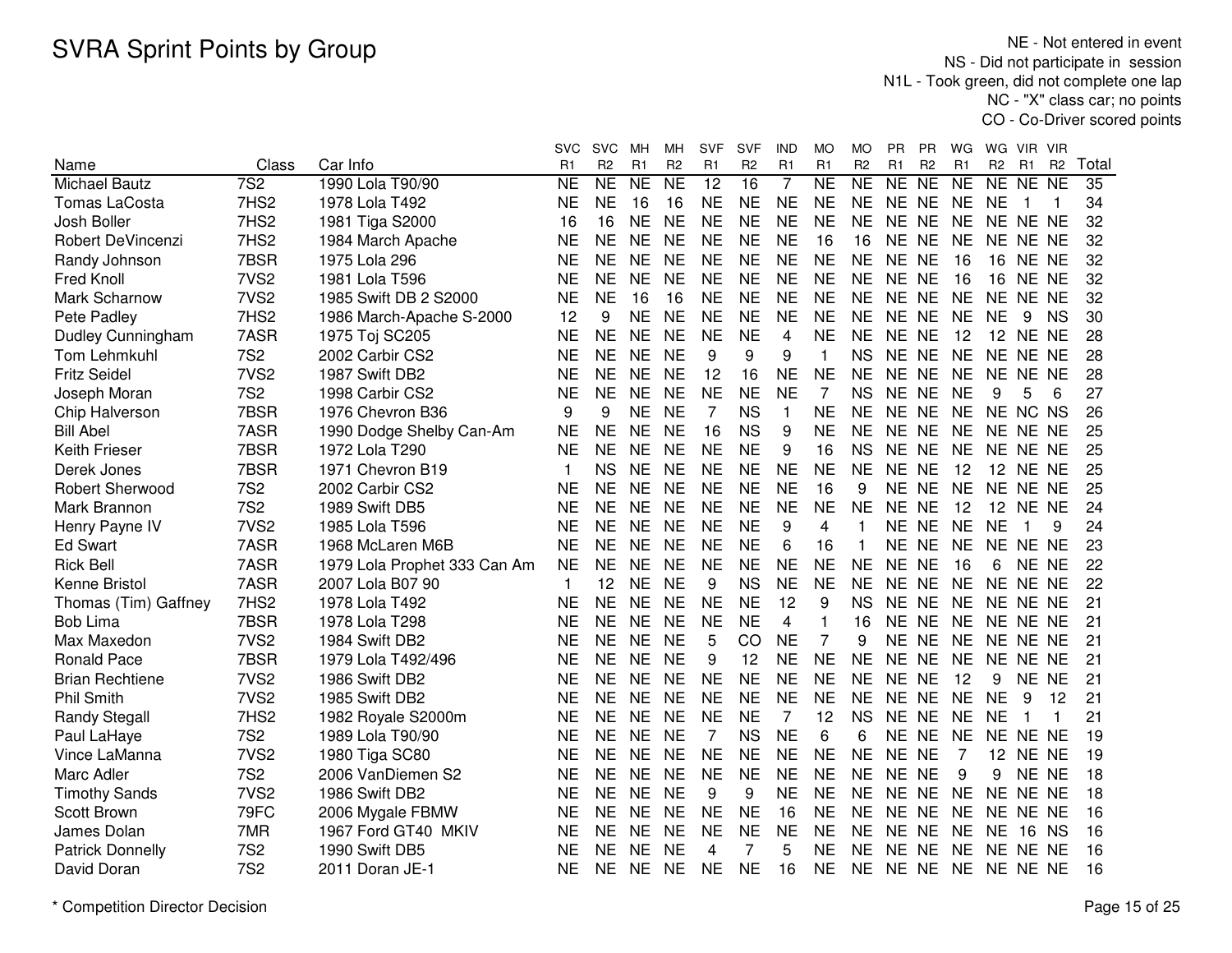NE - Not entered in event NS - Did not participate in session N1L - Took green, did not complete one lap NC - "X" class car; no pointsCO - Co-Driver scored points

|                        |                  |                         | svc       | <b>SVC</b>          | MН        | MН                     | <b>SVF</b>       | <b>SVF</b>       | IND                    | MO             | МO             | <b>PR</b> | PR             | WG             | WG.            | VIR.     | VIR            |                |
|------------------------|------------------|-------------------------|-----------|---------------------|-----------|------------------------|------------------|------------------|------------------------|----------------|----------------|-----------|----------------|----------------|----------------|----------|----------------|----------------|
| Name                   | Class            | Car Info                | R1        | R <sub>2</sub>      | R1        | R <sub>2</sub>         | R <sub>1</sub>   | R <sub>2</sub>   | R <sub>1</sub>         | R <sub>1</sub> | R <sub>2</sub> | R1        | R <sub>2</sub> | R <sub>1</sub> | R <sub>2</sub> | R1       | R <sub>2</sub> | Total          |
| David Gussack          | 7S <sub>2</sub>  | 2001 Carbir CS2         | <b>NE</b> | $\overline{\sf NE}$ | <b>NE</b> | $\overline{\text{NE}}$ | <b>NE</b>        | N <sub>E</sub>   | $\overline{\text{NE}}$ | <b>NE</b>      | NE             | NE        | <b>NE</b>      | NE             | <b>NE</b>      | 7        | 9              | 16             |
| Alex Macallister       | 7BSR             | 1971 Chevron B19        | <b>NE</b> | <b>NE</b>           | <b>NE</b> | <b>NE</b>              | <b>NE</b>        | <b>NE</b>        | 16                     | <b>NE</b>      | <b>NE</b>      | NE NE     |                | <b>NE</b>      |                | NE NE NE |                | 16             |
| Jim Pace               | 7ASR             | 1968 McLaren M6B        | <b>NE</b> | <b>NE</b>           | <b>NE</b> | <b>NE</b>              | <b>NE</b>        | <b>NE</b>        | 16                     | <b>NE</b>      | <b>NE</b>      | NE NE     |                | <b>NE</b>      |                | NE NE NE |                | 16             |
| <b>Walter Vollrath</b> | 7CSR             | 1978 Lola T497          | <b>NE</b> | <b>NE</b>           | <b>NE</b> | <b>NE</b>              | N <sub>1</sub> L | 16               | <b>NE</b>              | <b>NE</b>      | <b>NE</b>      | NE NE     |                | <b>NE</b>      |                | NE NE NE |                | 16             |
| Roy Walzer             | 7M               | 1970 Chevron B16 Spyder | <b>NE</b> | <b>NE</b>           | <b>NE</b> | <b>NE</b>              | <b>NE</b>        | <b>NE</b>        | 16                     | <b>NE</b>      | <b>NE</b>      | NE NE     |                | <b>NE</b>      |                | NE NE NE |                | 16             |
| <b>Wade Leathers</b>   | <b>7S2</b>       | 1988 Lola T87/90        | NE        | NE                  | <b>NE</b> | <b>NE</b>              | 6                | $\mathbf{1}$     | <b>NE</b>              | 4              | 4              | NE NE     |                | <b>NE</b>      |                | NE NE NE |                | 15             |
| Jim Montana            | 7VS <sub>2</sub> | 1985 Lola T-598         | <b>NE</b> | <b>NE</b>           | <b>NE</b> | <b>NE</b>              | <b>NE</b>        | <b>NE</b>        | <b>NE</b>              | <b>NE</b>      | <b>NE</b>      | NE NE     |                | 9              | 6              | NE NE    |                | 15             |
| <b>Todd Sloan</b>      | <b>7S2</b>       | 1989 Lola T89/90        | NE        | <b>NE</b>           | <b>NE</b> | <b>NE</b>              | <b>NE</b>        | <b>NE</b>        | <b>NE</b>              | 5              | $\overline{7}$ | NE NE     |                | <b>NE</b>      | <b>NE</b>      | 2        | 1              | 15             |
| Robert Hibdon          | 7VS <sub>2</sub> | 1986 Swift DB2          | NE        | <b>NE</b>           | <b>NE</b> | <b>NE</b>              | <b>NE</b>        | <b>NE</b>        | <b>NE</b>              | <b>NE</b>      | <b>NE</b>      | NE NE     |                | <b>NE</b>      | <b>NE</b>      | 7        | 7              | 14             |
| Glenn Jividen Jr.      | <b>7S2</b>       | 2000 Carbir CS2         | <b>NE</b> | <b>NE</b>           | <b>NE</b> | <b>NE</b>              | <b>NE</b>        | <b>NE</b>        | 3                      | 3              | 3              | NE NE     |                | <b>NE</b>      | <b>NE</b>      |          | 4              | 14             |
| <b>Thomas Kane</b>     | 7HS <sub>2</sub> | 1983 Tiga SC83          | <b>NE</b> | <b>NE</b>           | <b>NE</b> | <b>NE</b>              | <b>NE</b>        | <b>NE</b>        | <b>NE</b>              | <b>NE</b>      | <b>NE</b>      | NE NE     |                | <b>NE</b>      | <b>NE</b>      | 1        | 12             | 13             |
| Gary Holcomb           | 7VS <sub>2</sub> | 1985 Swift DB2          | <b>NE</b> | <b>NE</b>           | <b>NE</b> | <b>NE</b>              | <b>NE</b>        | <b>NE</b>        | <b>NE</b>              | 6              | 6              | NE NE     |                | <b>NE</b>      | NE NE NE       |          |                | 12             |
| <b>Andrew Lewis</b>    | 79FC             | 2006 Mygale FBMW        | <b>NE</b> | <b>NE</b>           | <b>NE</b> | <b>NE</b>              | <b>NE</b>        | <b>NE</b>        | 12                     | <b>NE</b>      | <b>NE</b>      | <b>NE</b> | <b>NE</b>      | <b>NE</b>      | NE NE NE       |          |                | 12             |
| <b>Tom Malloy</b>      | 7ASR             | 1969 Lola T70 Cpe       | <b>NE</b> | <b>NE</b>           | <b>NE</b> | <b>NE</b>              | <b>NE</b>        | <b>NE</b>        | 12                     | <b>NE</b>      | <b>NE</b>      | NE NE     |                | <b>NE</b>      | NE NE NE       |          |                | 12             |
| Jeff Miller            | 7BSR             | 1977 Lola T496          | <b>NE</b> | <b>NE</b>           | <b>NE</b> | <b>NE</b>              | 12               | N <sub>1</sub> L | <b>NE</b>              | <b>NE</b>      | <b>NE</b>      | NE NE     |                | <b>NE</b>      | NE NE NE       |          |                | 12             |
| Chip Vance             | <b>7S2</b>       | 1987 Lola T87/90        | <b>NE</b> | <b>NE</b>           | <b>NE</b> | <b>NE</b>              | <b>NE</b>        | <b>NE</b>        | <b>NE</b>              | 9              | 2              | NE NE     |                | <b>NE</b>      |                | NE NE NE |                | 11             |
| Chris Jones            | 7BSR             | 1979 March SR           | <b>NE</b> | <b>NE</b>           | <b>NE</b> | <b>NE</b>              | <b>NE</b>        | <b>NE</b>        | $\mathbf{1}$           | <b>NE</b>      | <b>NE</b>      | NE NE     |                | <b>NS</b>      | 9              | NE NE    |                | 10             |
| John Quadracci         | 7VS <sub>2</sub> | 1985 Swift DB2          | <b>NE</b> | <b>NE</b>           | <b>NE</b> | <b>NE</b>              | 4                | 6                | <b>NE</b>              | <b>NE</b>      | <b>NE</b>      | NE NE     |                | <b>NE</b>      | NE NE NE       |          |                | 10             |
| Rasim Tugberk          | <b>7S2</b>       | 2000 Carbir CS2         | <b>NE</b> | <b>NE</b>           | <b>NE</b> | <b>NE</b>              | <b>NE</b>        | <b>NE</b>        | <b>NE</b>              | 2              | 5              | NE NE     |                | <b>NE</b>      | <b>NE</b>      | -1       | 2              | 10             |
| David Hale             | 7VS <sub>2</sub> | 1985 Lola T598          | <b>NE</b> | <b>NE</b>           | <b>NE</b> | <b>NE</b>              | <b>NE</b>        | <b>NE</b>        | 4                      | 5              | <b>NS</b>      | NE NE     |                | <b>NE</b>      | NE NE NE       |          |                | 9              |
| John Kramer            | <b>7S2</b>       | 1972 Lola T87/90        | NE        | NE                  | <b>NE</b> | <b>NE</b>              | <b>NE</b>        | <b>NE</b>        | <b>NE</b>              | <b>NE</b>      | <b>NE</b>      | NE NE     |                | <b>NE</b>      | <b>NE</b>      | 6        | 3              | 9              |
| Alan Lewis             | 79FC             | 2006 Mygale FBMW        | <b>NE</b> | <b>NE</b>           | <b>NE</b> | <b>NE</b>              | <b>NE</b>        | <b>NE</b>        | 9                      | <b>NE</b>      | <b>NE</b>      | NE NE     |                | <b>NE</b>      | NE NE NE       |          |                | 9              |
| <b>Anders Graff</b>    | 7VS <sub>2</sub> | 1986 Lola T86/90        | <b>NE</b> | <b>NE</b>           | <b>NE</b> | <b>NE</b>              | 7                | 1                | <b>NE</b>              | <b>NE</b>      | <b>NE</b>      | NE NE     |                | <b>NE</b>      |                | NE NE NE |                | 8              |
| <b>Edward Guenther</b> | <b>7S2</b>       | 1992 Swift DB 5         | <b>NE</b> | <b>NE</b>           | <b>NE</b> | <b>NE</b>              | <b>NE</b>        | <b>NE</b>        | <b>NE</b>              | <b>NE</b>      | <b>NE</b>      | NE NE     |                | <b>NE</b>      | <b>NE</b>      | 3        | 5              | 8              |
| <b>Peter Gates</b>     | 7VS <sub>2</sub> | 1985 Swift DB2          | <b>NE</b> | <b>NE</b>           | <b>NE</b> | <b>NE</b>              | <b>NE</b>        | <b>NE</b>        | 7                      | <b>NE</b>      | <b>NE</b>      | NE NE     |                | <b>NE</b>      |                | NE NE NE |                |                |
| <b>Billy Jacobs</b>    | 7BSR             | 1971 Chevron B19        | <b>NE</b> | <b>NE</b>           | <b>NE</b> | <b>NE</b>              | <b>NE</b>        | <b>NE</b>        | 7                      | <b>NE</b>      | <b>NE</b>      | NE NE     |                | <b>NE</b>      |                | NE NE NE |                |                |
| Paul LaHaye            | 7VS <sub>2</sub> | 1984 Swift DB2          | <b>NE</b> | <b>NE</b>           | <b>NE</b> | <b>NE</b>              | CO               | $\overline{7}$   | <b>NE</b>              | <b>NE</b>      | <b>NE</b>      | NE NE     |                | <b>NE</b>      |                | NE NE NE |                | 7              |
| <b>Alex Miller</b>     | 7BSR             | 1979 March SR           | <b>NE</b> | <b>NE</b>           | <b>NE</b> | <b>NE</b>              | <b>NE</b>        | <b>NE</b>        | <b>NE</b>              | <b>NE</b>      | <b>NE</b>      | NE NE     |                | 7              |                | NS NE NE |                | 7              |
| <b>Bill Thumel</b>     | 7ASR             | 1968 Lola T70 coupe     | <b>NE</b> | <b>NE</b>           | <b>NE</b> | <b>NE</b>              | <b>NE</b>        | <b>NE</b>        | $\overline{7}$         | <b>NE</b>      | <b>NE</b>      | NE NE     |                | <b>NE</b>      |                | NE NE NE |                | $\overline{7}$ |
| Charles E. Duncan      | <b>7S2</b>       | 1988 Lola T88/90        | <b>NE</b> | <b>NE</b>           | <b>NE</b> | <b>NE</b>              | <b>NE</b>        | <b>NE</b>        | 6                      | <b>NE</b>      | <b>NE</b>      | NE NE     |                | <b>NE</b>      |                | NE NE NE |                | 6              |
| John Gatto             | 7HS <sub>2</sub> | 1984 March 84S          | <b>NE</b> | <b>NE</b>           | <b>NE</b> | <b>NE</b>              | <b>NE</b>        | <b>NE</b>        | 6                      | <b>NE</b>      | <b>NE</b>      | NE NE     |                | <b>NE</b>      |                | NE NE NE |                | 6              |
| James Southwood        | 7VS <sub>2</sub> | 1985 Lola T598          | <b>NE</b> | <b>NE</b>           | <b>NE</b> | <b>NE</b>              | <b>NE</b>        | <b>NE</b>        | 6                      | <b>NE</b>      | <b>NE</b>      | NE NE     |                | <b>NE</b>      |                | NE NE NE |                | 6              |
| <b>Bart Wolf</b>       | <b>7S2</b>       | 1990 Lola T90/90        | <b>NE</b> | <b>NE</b>           | <b>NE</b> | <b>NE</b>              | CO               | 6                | <b>NE</b>              | <b>NE</b>      | <b>NE</b>      | NE NE     |                | <b>NE</b>      |                | NE NE NE |                | 6              |
| Jeff Boston            | <b>7S2</b>       | 1990 Lola T90/90        | <b>NE</b> | <b>NE</b>           | <b>NE</b> | <b>NE</b>              | 5                | CO               | <b>NE</b>              | <b>NE</b>      | <b>NE</b>      | NE NE     |                | <b>NE</b>      |                | NE NE NE |                | 5              |
| David Calafato         | 7VS <sub>2</sub> | 1989 Swift DB2          | NE        | <b>NE</b>           | NE        | <b>NE</b>              | <b>NE</b>        | <b>NE</b>        | 5                      | NE             | NE.            | NE NE     |                | <b>NE</b>      | NE NE NE       |          |                | 5              |
| Andy Jaekels           | <b>7S2</b>       | 1988 Lola T88/90        | NE        | NE.                 | <b>NE</b> | <b>NE</b>              | <b>NE</b>        | 5                | <b>NE</b>              | NE             | <b>NE</b>      | NE NE     |                | NE             |                | NE NE NE |                | 5              |
| Scot Morton            | 7BSR             | 1986 Ralt RT4 - CanAM   | <b>NE</b> | <b>NE</b>           | <b>NE</b> | <b>NE</b>              | <b>NE</b>        | <b>NE</b>        | 5                      | <b>NE</b>      | <b>NE</b>      | NE NE     |                | <b>NE</b>      | NE NE NE       |          |                | 5              |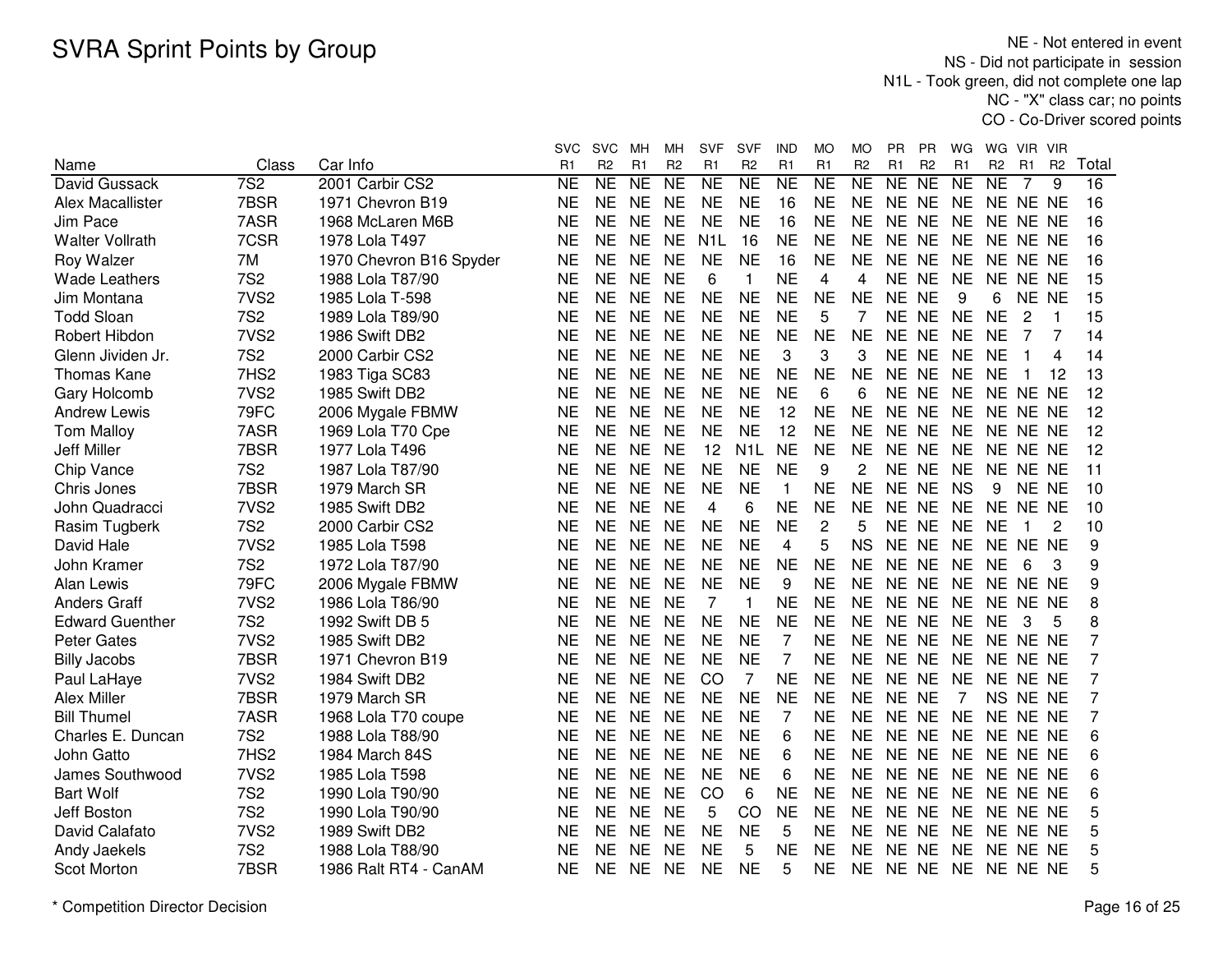NE - Not entered in event NS - Did not participate in session N1L - Took green, did not complete one lap NC - "X" class car; no pointsCO - Co-Driver scored points

|                         |                  |                           | <b>SVC</b>             | <b>SVC</b>     | MН        | мн             | <b>SVF</b>     | <b>SVF</b>     | IND              | MO             | МO             | PR             | РR              | WG             | WG             | VIR.  | - VIR          |       |
|-------------------------|------------------|---------------------------|------------------------|----------------|-----------|----------------|----------------|----------------|------------------|----------------|----------------|----------------|-----------------|----------------|----------------|-------|----------------|-------|
| Name                    | Class            | Car Info                  | R1                     | R <sub>2</sub> | R1        | R <sub>2</sub> | R <sub>1</sub> | R <sub>2</sub> | R <sub>1</sub>   | R <sub>1</sub> | R <sub>2</sub> | R1             | R <sub>2</sub>  | R <sub>1</sub> | R <sub>2</sub> | R1    | R <sub>2</sub> | Total |
| <b>David Ritter</b>     | 7ASR             | 1969 Lola T70 MKIII       | $\overline{\text{NE}}$ | NE             | NE        | <b>NE</b>      | <b>NE</b>      | NE             | $\overline{5}$   | N <sub>E</sub> | NE             | N <sub>E</sub> | $\overline{NE}$ | NE             | NE NE NE       |       |                | 5     |
| <b>Brian Scotti</b>     | <b>7S2</b>       | 1996 Carbir CS2           | <b>NE</b>              | <b>NE</b>      | <b>NE</b> | <b>NE</b>      | <b>NE</b>      | <b>NE</b>      | 4                | <b>NE</b>      | <b>NE</b>      | NE NE          |                 | <b>NE</b>      | NE NE NE       |       |                | 4     |
| Paul Gelpi              | 7VS <sub>2</sub> | 1986 Lola T86/90          | <b>NE</b>              | <b>NE</b>      | <b>NE</b> | <b>NE</b>      | <b>NE</b>      | <b>NE</b>      | 3                | <b>NE</b>      | <b>NE</b>      | NE NE          |                 | <b>NE</b>      | NE NE NE       |       |                | 3     |
| Peter McLaughlin        | <b>7S2</b>       | 1988 Lola T88/90          | <b>NE</b>              | <b>NE</b>      | <b>NE</b> | <b>NE</b>      | <b>NE</b>      | <b>NE</b>      | $\overline{c}$   | <b>NE</b>      | <b>NE</b>      | NE NE          |                 | <b>NE</b>      | NE NE NE       |       |                | 2     |
| <b>Steve Scullen</b>    | 7BSR             | 1985 Chevron B36          | <b>NE</b>              | <b>NE</b>      | <b>NE</b> | <b>NE</b>      | <b>NE</b>      | <b>NE</b>      | $\overline{c}$   | <b>NE</b>      | <b>NE</b>      | NE NE          |                 | <b>NE</b>      | NE NE NE       |       |                | 2     |
| <b>Bob Gett</b>         | 7BSR             | 1971 Chevron B19          | <b>NE</b>              | <b>NE</b>      | <b>NE</b> | <b>NE</b>      | <b>NE</b>      | <b>NE</b>      | $\mathbf{1}$     | <b>NE</b>      | <b>NE</b>      | NE NE          |                 | <b>NE</b>      | NE NE NE       |       |                |       |
| Lawrence Huang          | <b>7S2</b>       | 2002 Van Diemen S2000     | <b>NE</b>              | <b>NE</b>      | <b>NE</b> | <b>NE</b>      | <b>NE</b>      | <b>NE</b>      | <b>NE</b>        | $\mathbf{1}$   | <b>NS</b>      | NE NE          |                 | <b>NE</b>      | NE NE NE       |       |                |       |
| Larry Kessler           | 7BSR             | 1971 Chevron B19          | <b>NE</b>              | <b>NE</b>      | <b>NE</b> | <b>NE</b>      | <b>NE</b>      | <b>NE</b>      | 1                | NE             | NE.            | NE NE          |                 | <b>NE</b>      | NE NE NE       |       |                |       |
| Peter McLaughlin        | 7BSR             | 1980 Ralt RT2 CanAm       |                        | <b>NS</b>      | <b>NE</b> | <b>NE</b>      | <b>NE</b>      | <b>NE</b>      | <b>NE</b>        | <b>NE</b>      | <b>NE</b>      | NE NE          |                 | <b>NE</b>      | NE NE NE       |       |                |       |
| <b>Philippe Reyns</b>   | 7BSR             | 1971 Lola T212            | <b>NE</b>              | <b>NE</b>      | <b>NE</b> | <b>NE</b>      | <b>NE</b>      | <b>NE</b>      | 1                | <b>NE</b>      | <b>NE</b>      | NE NE          |                 | <b>NE</b>      | NE NE NE       |       |                |       |
| <b>Turner Woodard</b>   | 7BSR             | 1975 Chevron B31          | <b>NE</b>              | <b>NE</b>      | <b>NE</b> | <b>NE</b>      | <b>NE</b>      | <b>NE</b>      | 1                | <b>NE</b>      | <b>NE</b>      | NE NE          |                 | <b>NE</b>      | NE NE NE       |       |                |       |
| John Higgins            | 7X               | 1985 Porsche Fabcar       | <b>NC</b>              | <b>NC</b>      | <b>NE</b> | <b>NE</b>      | <b>NE</b>      | <b>NE</b>      | <b>NC</b>        | <b>NE</b>      | <b>NE</b>      | NE NE          |                 | <b>NE</b>      | NE NE NE       |       |                | 0     |
| Pete Hoekenga           | 7BSR             | 1971 Lola T212            | <b>NE</b>              | <b>NE</b>      | <b>NE</b> | <b>NE</b>      | <b>NE</b>      | <b>NE</b>      | N <sub>1</sub> L | <b>NE</b>      | <b>NE</b>      | <b>NE</b>      | <b>NE</b>       | <b>NE</b>      | NE NE NE       |       |                | 0     |
| Dan Mershon             | 7M               | 1967 Ford GT40            | <b>NE</b>              | <b>NE</b>      | <b>NE</b> | <b>NE</b>      | <b>NE</b>      | <b>NE</b>      | N <sub>1</sub> L | <b>NE</b>      | <b>NE</b>      | NE NE          |                 | <b>NE</b>      | NE NE NE       |       |                | 0     |
| Nathan Scigliano        | 7VS <sub>2</sub> | 1987 Swift DB2            | <b>NE</b>              | <b>NE</b>      | <b>NE</b> | <b>NE</b>      | <b>NE</b>      | <b>NE</b>      | N <sub>1</sub> L | <b>NE</b>      | <b>NE</b>      | NE NE          |                 | <b>NE</b>      | NE NE NE       |       |                | 0     |
| Kurt Fazekas            | 8AP              | 1985 Porsche 944Turbo     | <b>NE</b>              | <b>NE</b>      | <b>NE</b> | <b>NE</b>      | 16             | 16             | 16               | 12             | 16             | NE NE          |                 | <b>NS</b>      | 32             | 16    | <b>NS</b>      | 124   |
| Linwood Staub           | 8CP              | 1972 Datsun 240Z          | <b>NE</b>              | <b>NE</b>      | <b>NE</b> | <b>NE</b>      | <b>NE</b>      | <b>NE</b>      | 16               | <b>NE</b>      | <b>NE</b>      | NE NE          |                 | <b>NS</b>      | 32             | 16    | 16             | 80    |
| <b>Thomas Grudovich</b> | 8AP              | 1966 Ginetta G4           | 16                     | 16             | 16        | <b>NS</b>      | <b>NE</b>      | <b>NE</b>      | 12               | <b>NE</b>      | <b>NE</b>      |                | NE NE           | <b>NS</b>      | 18             | NE NE |                | 78    |
| <b>Robert Mocas</b>     | 8BS              | 1967 Alfa Romeo GTV       | <b>NE</b>              | <b>NE</b>      | <b>NE</b> | <b>NE</b>      | 16             | 16             | 6                | 12             | <b>NS</b>      | NE NE          |                 | <b>NE</b>      | <b>NE</b>      | 12    | 16             | 78    |
| Vince Vaccaro           | 8BS              | 1972 Alfa Romeo GTV       | 16                     | 16             | <b>NE</b> | <b>NE</b>      | <b>NE</b>      | <b>NE</b>      | 12               | <b>NE</b>      | <b>NE</b>      | NE NE          |                 | <b>NS</b>      | 14             | 16 NS |                | 74    |
| <b>Hervey Parke</b>     | 8BP              | 1965 Ginetta G4           | 7                      | $\overline{7}$ | 16        | 1              | <b>NE</b>      | <b>NE</b>      | <b>NE</b>        | 9              | <b>NS</b>      | NE NE          |                 | <b>NS</b>      | 32             | NE NE |                | 72    |
| <b>Skott Burkland</b>   | 8BP              | 1969 Porsche 911          | <b>NE</b>              | <b>NE</b>      | <b>NE</b> | <b>NE</b>      | <b>NE</b>      | <b>NE</b>      | 1                | 12             | <b>NS</b>      | 16             | 16              | <b>NS</b>      | <b>NS</b>      | 12    | 12             | 69    |
| Paul Stinson            | 8CP              | 1963 Lotus Super 7        | <b>NE</b>              | <b>NE</b>      | <b>NE</b> | <b>NE</b>      | <b>NE</b>      | <b>NE</b>      | 1                | 12             | 12             | NE NE          |                 | <b>NS</b>      | 24             | 7     | 9              | 65    |
| Lee Talbot              | 8AP              | 1967 Ginetta G4           | <b>NE</b>              | <b>NE</b>      | <b>NE</b> | <b>NE</b>      | <b>NE</b>      | <b>NE</b>      | $\mathbf{1}$     | <b>NE</b>      | <b>NE</b>      | 16             | 16              | <b>NE</b>      | <b>NE</b>      | 9     | 16             | 58    |
| Ross Bremer             | 8RS              | 1972 Euro.Ford Escort MKI | <b>NE</b>              | <b>NE</b>      | <b>NE</b> | <b>NE</b>      | <b>NE</b>      | <b>NE</b>      | 16               | <b>NE</b>      | <b>NE</b>      | NE NE          |                 | <b>NE</b>      | <b>NE</b>      | 16    | -16            | 48    |
| <b>Russell Poole</b>    | 8CP              | 1970 Porsche 914/6        | 7                      | 9              | 16        | 16             | <b>NE</b>      | <b>NE</b>      | <b>NE</b>        | <b>NE</b>      | <b>NE</b>      | NE NE          |                 | <b>NE</b>      | NE NE NE       |       |                | 48    |
| <b>Tom Briest</b>       | 8AP              | 1970 Porsche 914/6        | <b>NE</b>              | <b>NE</b>      | <b>NE</b> | <b>NE</b>      | <b>NE</b>      | <b>NE</b>      | 9                | <b>NS</b>      | 12             | NE NE          |                 | <b>NS</b>      | 14             | 12 NS |                | 47    |
| <b>Bill Barton</b>      | 8BP              | 1986 Porsche 944T         | <b>NE</b>              | <b>NE</b>      | <b>NE</b> | <b>NE</b>      | <b>NE</b>      | <b>NE</b>      | <b>NE</b>        | 16             | 16             | <b>NE</b>      | <b>NE</b>       | <b>NE</b>      | 14             | NE NE |                | 46    |
| Chris DeMinco           | 8CP              | 1979 Mazda RX 7           | <b>NE</b>              | <b>NE</b>      | <b>NE</b> | <b>NE</b>      | <b>NE</b>      | <b>NE</b>      | 12               | <b>NE</b>      | <b>NE</b>      | 16             | 16              | <b>NE</b>      | NE NE NE       |       |                | 44    |
| Craig Chima             | 8AP              | 1962 Lotus 7              | <b>NE</b>              | <b>NE</b>      | <b>NE</b> | <b>NE</b>      | <b>NE</b>      | <b>NE</b>      | <b>NE</b>        | 16             | <b>NS</b>      | NE             | <b>NE</b>       | <b>NS</b>      | 24             | NE NE |                | 40    |
| James Cullen            | 8BP              | 1972 Porsche 914/6        | 6                      | 16             | <b>NE</b> | <b>NE</b>      | 12             | <b>NS</b>      | 5                | <b>NE</b>      | <b>NE</b>      | <b>NE</b>      | <b>NE</b>       | <b>NS</b>      | $\mathbf 1$    | NE NE |                | 40    |
| <b>Bill Abel</b>        | 8RS              | 1966 Alfa Romeo GTV       | <b>NE</b>              | <b>NE</b>      | <b>NE</b> | <b>NE</b>      | 16             | 16             | $\overline{7}$   | <b>NE</b>      | <b>NE</b>      | NE NE          |                 | <b>NE</b>      | NE NE NE       |       |                | 39    |
| Skip Bryan              | 8BS              | 1972 BMW 2002             | <b>NE</b>              | <b>NE</b>      | <b>NE</b> | <b>NE</b>      | <b>NE</b>      | <b>NE</b>      | 7                | 9              | 12             | NE NE          |                 | <b>NE</b>      | <b>NE</b>      | 9     | <b>NS</b>      | 37    |
| <b>Jeff Fisher</b>      | 8BP              | 1964 Lotus Elan 26R       | <b>NE</b>              | <b>NE</b>      | <b>NE</b> | <b>NE</b>      | <b>NE</b>      | <b>NE</b>      | 3                | <b>NE</b>      | <b>NE</b>      | NE NE          |                 | <b>NE</b>      | <b>NE</b>      | 16    | 16             | 35    |
| <b>Charles Guest</b>    | 8CP              | 1981 Mazda RX7            | 3                      | 16             | <b>NE</b> | <b>NE</b>      | <b>NE</b>      | <b>NE</b>      | 3                | <b>NE</b>      | <b>NE</b>      | NE NE          |                 | <b>NE</b>      | <b>NE</b>      | 1     | 12             | 35    |
| <b>Richard Naze</b>     | 8CP              | 1972 Porsche 911          | <b>NE</b>              | <b>NE</b>      | <b>NE</b> | <b>NE</b>      | 16             | 16             | <b>NS</b>        | <b>NE</b>      | <b>NE</b>      | NE NE          |                 | <b>NS</b>      | -1             | NE NE |                | 33    |
| Kirk Blaha              | 8AP              | 1970 Datsun 240Z          | ΝE                     | <b>NE</b>      | <b>NE</b> | <b>NE</b>      | 16             | 16             | N <sub>1</sub> L | <b>NE</b>      | <b>NE</b>      | NE NE          |                 | <b>NE</b>      | NE NE NE       |       |                | 32    |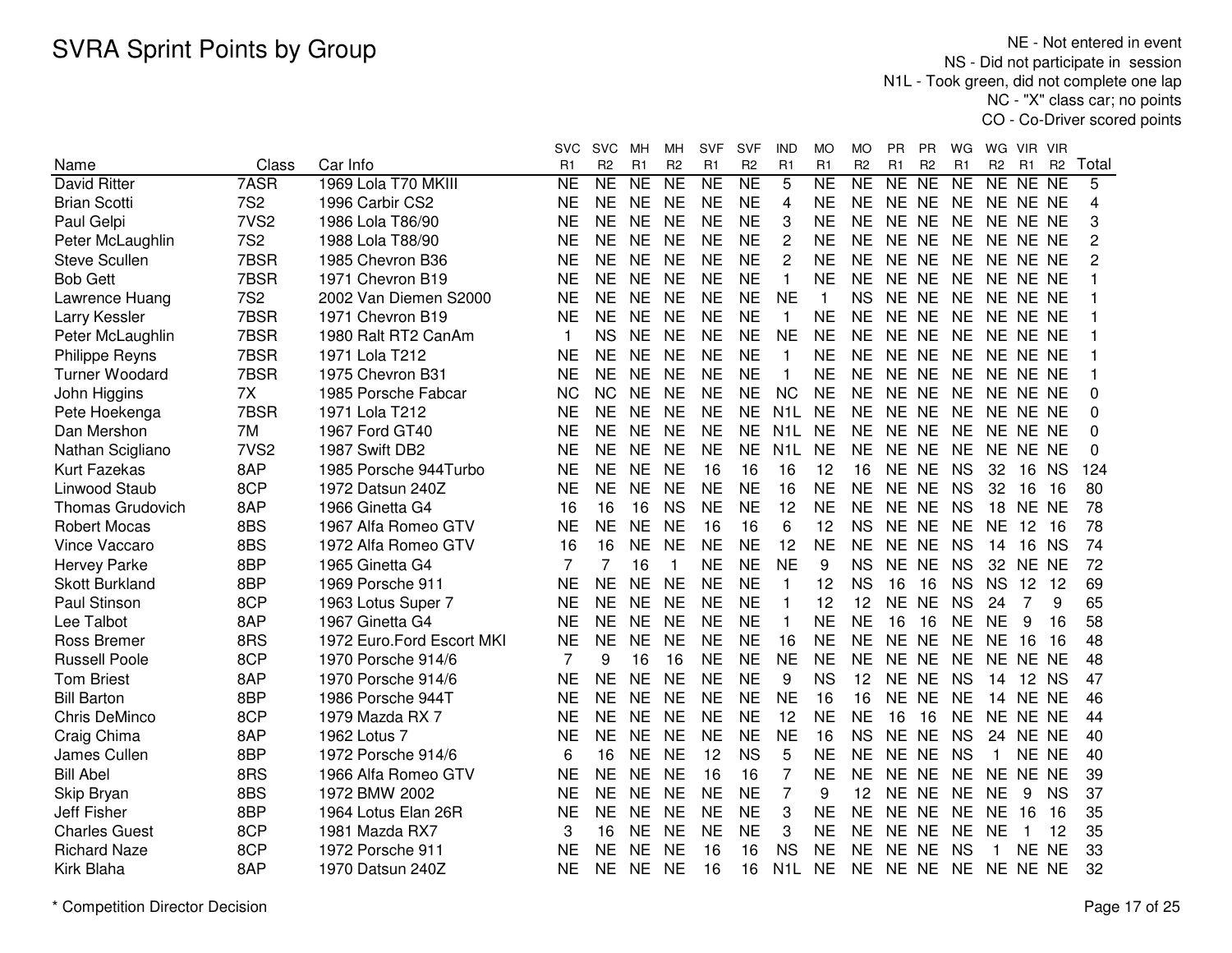NE - Not entered in event NS - Did not participate in session N1L - Took green, did not complete one lap NC - "X" class car; no pointsCO - Co-Driver scored points

|                          |       |                           | <b>SVC</b>     | <b>SVC</b>     | MН              | мн             | <b>SVF</b>       | <b>SVF</b>          | IND             | MO             | MO              | <b>PR</b>      | PR             | WG                     | WG                     | VIR VIR         |                |       |
|--------------------------|-------|---------------------------|----------------|----------------|-----------------|----------------|------------------|---------------------|-----------------|----------------|-----------------|----------------|----------------|------------------------|------------------------|-----------------|----------------|-------|
| Name                     | Class | Car Info                  | R <sub>1</sub> | R <sub>2</sub> | R <sub>1</sub>  | R <sub>2</sub> | R <sub>1</sub>   | R <sub>2</sub>      | R <sub>1</sub>  | R <sub>1</sub> | R <sub>2</sub>  | R <sub>1</sub> | R <sub>2</sub> | R <sub>1</sub>         | R <sub>2</sub>         | R <sub>1</sub>  | R <sub>2</sub> | Total |
| Keith Dunbar             | 8CP   | 1967 Lotus Elan           | <b>NE</b>      | NE             | $\overline{NE}$ | N <sub>E</sub> | <b>NE</b>        | $\overline{\sf NE}$ | $\overline{NE}$ | 16             | $\overline{16}$ | <b>NE</b>      | NE             | $\overline{\text{NS}}$ | $\overline{\text{NS}}$ | NE.             | <b>NE</b>      | 32    |
| <b>Charles Glapinski</b> | 83CP  | 1966 Sunbeam Tiger        | <b>NE</b>      | <b>NE</b>      | <b>NE</b>       | <b>NE</b>      | 16               | 16                  | <b>NE</b>       | <b>NE</b>      | <b>NE</b>       |                | NE NE          | <b>NE</b>              | NE NE NE               |                 |                | 32    |
| Gary Glojek              | 8DP   | 1975 Porsche 914/4        | <b>NE</b>      | <b>NE</b>      | <b>NE</b>       | <b>NE</b>      | 16               | 16                  | <b>NE</b>       | <b>NE</b>      | <b>NE</b>       | <b>NE</b>      | <b>NE</b>      | <b>NE</b>              |                        | NE NE NE        |                | 32    |
| Gregory Herr             | 8DP   | 1972 Porsche 914/4        | <b>NE</b>      | <b>NE</b>      | <b>NE</b>       | <b>NE</b>      | <b>NE</b>        | <b>NE</b>           | <b>NE</b>       | 16             | 16              |                | NE NE          | <b>NE</b>              | NE NE NE               |                 |                | 32    |
| Dave LeBrun              | 8BS   | 1970 Datson 510           | <b>NE</b>      | <b>NE</b>      | <b>NE</b>       | <b>NE</b>      | <b>NE</b>        | <b>NE</b>           | <b>NE</b>       | <b>NE</b>      | <b>NE</b>       |                | NE NE          | <b>NS</b>              |                        | <b>32 NE NE</b> |                | 32    |
| James Peruto             | 8RS   | 1985 Mercedes 190 E       | <b>NE</b>      | <b>NE</b>      | <b>NE</b>       | <b>NE</b>      | <b>NE</b>        | <b>NE</b>           | <b>NE</b>       | <b>NE</b>      | <b>NE</b>       | 16             | 16             | <b>NE</b>              | NE NE NE               |                 |                | 32    |
| <b>Chris Raeder</b>      | 8BS   | 1966 Alfa Romeo GTV       | <b>NE</b>      | <b>NE</b>      | <b>NE</b>       | <b>NE</b>      | <b>NE</b>        | <b>NE</b>           | <b>NE</b>       | 16             | 16              | <b>NE</b>      | <b>NE</b>      | <b>NE</b>              |                        | NE NE NE        |                | 32    |
| <b>Curt Richards</b>     | 8RS   | 1991 BMW 318              | <b>NE</b>      | <b>NE</b>      | <b>NE</b>       | <b>NE</b>      | <b>NE</b>        | <b>NE</b>           | <b>NE</b>       | 16             | 16              |                | NE NE          | <b>NE</b>              | NE NE NE               |                 |                | 32    |
| Ivan Samila              | 8DP   | 1970 Lotus Seven Series 4 | <b>NE</b>      | <b>NE</b>      | <b>NE</b>       | <b>NE</b>      | <b>NE</b>        | <b>NE</b>           | <b>NE</b>       | <b>NE</b>      | <b>NE</b>       |                | NE NE          | <b>NS</b>              | 32                     | NE NE           |                | 32    |
| Mike Blair               | 8RS   | 1972 BMW 2002             | <b>NE</b>      | <b>NE</b>      | <b>NE</b>       | <b>NE</b>      | <b>NE</b>        | <b>NE</b>           | <b>NE</b>       | 12             | 12              | <b>NE</b>      | <b>NE</b>      | <b>NE</b>              | <b>NE</b>              | 6               | <b>NS</b>      | 30    |
| Allan Robbins            | 8BP   | 1970 Datsun 240Z          | 3              | 5              | <b>NE</b>       | <b>NE</b>      | <b>NE</b>        | <b>NE</b>           | <b>NE</b>       | <b>NE</b>      | <b>NE</b>       | NE NE          |                | <b>NS</b>              | 18                     | NE NE           |                | 26    |
| Dotti Bechtol            | 8DP   | 1972 Alfa Romeo Spider    | <b>NE</b>      | <b>NE</b>      | <b>NE</b>       | <b>NE</b>      | <b>NE</b>        | <b>NE</b>           | 9               | <b>NE</b>      | <b>NE</b>       | <b>NE</b>      | <b>NE</b>      | <b>NE</b>              | <b>NE</b>              | 16 NS           |                | 25    |
| Lisa Hansen              | 8BP   | 1969 Porsche 911S         | 1              | 12             | <b>NE</b>       | <b>NE</b>      | N <sub>1</sub> L | 12                  | <b>NE</b>       | <b>NE</b>      | <b>NE</b>       |                | NE NE          | <b>NE</b>              |                        | NE NE NE        |                | 25    |
| <b>Robert Bodin</b>      | 8CP   | 1964 Lotus Elan           | 12             | 12             | <b>NE</b>       | <b>NE</b>      | <b>NE</b>        | <b>NE</b>           | <b>NE</b>       | <b>NE</b>      | <b>NE</b>       |                | NE NE          | <b>NE</b>              |                        | NE NE NE        |                | 24    |
| Jerald Dulski            | 8BP   | 1972 Datsun 240Z          | <b>NE</b>      | <b>NE</b>      | <b>NE</b>       | <b>NE</b>      | <b>NE</b>        | <b>NE</b>           | <b>NE</b>       | <b>NE</b>      | <b>NE</b>       | NE NE          |                | <b>NS</b>              | 24                     | NE NE           |                | 24    |
| <b>Steve Gesse</b>       | 8BS   | 1967 BMW 1600-2           | <b>NE</b>      | <b>NE</b>      | <b>NE</b>       | <b>NE</b>      | 12               | 12                  | <b>NE</b>       | <b>NE</b>      | <b>NE</b>       | NE NE          |                | <b>NE</b>              | NE NE NE               |                 |                | 24    |
| Steve Grabski            | 8BS   | 1968 Volvo 122            | <b>NE</b>      | <b>NE</b>      | <b>NE</b>       | <b>NE</b>      | <b>NE</b>        | <b>NE</b>           | <b>NE</b>       | <b>NE</b>      | <b>NE</b>       | NE NE          |                | <b>NS</b>              | 24                     | NE NE           |                | 24    |
| <b>Bernard Nevoral</b>   | 8AP   | 1967 Lotus Super 7        | <b>NE</b>      | <b>NE</b>      | <b>NE</b>       | <b>NE</b>      | 12               | 12                  | <b>NE</b>       | <b>NE</b>      | <b>NE</b>       | NE NE          |                | <b>NE</b>              | NE NE NE               |                 |                | 24    |
| Joseph Riolo             | 8AP   | 1972 Datsun 240Z          | 12             | 12             | <b>NE</b>       | <b>NE</b>      | <b>NE</b>        | <b>NE</b>           | <b>NE</b>       | <b>NE</b>      | <b>NE</b>       | <b>NE</b>      | <b>NE</b>      | <b>NE</b>              | <b>NE</b>              | NE NE           |                | 24    |
| Wayne Baker              | 8CP   | 1967 Porsche 911          | 6              | <b>NS</b>      | <b>NE</b>       | <b>NE</b>      | 12               | <b>NS</b>           | 5               | <b>NE</b>      | <b>NE</b>       | NE NE          |                | <b>NE</b>              | NE NE NE               |                 |                | 23    |
| <b>Thomas Koehler</b>    | 8CP   | 1983 Porsche 944          | <b>NE</b>      | <b>NE</b>      | <b>NE</b>       | <b>NE</b>      | <b>NE</b>        | <b>NE</b>           | <b>NE</b>       | 6              | 6               |                | NE NE          | <b>NS</b>              | 10                     | NE NE           |                | 22    |
| <b>Bob Leitzinger</b>    | 8RS   | 1969 Datsun PL510         | <b>NE</b>      | <b>NE</b>      | <b>NE</b>       | <b>NE</b>      | <b>NE</b>        | <b>NE</b>           | <b>NE</b>       | <b>NE</b>      | <b>NE</b>       | <b>NE</b>      | <b>NE</b>      | <b>NE</b>              | NE.                    | 12              | 9              | 21    |
| David Bland              | 8BP   | 1969 Porsche 911          | 12             | <b>NS</b>      | <b>NE</b>       | <b>NE</b>      | <b>NE</b>        | <b>NE</b>           | 9               | <b>NE</b>      | <b>NE</b>       | <b>NE</b>      | <b>NE</b>      | <b>NE</b>              |                        | NE NE NE        |                | 21    |
| <b>Tom Miller</b>        | 8CP   | 1971 Datsun 240Z          | <b>NE</b>      | <b>NE</b>      | <b>NE</b>       | <b>NE</b>      | 9                | 12                  | <b>NE</b>       | <b>NE</b>      | <b>NE</b>       | NE             | <b>NE</b>      | <b>NE</b>              | NE NE NE               |                 |                | 21    |
| <b>Brian Thomas</b>      | 8BS   | 1972 BMW 2002             | 9              | 12             | <b>NE</b>       | <b>NE</b>      | <b>NE</b>        | <b>NE</b>           | <b>NE</b>       | <b>NE</b>      | <b>NE</b>       | <b>NE</b>      | <b>NE</b>      | <b>NE</b>              | NE NE NE               |                 |                | 21    |
| <b>Trina Allison</b>     | 8BP   | 1992 Porsche 968          | <b>NE</b>      | <b>NE</b>      | <b>NE</b>       | <b>NE</b>      | <b>NE</b>        | <b>NE</b>           | <b>NE</b>       | 7              | 12              | <b>NE</b>      | <b>NE</b>      | <b>NE</b>              |                        | NE NE NE        |                | 19    |
| <b>Steve Francis</b>     | 8AP   | 1967 Porsche 911          | <b>NE</b>      | <b>NE</b>      | <b>NE</b>       | <b>NE</b>      | <b>NE</b>        | <b>NE</b>           | <b>NE</b>       | <b>NE</b>      | <b>NE</b>       |                | NE NE          | <b>NE</b>              | <b>NE</b>              | 7               | 12             | 19    |
| Joe Liles                | 8BS   | 1970 BMW 2002             | <b>NE</b>      | <b>NE</b>      | <b>NE</b>       | <b>NE</b>      | <b>NE</b>        | <b>NE</b>           | <b>NE</b>       | <b>NE</b>      | <b>NE</b>       |                | NE NE          | <b>NE</b>              | <b>NE</b>              | 7               | 12             | 19    |
| Randall Wade             | 8AP   | 1973 Porsche 911T         | <b>NE</b>      | <b>NE</b>      | <b>NE</b>       | <b>NE</b>      | 9                | 9                   | 1               | <b>NE</b>      | <b>NE</b>       | NE NE          |                | <b>NE</b>              | NE NE NE               |                 |                | 19    |
| <b>Bill Bauman</b>       | 8AP   | 1969 Porsche 911S         | <b>NE</b>      | <b>NE</b>      | <b>NE</b>       | <b>NE</b>      | <b>NE</b>        | <b>NE</b>           | 6               | 5              | 7               |                | NE NE          | <b>NE</b>              |                        | NE NE NE        |                | 18    |
| Frank Boucher            | 8BP   | 1969 Porsche 911S         | <b>NE</b>      | <b>NE</b>      | <b>NE</b>       | <b>NE</b>      | 9                | 9                   | <b>NE</b>       | <b>NE</b>      | <b>NE</b>       |                | NE NE          | <b>NE</b>              |                        | NE NE NE        |                | 18    |
| Ron Branom               | 8BS   | 1974 BMW 2002             | <b>NE</b>      | <b>NE</b>      | <b>NE</b>       | <b>NE</b>      | <b>NE</b>        | <b>NE</b>           | 9               | CO             | 9               |                | NE NE          | <b>NE</b>              |                        | NE NE NE        |                | 18    |
| John Daniels Jr.         | 8CP   | 1965 Sunbeam Tiger        | <b>NE</b>      | <b>NE</b>      | <b>NE</b>       | <b>NE</b>      | <b>NE</b>        | <b>NE</b>           | <b>NE</b>       | <b>NE</b>      | <b>NE</b>       |                | NE NE          | <b>NS</b>              | 18                     | NE NE           |                | 18    |
| <b>Andrew Doll</b>       | 8CP   | 1970 Datsun 240Z          | <b>NE</b>      | <b>NE</b>      | <b>NE</b>       | <b>NE</b>      | <b>NE</b>        | <b>NE</b>           | <b>NE</b>       | 9              | 9               |                | NE NE          | NE                     | NE NE NE               |                 |                | 18    |
| David Gussack            | 8AP   | 1972 Porsche 914/6        | 9              | 9              | <b>NE</b>       | <b>NE</b>      | <b>NE</b>        | <b>NE</b>           | <b>NE</b>       | <b>NE</b>      | <b>NE</b>       | <b>NE</b>      | <b>NE</b>      | <b>NE</b>              |                        | NE NE NE        |                | 18    |
| <b>Charles Harris</b>    | 8CP   | 1970 Porsche 911          | 9              | <b>NS</b>      | <b>NE</b>       | <b>NE</b>      | <b>NE</b>        | <b>NE</b>           | 9               | <b>NE</b>      | <b>NE</b>       |                | NE NE          |                        | NE NE NE NE            |                 |                | 18    |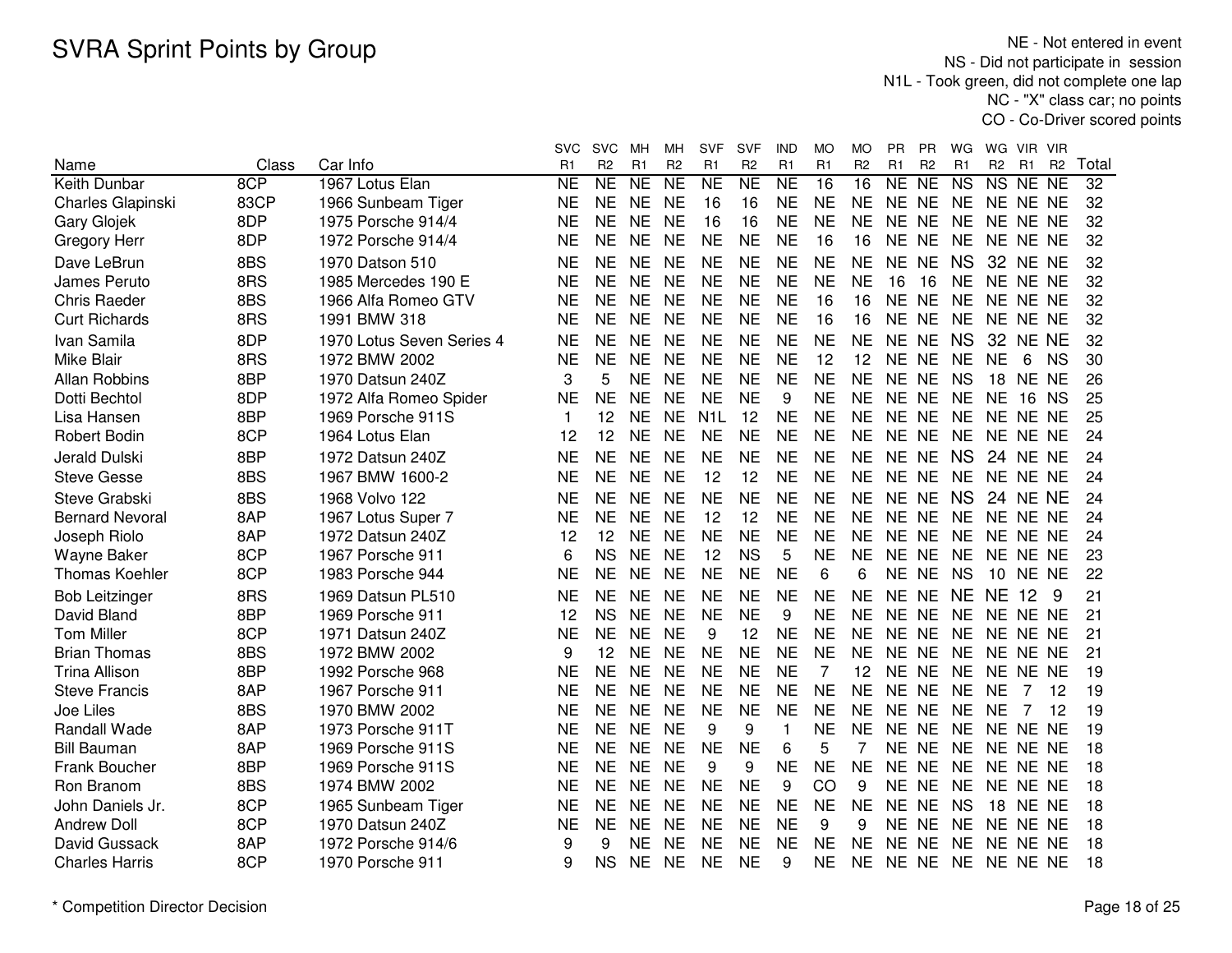NE - Not entered in event NS - Did not participate in session N1L - Took green, did not complete one lap NC - "X" class car; no pointsCO - Co-Driver scored points

|                       |       |                         | svc            | SVC              | MН             | мн             | <b>SVF</b>     | <b>SVF</b>     | IND            | MO             | МO             | PR.            | <b>PR</b>      | WG        | WG              | VIR.           | <b>VIR</b>     |       |
|-----------------------|-------|-------------------------|----------------|------------------|----------------|----------------|----------------|----------------|----------------|----------------|----------------|----------------|----------------|-----------|-----------------|----------------|----------------|-------|
| Name                  | Class | Car Info                | R <sub>1</sub> | R <sub>2</sub>   | R <sub>1</sub> | R <sub>2</sub> | R <sub>1</sub> | R <sub>2</sub> | R1             | R <sub>1</sub> | R <sub>2</sub> | R <sub>1</sub> | R <sub>2</sub> | R1        | R <sub>2</sub>  | R <sub>1</sub> | R <sub>2</sub> | Total |
| Steve LeBrun          | 8BS   | 1970 Datsun 510         | <b>NE</b>      | <b>NE</b>        | <b>NE</b>      | <b>NE</b>      | <b>NE</b>      | <b>NE</b>      | <b>NE</b>      | <b>NE</b>      | <b>NE</b>      | <b>NE</b>      | <b>NE</b>      | <b>NS</b> | 18              | <b>NE</b>      | <b>NE</b>      | 18    |
| <b>David Roberts</b>  | 8BP   | 1987 Porsche 944T       | 9              | 9                | <b>NE</b>      | <b>NE</b>      | <b>NE</b>      | <b>NE</b>      | <b>NE</b>      | <b>NE</b>      | <b>NE</b>      | <b>NE</b>      | <b>NE</b>      | <b>NE</b> | <b>NE</b>       | NE NE          |                | 18    |
| Scott Kissinger       | 8CP   | 1971 Datsun 240Z        | 4              | <b>NS</b>        | <b>NE</b>      | <b>NE</b>      | <b>NE</b>      | <b>NE</b>      | <b>NE</b>      | 1              | <b>NS</b>      | <b>NE</b>      | <b>NE</b>      | <b>NE</b> | <b>NE</b>       |                | 12 NS          | 17    |
| John Deford           | 8BP   | 1973 Porsche 914/6      | 16             | <b>NS</b>        | <b>NE</b>      | <b>NE</b>      | <b>NE</b>      | <b>NE</b>      | <b>NE</b>      | <b>NE</b>      | <b>NE</b>      | NE NE          |                | <b>NE</b> |                 | NE NE NE       |                | 16    |
| Joe Huffaker          | 8DP   | 1972 Jensen Healey MK 1 | <b>NE</b>      | <b>NE</b>        | <b>NE</b>      | <b>NE</b>      | <b>NE</b>      | <b>NE</b>      | 16             | <b>NE</b>      | <b>NE</b>      | NE NE          |                | <b>NE</b> | NE NE NE        |                |                | 16    |
| Ira Schoen            | 8BS   | 1971 Ford Capri 2000    | <b>NE</b>      | <b>NE</b>        | <b>NE</b>      | <b>NE</b>      | <b>NE</b>      | <b>NE</b>      | 16             | <b>NE</b>      | <b>NE</b>      | NE NE          |                | <b>NE</b> |                 | NE NE NE       |                | 16    |
| Clarke Simpson        | 8CP   | 1969 Porsche 911t       | 16             | <b>NS</b>        | <b>NE</b>      | <b>NE</b>      | <b>NE</b>      | <b>NE</b>      | <b>NE</b>      | <b>NE</b>      | <b>NE</b>      | NE NE          |                | <b>NE</b> |                 | NE NE NE       |                | 16    |
| Denny Wilson          | 8BP   | 1962 Lotus Super 7      | <b>NE</b>      | <b>NE</b>        | <b>NE</b>      | <b>NE</b>      | <b>NE</b>      | <b>NE</b>      | 16             | <b>NE</b>      | <b>NE</b>      | NE NE          |                | <b>NE</b> |                 | NE NE NE       |                | 16    |
| Chris Thompson        | 8AP   | 1970 Datsun 240Z        | <b>NE</b>      | <b>NE</b>        | <b>NE</b>      | <b>NE</b>      | <b>NE</b>      | <b>NE</b>      | <b>NE</b>      | 6              | 9              | NE NE          |                | <b>NE</b> |                 | NE NE NE       |                | 15    |
| George Calfo          | 8BP   | 1970 Porsche 911S       | 4              | 6                | <b>NE</b>      | <b>NE</b>      | <b>NE</b>      | <b>NE</b>      | 4              | <b>NE</b>      | <b>NE</b>      | NE NE          |                | <b>NE</b> |                 | NE NE NE       |                | 14    |
| <b>Terry Hefty</b>    | 8CP   | 1967 Porsche 911S       | <b>NE</b>      | <b>NE</b>        | <b>NE</b>      | <b>NE</b>      | <b>NE</b>      | <b>NE</b>      | <b>NE</b>      | $\overline{7}$ | 7              | NE NE          |                | <b>NE</b> |                 | NE NE NE       |                | 14    |
| Alan Tosler           | 8CP   | 1965 Lotus elan         | <b>NE</b>      | <b>NE</b>        | <b>NE</b>      | <b>NE</b>      | <b>NE</b>      | <b>NE</b>      | <b>NE</b>      | <b>NE</b>      | <b>NE</b>      | NE NE          |                | <b>NS</b> | 14.             | NE NE          |                | 14    |
| John Baucom           | 8RS   | 1969 Fiat 124 Coupe     | <b>NE</b>      | <b>NE</b>        | <b>NE</b>      | <b>NE</b>      | <b>NE</b>      | <b>NE</b>      | <b>NE</b>      | <b>NE</b>      | <b>NE</b>      | NE NE          |                | <b>NE</b> | <b>NE</b>       | 1              | 12             | 13    |
| Joe Hoover            | 8AP   | 1975 Porsche 914/6      | <b>NE</b>      | <b>NE</b>        | <b>NE</b>      | <b>NE</b>      | <b>NE</b>      | <b>NE</b>      | 3              | <b>NE</b>      | <b>NE</b>      | NE NE          |                | <b>NS</b> | 10 <sup>1</sup> | NE NE          |                | 13    |
| <b>Frank Menard</b>   | 8CP   | 1970 Porsche CP         | 5              | $\overline{7}$   | <b>NE</b>      | <b>NE</b>      | <b>NE</b>      | <b>NE</b>      | $\mathbf 1$    | <b>NE</b>      | <b>NE</b>      | NE NE          |                | <b>NE</b> |                 | NE NE NE       |                | 13    |
| George Mikhail        | 8DP   | 1972 Alfa Romeo Spider  | <b>NE</b>      | <b>NE</b>        | <b>NE</b>      | <b>NE</b>      | <b>NE</b>      | <b>NE</b>      | <b>NE</b>      | 12             | $\mathbf 1$    |                | NE NE          | <b>NE</b> |                 | NE NE NE       |                | 13    |
| Kevin Corrigan        | 8BS   | 1973 Alfa Romeo GTV     | <b>NE</b>      | <b>NE</b>        | <b>NE</b>      | <b>NE</b>      | <b>NE</b>      | <b>NE</b>      | <b>NE</b>      | <b>NE</b>      | <b>NE</b>      | NE NE          |                | <b>NS</b> | 12              | NE NE          |                | 12    |
| Tom Fitzgerald        | 8CP   | 1792 Datsun 240Z        | <b>NS</b>      | N <sub>1</sub> L | <b>NE</b>      | <b>NE</b>      | <b>NE</b>      | <b>NE</b>      | <b>NE</b>      | <b>NE</b>      | <b>NE</b>      | NE NE          |                | <b>NS</b> | 12              | NE NE          |                | 12    |
| Gregg Frey            | 8AP   | 1970 Porsche 914/6      | <b>NE</b>      | <b>NE</b>        | <b>NE</b>      | <b>NE</b>      | <b>NE</b>      | <b>NE</b>      | <b>NE</b>      | <b>NE</b>      | <b>NE</b>      | NE NE          |                | <b>NS</b> | 12              | NE NE          |                | 12    |
| Joe Maloy             | 8RS   | 1968 Datsun PL510       | <b>NE</b>      | <b>NE</b>        | <b>NE</b>      | <b>NE</b>      | <b>NE</b>      | <b>NE</b>      | 12             | <b>NE</b>      | <b>NE</b>      | NE NE          |                | <b>NE</b> |                 | NE NE NE       |                | 12    |
| <b>Hal Nichols</b>    | 8BS   | 1971 Alfa Romeo GTV     | 12             | <b>NS</b>        | <b>NE</b>      | <b>NE</b>      | <b>NE</b>      | <b>NE</b>      | <b>NE</b>      | <b>NE</b>      | <b>NE</b>      | NE NE          |                | <b>NE</b> |                 | NE NE NE       |                | 12    |
| <b>Terry Wolters</b>  | 8BP   | 1970 Porsche 914/6      | <b>NE</b>      | <b>NE</b>        | <b>NE</b>      | <b>NE</b>      | <b>NE</b>      | <b>NE</b>      | 12             | <b>NE</b>      | <b>NE</b>      | NE NE          |                | <b>NE</b> |                 | NE NE NE       |                | 12    |
| <b>Curtis Wood</b>    | 8DP   | 1966 Yenko Stinger      | <b>NE</b>      | <b>NE</b>        | <b>NE</b>      | <b>NE</b>      | <b>NE</b>      | <b>NE</b>      | 12             | <b>NE</b>      | <b>NE</b>      | NE NE          |                | <b>NE</b> |                 | NE NE NE       |                | 12    |
| Ed McMahon            | 8BS   | 1971 Ford Pinto         | <b>NE</b>      | <b>NE</b>        | <b>NE</b>      | <b>NE</b>      | <b>NE</b>      | <b>NE</b>      | <b>NE</b>      | <b>NE</b>      | <b>NE</b>      | NE NE          |                | <b>NS</b> | 10              | NE NE          |                | 10    |
| <b>Barb Nevoral</b>   | 8BS   | 1967 Alfa Romeo GTV     | <b>NE</b>      | <b>NE</b>        | <b>NE</b>      | <b>NE</b>      | 1              | 9              | <b>NE</b>      | <b>NE</b>      | <b>NE</b>      | NE NE          |                | <b>NE</b> |                 | NE NE          | <b>NE</b>      | 10    |
| <b>Bob Desloge</b>    | 8CP   | 1972 Lotus Europa       | <b>NE</b>      | <b>NE</b>        | <b>NE</b>      | <b>NE</b>      | <b>NE</b>      | <b>NE</b>      | <b>NE</b>      | <b>NE</b>      | <b>NE</b>      | NE NE          |                | <b>NE</b> | <b>NE</b>       | 9              | <b>NS</b>      | 9     |
| Douglas Hagopian      | 8BP   | 1968 Porsche 911        | 5              | 4                | <b>NE</b>      | <b>NE</b>      | <b>NE</b>      | <b>NE</b>      | <b>NE</b>      | <b>NE</b>      | <b>NE</b>      | NE NE          |                | <b>NE</b> |                 | NE NE NE       |                | 9     |
| Najeeb Khan           | 8AP   | 1965 Ginetta G4R        | <b>NE</b>      | <b>NE</b>        | <b>NE</b>      | <b>NE</b>      | <b>NE</b>      | <b>NE</b>      | <b>NE</b>      | 9              | <b>NS</b>      | NE NE          |                | <b>NE</b> |                 | NE NE NE       |                | 9     |
| <b>Thomas Martin</b>  | 8RS   | 1989 BMW M3             | <b>NE</b>      | <b>NE</b>        | <b>NE</b>      | <b>NE</b>      | <b>NE</b>      | <b>NE</b>      | 9              | <b>NE</b>      | <b>NE</b>      | NE NE          |                | <b>NE</b> |                 | NE NE NE       |                | 9     |
| <b>Jeff Mitchell</b>  | 8RS   | 1974 BMW 2002           | <b>NE</b>      | <b>NE</b>        | <b>NE</b>      | <b>NE</b>      | <b>NE</b>      | <b>NE</b>      | <b>NE</b>      | 9              | CO.            | NE NE          |                | NE        |                 | NE NE NE       |                | 9     |
| Erich Stahlman        | 8RS   | 1982 Alfa Romeo GTV6    | <b>NE</b>      | <b>NE</b>        | <b>NE</b>      | <b>NE</b>      | <b>NE</b>      | <b>NE</b>      | <b>NE</b>      | <b>NE</b>      | <b>NE</b>      | NE NE          |                | <b>NE</b> | <b>NE</b>       | 9              | <b>NS</b>      | 9     |
| <b>Richard Dobush</b> | 8AP   | 1973 Porsche 911 RS     | <b>NE</b>      | <b>NE</b>        | <b>NE</b>      | <b>NE</b>      | <b>NE</b>      | <b>NE</b>      | <b>NE</b>      | <b>NE</b>      | <b>NE</b>      | NE NE          |                | <b>NS</b> | 8               | NE NE          |                | 8     |
| Mark Brummond         | 8RS   | 1985 Alfa Romeo GTV6    | <b>NE</b>      | <b>NE</b>        | <b>NE</b>      | <b>NE</b>      | <b>NE</b>      | <b>NE</b>      | <b>NE</b>      | <b>NE</b>      | NE.            | NE NE          |                | <b>NE</b> | <b>NE</b>       | 6              |                | 7     |
| <b>Charlie Dolan</b>  | 8DP   | 1974 Triumph GT6        | <b>NE</b>      | <b>NE</b>        | <b>NE</b>      | <b>NE</b>      | <b>NE</b>      | <b>NE</b>      | $\overline{7}$ | <b>NE</b>      | <b>NE</b>      | NE NE          |                | <b>NE</b> |                 | NE NE NE       |                | 7     |
| Sam Halkias           | 8CP   | 1971 Triumph TR6        | NE             | NE.              | <b>NE</b>      | <b>NE</b>      | <b>NE</b>      | <b>NE</b>      | 7              | <b>NE</b>      | NE.            | NE NE          |                | <b>NE</b> |                 | NE NE NE       |                | 7     |
| Charles Jabaley       | 8AP   | 1971 Datsun 240Z        | <b>NE</b>      | <b>NE</b>        | <b>NE</b>      | <b>NE</b>      | <b>NE</b>      | <b>NE</b>      | 7              | <b>NE</b>      | <b>NE</b>      | NE NE          |                | <b>NE</b> | NE NE NE        |                |                | 7     |
|                       |       |                         |                |                  |                |                |                |                |                |                |                |                |                |           |                 |                |                |       |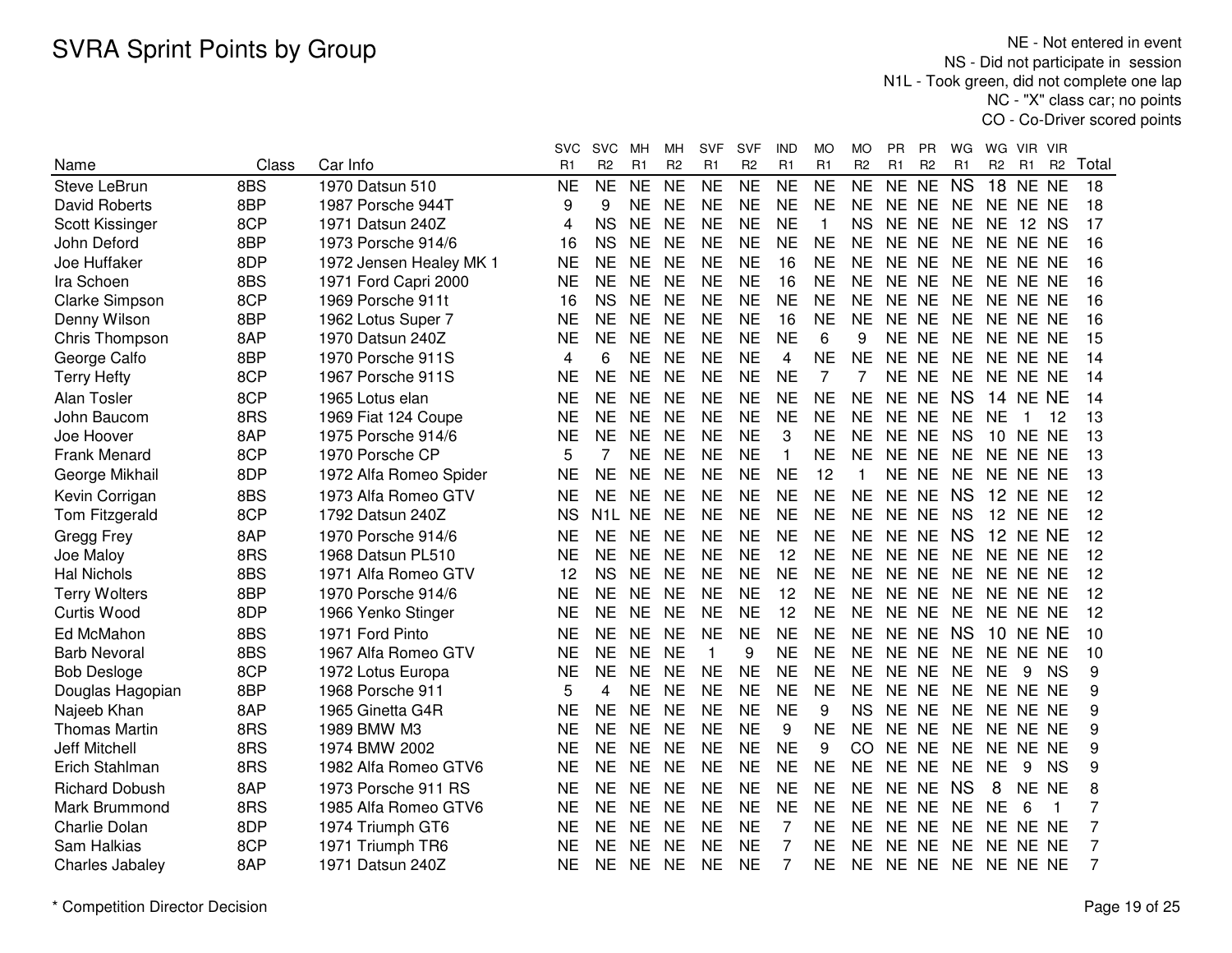NE - Not entered in event NS - Did not participate in session N1L - Took green, did not complete one lap NC - "X" class car; no pointsCO - Co-Driver scored points

|                         |       |                         | <b>SVC</b> | <b>SVC</b>     | MН        | мн                  | <b>SVF</b> | <b>SVF</b>       | IND            | МO             | MO             | PR           | <b>PR</b>      | WG           | WG.            | VIR.         | - VIR          |                |
|-------------------------|-------|-------------------------|------------|----------------|-----------|---------------------|------------|------------------|----------------|----------------|----------------|--------------|----------------|--------------|----------------|--------------|----------------|----------------|
| Name                    | Class | Car Info                | R1         | R <sub>2</sub> | R1        | R <sub>2</sub>      | R1         | R <sub>2</sub>   | R1             | R1             | R <sub>2</sub> | R1           | R <sub>2</sub> | R1           | R <sub>2</sub> | R1           | R <sub>2</sub> | Total          |
| Paul Knoebel            | 8AP   | 1970 Datsun 240Z        | NE         | <b>NE</b>      | <b>NE</b> | $\overline{\sf NE}$ | 7          | NE               | <b>NE</b>      | <b>NE</b>      | <b>NE</b>      | <b>NE</b>    | <b>NE</b>      | <b>NE</b>    | <b>NE</b>      | NE.          | <b>NE</b>      | 7              |
| <b>Melanie Mitchell</b> | 8RS   | 1986 Alfa Romeo GTV6    | NE         | <b>NE</b>      | <b>NE</b> | <b>NE</b>           | <b>NE</b>  | <b>NE</b>        | <b>NE</b>      | <b>NE</b>      | <b>NE</b>      | NE.          | <b>NE</b>      | <b>NE</b>    | <b>NE</b>      | 7            | <b>NS</b>      | 7              |
| <b>Raymond Nichols</b>  | 8RS   | 1971 Alfa Romeo GTV     | <b>NE</b>  | <b>NE</b>      | <b>NE</b> | <b>NE</b>           | <b>NE</b>  | <b>NE</b>        | <b>NE</b>      | <b>NS</b>      | 7              | NE           | <b>NE</b>      | <b>NE</b>    | NE NE NE       |              |                | 7              |
| Peter Schick            | 8BP   | 1970 Porsche 914/6      | <b>NE</b>  | <b>NE</b>      | <b>NE</b> | <b>NE</b>           | <b>NE</b>  | <b>NE</b>        | $\overline{7}$ | <b>NE</b>      | <b>NE</b>      | <b>NE</b>    | <b>NE</b>      | <b>NE</b>    |                | NE NE NE     |                | 7              |
| Jim Williams            | 8AP   | 1970 Porsche 914/6      | <b>NE</b>  | <b>NE</b>      | <b>NE</b> | <b>NE</b>           | <b>NE</b>  | <b>NE</b>        | <b>NE</b>      | $\overline{7}$ | <b>NS</b>      | <b>NE</b>    | <b>NE</b>      | <b>NE</b>    |                | NE NE NE     |                | 7              |
| Russ Cappa              | 8BS   | 1968 Datsun 510         | NE         | <b>NE</b>      | <b>NE</b> | <b>NE</b>           | <b>NE</b>  | <b>NE</b>        | <b>NE</b>      | NE             | <b>NE</b>      | NE NE        |                | <b>NS</b>    | 6              | NE NE        |                | 6              |
| Nicolas Clemence        | 8CP   | 1967 Porsche 911S       | <b>NE</b>  | <b>NE</b>      | <b>NE</b> | <b>NE</b>           | <b>NE</b>  | <b>NE</b>        | 6              | <b>NE</b>      | <b>NE</b>      | <b>NE</b>    | <b>NE</b>      | <b>NS</b>    | <b>NS</b>      | NE NE        |                | 6              |
| <b>Gary Hess</b>        | 8DP   | 1973 Porsche 914/4      | <b>NE</b>  | <b>NE</b>      | <b>NE</b> | <b>NE</b>           | <b>NE</b>  | <b>NE</b>        | 6              | <b>NE</b>      | <b>NE</b>      | <b>NE</b>    | <b>NE</b>      | <b>NE</b>    | NE NE NE       |              |                | 6              |
| Jim Lenehan             | 8CP   | 1972 Porsche 914/6      | <b>NE</b>  | <b>NE</b>      | <b>NE</b> | <b>NE</b>           | <b>NE</b>  | <b>NE</b>        | <b>NE</b>      | <b>NE</b>      | <b>NE</b>      | <b>NE</b>    | <b>NE</b>      | <b>NE</b>    | <b>NE</b>      | 6            | <b>NS</b>      | 6              |
| <b>Hal Nichols</b>      | 8RS   | 1971 Alfa Romeo GTV     | NE         | <b>NE</b>      | <b>NE</b> | <b>NE</b>           | <b>NE</b>  | <b>NE</b>        | 6              | <b>NE</b>      | <b>NE</b>      | NE.          | <b>NE</b>      | <b>NE</b>    |                | NE NE NE     |                | 6              |
| Ronnie Randall          | 8BP   | 1966 Porsche 911        | <b>NE</b>  | <b>NE</b>      | <b>NE</b> | <b>NE</b>           | <b>NE</b>  | <b>NE</b>        | 6              | <b>NE</b>      | <b>NE</b>      | <b>NE</b>    | <b>NE</b>      | <b>NE</b>    |                | NE NE NE     |                | 6              |
| Jim Lenehan             | 8AP   | 1972 Porsche 914/6      | <b>NE</b>  | <b>NE</b>      | <b>NE</b> | <b>NE</b>           | <b>NE</b>  | <b>NE</b>        | 5              | <b>NE</b>      | <b>NE</b>      | <b>NE</b>    | <b>NE</b>      | <b>NE</b>    |                | NE NE NE     |                | 5              |
| Michael Lovay           | 8BS   | 1969 Datsun 510         | <b>NE</b>  | <b>NE</b>      | <b>NE</b> | <b>NE</b>           | <b>NE</b>  | <b>NE</b>        | 5              | <b>NE</b>      | <b>NE</b>      | NE NE        |                | <b>NE</b>    |                | NE NE NE     |                | 5              |
| Lisa Weinberger         | 8RS   | 1972 Toyota Celica      | <b>NE</b>  | <b>NE</b>      | <b>NE</b> | <b>NE</b>           | <b>NE</b>  | <b>NE</b>        | 5              | <b>NE</b>      | <b>NE</b>      | NE NE        |                | <b>NE</b>    |                | NE NE NE     |                | 5              |
| <b>Bob Leitzinger</b>   | 8BS   | 1969 Datsun PL510       | <b>NE</b>  | <b>NE</b>      | <b>NE</b> | <b>NE</b>           | <b>NE</b>  | <b>NE</b>        | <b>NE</b>      | <b>NE</b>      | <b>NE</b>      | NE NE        |                | <b>NS</b>    | $\overline{4}$ | <b>NE NE</b> |                | 4              |
| <b>Bo Lemastus</b>      | 8RS   | 1966 Alfa Romeo GTV     | <b>NE</b>  | <b>NE</b>      | <b>NE</b> | <b>NE</b>           | <b>NE</b>  | <b>NE</b>        | $\overline{4}$ | <b>NE</b>      | <b>NE</b>      | <b>NE</b>    | <b>NE</b>      | <b>NE</b>    | NE NE NE       |              |                | 4              |
| <b>Robert Newman</b>    | 8AP   | 1970 Porsche 911S       | <b>NE</b>  | <b>NE</b>      | <b>NE</b> | <b>NE</b>           | <b>NE</b>  | <b>NE</b>        | $\overline{4}$ | <b>NE</b>      | <b>NE</b>      | <b>NE</b>    | <b>NE</b>      | <b>NE</b>    | NE NE NE       |              |                | 4              |
| <b>Andrew Wright</b>    | 8CP   | 1962 Lotus Super 7      | <b>NE</b>  | <b>NE</b>      | <b>NE</b> | <b>NE</b>           | <b>NE</b>  | <b>NE</b>        | $\overline{4}$ | <b>NE</b>      | <b>NE</b>      | <b>NE</b>    | <b>NE</b>      | <b>NE</b>    |                | NE NE NE     |                | 4              |
| Jerald Dulski           | 8BP   | 1972 Datsun 240Z        | NE         | <b>NE</b>      | <b>NE</b> | <b>NE</b>           | <b>NE</b>  | <b>NE</b>        | $\overline{2}$ | <b>NE</b>      | <b>NE</b>      | <b>NE</b>    | <b>NE</b>      | <b>NE</b>    |                | NE NE NE     |                | 2              |
| Steve Lipsky            | 8CP   | 1971 Datsun 240Z        | <b>NE</b>  | <b>NE</b>      | <b>NE</b> | <b>NE</b>           | <b>NE</b>  | <b>NE</b>        | 2              | <b>NE</b>      | <b>NE</b>      | NE NE        |                | <b>NE</b>    |                | NE NE NE     |                | 2              |
| <b>Klaus Selbert</b>    | 8AP   | 1966 Porsche 911 Coupe  | <b>NE</b>  | <b>NE</b>      | <b>NE</b> | <b>NE</b>           | <b>NE</b>  | <b>NE</b>        | $\overline{2}$ | <b>NE</b>      | <b>NE</b>      | <b>NE</b>    | <b>NE</b>      | <b>NE</b>    |                | NE NE NE     |                | $\overline{c}$ |
| <b>Thomas Bork</b>      | 8BP   | 1970 Datsun 240Z        | <b>NE</b>  | <b>NE</b>      | <b>NE</b> | <b>NE</b>           | <b>NE</b>  | <b>NE</b>        | <b>NE</b>      | <b>NE</b>      | <b>NE</b>      | $\mathbf{1}$ | <b>NS</b>      | <b>NE</b>    |                | NE NE NE     |                |                |
| Rob Davenport           | 8BS   | 1972 Alfa Romeo GTV     | <b>NE</b>  | <b>NE</b>      | <b>NE</b> | <b>NE</b>           | <b>NE</b>  | <b>NE</b>        | $\mathbf{1}$   | <b>NE</b>      | <b>NE</b>      | NE NE        |                | <b>NE</b>    |                | NE NE NE     |                |                |
| <b>Randy Evans</b>      | 8CP   | 1969 Porsche 911S       | <b>NE</b>  | <b>NE</b>      | <b>NE</b> | <b>NE</b>           | <b>NE</b>  | <b>NE</b>        | $\mathbf{1}$   | <b>NE</b>      | <b>NE</b>      | NE NE        |                | <b>NE</b>    |                | NE NE NE     |                |                |
| <b>Brent Knoll</b>      | 8CP   | 1986 Porsche 944        | <b>NE</b>  | <b>NE</b>      | <b>NE</b> | <b>NE</b>           | <b>NE</b>  | <b>NE</b>        | $\mathbf{1}$   | <b>NE</b>      | <b>NE</b>      | NE NE        |                | <b>NE</b>    |                | NE NE NE     |                |                |
| Jim Lenehan             | 8AP   | 1971 Datsun 240Z        | 1          | <b>NS</b>      | <b>NE</b> | <b>NE</b>           | <b>NE</b>  | <b>NE</b>        | <b>NE</b>      | <b>NE</b>      | <b>NE</b>      | NE NE        |                | <b>NE</b>    |                | NE NE NE     |                |                |
| Kevin Maehling          | 8AP   | 1971 Porsche 911E       | <b>NE</b>  | <b>NE</b>      | <b>NE</b> | <b>NE</b>           | <b>NE</b>  | <b>NE</b>        | $\mathbf{1}$   | <b>NE</b>      | <b>NE</b>      | NE NE        |                | <b>NE</b>    | NE NE NE       |              |                |                |
| Ed Magner               | 8RS   | 1994 Oldsmobile Achieva | <b>NE</b>  | <b>NE</b>      | <b>NE</b> | <b>NE</b>           | <b>NE</b>  | <b>NE</b>        | 1              | <b>NE</b>      | <b>NE</b>      | NE NE        |                | <b>NE</b>    | NE NE NE       |              |                |                |
| Wayne West              | 8CP   | 1968 Porsche 911        | NE         | <b>NE</b>      | <b>NE</b> | <b>NE</b>           | <b>NE</b>  | <b>NE</b>        | 1              | <b>NE</b>      | <b>NE</b>      | NE NE        |                | <b>NE</b>    |                | NE NE NE     |                |                |
| <b>Theodore Goneos</b>  | 8CP   | 1968 Porsche 911        | <b>NE</b>  | <b>NE</b>      | <b>NE</b> | <b>NE</b>           | <b>NE</b>  | <b>NE</b>        | <b>NE</b>      | <b>NE</b>      | <b>NE</b>      | NE NE        |                | <b>NS</b>    |                | NC NE NE     |                | $\Omega$       |
| <b>Thomas Grudovich</b> | 86GTU | 1966 Ginetta G4         | <b>NE</b>  | <b>NE</b>      | <b>NE</b> | <b>NE</b>           | <b>NE</b>  | <b>NE</b>        | <b>NE</b>      | <b>NC</b>      | <b>NC</b>      | <b>NE</b>    | <b>NE</b>      | <b>NE</b>    |                | NE NE NE     |                | 0              |
| <b>Richard Owen</b>     | 86GTU | 1971 Datsun 240Z        | <b>NE</b>  | <b>NE</b>      | <b>NE</b> | <b>NE</b>           | <b>NE</b>  | <b>NE</b>        | <b>NE</b>      | <b>NC</b>      | <b>NS</b>      | <b>NE</b>    | <b>NE</b>      | <b>NE</b>    |                | NE NE NE     |                | 0              |
| Sean Riley              | 8RS   | 1989 BMW 325i           | NE         | <b>NE</b>      | <b>NE</b> | <b>NE</b>           | 0          | N <sub>1</sub> L | <b>NE</b>      | <b>NE</b>      | <b>NE</b>      | <b>NE</b>    | <b>NE</b>      | <b>NE</b>    | <b>NE</b>      | NE NE        |                | 0              |
| Jacek Mucha             | 9F1   | 2006 Swift 16           | 16         | 16             | 7         | 7                   | 12         | 16               | 6              | 7              | 7              | 12           | 16             | 6            | 4              | 6            | <b>NS</b>      | 138            |
| <b>Conner Kearby</b>    | 9F1   | 1997 Lola 97/20         | 12         | 9              | 16        | 12                  | <b>NE</b>  | <b>NE</b>        | <b>NE</b>      | 9              | 9              | <b>NE</b>    | <b>NE</b>      | 16           | 16             | 16           | 16             | 131            |
| Gaston Kearby           | 9F1   | 1997 Lola 97/20         | 7          | 12             | 12        | 16                  | <b>NE</b>  | <b>NE</b>        | <b>NE</b>      | 12             | 12             | <b>NE</b>    | <b>NE</b>      | $\mathbf{1}$ | <b>NS</b>      | 12           | 12             | 96             |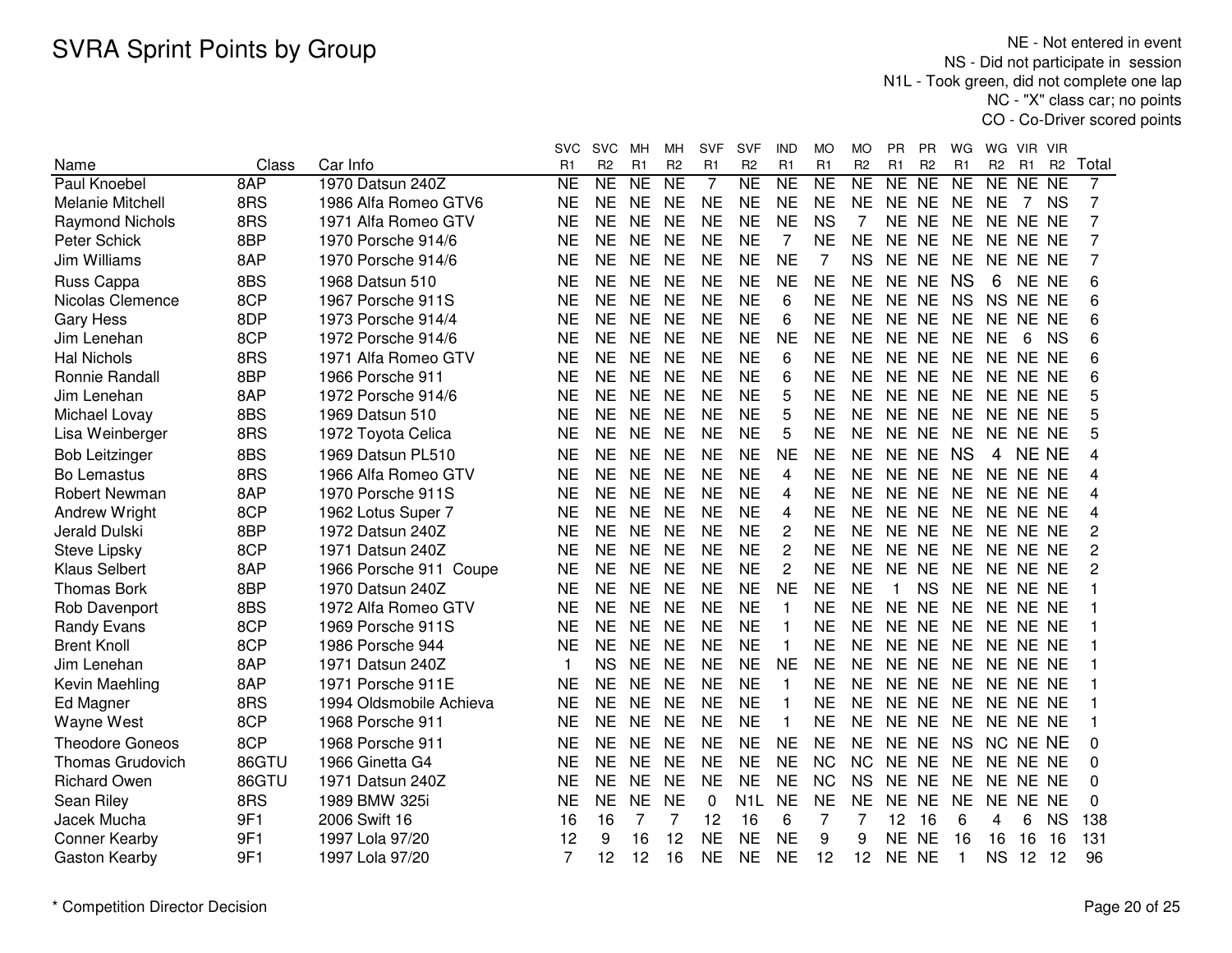NE - Not entered in event NS - Did not participate in session N1L - Took green, did not complete one lap NC - "X" class car; no pointsCO - Co-Driver scored points

|                        |                 |                                 | <b>SVC</b> | <b>SVC</b>     | MН             | мн             | <b>SVF</b>     | SVF            | IND            | MO                  | МO             | PR             | РR              | WG             | WG             | VIR.            | VIR            |       |
|------------------------|-----------------|---------------------------------|------------|----------------|----------------|----------------|----------------|----------------|----------------|---------------------|----------------|----------------|-----------------|----------------|----------------|-----------------|----------------|-------|
| Name                   | Class           | Car Info                        | R1         | R <sub>2</sub> | R <sub>1</sub> | R <sub>2</sub> | R <sub>1</sub> | R <sub>2</sub> | R <sub>1</sub> | R <sub>1</sub>      | R <sub>2</sub> | R <sub>1</sub> | R <sub>2</sub>  | R1             | R <sub>2</sub> | R <sub>1</sub>  | R <sub>2</sub> | Total |
| <b>Travis Engen</b>    | 9F1             | 2001 Lola T97/20                | <b>NE</b>  | <b>NE</b>      | 9              | 9              | $\overline{7}$ | $\overline{7}$ | 9              | $\overline{\sf NE}$ | NE             | NE             | $\overline{NE}$ | 3              | 6              | 4               | 5              | 59    |
| Steven A Hickham       | 9F1             | 1997 Lola T97/20                | <b>NE</b>  | <b>NE</b>      | <b>NE</b>      | <b>NE</b>      | <b>NE</b>      | <b>NE</b>      | <b>NE</b>      | <b>NE</b>           | <b>NE</b>      | 16             | 12              | $\overline{7}$ | 9              | $\overline{7}$  | $\overline{7}$ | 58    |
| Marc Giroux            | 9F1             | 1997 Lola T97/20                | <b>NE</b>  | <b>NE</b>      | <b>NE</b>      | <b>NE</b>      | 9              | 12             | 7              | <b>NE</b>           | <b>NE</b>      | NE NE          |                 | $\overline{4}$ | 5              | 9               | 9              | 55    |
| Gregg Waltenbaugh      | 9F <sub>2</sub> | 1998 Swift 008A                 | <b>NE</b>  | <b>NE</b>      | 16             | 1              | <b>NE</b>      | <b>NE</b>      | 7              | <b>NE</b>           | <b>NE</b>      | 12             | 16              | <b>NE</b>      | NE NE NE       |                 |                | 52    |
| Tom Fraelich           | 9FC             | 1979 March Super Vee            | <b>NE</b>  | <b>NE</b>      | 16             | 16             | <b>NE</b>      | <b>NE</b>      | 16             | <b>NE</b>           | <b>NE</b>      | NE NE          |                 | <b>NE</b>      | NE NE NE       |                 |                | 48    |
| <b>Philippe Reyns</b>  | 9FA             | 1974 Chevron B27                | NE         | <b>NE</b>      | <b>NE</b>      | <b>NE</b>      | 16             | 16             | 7              | NE                  | <b>NE</b>      | NE NE          |                 | <b>NE</b>      |                | NE NE NE        |                | 39    |
| Nick Gojmeric          | 9F <sub>2</sub> | 1980 March 802                  | <b>NE</b>  | <b>NE</b>      | <b>NE</b>      | <b>NE</b>      | 12             | 16             | 9              | <b>NE</b>           | <b>NE</b>      | NE NE          |                 | <b>NE</b>      | NE NE NE       |                 |                | 37    |
| Shelby Mershon         | 9F1             | 1997 Lola T97/20                | <b>NE</b>  | <b>NE</b>      | <b>NE</b>      | <b>NE</b>      | <b>NE</b>      | <b>NE</b>      | 3              | 16                  | 16             | NE NE          |                 | <b>NE</b>      | NE NE NE       |                 |                | 35    |
| <b>Barry Blackmore</b> | 9FA5            | 1976 Lola T332                  | <b>NE</b>  | <b>NE</b>      | <b>NE</b>      | <b>NE</b>      | <b>NE</b>      | <b>NE</b>      | <b>NE</b>      | 16                  | 16             | NE NE          |                 | <b>NE</b>      | NE NE NE       |                 |                | 32    |
| Doc Bundy              | 9FA             | 1978 Lotus 79                   | <b>NE</b>  | <b>NE</b>      | <b>NE</b>      | <b>NE</b>      | <b>NE</b>      | <b>NE</b>      | <b>NE</b>      | <b>NE</b>           | <b>NE</b>      | NE NE          |                 | 16             |                | <b>16 NE NE</b> |                | 32    |
| <b>Bob Wheless</b>     | 9F <sub>2</sub> | 2004 Formula Mazda Pro          | <b>NE</b>  | <b>NE</b>      | <b>NE</b>      | <b>NE</b>      | <b>NE</b>      | <b>NE</b>      | <b>NE</b>      | <b>NE</b>           | <b>NE</b>      | NE NE          |                 | <b>NE</b>      | <b>NE</b>      | 16              | -16            | 32    |
| Jeff Wright            | 9FB             | 1978 Chevron B45 FA             | <b>NE</b>  | <b>NE</b>      | <b>NE</b>      | <b>NE</b>      | <b>NE</b>      | <b>NE</b>      | <b>NE</b>      | <b>NE</b>           | <b>NE</b>      | NE NE          |                 | <b>NE</b>      | <b>NE</b>      | 16              | 16             | 32    |
| <b>Jack Dinehart</b>   | 9F <sub>2</sub> | 1995 Van Dieman F2000           | <b>NE</b>  | <b>NE</b>      | <b>NE</b>      | <b>NE</b>      | <b>NE</b>      | <b>NE</b>      | <b>NE</b>      | <b>NE</b>           | <b>NE</b>      | <b>NE</b>      | <b>NE</b>       | 12             | 16             | NE NE           |                | 28    |
| Paul Morgan            | 9F <sub>2</sub> | 1987 Swift DB4                  | <b>NE</b>  | <b>NE</b>      | <b>NE</b>      | <b>NE</b>      | 16             | 12             | <b>NE</b>      | <b>NE</b>           | <b>NE</b>      | NE NE          |                 | <b>NE</b>      | NE NE NE       |                 |                | 28    |
| Joe Tauro              | 9F1             | 2006 Swift 16a                  | 9          | $\overline{7}$ | <b>NE</b>      | <b>NE</b>      | <b>NE</b>      | <b>NE</b>      | <b>NE</b>      | <b>NE</b>           | <b>NE</b>      | NE NE          |                 | <b>NE</b>      | <b>NE</b>      | 5               | 4              | 25    |
| <b>Robert Boller</b>   | 9FA             | 1975 Chevron B29                | <b>NE</b>  | <b>NE</b>      | <b>NE</b>      | <b>NE</b>      | 12             | 12             | <b>NE</b>      | <b>NE</b>           | <b>NE</b>      | NE NE          |                 | <b>NE</b>      | NE NE NE       |                 |                | 24    |
| Gordon Medenica        | 9FA             | 1978 March BMW 782              | <b>NE</b>  | <b>NE</b>      | <b>NE</b>      | <b>NE</b>      | <b>NE</b>      | <b>NE</b>      | <b>NE</b>      | <b>NE</b>           | <b>NE</b>      | NE NE          |                 | 12             | 12             | NE NE           |                | 24    |
| Chris Fahan            | 9F1             | 2006 Swift 16                   | <b>NE</b>  | <b>NE</b>      | <b>NE</b>      | <b>NE</b>      | <b>NE</b>      | <b>NE</b>      | <b>NE</b>      | <b>NE</b>           | <b>NE</b>      | NE NE          |                 | 9              | 12             | NE NE           |                | 21    |
| <b>Bruce Hamilton</b>  | 9F1             | 2006 Swift 016a                 | <b>NE</b>  | <b>NE</b>      | <b>NE</b>      | <b>NE</b>      | <b>NE</b>      | <b>NE</b>      | <b>NE</b>      | <b>NE</b>           | <b>NE</b>      | NE NE          |                 | 12             | $\overline{7}$ | NE NE           |                | 19    |
| <b>Philip Harris</b>   | 9F <sub>2</sub> | 1980 March 80A                  | <b>NE</b>  | <b>NE</b>      | <b>NE</b>      | <b>NE</b>      | $\mathbf{1}$   | <b>NS</b>      | <b>NS</b>      | <b>NE</b>           | <b>NE</b>      | NE NE          |                 | 16             | NS NE NE       |                 |                | 17    |
| Joel Quadracci         | 9F1             | 1997 Lola T97/20                | NE         | NE             | <b>NE</b>      | <b>NE</b>      | 16             | -1             | <b>NE</b>      | NE                  | NE.            | NE NE          |                 | <b>NE</b>      | NE NE NE       |                 |                | 17    |
| Tony Carpanzano        | 9F <sub>2</sub> | 1993 Reynard 93H FA             | <b>NE</b>  | <b>NE</b>      | <b>NE</b>      | <b>NE</b>      | <b>NE</b>      | <b>NE</b>      | <b>NE</b>      | <b>NE</b>           | <b>NE</b>      | 16             | <b>NS</b>       | <b>NE</b>      | NE NE NE       |                 |                | 16    |
| <b>Chris Farrell</b>   | 9FA             | <b>1979 RALT RT2</b>            | <b>NE</b>  | <b>NE</b>      | <b>NE</b>      | <b>NE</b>      | <b>NE</b>      | <b>NE</b>      | 16             | <b>NE</b>           | <b>NE</b>      | NE NE          |                 | <b>NE</b>      | NE NE NE       |                 |                | 16    |
| Michel Gensini         | 9F1             | 1991 Dallara F1 BMS-191         | <b>NE</b>  | <b>NE</b>      | <b>NE</b>      | <b>NE</b>      | <b>NE</b>      | <b>NE</b>      | 16             | <b>NE</b>           | <b>NE</b>      | NE NE          |                 | <b>NE</b>      | NE NE NE       |                 |                | 16    |
| Mark Sherwood          | 9F <sub>2</sub> | 1995 Ralt RT41                  | <b>NE</b>  | <b>NE</b>      | <b>NE</b>      | <b>NE</b>      | <b>NE</b>      | <b>NE</b>      | 16             | <b>NE</b>           | <b>NE</b>      | NE NE          |                 | <b>NE</b>      | NE NE NE       |                 |                | 16    |
| <b>Steve Smith</b>     | 9FB             | <b>1978 RALT RT1</b>            | <b>NE</b>  | <b>NE</b>      | <b>NE</b>      | <b>NE</b>      | <b>NE</b>      | <b>NE</b>      | 16             | <b>NE</b>           | <b>NE</b>      | NE             | NE              | <b>NE</b>      | NE NE NE       |                 |                | 16    |
| Paul Wilson            | 9FA5            | 1973 March 73a-2                | <b>NE</b>  | <b>NE</b>      | <b>NE</b>      | <b>NE</b>      | <b>NE</b>      | <b>NE</b>      | 16             | <b>NE</b>           | <b>NE</b>      | NE NE          |                 | <b>NE</b>      | NE NE NE       |                 |                | 16    |
| <b>Andrew Voruz</b>    | 9F1             | 1997 Lola T97/20                | <b>NE</b>  | <b>NE</b>      | <b>NE</b>      | <b>NE</b>      | 6              | 9              | <b>NE</b>      | <b>NE</b>           | <b>NE</b>      | NE NE          |                 | <b>NE</b>      | NE NE NE       |                 |                | 15    |
| Lee Brahin             | 9F1             | 2006 Swift O16s                 | <b>NE</b>  | <b>NE</b>      | <b>NE</b>      | <b>NE</b>      | <b>NE</b>      | <b>NE</b>      | <b>NE</b>      | <b>NE</b>           | <b>NE</b>      | NE NE          |                 | $\overline{2}$ | 3              | 3               | 6              | 14    |
| <b>Fletcher Belt</b>   | 9FC             | 1979 March 79V                  | <b>NE</b>  | <b>NE</b>      | <b>NE</b>      | <b>NE</b>      | <b>NE</b>      | <b>NE</b>      | 12             | <b>NE</b>           | <b>NE</b>      | NE NE          |                 | <b>NE</b>      | NE NE NE       |                 |                | 12    |
| <b>Craig Bennett</b>   | 9F1             | 1990 Reynard 90D                | <b>NE</b>  | <b>NE</b>      | <b>NE</b>      | <b>NE</b>      | <b>NE</b>      | <b>NE</b>      | 12             | <b>NE</b>           | <b>NE</b>      | NE NE          |                 | <b>NE</b>      | NE NE NE       |                 |                | 12    |
| Keith Frieser          | 9FA             | 1973 Shadow DN1 - F1            | <b>NE</b>  | <b>NE</b>      | <b>NE</b>      | <b>NE</b>      | <b>NE</b>      | <b>NE</b>      | 12             | <b>NE</b>           | <b>NE</b>      | NE NE          |                 | <b>NE</b>      | NE NE NE       |                 |                | 12    |
| <b>Stuart Lush</b>     | 9FA5            | 1973 McRae GM1-015              | <b>NE</b>  | <b>NE</b>      | <b>NE</b>      | <b>NE</b>      | <b>NE</b>      | <b>NE</b>      | 12             | <b>NE</b>           | <b>NE</b>      | NE NE          |                 | <b>NE</b>      | NE NE NE       |                 |                | 12    |
| <b>Robert Merritt</b>  | 9F <sub>2</sub> | 1985 RALT RT5                   | <b>NE</b>  | <b>NE</b>      | <b>NE</b>      | <b>NE</b>      | <b>NE</b>      | <b>NE</b>      | 12             | <b>NE</b>           | <b>NE</b>      | NE NE          |                 | <b>NE</b>      | NE NE NE       |                 |                | 12    |
| <b>Charles Monk</b>    | 9F1             | 1997 Lola T97/20                | <b>NE</b>  | <b>NE</b>      | <b>NE</b>      | <b>NE</b>      | <b>NE</b>      | NE             | <b>NE</b>      | 6                   | 6              | NE NE          |                 | <b>NE</b>      | NE NE NE       |                 |                | 12    |
| Lyn St.James           | 9FB             | 1977 Chevron B39 FA             | NE         | <b>NE</b>      | <b>NE</b>      | <b>NE</b>      | <b>NE</b>      | ΝE             | 12             | NE                  | <b>NE</b>      | NE NE          |                 | NE             | NE NE NE       |                 |                | 12    |
| Jerry Streckert        | 9F1             | 2004 Van Diemen Formula SCCA NE |            | <b>NE</b>      | <b>NE</b>      | <b>NE</b>      | 5              | 6              | <b>NE</b>      | <b>NE</b>           | <b>NE</b>      | NE NE          |                 | <b>NE</b>      | NE NE NE       |                 |                | 11    |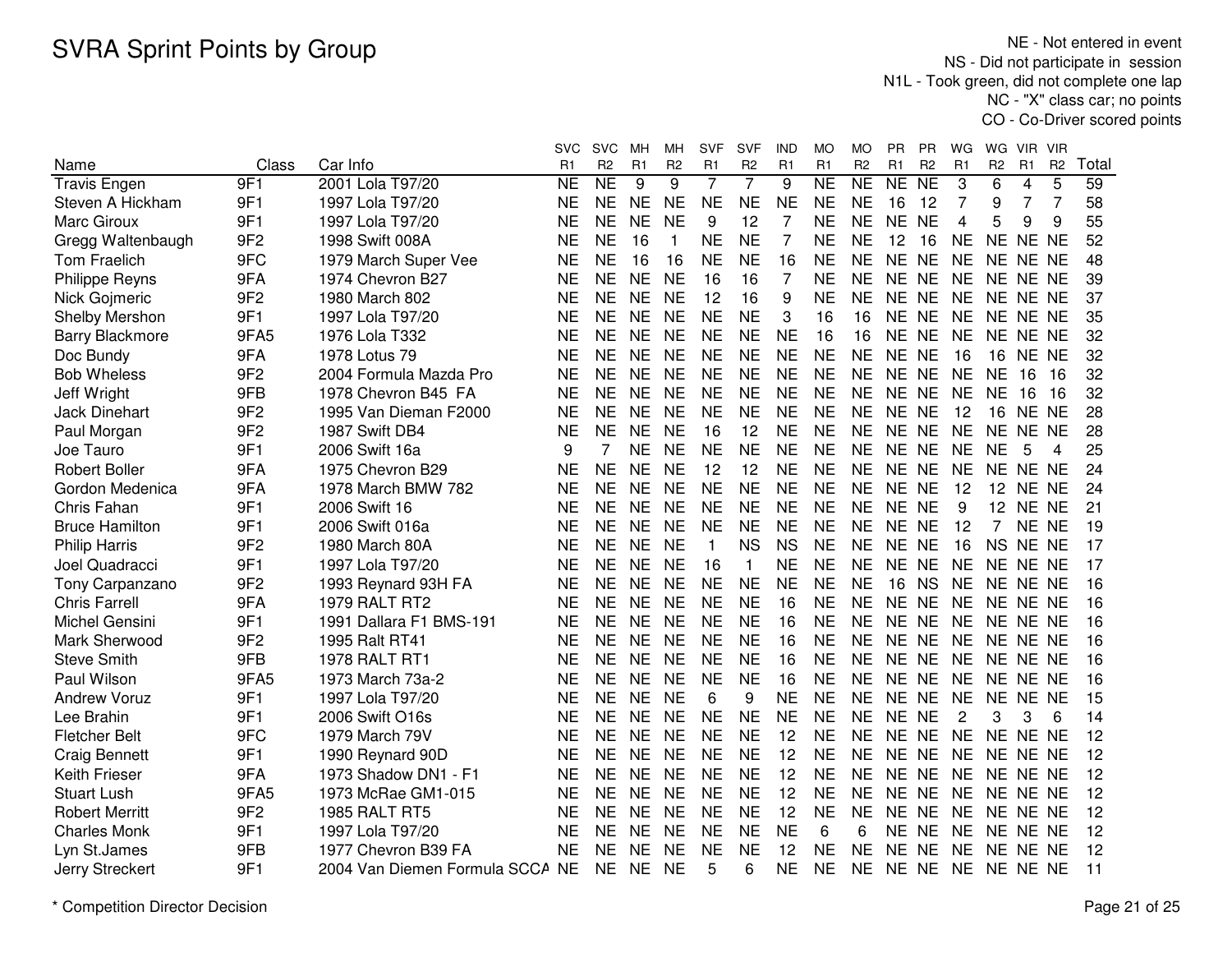NE - Not entered in event NS - Did not participate in session N1L - Took green, did not complete one lap NC - "X" class car; no pointsCO - Co-Driver scored points

|                        |              |                             | <b>SVC</b> | <b>SVC</b>     | MН              | мн                  | <b>SVF</b>     | <b>SVF</b>          | IND            | MO                  | MO             | <b>PR</b>   | РR              | WG           | WG.             | VIR VIR        |                |                |
|------------------------|--------------|-----------------------------|------------|----------------|-----------------|---------------------|----------------|---------------------|----------------|---------------------|----------------|-------------|-----------------|--------------|-----------------|----------------|----------------|----------------|
| Name                   | Class        | Car Info                    | R1         | R <sub>2</sub> | R1              | R <sub>2</sub>      | R <sub>1</sub> | R <sub>2</sub>      | R1             | R <sub>1</sub>      | R <sub>2</sub> | R1          | R <sub>2</sub>  | R1           | R <sub>2</sub>  | R <sub>1</sub> | R <sub>2</sub> | Total          |
| <b>Tony Adamowicz</b>  | 9FA5         | 1969 Eagle F5000            | <b>NE</b>  | NE             | $\overline{NE}$ | $\overline{\sf NE}$ | <b>NE</b>      | $\overline{\sf NE}$ | 9              | $\overline{\sf NE}$ | NE             | NE          | $\overline{NE}$ | NE           | <b>NE</b>       | NE.            | <b>NE</b>      | 9              |
| Tom Calicchio          | 9FA          | 1976 March 76B              | <b>NE</b>  | <b>NE</b>      | <b>NE</b>       | <b>NE</b>           | <b>NE</b>      | <b>NE</b>           | <b>NE</b>      | <b>NE</b>           | <b>NE</b>      | NE NE       |                 | 9            | NE NE NE        |                |                | 9              |
| John McKenna           | 9FA          | 1975 Parnelli VPJ4 F1       | <b>NE</b>  | <b>NE</b>      | <b>NE</b>       | <b>NE</b>           | <b>NE</b>      | <b>NE</b>           | 9              | <b>NE</b>           | <b>NE</b>      | NE NE       |                 | <b>NE</b>    | NE NE NE        |                |                | 9              |
| <b>Tom Pixley</b>      | 9FC          | 1978 Wheeler Super Vee      | <b>NE</b>  | <b>NE</b>      | <b>NE</b>       | <b>NE</b>           | <b>NE</b>      | <b>NE</b>           | 9              | <b>NE</b>           | <b>NE</b>      | NE NE       |                 | <b>NE</b>    | NE NE NE        |                |                | 9              |
| Mark Harmer            | 9FA5         | 1969 Surtees TS-5           | <b>NE</b>  | <b>NE</b>      | <b>NE</b>       | <b>NE</b>           | <b>NE</b>      | <b>NE</b>           | 7              | <b>NE</b>           | <b>NE</b>      | NE NE       |                 | <b>NE</b>    | NE NE NE        |                |                | 7              |
| <b>Bill Blake</b>      | 9FA5         | 1968 Lola T140              | <b>NE</b>  | <b>NE</b>      | <b>NE</b>       | <b>NE</b>           | <b>NE</b>      | <b>NE</b>           | 6              | ΝE                  | <b>NE</b>      | NE NE       |                 | <b>NE</b>    | NE NE NE        |                |                | 6              |
| <b>Robert Boller</b>   | 9FA          | 1976 Ralt RT1               | <b>NE</b>  | <b>NE</b>      | <b>NE</b>       | <b>NE</b>           | <b>NE</b>      | <b>NE</b>           | 6              | <b>NE</b>           | <b>NE</b>      | NE NE       |                 | <b>NE</b>    | NE NE NE        |                |                | 6              |
| Mark Brannon           | 9F1          | 1997 Lola T97/20            | <b>NE</b>  | <b>NE</b>      | <b>NE</b>       | <b>NE</b>           | <b>NE</b>      | <b>NE</b>           | <b>NE</b>      | <b>NE</b>           | <b>NE</b>      | NE NE       |                 | 5            | 1.              | NE NE          |                | 6              |
| Christian Zugel        | 9F1          | 1997 Lola T97/20            | <b>NE</b>  | <b>NE</b>      | 6               | N1L                 | <b>NE</b>      | <b>NE</b>           | <b>NE</b>      | <b>NE</b>           | <b>NE</b>      | NE NE       |                 | <b>NE</b>    | NE NE NE        |                |                | 6              |
| Sebastian Coppola      | 9FA5         | 1970 Lola T192              | <b>NE</b>  | <b>NE</b>      | <b>NE</b>       | <b>NE</b>           | <b>NE</b>      | <b>NE</b>           | 5              | <b>NE</b>           | <b>NE</b>      | NE NE       |                 | <b>NE</b>    | NE NE NE        |                |                | 5              |
| <b>Scott Dick</b>      | 9F1          | 1997 Lola T97/20            | <b>NE</b>  | <b>NE</b>      | <b>NE</b>       | <b>NE</b>           | <b>NE</b>      | <b>NE</b>           | 5              | <b>NE</b>           | <b>NE</b>      | NE NE       |                 | <b>NE</b>    | NE NE NE        |                |                | 5              |
| Daniel Morgan          | 9F1          | 1997 Lola T97/20            | <b>NE</b>  | <b>NE</b>      | <b>NE</b>       | <b>NE</b>           | <b>NE</b>      | <b>NE</b>           | 4              | <b>NE</b>           | <b>NE</b>      | NE NE       |                 | <b>NE</b>    | NE NE NE        |                |                | 4              |
| <b>Charles Parsons</b> | 9FA5         | 1976 Lola 332C              | <b>NE</b>  | <b>NE</b>      | <b>NE</b>       | <b>NE</b>           | <b>NE</b>      | <b>NE</b>           | 4              | <b>NE</b>           | <b>NE</b>      | <b>NE</b>   | <b>NE</b>       | <b>NE</b>    | <b>NE</b>       | NE NE          |                | 4              |
| <b>Steve Scullen</b>   | 9F1          | 1997 Lola T97/20            | <b>NE</b>  | <b>NE</b>      | <b>NE</b>       | <b>NE</b>           | <b>NE</b>      | <b>NE</b>           | <b>NE</b>      | <b>NE</b>           | <b>NE</b>      | NE NE       |                 | $\mathbf{1}$ | 2               | NE NE          |                | 3              |
| <b>Thomas Simpson</b>  | 9FA5         | 1972 McKee Mk18             | <b>NE</b>  | <b>NE</b>      | <b>NE</b>       | <b>NE</b>           | <b>NE</b>      | <b>NE</b>           | 3              | <b>NE</b>           | <b>NE</b>      | NE NE       |                 | <b>NE</b>    | NE NE NE        |                |                | 3              |
| James King             | 9FA          | 1972 McLaren M21            | <b>NE</b>  | <b>NE</b>      | <b>NE</b>       | <b>NE</b>           | $\mathbf{1}$   | $\mathbf{1}$        | <b>NE</b>      | <b>NE</b>           | <b>NE</b>      | NE NE       |                 | <b>NE</b>    | NE NE NE        |                |                | 2              |
| <b>Timothy Osborne</b> | 9FA5         | 1968 Crossle 15F            | <b>NE</b>  | <b>NE</b>      | <b>NE</b>       | <b>NE</b>           | <b>NE</b>      | <b>NE</b>           | $\overline{c}$ | <b>NE</b>           | <b>NE</b>      | NE NE       |                 | <b>NE</b>    | NE NE NE        |                |                | $\overline{c}$ |
| <b>Eddie Claridge</b>  | 9FA5         | 1982 Theodore TY02          | <b>NE</b>  | <b>NE</b>      | <b>NE</b>       | <b>NE</b>           | <b>NE</b>      | <b>NE</b>           | <b>NE</b>      | <b>NE</b>           | <b>NE</b>      | $\mathbf 1$ | <b>NS</b>       | <b>NE</b>    | NE NE NE        |                |                |                |
| <b>Tom Malloy</b>      | 9FA5         | 1975 AAR-Eagle 755-001      | <b>NE</b>  | <b>NE</b>      | <b>NE</b>       | <b>NE</b>           | <b>NE</b>      | <b>NE</b>           | $\mathbf{1}$   | <b>NE</b>           | <b>NE</b>      | NE NE       |                 | <b>NE</b>    | NE NE NE        |                |                |                |
| Chris Pedersen         | 9FA5         | 1972 Lola T300              | <b>NE</b>  | <b>NE</b>      | <b>NE</b>       | <b>NE</b>           | <b>NE</b>      | <b>NE</b>           | 1              | <b>NE</b>           | <b>NE</b>      | NE NE       |                 | <b>NE</b>    | NE NE NE        |                |                |                |
| Jim Stengel            | 9FA5         | 1973 McRae GM1              | NE         | <b>NE</b>      | <b>NE</b>       | <b>NE</b>           | <b>NE</b>      | <b>NE</b>           | 1              | <b>NE</b>           | <b>NE</b>      | NE NE       |                 | <b>NE</b>    | NE NE NE        |                |                |                |
| Henk de Boer           | 9BOSS        | 2007 Panoz DP01 Champ car   | <b>NE</b>  | <b>NE</b>      | <b>NE</b>       | <b>NE</b>           | <b>NE</b>      | <b>NE</b>           | <b>NC</b>      | <b>NC</b>           | <b>NC</b>      | NE NE       |                 | <b>NC</b>    | NC NE NE        |                |                | 0              |
| <b>Tom Dooley</b>      | 9BOSS        | 2000 GForce IRL             | <b>NE</b>  | <b>NE</b>      | <b>NE</b>       | <b>NE</b>           | <b>NE</b>      | <b>NE</b>           | <b>NE</b>      | <b>NE</b>           | <b>NE</b>      | <b>NE</b>   | <b>NE</b>       | <b>NC</b>    | NC.             | NE NE          |                | 0              |
| <b>Brian French</b>    | 9BOSS        | 1997 Benetton B197          | <b>NE</b>  | <b>NE</b>      | <b>NE</b>       | <b>NE</b>           | <b>NE</b>      | <b>NE</b>           | <b>NC</b>      | <b>NE</b>           | <b>NE</b>      | NE NE       |                 | <b>NE</b>    | NE NE NE        |                |                | 0              |
| James French           | 9BOSS        | 1997 Jordan 197             | <b>NE</b>  | <b>NE</b>      | <b>NE</b>       | <b>NE</b>           | <b>NC</b>      | <b>NC</b>           | <b>NC</b>      | <b>NE</b>           | <b>NE</b>      | NE NE       |                 | <b>NE</b>    | NE NE NE        |                |                | 0              |
| <b>Ted Voruz</b>       | 9F1          | 1997 Lola T97/20            | <b>NE</b>  | <b>NE</b>      | <b>NE</b>       | <b>NE</b>           | <b>NE</b>      | <b>NE</b>           | N <sub>1</sub> | <b>NE</b>           | <b>NE</b>      | <b>NE</b>   | <b>NE</b>       | <b>NE</b>    | <b>NE</b>       | NE NE          |                | 0              |
| Ray Zisa               | 10BP         | 1990 Chevrolet Corvette     | 1          | 16             | 16              | 16                  | <b>NE</b>      | <b>NE</b>           | <b>NE</b>      | <b>NE</b>           | <b>NE</b>      | NE NE       |                 | 16           | 16              | NE.            | <b>NE</b>      | 81             |
| Sean Ryan              | 10SC3        | 2006 Ford Fusion            | <b>NE</b>  | <b>NE</b>      | <b>NE</b>       | <b>NE</b>           | <b>NE</b>      | <b>NE</b>           | 16             | <b>NE</b>           | <b>NE</b>      | <b>NE</b>   | <b>NE</b>       | 16           | 16              | 16             | 16             | 80             |
| Jeffrey Bernatovich    | 10GT1        | 1990 Chevrolet Corvette GT1 | 12         | <b>NS</b>      | <b>NE</b>       | <b>NE</b>           | <b>NE</b>      | <b>NE</b>           | 16             | <b>NS</b>           | <b>NS</b>      | <b>NE</b>   | <b>NE</b>       | $\mathbf{1}$ | 12              | 16             | 16             | 73             |
| Debbie Cloud           | 10SC3        | 2006 Ford Fusion SC         | 12         | 16             | <b>NE</b>       | <b>NE</b>           | <b>NE</b>      | <b>NE</b>           | 4              | 16                  | 12             | NE NE       |                 | <b>NE</b>    | <b>NE</b>       | 7              | <b>NS</b>      | 67             |
| <b>Altfrid Heger</b>   | 10GT1        | 1976 Porsche 935 K 1        | 16         | 16             | <b>NE</b>       | <b>NE</b>           | <b>NE</b>      | <b>NE</b>           | <b>NE</b>      | <b>NE</b>           | <b>NE</b>      | NE NE       |                 | 16           | 16              | NE NE          |                | 64             |
| Jeff Mitchell          | 10AP         | 1995 Porsche 993            | 16         | 16             | <b>NE</b>       | <b>NE</b>           | <b>NE</b>      | <b>NE</b>           | 16             | 16                  | <b>NS</b>      | NE NE       |                 | <b>NE</b>    | <b>NE</b>       | NE NE          |                | 64             |
| John Cloud             | <b>10SC3</b> | 2006 Ford Fusion SC         | 7          | 12             | <b>NE</b>       | <b>NE</b>           | <b>NE</b>      | <b>NE</b>           | 3              | 12                  | 9              | <b>NE</b>   | <b>NE</b>       | <b>NE</b>    | <b>NE</b>       | 6              | 7              | 56             |
| Erik Weyls             | 10BP         | 1992 Porsche 911RS          | <b>NE</b>  | <b>NE</b>      | <b>NE</b>       | <b>NE</b>           | <b>NE</b>      | <b>NE</b>           | <b>NE</b>      | 16                  | <b>NS</b>      | 16          | <b>NS</b>       | 9            | 9               | NE NE          |                | 50             |
| George Grote           | 10GT1        | 1993 Chevrolet Camaro       | <b>NE</b>  | <b>NE</b>      | <b>NE</b>       | <b>NE</b>           | <b>NE</b>      | <b>NE</b>           | NE             | <b>NE</b>           | <b>NE</b>      | 16          | 16              | 9            | 7               | NE NE          |                | 48             |
| <b>Craig Reed</b>      | 10MP         | 2001 Ferrari 360 Challenge  | <b>NE</b>  | <b>NE</b>      | NE              | <b>NE</b>           | <b>NE</b>      | NE                  | 16             | 16                  | 16             | <b>NE</b>   | <b>NE</b>       | <b>NE</b>    | <b>NE</b>       | NE NE          |                | 48             |
| Mike Fisher            | 10MP         | 2000 Audi S4                | 12         | <b>NS</b>      | <b>NE</b>       | <b>NE</b>           | <b>NE</b>      | <b>NE</b>           | 12             | <b>NE</b>           | <b>NE</b>      | NE NE       |                 | <b>NE</b>    | <b>NE 16 NS</b> |                |                | 40             |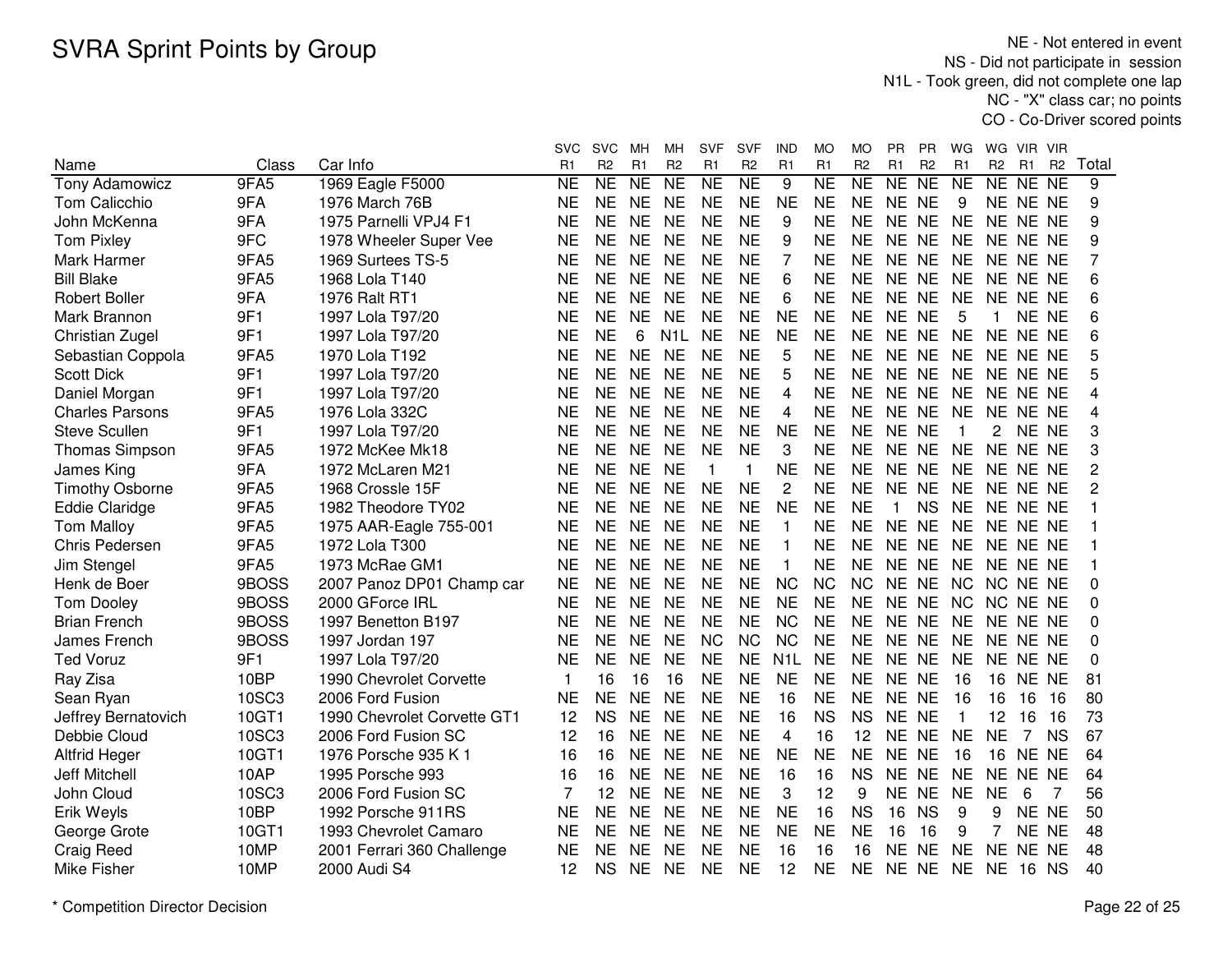NE - Not entered in event NS - Did not participate in session N1L - Took green, did not complete one lap NC - "X" class car; no pointsCO - Co-Driver scored points

|                         |              |                             | svc       | <b>SVC</b>     | MН              | мн             | SVF             | <b>SVF</b>          | IND       | МO             | МO             | <b>PR</b> | ΡR             | WG        | WG.            | VIR.            | <b>VIR</b>     |       |
|-------------------------|--------------|-----------------------------|-----------|----------------|-----------------|----------------|-----------------|---------------------|-----------|----------------|----------------|-----------|----------------|-----------|----------------|-----------------|----------------|-------|
| Name                    | Class        | Car Info                    | R1        | R <sub>2</sub> | R1              | R <sub>2</sub> | R <sub>1</sub>  | R <sub>2</sub>      | R1        | R <sub>1</sub> | R <sub>2</sub> | R1        | R <sub>2</sub> | R1        | R <sub>2</sub> | R <sub>1</sub>  | R <sub>2</sub> | Total |
| Gerson Rosenberg        | 10GT2        | 1996 Porsche 911            | <b>NE</b> | NE             | $\overline{NE}$ | <b>NE</b>      | $\overline{NE}$ | $\overline{\sf NE}$ | <b>NE</b> | 12             | 9              | NE        | <b>NE</b>      | 9         | 9              | NE NE           |                | 39    |
| David Cannon            | 10MP         | 2006 Ferrari 430 Challenge  | <b>NE</b> | <b>NE</b>      | <b>NE</b>       | <b>NE</b>      | <b>NE</b>       | <b>NE</b>           | <b>NE</b> | <b>NE</b>      | <b>NE</b>      | NE NE     |                | 16        | 16             | NE NE           |                | 32    |
| <b>Mitchell Eitel</b>   | 10MP         | 2006 Ferrari 430 CH         | 16        | 16             | <b>NE</b>       | <b>NE</b>      | <b>NE</b>       | <b>NE</b>           | <b>NE</b> | <b>NE</b>      | <b>NE</b>      | NE NE     |                | <b>NE</b> | NE NE NE       |                 |                | 32    |
| <b>Dick Greer</b>       | 10GT1        | 1995 Chevrolet Corvette     | <b>NE</b> | <b>NE</b>      | <b>NE</b>       | <b>NE</b>      | <b>NE</b>       | <b>NE</b>           | <b>NE</b> | 16             | 16             | NE NE     |                | <b>NE</b> | NE NE NE       |                 |                | 32    |
| Ken McKinnon            | 10GT2        | 1972 Porsche 911 RSR        | 16        | <b>NS</b>      | <b>NE</b>       | <b>NE</b>      | <b>NE</b>       | <b>NE</b>           | 16        | <b>NE</b>      | <b>NE</b>      | NE NE     |                | <b>NE</b> | NE NE NE       |                 |                | 32    |
| Francesco Melandri      | 10AP         | 1995 Porsche 993            | <b>NE</b> | <b>NE</b>      | <b>NE</b>       | <b>NE</b>      | <b>NE</b>       | <b>NE</b>           | <b>NE</b> | <b>NE</b>      | <b>NE</b>      | NE NE     |                | 16        | 16             | NE NE           |                | 32    |
| Clifford Sigmann        | 10GT2        | 1996 Ford Thunderbird       | <b>NE</b> | <b>NE</b>      | <b>NE</b>       | <b>NE</b>      | <b>NE</b>       | <b>NE</b>           | <b>NE</b> | 16             | 16             | NE NE     |                | <b>NE</b> | NE NE NE       |                 |                | 32    |
| Carl Tallardy           | 10GT2        | 1996 Fabcar 911             | <b>NE</b> | <b>NE</b>      | <b>NE</b>       | <b>NE</b>      | <b>NE</b>       | <b>NE</b>           | <b>NE</b> | <b>NE</b>      | <b>NE</b>      | NE NE     |                | 16        |                | <b>16 NE NE</b> |                | 32    |
| Bob Tyo                 | <b>10SC2</b> | 1983 Oldsmobile Cutlass TA  | <b>NE</b> | <b>NE</b>      | <b>NE</b>       | <b>NE</b>      | <b>NE</b>       | <b>NE</b>           | <b>NE</b> | <b>NE</b>      | <b>NE</b>      | NE NE     |                | 16        |                | <b>16 NE NE</b> |                | 32    |
| George Calfo            | 10GT2        | 1992 Porsche 911            | 12        | 16             | <b>NE</b>       | <b>NE</b>      | <b>NE</b>       | <b>NE</b>           | <b>NE</b> | <b>NE</b>      | <b>NE</b>      | NE NE     |                | <b>NE</b> | NE NE NE       |                 |                | 28    |
| Scott Hughes            | 10BP         | 1996 BMW E36 320i           | <b>NE</b> | <b>NE</b>      | <b>NE</b>       | <b>NE</b>      | <b>NE</b>       | <b>NE</b>           | <b>NE</b> | 12             | 16             | NE NE     |                | <b>NE</b> | NE NE NE       |                 |                | 28    |
| Maurice Hull            | 10SC3        | 2006 Dodge Charger          | <b>NE</b> | <b>NE</b>      | <b>NE</b>       | <b>NE</b>      | <b>NE</b>       | <b>NE</b>           | 6         | <b>NE</b>      | <b>NE</b>      | NE NE     |                | <b>NE</b> | <b>NE</b>      | 9               | 12             | 27    |
| Don Soenen              | 10SC3        | 1998 Ford Taurus            | <b>NE</b> | <b>NE</b>      | <b>NE</b>       | <b>NE</b>      | <b>NE</b>       | <b>NE</b>           | 9         | $\mathbf{1}$   | 16             | <b>NE</b> | <b>NE</b>      | <b>NE</b> | NE NE NE       |                 |                | 26    |
| <b>Stanley Crawford</b> | 10GT2        | 1973 Porsche 911 RSR        | <b>NE</b> | <b>NE</b>      | <b>NE</b>       | <b>NE</b>      | <b>NE</b>       | <b>NE</b>           | 6         | $\overline{7}$ | 12             | NE NE     |                | <b>NE</b> | NE NE NE       |                 |                | 25    |
| Gordon Johnson          | 10SC3        | 2000 Ford Taurus            | <b>NE</b> | <b>NE</b>      | <b>NE</b>       | <b>NE</b>      | <b>NE</b>       | <b>NE</b>           | 1         | <b>NE</b>      | <b>NE</b>      | NE NE     |                | 12        |                | <b>12 NE NE</b> |                | 25    |
| <b>Bill Feaster</b>     | 10MP         | 2001 Panoz GTS              | <b>NE</b> | <b>NE</b>      | <b>NE</b>       | <b>NE</b>      | <b>NE</b>       | <b>NE</b>           | <b>NE</b> | 12             | 12             | NE NE     |                | <b>NE</b> | NE NE NE       |                 |                | 24    |
| <b>Allen Noveck</b>     | 10BP         | 1992 Porsche 964 Cup        | <b>NE</b> | <b>NE</b>      | <b>NE</b>       | <b>NE</b>      | <b>NE</b>       | <b>NE</b>           | <b>NE</b> | <b>NE</b>      | <b>NE</b>      | NE NE     |                | 12        |                | <b>12 NE NE</b> |                | 24    |
| Clarke Simpson          | 10AP         | 1979 Porsche 911            | 12        | 12             | <b>NE</b>       | <b>NE</b>      | <b>NE</b>       | <b>NE</b>           | <b>NE</b> | <b>NE</b>      | <b>NE</b>      | NE NE     |                | <b>NE</b> | NE NE NE       |                 |                | 24    |
| John Wolff              | 10GT1        | 1997 Chevrolet Corvette T/A | <b>NE</b> | <b>NE</b>      | <b>NE</b>       | <b>NE</b>      | <b>NE</b>       | <b>NE</b>           | <b>NE</b> | 12             | 12             | NE NE     |                | <b>NE</b> | NE NE NE       |                 |                | 24    |
| Jody O'Donnell          | 10SC3        | 2006 Dodge Charger          | 16        | <b>NS</b>      | <b>NE</b>       | <b>NE</b>      | <b>NE</b>       | <b>NE</b>           | 5         | <b>NE</b>      | <b>NE</b>      | NE NE     |                | <b>NE</b> | NE NE NE       |                 |                | 21    |
| <b>Jack Finch</b>       | 10SC3        | 2006 Dodge Charger          | NE        | NE.            | <b>NE</b>       | <b>NE</b>      | <b>NE</b>       | <b>NE</b>           | 7         | NE             | <b>NE</b>      | NE NE     |                | <b>NE</b> | NE             | -12             | $\mathbf 1$    | 20    |
| Tom Forgione            | 10SC3        | 2002 Ford Taurus            | <b>NE</b> | <b>NE</b>      | <b>NE</b>       | <b>NE</b>      | <b>NE</b>       | <b>NE</b>           | <b>NE</b> | <b>NE</b>      | <b>NE</b>      | NE NE     |                | 7         |                | 12 NE           | -N             | 19    |
| Kevin Head              | 10GT1        | 1987 Ford Mustang Cobra     | <b>NE</b> | <b>NE</b>      | <b>NE</b>       | <b>NE</b>      | <b>NE</b>       | <b>NE</b>           | <b>NE</b> | 9              | 9              | NE NE     |                | <b>NE</b> | NE NE NE       |                 |                | 18    |
| Stephen Papalas         | 10SC3        | 1993 Chevrolet Lumina       | 9         | 9              | <b>NE</b>       | <b>NE</b>      | <b>NE</b>       | <b>NE</b>           | <b>NE</b> | <b>NE</b>      | <b>NE</b>      | NE NE     |                | <b>NE</b> | NE NE NE       |                 |                | 18    |
| Roger Gillispie         | 10GT2        | 1995 BMW M3                 | <b>NE</b> | <b>NE</b>      | <b>NE</b>       | <b>NE</b>      | <b>NE</b>       | <b>NE</b>           | <b>NE</b> | <b>NE</b>      | <b>NE</b>      | NE NE     |                | <b>NE</b> | <b>NE</b>      | 16 NS           |                | 16    |
| Kyle Hogan              | <b>10SR</b>  | 1990 Shelby CanAm           | <b>NE</b> | <b>NE</b>      | <b>NE</b>       | <b>NE</b>      | <b>NE</b>       | <b>NE</b>           | 16        | <b>NE</b>      | <b>NE</b>      | NE NE     |                | <b>NE</b> | NE NE NE       |                 |                | 16    |
| Udo Horn                | 10BP         | 1984 Chevrolet Corvette     | 16        | <b>NS</b>      | <b>NE</b>       | <b>NE</b>      | <b>NE</b>       | <b>NE</b>           | <b>NE</b> | <b>NE</b>      | <b>NE</b>      | NE NE     |                | <b>NE</b> | NE NE NE       |                 |                | 16    |
| <b>Mark Hupfer</b>      | 10BP         | 1979 Porsche 911SC          | <b>NE</b> | <b>NE</b>      | <b>NE</b>       | <b>NE</b>      | <b>NE</b>       | <b>NE</b>           | 16        | <b>NE</b>      | <b>NE</b>      | NE NE     |                | <b>NE</b> | NE NE NE       |                 |                | 16    |
| <b>Claude Malette</b>   | <b>10SR</b>  | 1970 Lola T222              | <b>NE</b> | <b>NE</b>      | <b>NE</b>       | <b>NE</b>      | 16              | <b>NS</b>           | <b>NE</b> | <b>NE</b>      | <b>NE</b>      | NE NE     |                | <b>NE</b> | NE NE NE       |                 |                | 16    |
| <b>David Neidell</b>    | 10SC1        | 1977 Oldsmobile Cutlass     | <b>NE</b> | <b>NE</b>      | <b>NE</b>       | <b>NE</b>      | <b>NE</b>       | <b>NE</b>           | 16        | <b>NE</b>      | <b>NE</b>      | NE NE     |                | <b>NE</b> | NE NE NE       |                 |                | 16    |
| Charles O'Brien III     | 10GT3        | 1974 Porsche 911 RS         | <b>NE</b> | <b>NE</b>      | <b>NE</b>       | <b>NE</b>      | <b>NE</b>       | <b>NE</b>           | 16        | <b>NE</b>      | <b>NE</b>      | NE NE     |                | <b>NE</b> |                | NE NE NE        |                | 16    |
| Adam Rupp               | 10SC3        | 2002 Ford Thunderbird       | <b>NE</b> | <b>NE</b>      | <b>NE</b>       | <b>NE</b>      | 16              | <b>NS</b>           | <b>NE</b> | <b>NE</b>      | <b>NE</b>      | NE NE     |                | <b>NE</b> | <b>NE</b>      | NE NE           |                | 16    |
| Mitch Vannordstrand     | 10SC3        | 1999 ford winston cup       | <b>NE</b> | <b>NE</b>      | <b>NE</b>       | <b>NE</b>      | <b>NE</b>       | <b>NE</b>           | <b>NE</b> | <b>NE</b>      | <b>NE</b>      | NE NE     |                | 6         | 9              | NE NE           |                | 15    |
| Harry Covington         | 10GT2        | 1997 Porsche RSR            | <b>NE</b> | <b>NE</b>      | <b>NE</b>       | <b>NE</b>      | <b>NE</b>       | <b>NE</b>           | 5         | 9              | <b>NS</b>      | NE NE     |                | <b>NE</b> | NE NE NE       |                 |                | 14    |
| Mark Gobble             | 10SC3        | 2002 Chevrolet Monte Carlo  | NE        | NE.            | <b>NE</b>       | <b>NE</b>      | <b>NE</b>       | <b>NE</b>           | <b>NE</b> | <b>NE</b>      | <b>NE</b>      | NE NE     |                | <b>NE</b> | <b>NE</b>      | 5               | 9              | 14    |
| Robert Pawlowski        | 10SC3        | 1997 Chevrolet Monte Carlo  | NE        | <b>NE</b>      | <b>NE</b>       | <b>NE</b>      | <b>NE</b>       | <b>NE</b>           | 1         | <b>NE</b>      | ΝE             | NE        | <b>NE</b>      | 12        | 1              | NE NE           |                | 14    |
| Mark Furcini            | 10SC3        | 2005 Dodge Charger          | <b>NE</b> | <b>NE</b>      | <b>NE</b>       | <b>NE</b>      | <b>NE</b>       | <b>NE</b>           | 12        | <b>NE</b>      | <b>NE</b>      | NE NE     |                | <b>NE</b> | NE NE NE       |                 |                | 12    |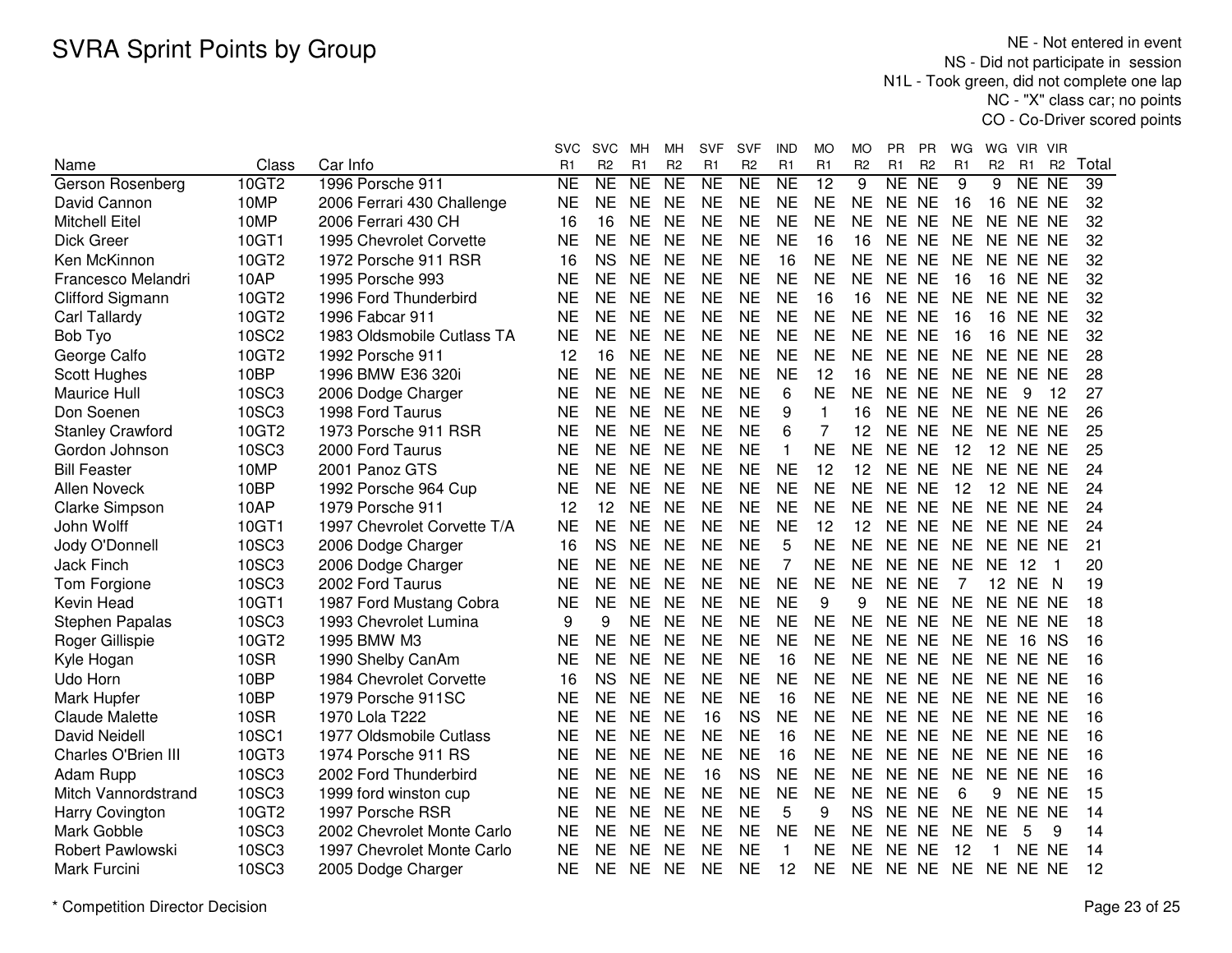NE - Not entered in event NS - Did not participate in session N1L - Took green, did not complete one lap NC - "X" class car; no pointsCO - Co-Driver scored points

|                       |              |                              | svc                 | <b>SVC</b>                      | мн             | MН             | <b>SVF</b>       | <b>SVF</b>     | IND            | MO              | MО             | PR          | PR              | WG              | WG                     | VIR.  | VIR            |                 |
|-----------------------|--------------|------------------------------|---------------------|---------------------------------|----------------|----------------|------------------|----------------|----------------|-----------------|----------------|-------------|-----------------|-----------------|------------------------|-------|----------------|-----------------|
| Name                  | Class        | Car Info                     | R1                  | R <sub>2</sub>                  | R1             | R <sub>2</sub> | R <sub>1</sub>   | R <sub>2</sub> | R1             | R <sub>1</sub>  | R <sub>2</sub> | R1          | R <sub>2</sub>  | R1              | R <sub>2</sub>         | R1    | R <sub>2</sub> | Total           |
| <b>Steve Moore</b>    | 10GT1        | 1998 Chevrolet Corvette      | $\overline{\sf NE}$ | $\overline{\sf NE}$             | N <sub>E</sub> | NE             | N <sub>E</sub>   | NE             | NE             | $\overline{NE}$ | NE             | NE          | $\overline{NE}$ | $\overline{12}$ | NE NE NE               |       |                | $\overline{12}$ |
| <b>Bill Ockerlund</b> | 10GT1        | 1991 Chevrolet Camaro        | <b>NE</b>           | <b>NE</b>                       | <b>NE</b>      | <b>NE</b>      | <b>NE</b>        | <b>NE</b>      | 12             | <b>NE</b>       | <b>NE</b>      | NE NE       |                 | <b>NE</b>       | NE NE NE               |       |                | 12              |
| <b>Brian Pettey</b>   | 10GT2        | 1974 Porsche 911RSR          | <b>NE</b>           | <b>NE</b>                       | <b>NE</b>      | <b>NE</b>      | <b>NE</b>        | <b>NE</b>      | 12             | <b>NE</b>       | <b>NE</b>      | NE NE       |                 | <b>NE</b>       | NE NE NE               |       |                | 12              |
| Tom Turner            | 10GT3        | 1979 Mazda RX-7              | <b>NE</b>           | <b>NE</b>                       | <b>NE</b>      | <b>NE</b>      | <b>NE</b>        | <b>NE</b>      | 12             | <b>NE</b>       | <b>NE</b>      | NE NE       |                 | <b>NE</b>       | NE NE NE               |       |                | 12              |
| John Orzechowski      | 10SC3        | 2000 Chevrolet Monte Carlo   | <b>NE</b>           | <b>NE</b>                       | <b>NE</b>      | <b>NE</b>      | <b>NE</b>        | <b>NE</b>      | <b>NE</b>      | <b>NE</b>       | <b>NE</b>      | NE NE       |                 | <b>NE</b>       | <b>NE</b>              | 4     | 6              | 10              |
| Chuck Hebing          | <b>10SC3</b> | 2005 Dodge Nascar            | <b>NE</b>           | <b>NE</b>                       | <b>NE</b>      | <b>NE</b>      | <b>NE</b>        | <b>NE</b>      | <b>NE</b>      | <b>NE</b>       | <b>NE</b>      | NE NE       |                 | 9               | NS NE NE               |       |                | 9               |
| Jim Hendrix           | 10GT3        | 1970 Porsche 914/6 IMSA GTU  | <b>NE</b>           | <b>NE</b>                       | <b>NE</b>      | <b>NE</b>      | <b>NE</b>        | <b>NE</b>      | 9              | <b>NE</b>       | <b>NE</b>      | NE NE       |                 | <b>NE</b>       | NE NE NE               |       |                | 9               |
| Ike Keeler            | 10GT1        | 1987 Chevrolet Camaro        | NE                  | NE                              | <b>NE</b>      | <b>NE</b>      | <b>NE</b>        | <b>NE</b>      | 9              | <b>NE</b>       | <b>NE</b>      | NE NE       |                 | <b>NE</b>       | NE NE NE               |       |                | 9               |
| Samuel LeComte        | 10GT2        | 1970 Chevrolet Camaro        | 9                   | <b>NS</b>                       | <b>NE</b>      | <b>NE</b>      | <b>NE</b>        | <b>NE</b>      | <b>NE</b>      | <b>NE</b>       | <b>NE</b>      | NE NE       |                 | <b>NE</b>       | NE NE NE               |       |                | 9               |
| Jonathan Pfeffer      | 10GT2        | 1990 Chevrolet Corvette      | <b>NE</b>           | <b>NE</b>                       | <b>NE</b>      | <b>NE</b>      | <b>NE</b>        | <b>NE</b>      | 9              | <b>NE</b>       | <b>NE</b>      | NE NE       |                 | <b>NE</b>       | NE NE NE               |       |                | 9               |
| William Ironside      | 10GT2        | 1985 Porsche 911             | <b>NE</b>           | <b>NE</b>                       | <b>NE</b>      | <b>NE</b>      | <b>NE</b>        | <b>NE</b>      | <b>NE</b>      | 6               | <b>NS</b>      | NE NE       |                 | <b>NE</b>       | <b>NE</b>              | -1    |                | 8               |
| Rib Regna             | 10GT1        | 1980 Chevrolet Corvette      | <b>NE</b>           | <b>NE</b>                       | <b>NE</b>      | <b>NE</b>      | <b>NE</b>        | <b>NE</b>      | $\overline{7}$ | <b>NE</b>       | <b>NE</b>      | $\mathbf 1$ | <b>NS</b>       | <b>NE</b>       | NE NE NE               |       |                | 8               |
| <b>Robert Pfeffer</b> | 10GT2        | 1990 Chevrolet Corvette      | <b>NE</b>           | <b>NE</b>                       | <b>NE</b>      | <b>NE</b>      | <b>NE</b>        | <b>NE</b>      | $\overline{7}$ | <b>NE</b>       | <b>NE</b>      | NE NE       |                 | <b>NE</b>       | NE NE NE               |       |                |                 |
| Donald Wannagat       | 10GT3        | 1973 Alfa Romeo GTV          | <b>NE</b>           | <b>NE</b>                       | <b>NE</b>      | <b>NE</b>      | <b>NE</b>        | <b>NE</b>      | 7              | <b>NE</b>       | <b>NE</b>      | NE NE       |                 | <b>NE</b>       | NE NE NE               |       |                | 7               |
| Michael Dube          | 10SC3        | 1999 Ford Taurus             | <b>NE</b>           | <b>NE</b>                       | <b>NE</b>      | <b>NE</b>      | <b>NE</b>        | <b>NE</b>      | <b>NE</b>      | <b>NE</b>       | <b>NE</b>      | NE NE       |                 | 5               | N <sub>1</sub> L NE NE |       |                | 5               |
| Samuel LeComte        | 10SC3        | 2006 Chevrolet Monte Carlo   | <b>NE</b>           | <b>NE</b>                       | <b>NE</b>      | <b>NE</b>      | <b>NE</b>        | <b>NE</b>      | $\mathbf{1}$   | <b>NE</b>       | <b>NE</b>      | NE NE       |                 | 4               | NS NE NE               |       |                | 5               |
| John Ware Jr.         | 10SC3        | 2002 Dodge Intrepid          | <b>NE</b>           | <b>NE</b>                       | <b>NE</b>      | <b>NE</b>      | <b>NE</b>        | <b>NE</b>      | $\overline{c}$ | <b>NE</b>       | <b>NE</b>      | NE NE       |                 | <b>NE</b>       | NE NE NE               |       |                | 2               |
| <b>Steve Beck</b>     | 10SC3        | 1995 Ford Thunderbird        | <b>NE</b>           | <b>NE</b>                       | <b>NE</b>      | <b>NE</b>      | <b>NE</b>        | <b>NE</b>      | $\mathbf{1}$   | <b>NE</b>       | <b>NE</b>      | NE NE       |                 | <b>NE</b>       | NE NE NE               |       |                |                 |
| Ray Genick            | 10GT2        | 1986 Porsche 944 Turbo       | <b>NE</b>           | <b>NE</b>                       | <b>NE</b>      | <b>NE</b>      | <b>NE</b>        | <b>NE</b>      | <b>NE</b>      | $\mathbf{1}$    | <b>NS</b>      | NE NE       |                 | <b>NE</b>       | NE NE NE               |       |                |                 |
| Tom Haacker           | 10GT1        | 1978 Porsche 935             | 1                   | N <sub>1</sub> L N <sub>E</sub> |                | <b>NE</b>      | <b>NE</b>        | <b>NE</b>      | <b>NE</b>      | <b>NE</b>       | <b>NE</b>      | NE NE       |                 | <b>NE</b>       | NE NE NE               |       |                |                 |
| <b>Clark Howey</b>    | 10GT2        | 1966 Chevrolet Corvette      | <b>NE</b>           | <b>NE</b>                       | <b>NE</b>      | <b>NE</b>      | <b>NE</b>        | <b>NE</b>      | 1              | <b>NE</b>       | <b>NE</b>      | NE NE       |                 | <b>NE</b>       | NE NE NE               |       |                |                 |
| Dick Karth            | <b>10SC3</b> | 1996 Ford TaurusáWinston Cup | <b>NE</b>           | <b>NE</b>                       | <b>NE</b>      | <b>NE</b>      | <b>NE</b>        | <b>NE</b>      | $\mathbf{1}$   | <b>NE</b>       | <b>NE</b>      | NE NE       |                 | <b>NE</b>       | NE NE NE               |       |                |                 |
| Mike Mulcahy          | 10SC3        | 2003 Chevrolet Monte Carlo   | NE                  | NE                              | <b>NE</b>      | <b>NE</b>      | <b>NE</b>        | <b>NE</b>      | $\mathbf{1}$   | NE              | <b>NE</b>      | NE NE       |                 | <b>NE</b>       | NE NE NE               |       |                |                 |
| James Philion         | <b>10SC3</b> | 1994 Ford Thunderbird        | <b>NE</b>           | <b>NE</b>                       | <b>NE</b>      | <b>NE</b>      | <b>NE</b>        | <b>NE</b>      | $\mathbf{1}$   | <b>NE</b>       | <b>NE</b>      | NE NE       |                 | <b>NE</b>       | NE NE NE               |       |                |                 |
| <b>Steve Thomas</b>   | <b>10SC3</b> | 1994 Ford Thunderbird        | <b>NE</b>           | <b>NE</b>                       | <b>NE</b>      | <b>NE</b>      | <b>NE</b>        | <b>NE</b>      | 1              | <b>NE</b>       | <b>NE</b>      | NE NE       |                 | <b>NE</b>       | NE NE NE               |       |                |                 |
| Dan Verstuyft         | 10SC3        | 2001 Ford Taurus             | <b>NE</b>           | <b>NE</b>                       | <b>NE</b>      | <b>NE</b>      | <b>NE</b>        | <b>NE</b>      | 1              | <b>NE</b>       | <b>NE</b>      | NE NE       |                 | <b>NE</b>       | NE NE NE               |       |                |                 |
| Tom Weglarz           | 10GT2        | 1981 Chevrolet Camaro        | <b>NE</b>           | <b>NE</b>                       | <b>NE</b>      | <b>NE</b>      | $\mathbf{1}$     | <b>NS</b>      | <b>NE</b>      | <b>NE</b>       | <b>NE</b>      | NE NE       |                 | <b>NE</b>       | NE NE NE               |       |                |                 |
| <b>Frank Beck</b>     | 10X          | 2002 Porsche GT3 Cup         | <b>NC</b>           | <b>NC</b>                       | <b>NE</b>      | <b>NE</b>      | <b>NE</b>        | <b>NE</b>      | <b>NE</b>      | <b>NE</b>       | <b>NE</b>      | NE NE       |                 | <b>NE</b>       | NE NE NE               |       |                | 0               |
| James Cullen          | 1011MP2      | 2007 Porsche GT3 Cup         | <b>NE</b>           | <b>NE</b>                       | <b>NE</b>      | <b>NE</b>      | <b>NC</b>        | <b>NC</b>      | <b>NE</b>      | <b>NE</b>       | <b>NE</b>      | NE NE       |                 | <b>NE</b>       | NE NE NE               |       |                | 0               |
| Jay FitzGerald        | 10NC         | 1974 Porsche 911             | <b>NE</b>           | <b>NE</b>                       | <b>NE</b>      | <b>NE</b>      | <b>NE</b>        | <b>NE</b>      | <b>NE</b>      | <b>NE</b>       | <b>NE</b>      | NE NE       |                 | <b>NC</b>       | NC NE NE               |       |                | 0               |
| Dan Parr              | 10BP         | 2004 Chevrolet Camaro        | <b>NE</b>           | <b>NE</b>                       | <b>NE</b>      | <b>NE</b>      | N <sub>1</sub> L | <b>NS</b>      | <b>NE</b>      | <b>NE</b>       | <b>NE</b>      | <b>NE</b>   | <b>NE</b>       | <b>NE</b>       | NE NE NE               |       |                | 0               |
| <b>Scott Welliver</b> | 10MP/NC      | 2009 Porsche Cayman          | <b>NE</b>           | <b>NE</b>                       | <b>NE</b>      | <b>NE</b>      | <b>NE</b>        | <b>NE</b>      | <b>NE</b>      | <b>NE</b>       | <b>NE</b>      | NE NE       |                 | <b>NC</b>       | NC.                    | NE NE |                | $\Omega$        |
| Jacek Mucha           | 11GTP1       | 2006 Swift 16 BB             | <b>NE</b>           | <b>NE</b>                       | <b>NE</b>      | <b>NE</b>      | 16               | 16             | 9              | 16              | 16             | 16          | 16              | 16              | 16                     | 16    | 16             | 169             |
| <b>Travis Engen</b>   | 11GTP3       | 2005 Audi R8 LMP             | 9                   | 12                              | 16             | 16             | 16               | 16             | 16             | <b>NE</b>       | <b>NE</b>      | NE NE       |                 | 12              | 12                     | 16    | 16             | 157             |
| <b>Phil Lasco</b>     | 11TA2        | 1995 Rousch Mustang          | 12                  | 16                              | <b>NE</b>      | <b>NE</b>      | <b>NE</b>        | <b>NE</b>      | 16             | 16              | <b>NS</b>      | NE NE       |                 | <b>NE</b>       | <b>NE</b>              | 16    | 16             | 92              |
| <b>David Porter</b>   | 11GTP3       | 2007 Pescarolo 01 Judd       | 16                  | 16                              | <b>NE</b>      | <b>NE</b>      | <b>NE</b>        | <b>NE</b>      | <b>NE</b>      | <b>NE</b>       | <b>NE</b>      | NE NE       |                 | 16              | 16                     | NE NE |                | 64              |
| Andrea Robertson      | 11MP1        | 2006 Ford GT Mk 7            | 16                  | 16                              | NE.            | <b>NE</b>      | <b>NE</b>        | <b>NE</b>      | <b>NE</b>      | 16              | 16             | NE NE       |                 | <b>NE</b>       | NE NE NE               |       |                | 64              |